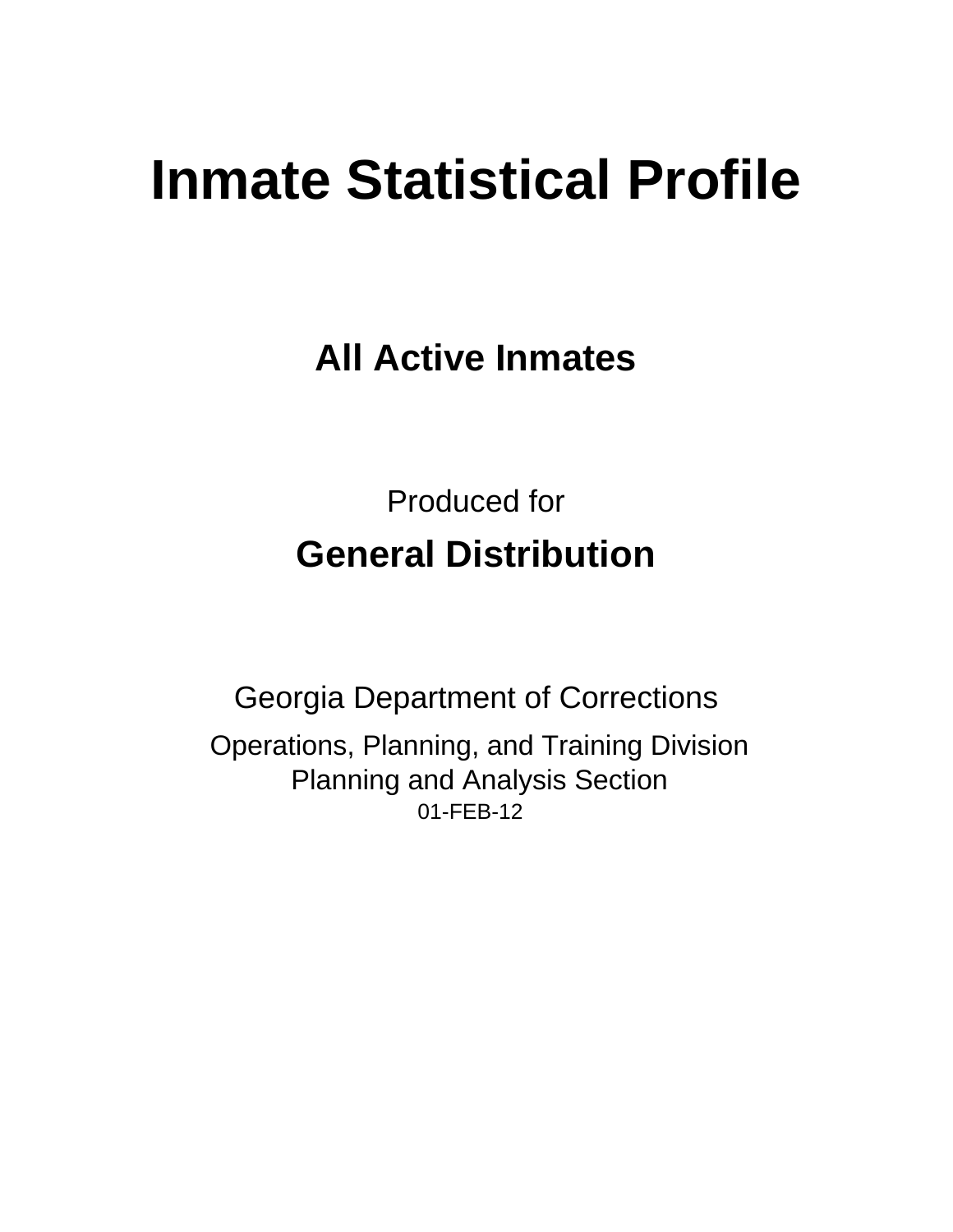#### **Inmate Statistical Profile 01-FEB-12** Contents

**All Active Inmates** 

Produced for General Distribution

# **Table of Contents**

| <b>Demographic information</b>                                       |
|----------------------------------------------------------------------|
| 5 Current age, broken out in ten year age groups                     |
| 6 Race group                                                         |
| 7 Marital status, self-reported at entry to prison                   |
| 8 Number of children, self-reported at entry to prison               |
| 9 Religious affiliation, self-reported at entry to prison            |
| 10 Home county - self-reported at entry to prison                    |
| 15 Socioeconomic class, self-reported at entry to prison             |
| 16 Environment to age 16, self-reported at entry to prison           |
| 17 Guardian status to age 16, self-reported at entry to prison       |
| 18 Employment status before prison, self-reported at entry to prison |
| 19 Age at admission                                                  |
| 21 Height, measured at entry to prison                               |
| 22 Weight, measured at entry to prison                               |
| 24 Military service                                                  |
| <b>Correctional information</b>                                      |
| 25 Type of admission to prison                                       |
| 26 Current / last security status                                    |
| 27 Current / last institution type                                   |
| 28 Institution type - transitional centers                           |
| 29 Institution type - county prisons                                 |
| 30 Institution type - state prisons                                  |
| 31 Institution type - private prisons                                |
| 32 Institution type - pre-release centers                            |
| 33 Institution type - inmate boot camp                               |
| 34 Number of disciplinary reports                                    |
| 35 Number of transfers                                               |
| 36 Number of escapes                                                 |
| 38 Probable future release type of still active inmates              |
| 39 Time served in current (or last) institution                      |
| <b>Educational, psychological and physical information</b>           |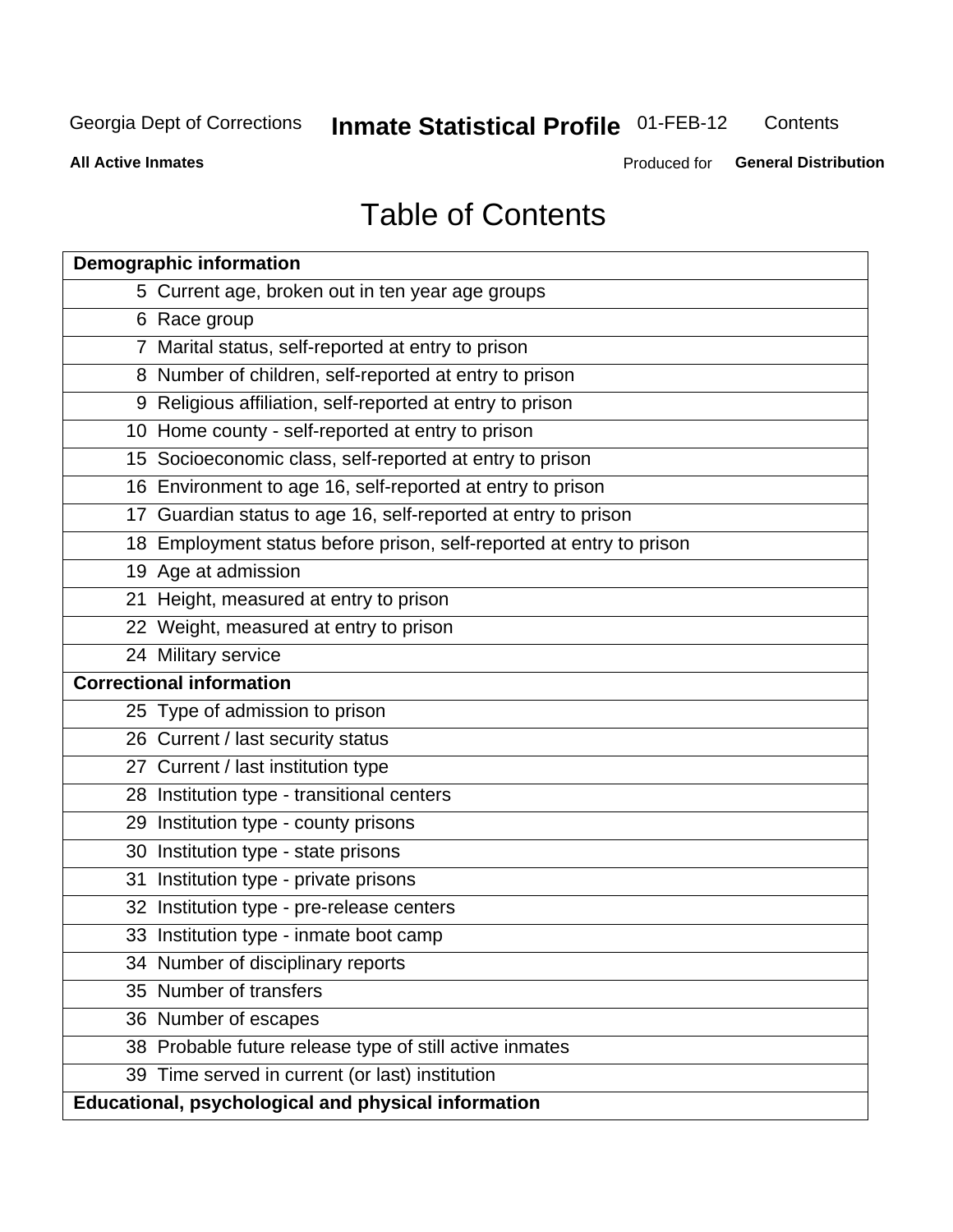# **Inmate Statistical Profile 01-FEB-12**

Contents

**All Active Inmates** 

Produced for General Distribution

# **Table of Contents**

| <b>Educational, psychological and physical information</b>       |
|------------------------------------------------------------------|
| 37 Culture fair IQ scores                                        |
| 40 Highest grade level attained                                  |
| 41 Culture fair IQ scores                                        |
| 42 Wide Range Achievement Test (WRAT) reading score              |
| 43 Wide Range Achievement Test (WRAT) math score                 |
| 44 Wide Range Achievement Test (WRAT) spelling score             |
| 45 Scope of substance abuse - summary                            |
| 46 Scope of substance abuse - detail                             |
| 47 Current / last mental health treatment level                  |
| 48 PULHESDWIT medical scale - 'P' overall condition ('P'hysical) |
| 49 PULHESDWIT medical scale - 'U' upper body                     |
| 50 PULHESDWIT medical scale - 'L' lower body                     |
| 51 PULHESDWIT medical scale - 'H' hearing                        |
| 52 PULHESDWIT medical scale - 'E' vision                         |
| 53 PULHESDWIT medical scale -'S' psychiatric                     |
| 54 PULHESDWIT medical scale - 'D' dental                         |
| 55 PULHESDWIT medical scale - 'W' work ability                   |
| 56 PULHESDWIT medical scale - 'I' impairment                     |
| 57 PULHESDWIT medical scale - 'T' transportability               |
| 58 Criminality in family, self-reported                          |
| 59 Alcoholism in family, self-reported                           |
| 60 Drug abuse in family, self-reported                           |
| 61 Subjected to frequent beatings, self-reported                 |
| 62 Father absent during inmate's childhood                       |
| 63 Mother absent during inmate's childhood                       |
| 64 Inmate diagnosed as manipulative                              |
| 65 Inmate diagnosed as assaultive                                |
| <b>Crimes and criminal history information</b>                   |
| 66 Number of prior Georgia incarcerations                        |
| 67 Prison sentence in years                                      |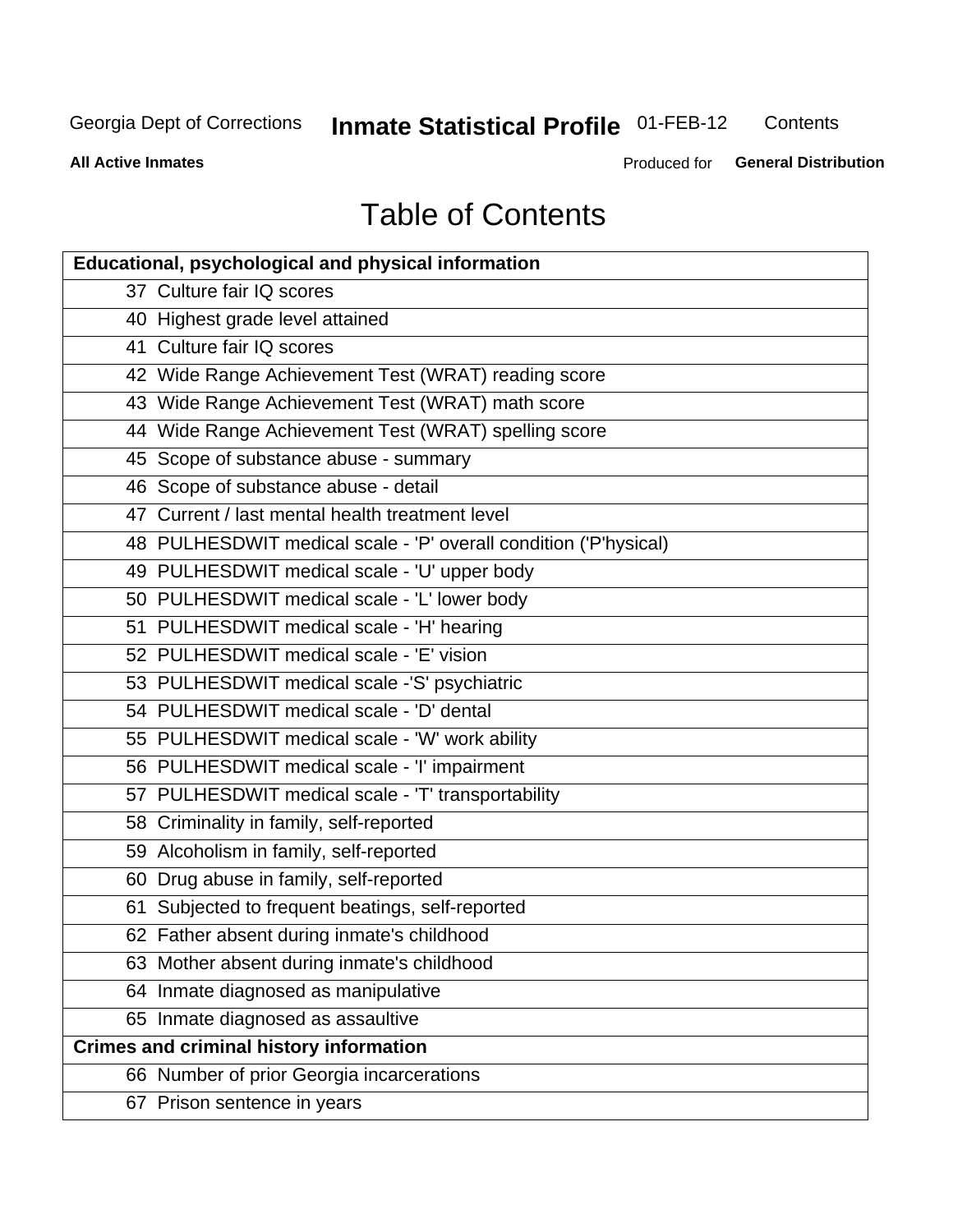#### **Inmate Statistical Profile 01-FEB-12** Contents

**All Active Inmates** 

Produced for General Distribution

# **Table of Contents**

| <b>Crimes and criminal history information</b>                 |
|----------------------------------------------------------------|
| 68 Primary offense, broken out into felonies vs misdemeanors   |
| 69 Primary offense, broken out into six broad crime categories |
| 70 Primary offense, detailed offense code                      |
| 79 County of conviction of primary offense                     |
| 84 Circuit of conviction of primary offense                    |
| 86 Years served (jail + prison) in this incarceration          |
| <b>Medical information</b>                                     |
| 87 Results of most recent HIV test                             |
| 88 Results of most recent tuberculosis test                    |
| 89 Results of most recent syphilis test                        |
| 90 Results of most recent Hepatitis-C test                     |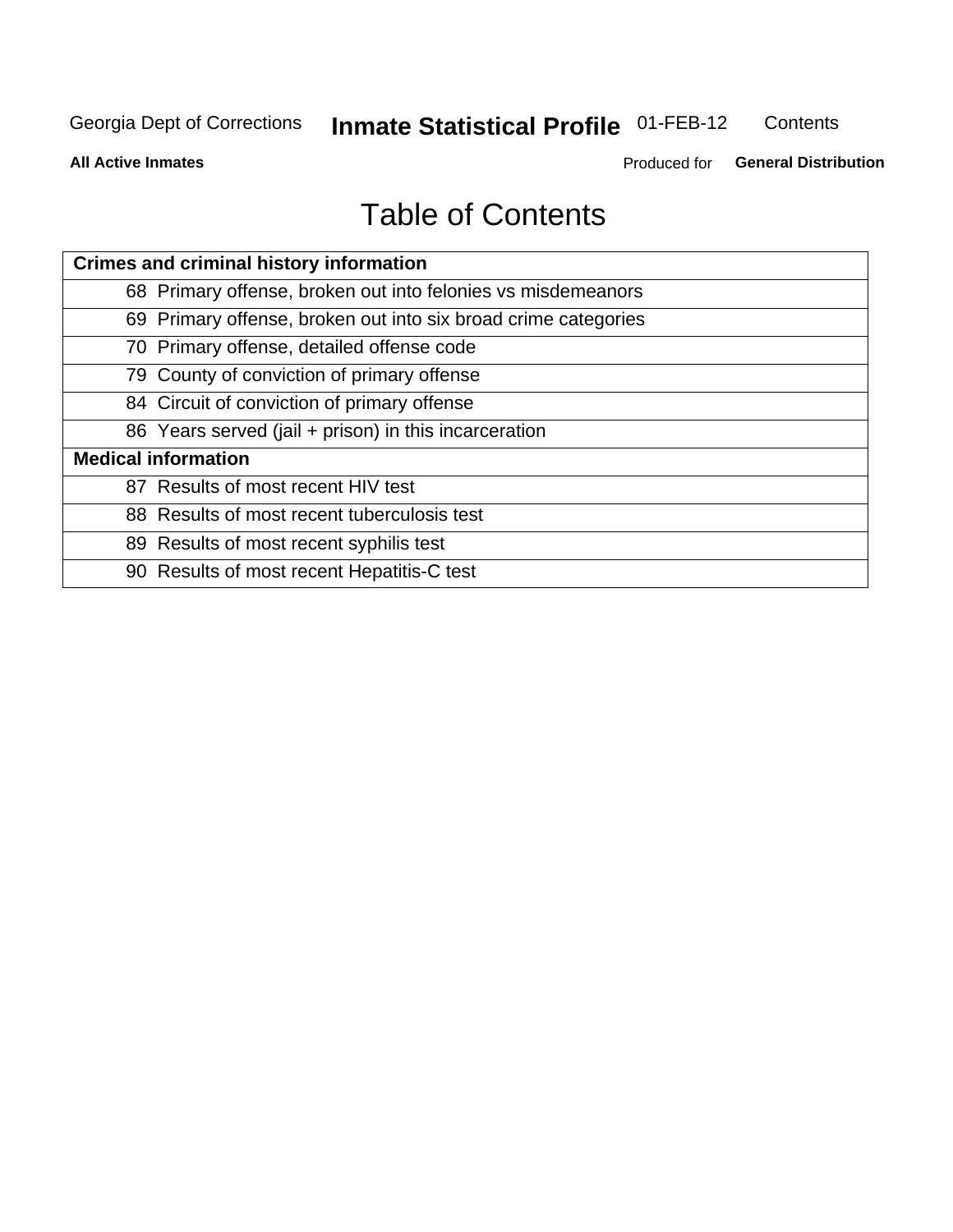### **All Active Inmates**

# Produced for General Distribution

# Current age, broken out in ten-year age groups

COL % - percent each COUNT is of its particular column

|                          |              | <b>Male</b> |        |                 | <b>Female</b> |          |              | <b>Total</b>  |
|--------------------------|--------------|-------------|--------|-----------------|---------------|----------|--------------|---------------|
| <b>Current Age</b>       | <b>Count</b> | Col %       | Row %  | <b>Count</b>    | Col %         | Row %    | <b>Total</b> | Col %         |
| <b>Teens (1-19)</b>      | 947          | 1.85%       | 97.63% | 23 <sub>1</sub> | 0.62%         | 2.37%    | 970          | 1.77%         |
| <b>Twenties (20-29)</b>  | 15,650       | 30.58%      | 93.58% | 1,073           | 28.88%        | 6.42%    | 16,723       | 30.46%        |
| <b>Thirties (30-39)</b>  | 14,854       | 29.02%      | 92.43% | 1,217           | 32.75%        | $7.57\%$ | 16,071       | 29.27%        |
| <b>Forties (40-49)</b>   | 11,101       | 21.69%      | 92.08% | 955             | 25.70%        | 7.92%    |              | 12,056 21.96% |
| <b>Fifties (50-59)</b>   | 6,195        | 12.10%      | 94.54% | 358             | 9.63%         | 5.46%    | 6.553        | 11.94%        |
| <b>Sixties (60-69)</b>   | 1,545        | $3.02\%$    | 95.72% | 69              | 1.86%         | 4.28%    | 1,614        | 2.94%         |
| Seventy + (70 and above) | 892          | 1.74%       | 97.70% | 21              | 0.57%         | 2.30%    | 913          | 1.66%         |
| <b>Total Reported</b>    | 51,184       | 100%        | 93.23% | 3,716           | 100%          | 6.77%    | 54,900       | 100%          |

| <b>Not Repo</b><br>orted |                   |             |        |
|--------------------------|-------------------|-------------|--------|
| Total                    | ,187<br><b>СА</b> | <b>2747</b> | 54,904 |

| <b>Mean</b><br>(average) | 37.30     | 36.69 | 37.26    |
|--------------------------|-----------|-------|----------|
| Median (middle)          | -25<br>vu | JJ    | 35       |
| Mode<br>(most frequent)  | n,<br>◡▴  | 29    | 50<br>⊾ت |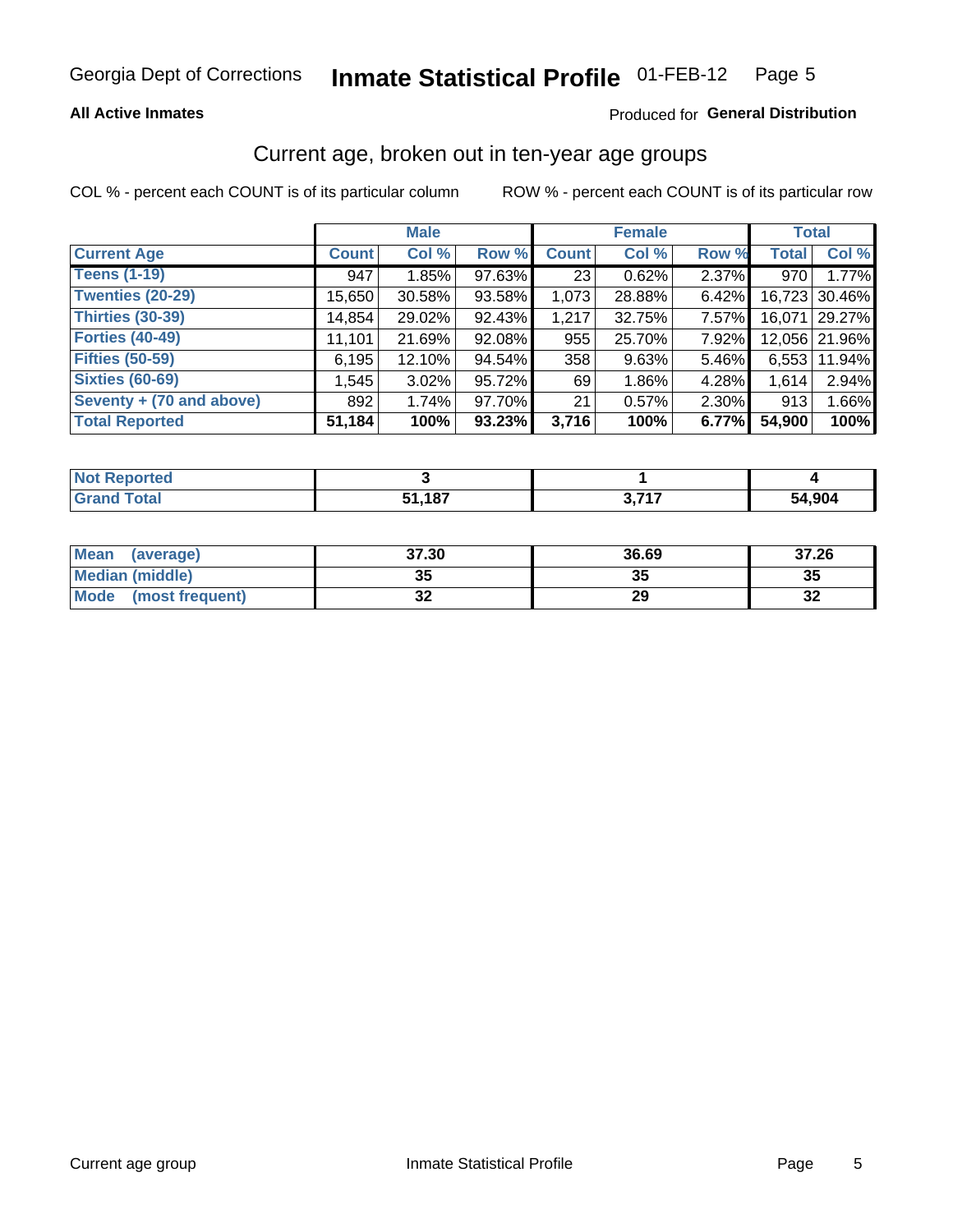#### Inmate Statistical Profile 01-FEB-12 Page 6

### **All Active Inmates**

# **Produced for General Distribution**

# Race group

COL % - percent each COUNT is of its particular column

|                   |                        |              | <b>Male</b> |         |             | <b>Female</b> |         |              | <b>Total</b> |
|-------------------|------------------------|--------------|-------------|---------|-------------|---------------|---------|--------------|--------------|
|                   | <b>Race Group</b>      | <b>Count</b> | Col %       |         | Row % Count | Col %         | Row %   | <b>Total</b> | Col %        |
|                   | <b>White</b>           | 16,360       | 31.96%      | 89.31%  | 1,959       | 52.70%        | 10.69%  | 18,319       | 33.37%       |
| 2                 | <b>Black</b>           | 32,299       | 63.10%      | 95.12%  | ,658        | 44.61%        | 4.88%   | 33,957       | 61.85%       |
| 5                 | <b>Other</b>           | 47           | .09%        | 85.45%  | 8           | $.22\%$       | 14.55%  | 55           | .10%         |
| 6                 | <b>Asian</b>           | 128          | .25%        | 96.24%  | 5           | .13%          | 3.76%   | 133          | .24%         |
| 9                 | <b>Unknown</b>         | 2            | $.01\%$     | 100.00% |             |               |         | 2            | .01%         |
| 10                | <b>Hispanic</b>        | 2,326        | 4.54%       | 96.63%  | 81          | 2.18%         | 3.37%   | 2,407        | 4.38%        |
| $12 \overline{ }$ | <b>Native American</b> | 25           | .05%        | 83.33%  | 5           | .13%          | 16.67%  | 30           | .05%         |
| 13                | <b>Native Hawaiian</b> |              |             |         |             | .03%          | 100.00% |              | .01%         |
|                   | <b>Total Reported</b>  | 51,187       | 100%        | 93.23%  | 3,717       | 100%          | 6.77%   | 54,904       | 100%         |

| Reported     |             |                              |        |
|--------------|-------------|------------------------------|--------|
| <b>Total</b> | .187<br>C 4 | ヘ フィフ<br>$\mathbf{v}$<br>. . | 54,904 |

| Mode (most frequent) | Black | White | Black |
|----------------------|-------|-------|-------|
|                      |       |       |       |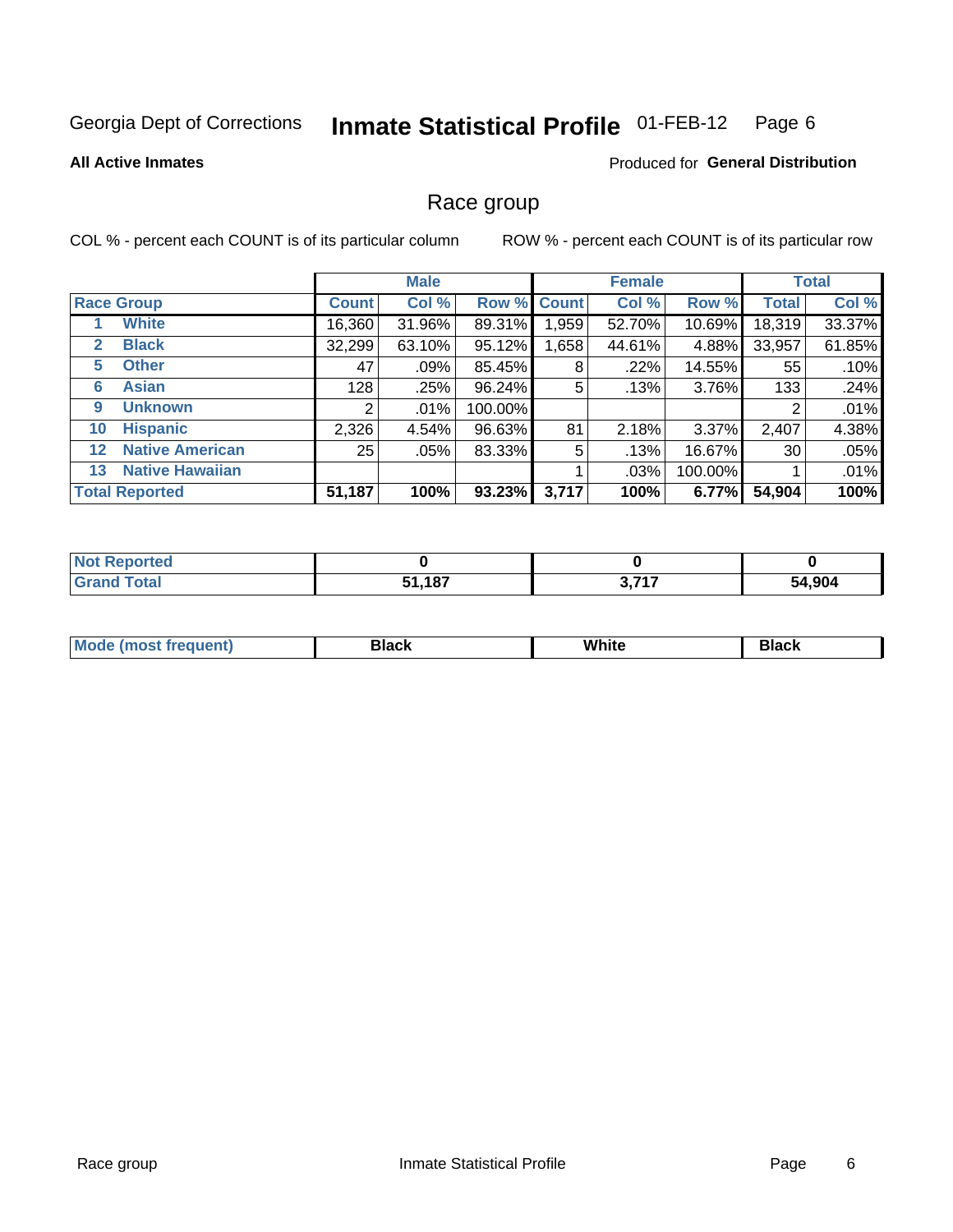#### **Inmate Statistical Profile 01-FEB-12** Page 7

**All Active Inmates** 

### Produced for General Distribution

# Marital status, self-reported at entry to prison

COL % - percent each COUNT is of its particular column

|                            |              | <b>Male</b> |        |              | <b>Female</b> |        |              | <b>Total</b> |
|----------------------------|--------------|-------------|--------|--------------|---------------|--------|--------------|--------------|
| <b>Marital Status</b>      | <b>Count</b> | Col %       | Row %  | <b>Count</b> | Col %         | Row %  | <b>Total</b> | Col %        |
| <b>Unknown</b><br>$\bf{0}$ | 460          | .90%        | 91.63% | 42           | 1.13%         | 8.37%  | 502          | .91%         |
| <b>Divorced</b><br>D       | 4,942        | 9.65%       | 88.71% | 629          | 16.92%        | 11.29% | 5,571        | 10.15%       |
| <b>Married</b><br>M        | 7,093        | 13.86%      | 92.12% | 607          | 16.33%        | 7.88%  | 7,700        | 14.02%       |
| <b>S</b> Separated         | 1,764        | 3.45%       | 84.32% | 328          | 8.82%         | 15.68% | 2,092        | 3.81%        |
| <b>Unmarried</b><br>U      | 36,463       | 71.23%      | 94.88% | 1,968        | 52.95%        | 5.12%  | 38,431       | 70.00%       |
| <b>Widow</b><br>W          | 465          | .91%        | 76.48% | 143          | 3.85%         | 23.52% | 608          | 1.11%        |
| <b>Total Reported</b>      | 51,187       | 100%        | 93.23% | 3,717        | 100%          | 6.77%  | 54,904       | 100%         |

| <u>าrtea</u><br><b>NOT</b> |                 |                  |        |
|----------------------------|-----------------|------------------|--------|
|                            | -407<br>JI, IOI | っ フィフ<br>v.<br>. | 54.904 |

|--|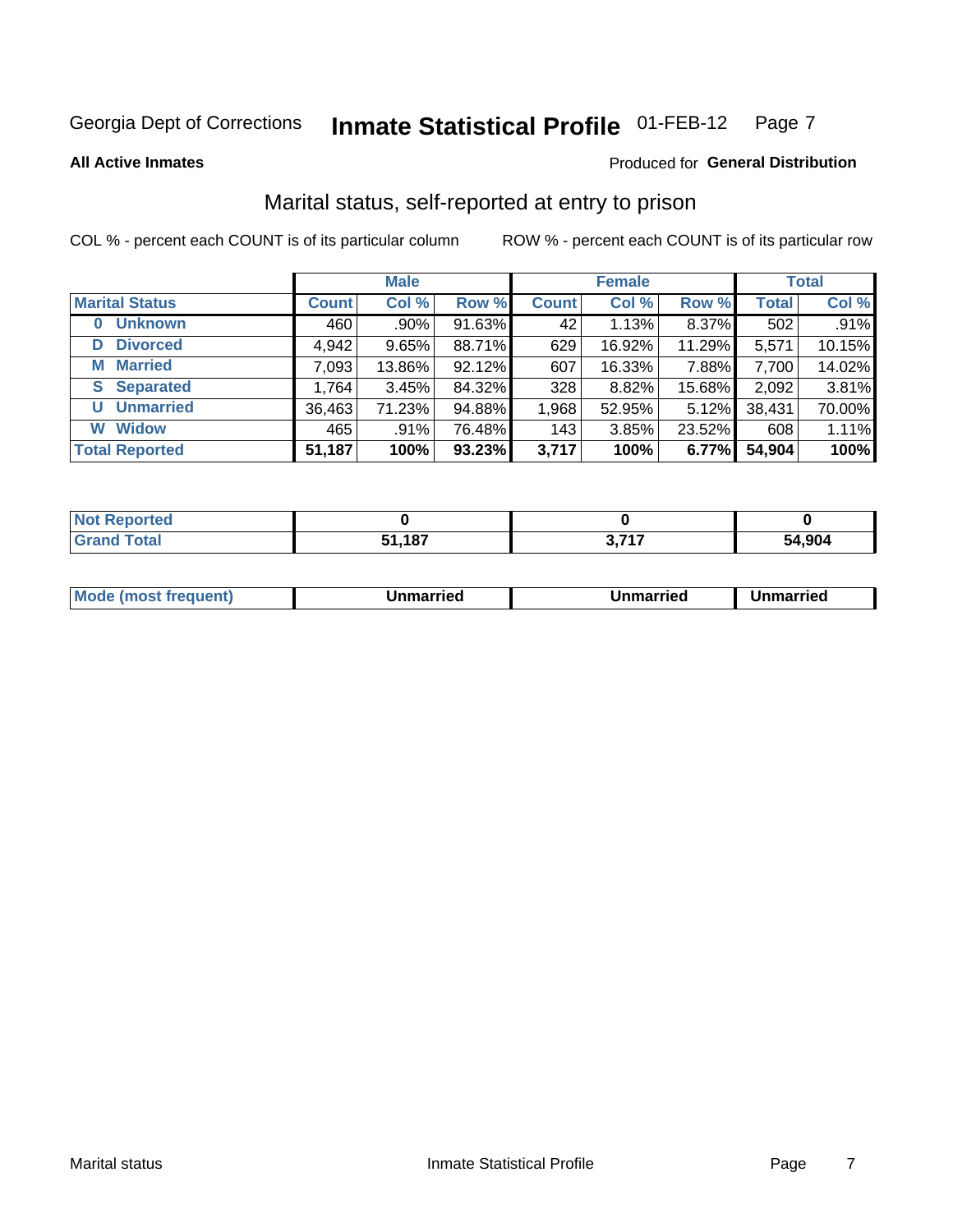#### **Inmate Statistical Profile 01-FEB-12** Page 8

### **All Active Inmates**

### Produced for General Distribution

# Number of children, self reported at entry to prison

COL % - percent each COUNT is of its particular column

|                           |              | <b>Male</b> |        |              | <b>Female</b> |        | <b>Total</b> |        |
|---------------------------|--------------|-------------|--------|--------------|---------------|--------|--------------|--------|
| <b>Number of Children</b> | <b>Count</b> | Col %       | Row %  | <b>Count</b> | Col %         | Row %  | <b>Total</b> | Col %  |
| 10                        | 20,741       | 41.23%      | 94.73% | 1,155        | 31.13%        | 5.27%  | 21,896       | 40.54% |
|                           | 11,306       | 22.48%      | 94.29% | 685          | 18.46%        | 5.71%  | 11,991       | 22.20% |
| $\overline{2}$            | 8,303        | 16.51%      | 91.16% | 805          | 21.70%        | 8.84%  | 9,108        | 16.86% |
| $\overline{\mathbf{3}}$   | 4,957        | 9.85%       | 89.03% | 611          | 16.47%        | 10.97% | 5,568        | 10.31% |
| $\overline{\mathbf{4}}$   | 2,472        | 4.91%       | 90.72% | 253          | 6.82%         | 9.28%  | 2,725        | 5.05%  |
| 5                         | 1,250        | 2.49%       | 92.59% | 100          | 2.70%         | 7.41%  | 1,350        | 2.50%  |
| $6\phantom{1}6$           | 606          | 1.20%       | 91.54% | 56           | 1.51%         | 8.46%  | 662          | 1.23%  |
| 7                         | 295          | 0.59%       | 93.06% | 22           | 0.59%         | 6.94%  | 317          | 0.59%  |
| 8                         | 143          | 0.28%       | 91.67% | 13           | 0.35%         | 8.33%  | 156          | 0.29%  |
| 9                         | 91           | 0.18%       | 98.91% |              | 0.03%         | 1.09%  | 92           | 0.17%  |
| 10                        | 59           | 0.12%       | 90.77% | 6            | 0.16%         | 9.23%  | 65           | 0.12%  |
| Over 10                   | 77           | 0.15%       | 96.25% | 3            | 0.08%         | 3.75%  | 80           | 0.15%  |
| <b>Total Reported</b>     | 50,300       | 100%        | 93.13% | 3,710        | 100%          | 6.87%  | 54,010       | 100.0% |

| rteo<br>NO          | 887                 |      | 894          |
|---------------------|---------------------|------|--------------|
| $C = 4 - 7$<br>υιαι | 407<br>C 4<br>1,101 | 2717 | 34,904<br>54 |

| <b>Mean</b><br>(average) | 1.36 | 1.38 |
|--------------------------|------|------|
| Median (middle)          |      |      |
| Mode<br>(most frequent)  |      |      |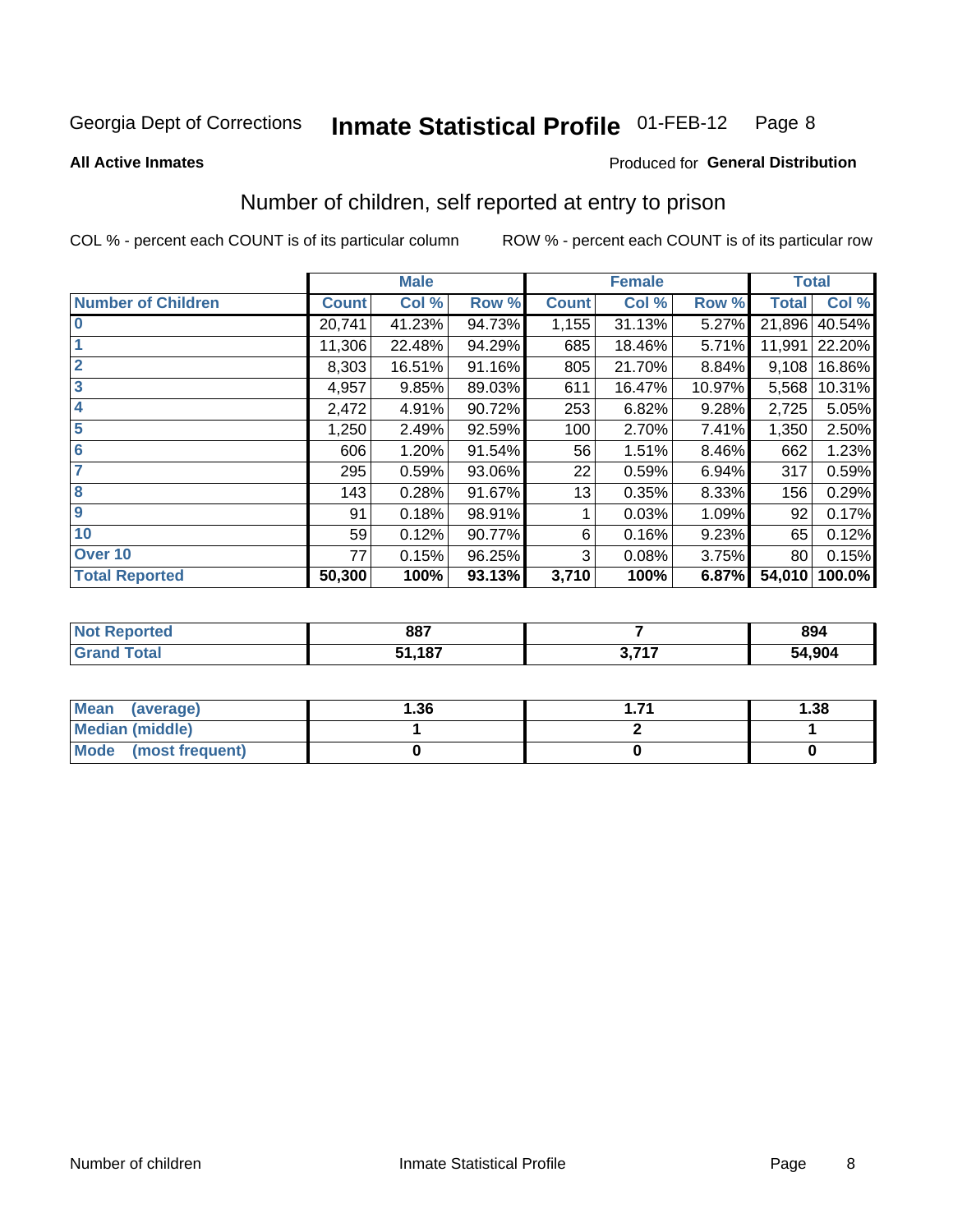#### Inmate Statistical Profile 01-FEB-12 Page 9

### **All Active Inmates**

# Produced for General Distribution

# Religious affiliation, self-reported at entry to prison

COL % - percent each COUNT is of its particular column

|                         |                              | <b>Male</b>  |        | <b>Female</b> |              |        | <b>Total</b> |              |        |
|-------------------------|------------------------------|--------------|--------|---------------|--------------|--------|--------------|--------------|--------|
|                         | <b>Religious Affiliation</b> | <b>Count</b> | Col %  | Row %         | <b>Count</b> | Col %  | Row %        | <b>Total</b> | Col %  |
| 1                       | <b>Islam</b>                 | 1,130        | 3.99%  | 97.41%        | 30           | 1.06%  | 2.59%        | 1,160        | 3.72%  |
| $\overline{2}$          | <b>Catholic</b>              | 1,477        | 5.21%  | 89.41%        | 175          | 6.20%  | 10.59%       | 1,652        | 5.30%  |
| $\overline{\mathbf{3}}$ | <b>Baptist</b>               | 13,826       | 48.79% | 88.45%        | 1,805        | 63.94% | 11.55%       | 15,631       | 50.17% |
| 4                       | <b>Methodist</b>             | 574          | 2.03%  | 87.23%        | 84           | 2.98%  | 12.77%       | 658          | 2.11%  |
| $\overline{5}$          | <b>EpiscopIn</b>             | 44           | .16%   | 89.80%        | 5            | .18%   | 10.20%       | 49           | .16%   |
| $6\phantom{a}$          | <b>Presbytrn</b>             | 78           | .28%   | 90.70%        | 8            | .28%   | 9.30%        | 86           | .28%   |
| 7                       | <b>Chc Of God</b>            | 403          | 1.42%  | 69.84%        | 174          | 6.16%  | 30.16%       | 577          | 1.85%  |
| 8                       | <b>Holiness</b>              | 963          | 3.40%  | 82.95%        | 198          | 7.01%  | 17.05%       | 1,161        | 3.73%  |
| $\overline{9}$          | <b>Jewish</b>                | 37           | .13%   | 94.87%        | 2            | .07%   | 5.13%        | 39           | .13%   |
| 10                      | <b>Anglican</b>              | 8            | .03%   | 80.00%        | 2            | .07%   | 20.00%       | 10           | .03%   |
| 11                      | <b>Grk Orthdx</b>            | 5            | .02%   | 83.33%        | 1            | .04%   | 16.67%       | 6            | .02%   |
| 12                      | <b>Hindu</b>                 | 10           | .04%   | 100.00%       |              |        |              | 10           | .03%   |
| 13                      | <b>Buddhist</b>              | 40           | .14%   | 83.33%        | 8            | .28%   | 16.67%       | 48           | .15%   |
| 14                      | <b>Taoist</b>                | 5            | .02%   | 83.33%        | 1            | .04%   | 16.67%       | 6            | .02%   |
| 15                      | <b>Shintoist</b>             | 3            | .01%   | 100.00%       |              |        |              | 3            | .01%   |
| 16                      | <b>Seven D Ad</b>            | 95           | .34%   | 88.79%        | 12           | .43%   | 11.21%       | 107          | .34%   |
| 17                      | <b>Jehovah Wt</b>            | 341          | 1.20%  | 91.91%        | 30           | 1.06%  | 8.09%        | 371          | 1.19%  |
| 18                      | <b>Latr Day S</b>            | 36           | .13%   | 85.71%        | 6            | .21%   | 14.29%       | 42           | .13%   |
| 20                      | <b>Other Prot</b>            | 4,809        | 16.97% | 95.64%        | 219          | 7.76%  | 4.36%        | 5,028        | 16.14% |
| 96                      | <b>None</b>                  | 4,452        | 15.71% | 98.60%        | 63           | 2.23%  | 1.40%        | 4,515        | 14.49% |
|                         | <b>Total Reported</b>        | 28,336       | 100%   | 90.94%        | 2,823        | 100%   | 9.06%        | 31,159       | 100%   |

| 22,851             | 894   | 23,745 |
|--------------------|-------|--------|
| 407<br>E4<br>-<br> | , 747 | 54,904 |

| Mode (most frequent) | <b>3aptist</b> | 3aptist | <b>Baptist</b> |
|----------------------|----------------|---------|----------------|
|                      |                |         |                |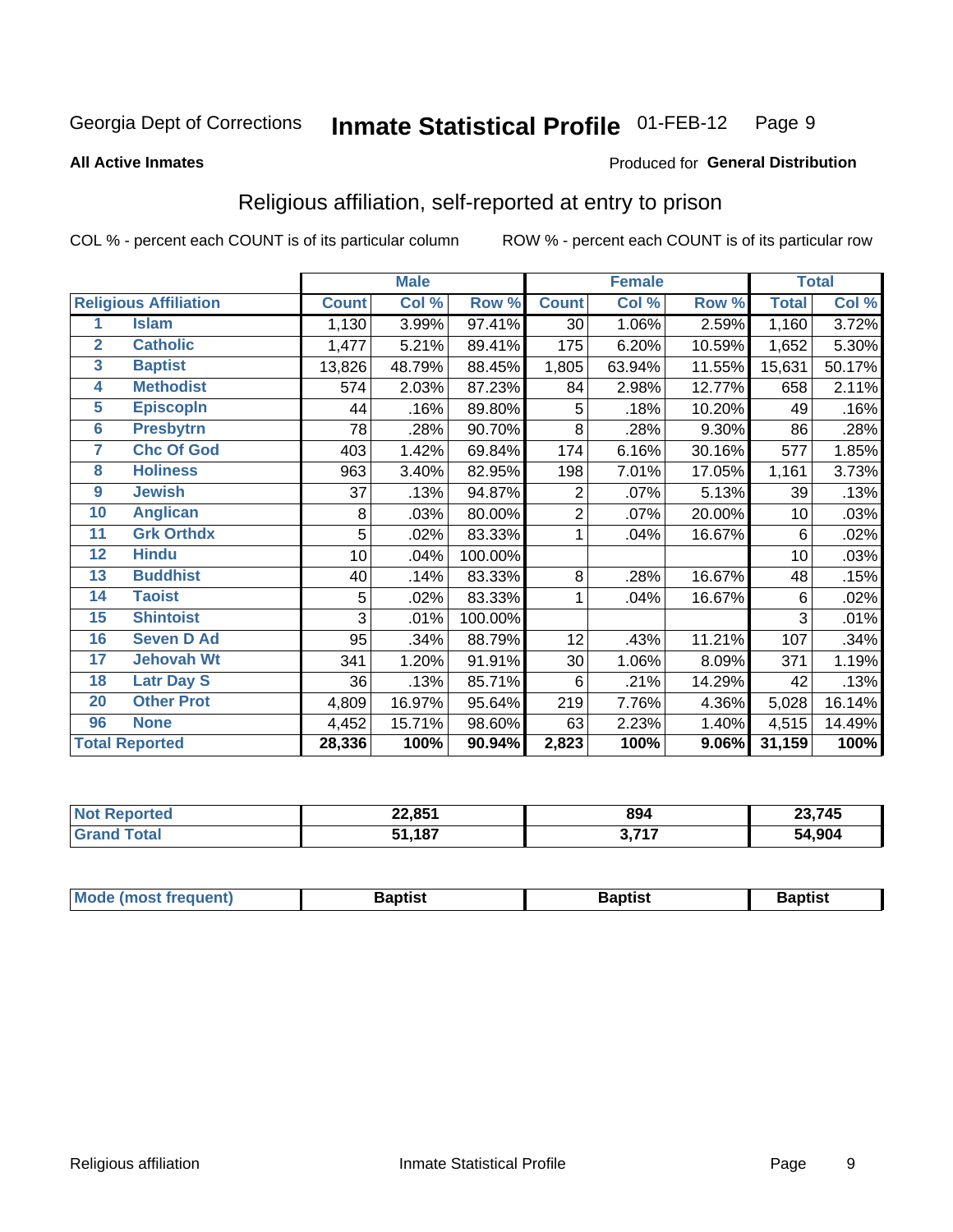#### **Inmate Statistical Profile 01-FEB-12** Page 10

Produced for General Distribution

### **All Active Inmates**

# Home county, self-reported at entry to prison

COL % - percent each COUNT is of its particular column

|     |                             |              | <b>Male</b> |                  |                         | <b>Female</b> |        | <b>Total</b> |        |
|-----|-----------------------------|--------------|-------------|------------------|-------------------------|---------------|--------|--------------|--------|
|     | <b>Home County</b>          | <b>Count</b> | Col %       | Row <sup>%</sup> | <b>Count</b>            | Col %         | Row %  | <b>Total</b> | Col %  |
| 000 | <b>Unknown</b>              | 5,565        | 10.87%      | 94.31%           | 336                     | 9.04%         | 5.69%  | 5,901        | 10.75% |
| 001 | <b>Appling County</b>       | 122          | .24%        | 96.83%           | 4                       | .11%          | 3.17%  | 126          | .23%   |
| 002 | <b>Atkinson County</b>      | 42           | .08%        | 93.33%           | 3                       | .08%          | 6.67%  | 45           | .08%   |
| 003 | <b>Bacon County</b>         | 65           | .13%        | 92.86%           | 5                       | .13%          | 7.14%  | 70           | .13%   |
| 004 | <b>Baker County</b>         | 16           | .03%        | 100.00%          |                         |               |        | 16           | .03%   |
| 005 | <b>Baldwin County</b>       | 264          | .52%        | 93.29%           | 19                      | .51%          | 6.71%  | 283          | .52%   |
| 006 | <b>Banks County</b>         | 49           | .10%        | 92.45%           | 4                       | .11%          | 7.55%  | 53           | .10%   |
| 007 | <b>Barrow County</b>        | 262          | .51%        | 92.25%           | 22                      | .59%          | 7.75%  | 284          | .52%   |
| 008 | <b>Bartow County</b>        | 543          | 1.06%       | 90.35%           | 58                      | 1.56%         | 9.65%  | 601          | 1.09%  |
| 009 | <b>Ben Hill County</b>      | 192          | .38%        | 94.12%           | 12                      | .32%          | 5.88%  | 204          | .37%   |
| 010 | <b>Berrien County</b>       | 82           | .16%        | 92.13%           | 7                       | .19%          | 7.87%  | 89           | .16%   |
| 011 | <b>Bibb County</b>          | 1,184        | 2.31%       | 95.33%           | 58                      | 1.56%         | 4.67%  | 1,242        | 2.26%  |
| 012 | <b>Bleckley County</b>      | 66           | .13%        | 94.29%           | 4                       | .11%          | 5.71%  | 70           | .13%   |
| 013 | <b>Brantley County</b>      | 59           | .12%        | 90.77%           | 6                       | .16%          | 9.23%  | 65           | .12%   |
| 014 | <b>Brooks County</b>        | 114          | .22%        | 97.44%           | 3                       | .08%          | 2.56%  | 117          | .21%   |
| 015 | <b>Bryan County</b>         | 112          | .22%        | 94.92%           | 6                       | .16%          | 5.08%  | 118          | .21%   |
| 016 | <b>Bulloch County</b>       | 337          | .66%        | 91.08%           | 33                      | .89%          | 8.92%  | 370          | .67%   |
| 017 | <b>Burke County</b>         | 213          | .42%        | 99.53%           | $\mathbf 1$             | .03%          | .47%   | 214          | .39%   |
| 018 | <b>Butts County</b>         | 146          | .29%        | 92.41%           | 12                      | .32%          | 7.59%  | 158          | .29%   |
| 019 | <b>Calhoun County</b>       | 51           | .10%        | 94.44%           | 3                       | .08%          | 5.56%  | 54           | .10%   |
| 020 | <b>Camden County</b>        | 115          | .22%        | 93.50%           | $\bf 8$                 | .22%          | 6.50%  | 123          | .22%   |
| 021 | <b>Candler County</b>       | 101          | .20%        | 92.66%           | 8                       | .22%          | 7.34%  | 109          | .20%   |
| 022 | <b>Carroll County</b>       | 592          | 1.16%       | 90.24%           | 64                      | 1.72%         | 9.76%  | 656          | 1.19%  |
| 023 | <b>Catoosa County</b>       | 215          | .42%        | 89.58%           | 25                      | .67%          | 10.42% | 240          | .44%   |
| 024 | <b>Charlton County</b>      | 46           | .09%        | 93.88%           | 3                       | .08%          | 6.12%  | 49           | .09%   |
| 025 | <b>Chatham County</b>       | 2,206        | 4.31%       | 95.87%           | 95                      | 2.56%         | 4.13%  | 2,301        | 4.19%  |
| 026 | <b>Chattahoochee County</b> | 24           | .05%        | 96.00%           | 1                       | .03%          | 4.00%  | 25           | .05%   |
| 027 | <b>Chattooga County</b>     | 251          | .49%        | 88.69%           | 32                      | .86%          | 11.31% | 283          | .52%   |
| 028 | <b>Cherokee County</b>      | 384          | .75%        | 89.30%           | 46                      | 1.24%         | 10.70% | 430          | .78%   |
| 029 | <b>Clarke County</b>        | 484          | .95%        | 93.08%           | 36                      | .97%          | 6.92%  | 520          | .95%   |
| 030 | <b>Clay County</b>          | 46           | .09%        | 97.87%           | 1                       | .03%          | 2.13%  | 47           | .09%   |
| 031 | <b>Clayton County</b>       | 1,400        | 2.74%       | 93.33%           | 100                     | 2.69%         | 6.67%  | 1,500        | 2.73%  |
| 032 | <b>Clinch County</b>        | 63           | .12%        | 95.45%           | 3                       | .08%          | 4.55%  | 66           | .12%   |
| 033 | <b>Cobb County</b>          | 1,983        | 3.87%       | 91.64%           | 181                     | 4.87%         | 8.36%  | 2,164        | 3.94%  |
| 034 | <b>Coffee County</b>        | 227          | .44%        | 93.03%           | 17                      | .46%          | 6.97%  | 244          | .44%   |
| 035 | <b>Colquitt County</b>      | 249          | .49%        | 95.77%           | 11                      | .30%          | 4.23%  | 260          | .47%   |
| 036 | <b>Columbia County</b>      | 217          | .42%        | 91.18%           | 21                      | .56%          | 8.82%  | 238          | .43%   |
| 037 | <b>Cook County</b>          | 116          | .23%        | 96.67%           | $\overline{\mathbf{4}}$ | .11%          | 3.33%  | 120          | .22%   |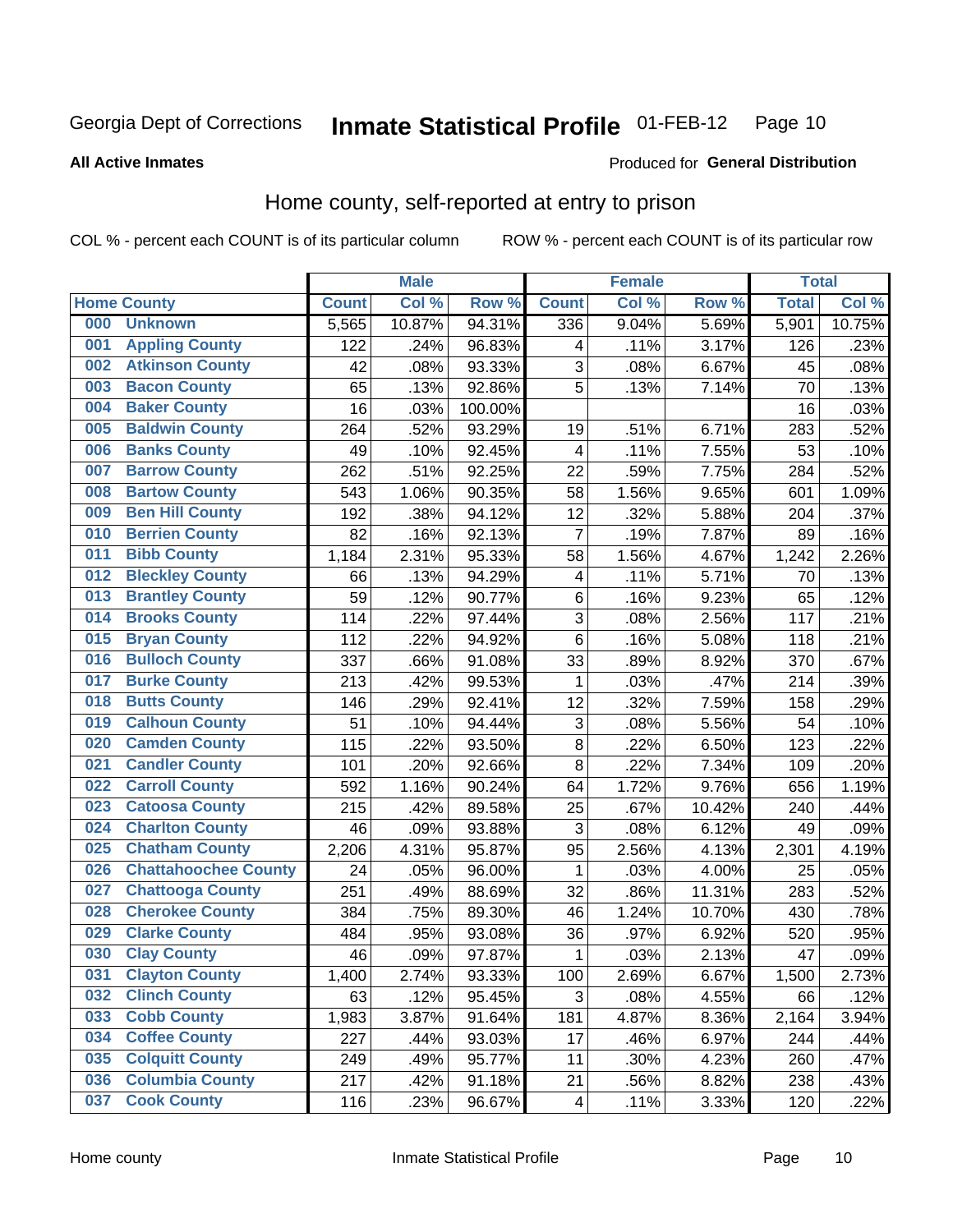#### **Inmate Statistical Profile 01-FEB-12** Page 11

### **All Active Inmates**

### Produced for General Distribution

# Home county, self-reported at entry to prison

COL % - percent each COUNT is of its particular column

|     |                         |              | <b>Male</b> |                  |                | <b>Female</b> |        | <b>Total</b> |        |
|-----|-------------------------|--------------|-------------|------------------|----------------|---------------|--------|--------------|--------|
|     | <b>Home County</b>      | <b>Count</b> | Col%        | Row <sup>%</sup> | <b>Count</b>   | Col %         | Row %  | <b>Total</b> | Col %  |
| 038 | <b>Coweta County</b>    | 424          | .83%        | 91.77%           | 38             | 1.02%         | 8.23%  | 462          | .84%   |
| 039 | <b>Crawford County</b>  | 31           | .06%        | 88.57%           | 4              | .11%          | 11.43% | 35           | .06%   |
| 040 | <b>Crisp County</b>     | 223          | .44%        | 94.09%           | 14             | .38%          | 5.91%  | 237          | .43%   |
| 041 | <b>Dade County</b>      | 78           | .15%        | 93.98%           | 5              | .13%          | 6.02%  | 83           | .15%   |
| 042 | <b>Dawson County</b>    | 71           | .14%        | 91.03%           | $\overline{7}$ | .19%          | 8.97%  | 78           | .14%   |
| 043 | <b>Decatur County</b>   | 260          | .51%        | 89.97%           | 29             | .78%          | 10.03% | 289          | .53%   |
| 044 | <b>Dekalb County</b>    | 2,855        | 5.58%       | 93.88%           | 186            | 5.00%         | 6.12%  | 3,041        | 5.54%  |
| 045 | <b>Dodge County</b>     | 154          | .30%        | 91.12%           | 15             | .40%          | 8.88%  | 169          | .31%   |
| 046 | <b>Dooly County</b>     | 84           | .16%        | 93.33%           | 6              | .16%          | 6.67%  | 90           | .16%   |
| 047 | <b>Dougherty County</b> | 937          | 1.83%       | 94.84%           | 51             | 1.37%         | 5.16%  | 988          | 1.80%  |
| 048 | <b>Douglas County</b>   | 609          | 1.19%       | 89.69%           | 70             | 1.88%         | 10.31% | 679          | 1.24%  |
| 049 | <b>Early County</b>     | 87           | .17%        | 95.60%           | 4              | .11%          | 4.40%  | 91           | .17%   |
| 050 | <b>Echols County</b>    | 11           | .02%        | 100.00%          |                |               |        | 11           | .02%   |
| 051 | <b>Effingham County</b> | 167          | .33%        | 94.35%           | 10             | .27%          | 5.65%  | 177          | .32%   |
| 052 | <b>Elbert County</b>    | 156          | .30%        | 92.86%           | 12             | .32%          | 7.14%  | 168          | .31%   |
| 053 | <b>Emanuel County</b>   | 167          | .33%        | 91.76%           | 15             | .40%          | 8.24%  | 182          | .33%   |
| 054 | <b>Evans County</b>     | 80           | .16%        | 94.12%           | 5              | .13%          | 5.88%  | 85           | .15%   |
| 055 | <b>Fannin County</b>    | 102          | .20%        | 86.44%           | 16             | .43%          | 13.56% | 118          | .21%   |
| 056 | <b>Fayette County</b>   | 162          | .32%        | 90.00%           | 18             | .48%          | 10.00% | 180          | .33%   |
| 057 | <b>Floyd County</b>     | 668          | 1.31%       | 88.95%           | 83             | 2.23%         | 11.05% | 751          | 1.37%  |
| 058 | <b>Forsyth County</b>   | 195          | .38%        | 87.44%           | 28             | .75%          | 12.56% | 223          | .41%   |
| 059 | <b>Franklin County</b>  | 123          | .24%        | 91.11%           | 12             | .32%          | 8.89%  | 135          | .25%   |
| 060 | <b>Fulton County</b>    | 5,456        | 10.66%      | 95.25%           | 272            | 7.32%         | 4.75%  | 5,728        | 10.43% |
| 061 | <b>Gilmer County</b>    | 115          | .22%        | 91.27%           | 11             | .30%          | 8.73%  | 126          | .23%   |
| 062 | <b>Glascock County</b>  | 10           | .02%        | 100.00%          |                |               |        | 10           | .02%   |
| 063 | <b>Glynn County</b>     | 340          | .66%        | 94.44%           | 20             | .54%          | 5.56%  | 360          | .66%   |
| 064 | <b>Gordon County</b>    | 252          | .49%        | 87.80%           | 35             | .94%          | 12.20% | 287          | .52%   |
| 065 | <b>Grady County</b>     | 176          | .34%        | 93.62%           | 12             | .32%          | 6.38%  | 188          | .34%   |
| 066 | <b>Greene County</b>    | 116          | .23%        | 95.08%           | 6              | .16%          | 4.92%  | 122          | .22%   |
| 067 | <b>Gwinnett County</b>  | 1,576        | 3.08%       | 92.82%           | 122            | 3.28%         | 7.18%  | 1,698        | 3.09%  |
| 068 | <b>Habersham County</b> | 110          | .21%        | 89.43%           | 13             | .35%          | 10.57% | 123          | .22%   |
| 069 | <b>Hall County</b>      | 615          | 1.20%       | 91.25%           | 59             | 1.59%         | 8.75%  | 674          | 1.23%  |
| 070 | <b>Hancock County</b>   | 60           | .12%        | 95.24%           | 3              | .08%          | 4.76%  | 63           | .11%   |
| 071 | <b>Haralson County</b>  | 131          | .26%        | 93.57%           | 9              | .24%          | 6.43%  | 140          | .25%   |
| 072 | <b>Harris County</b>    | 97           | .19%        | 94.17%           | $\,6$          | .16%          | 5.83%  | 103          | .19%   |
| 073 | <b>Hart County</b>      | 110          | .21%        | 92.44%           | 9              | .24%          | 7.56%  | 119          | .22%   |
| 074 | <b>Heard County</b>     | 54           | .11%        | 91.53%           | 5              | .13%          | 8.47%  | 59           | .11%   |
| 075 | <b>Henry County</b>     | 550          | 1.07%       | 93.38%           | 39             | 1.05%         | 6.62%  | 589          | 1.07%  |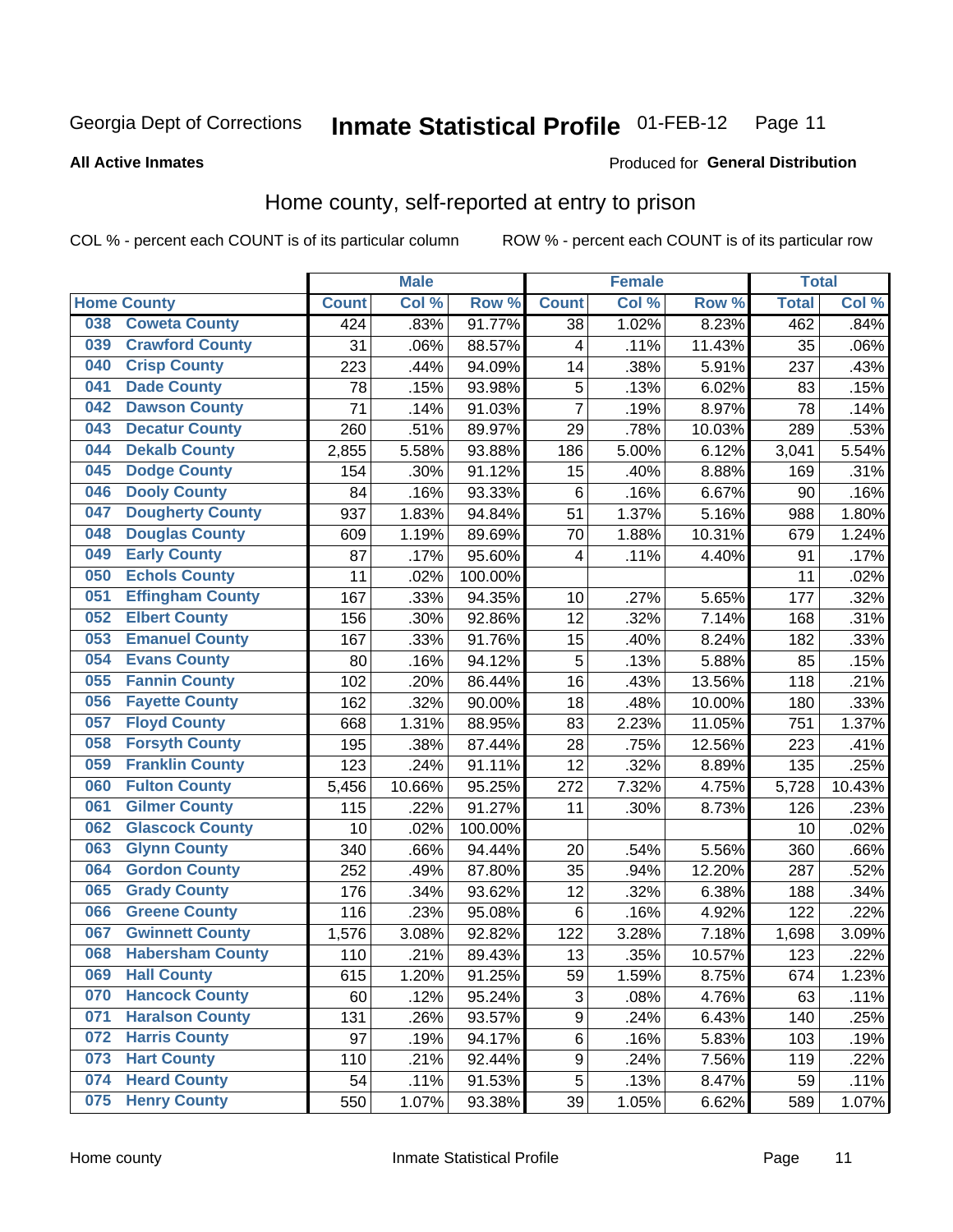#### **Inmate Statistical Profile 01-FEB-12** Page 12

**All Active Inmates** 

### Produced for General Distribution

# Home county, self-reported at entry to prison

COL % - percent each COUNT is of its particular column

|                  |                          |              | <b>Male</b> |                  |                | <b>Female</b>     |        | <b>Total</b> |       |
|------------------|--------------------------|--------------|-------------|------------------|----------------|-------------------|--------|--------------|-------|
|                  | <b>Home County</b>       | <b>Count</b> | Col %       | Row <sup>%</sup> | <b>Count</b>   | Col %             | Row %  | <b>Total</b> | Col % |
| 076              | <b>Houston County</b>    | 532          | 1.04%       | 91.41%           | 50             | 1.35%             | 8.59%  | 582          | 1.06% |
| 077              | <b>Irwin County</b>      | 86           | .17%        | 95.56%           | 4              | .11%              | 4.44%  | 90           | .16%  |
| 078              | <b>Jackson County</b>    | 203          | .40%        | 91.03%           | 20             | .54%              | 8.97%  | 223          | .41%  |
| 079              | <b>Jasper County</b>     | 87           | .17%        | 93.55%           | 6              | .16%              | 6.45%  | 93           | .17%  |
| 080              | <b>Jeff Davis County</b> | 67           | .13%        | 89.33%           | 8              | $\overline{2}2\%$ | 10.67% | 75           | .14%  |
| 081              | <b>Jefferson County</b>  | 182          | .36%        | 94.30%           | 11             | .30%              | 5.70%  | 193          | .35%  |
| 082              | <b>Jenkins County</b>    | 60           | .12%        | 95.24%           | 3              | .08%              | 4.76%  | 63           | .11%  |
| 083              | <b>Johnson County</b>    | 42           | .08%        | 87.50%           | 6              | .16%              | 12.50% | 48           | .09%  |
| 084              | <b>Jones County</b>      | 136          | .27%        | 93.15%           | 10             | .27%              | 6.85%  | 146          | .27%  |
| 085              | <b>Lamar County</b>      | 77           | .15%        | 93.90%           | 5              | .13%              | 6.10%  | 82           | .15%  |
| 086              | <b>Lanier County</b>     | 45           | .09%        | 97.83%           | 1              | .03%              | 2.17%  | 46           | .08%  |
| 087              | <b>Laurens County</b>    | 303          | .59%        | 94.69%           | 17             | .46%              | 5.31%  | 320          | .58%  |
| 088              | <b>Lee County</b>        | 87           | .17%        | 91.58%           | 8              | $\overline{2}2\%$ | 8.42%  | 95           | .17%  |
| 089              | <b>Liberty County</b>    | 253          | .49%        | 95.47%           | 12             | .32%              | 4.53%  | 265          | .48%  |
| 090              | <b>Lincoln County</b>    | 23           | .04%        | 88.46%           | 3              | .08%              | 11.54% | 26           | .05%  |
| 091              | <b>Long County</b>       | 50           | .10%        | 87.72%           | $\overline{7}$ | .19%              | 12.28% | 57           | .10%  |
| 092              | <b>Lowndes County</b>    | 481          | .94%        | 93.04%           | 36             | .97%              | 6.96%  | 517          | .94%  |
| 093              | <b>Lumpkin County</b>    | 80           | .16%        | 91.95%           | $\overline{7}$ | .19%              | 8.05%  | 87           | .16%  |
| 094              | <b>Macon County</b>      | 89           | .17%        | 96.74%           | 3              | .08%              | 3.26%  | 92           | .17%  |
| 095              | <b>Madison County</b>    | 136          | .27%        | 89.47%           | 16             | .43%              | 10.53% | 152          | .28%  |
| 096              | <b>Marion County</b>     | 49           | .10%        | 87.50%           | 7              | .19%              | 12.50% | 56           | .10%  |
| 097              | <b>Mcduffie County</b>   | 178          | .35%        | 92.23%           | 15             | .40%              | 7.77%  | 193          | .35%  |
| 098              | <b>Mcintosh County</b>   | 61           | .12%        | 98.39%           | $\mathbf{1}$   | .03%              | 1.61%  | 62           | .11%  |
| 099              | <b>Meriwether County</b> | 185          | .36%        | 95.36%           | 9              | .24%              | 4.64%  | 194          | .35%  |
| 100              | <b>Miller County</b>     | 32           | .06%        | 96.97%           | 1              | .03%              | 3.03%  | 33           | .06%  |
| 101              | <b>Mitchell County</b>   | 215          | .42%        | 93.89%           | 14             | .38%              | 6.11%  | 229          | .42%  |
| 102              | <b>Monroe County</b>     | 143          | .28%        | 94.70%           | $\bf 8$        | .22%              | 5.30%  | 151          | .28%  |
| 103              | <b>Montgomery County</b> | 60           | .12%        | 95.24%           | 3              | .08%              | 4.76%  | 63           | .11%  |
| 104              | <b>Morgan County</b>     | 118          | .23%        | 90.08%           | 13             | .35%              | 9.92%  | 131          | .24%  |
| 105              | <b>Murray County</b>     | 184          | .36%        | 88.46%           | 24             | .65%              | 11.54% | 208          | .38%  |
| 106              | <b>Muscogee County</b>   | 1,324        | 2.59%       | 95.11%           | 68             | 1.83%             | 4.89%  | 1,392        | 2.54% |
| 107              | <b>Newton County</b>     | 544          | 1.06%       | 92.20%           | 46             | 1.24%             | 7.80%  | 590          | 1.07% |
| 108              | <b>Oconee County</b>     | 54           | .11%        | 91.53%           | 5              | .13%              | 8.47%  | 59           | .11%  |
| 109              | <b>Oglethorpe County</b> | 64           | .13%        | 95.52%           | $\overline{3}$ | .08%              | 4.48%  | 67           | .12%  |
| 110              | <b>Paulding County</b>   | 323          | .63%        | 89.72%           | 37             | 1.00%             | 10.28% | 360          | .66%  |
| 111              | <b>Peach County</b>      | 95           | .19%        | 95.96%           | 4              | .11%              | 4.04%  | 99           | .18%  |
| $\overline{112}$ | <b>Pickens County</b>    | 117          | .23%        | 87.31%           | 17             | .46%              | 12.69% | 134          | .24%  |
| 113              | <b>Pierce County</b>     | 66           | .13%        | 90.41%           | $\overline{7}$ | .19%              | 9.59%  | 73           | .13%  |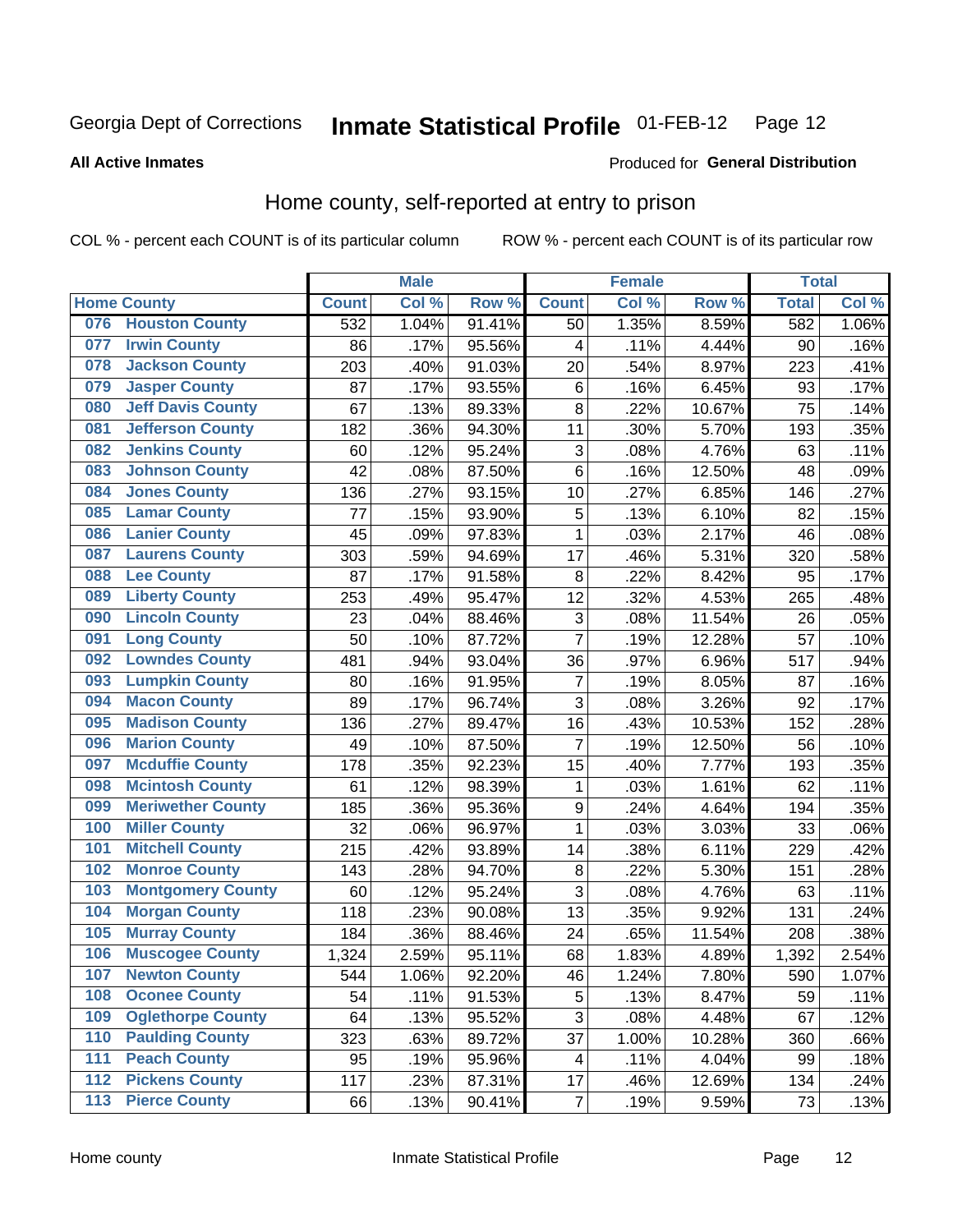#### **Inmate Statistical Profile 01-FEB-12** Page 13

### **All Active Inmates**

### Produced for General Distribution

# Home county, self-reported at entry to prison

COL % - percent each COUNT is of its particular column

|                  |                          |              | <b>Male</b> |                  |                         | <b>Female</b> |        | <b>Total</b> |       |
|------------------|--------------------------|--------------|-------------|------------------|-------------------------|---------------|--------|--------------|-------|
|                  | <b>Home County</b>       | <b>Count</b> | Col %       | Row <sup>%</sup> | <b>Count</b>            | Col %         | Row %  | <b>Total</b> | Col % |
| 114              | <b>Pike County</b>       | 54           | .11%        | 90.00%           | 6                       | .16%          | 10.00% | 60           | .11%  |
| 115              | <b>Polk County</b>       | 233          | .46%        | 92.46%           | 19                      | .51%          | 7.54%  | 252          | .46%  |
| 116              | <b>Pulaski County</b>    | 71           | .14%        | 88.75%           | 9                       | .24%          | 11.25% | 80           | .15%  |
| 117              | <b>Putnam County</b>     | 149          | .29%        | 91.41%           | 14                      | .38%          | 8.59%  | 163          | .30%  |
| 118              | <b>Quitman County</b>    | 19           | .04%        | 100.00%          |                         |               |        | 19           | .03%  |
| 119              | <b>Rabun County</b>      | 49           | .10%        | 87.50%           | $\overline{7}$          | .19%          | 12.50% | 56           | .10%  |
| 120              | <b>Randolph County</b>   | 79           | .15%        | 98.75%           | $\mathbf{1}$            | .03%          | 1.25%  | 80           | .15%  |
| 121              | <b>Richmond County</b>   | 1,686        | 3.29%       | 95.42%           | 81                      | 2.18%         | 4.58%  | 1,767        | 3.22% |
| 122              | <b>Rockdale County</b>   | 357          | .70%        | 91.77%           | 32                      | .86%          | 8.23%  | 389          | .71%  |
| 123              | <b>Schley County</b>     | 18           | .04%        | 90.00%           | $\overline{2}$          | .05%          | 10.00% | 20           | .04%  |
| 124              | <b>Screven County</b>    | 140          | .27%        | 94.59%           | $\bf 8$                 | .22%          | 5.41%  | 148          | .27%  |
| 125              | <b>Seminole County</b>   | 61           | .12%        | 88.41%           | 8                       | .22%          | 11.59% | 69           | .13%  |
| 126              | <b>Spalding County</b>   | 483          | .94%        | 92.35%           | 40                      | 1.08%         | 7.65%  | 523          | .95%  |
| 127              | <b>Stephens County</b>   | 153          | .30%        | 90.53%           | 16                      | .43%          | 9.47%  | 169          | .31%  |
| 128              | <b>Stewart County</b>    | 33           | .06%        | 97.06%           | 1                       | .03%          | 2.94%  | 34           | .06%  |
| 129              | <b>Sumter County</b>     | 228          | .45%        | 96.20%           | $\boldsymbol{9}$        | .24%          | 3.80%  | 237          | .43%  |
| 130              | <b>Talbot County</b>     | 62           | .12%        | 98.41%           | $\mathbf{1}$            | .03%          | 1.59%  | 63           | .11%  |
| 131              | <b>Taliaferro County</b> | 13           | .03%        | 100.00%          |                         |               |        | 13           | .02%  |
| 132              | <b>Tattnall County</b>   | 163          | .32%        | 93.68%           | 11                      | .30%          | 6.32%  | 174          | .32%  |
| 133              | <b>Taylor County</b>     | 75           | .15%        | 92.59%           | 6                       | .16%          | 7.41%  | 81           | .15%  |
| 134              | <b>Telfair County</b>    | 105          | .21%        | 90.52%           | 11                      | .30%          | 9.48%  | 116          | .21%  |
| $\overline{135}$ | <b>Terrell County</b>    | 75           | .15%        | 93.75%           | 5                       | .13%          | 6.25%  | 80           | .15%  |
| 136              | <b>Thomas County</b>     | 244          | .48%        | 95.69%           | 11                      | .30%          | 4.31%  | 255          | .46%  |
| 137              | <b>Tift County</b>       | 244          | .48%        | 95.31%           | 12                      | .32%          | 4.69%  | 256          | .47%  |
| 138              | <b>Toombs County</b>     | 326          | .64%        | 89.81%           | 37                      | 1.00%         | 10.19% | 363          | .66%  |
| 139              | <b>Towns County</b>      | 36           | .07%        | 85.71%           | 6                       | .16%          | 14.29% | 42           | .08%  |
| 140              | <b>Treutlen County</b>   | 60           | .12%        | 93.75%           | 4                       | .11%          | 6.25%  | 64           | .12%  |
| 141              | <b>Troup County</b>      | 504          | .98%        | 92.31%           | 42                      | 1.13%         | 7.69%  | 546          | .99%  |
| 142              | <b>Turner County</b>     | 74           | .14%        | 91.36%           | $\overline{\mathbf{7}}$ | .19%          | 8.64%  | 81           | .15%  |
| 143              | <b>Twiggs County</b>     | 61           | .12%        | 89.71%           | 7                       | .19%          | 10.29% | 68           | .12%  |
| 144              | <b>Union County</b>      | 58           | .11%        | 84.06%           | 11                      | .30%          | 15.94% | 69           | .13%  |
| 145              | <b>Upson County</b>      | 162          | .32%        | 91.01%           | 16                      | .43%          | 8.99%  | 178          | .32%  |
| 146              | <b>Walker County</b>     | 348          | .68%        | 91.10%           | 34                      | .91%          | 8.90%  | 382          | .70%  |
| 147              | <b>Walton County</b>     | 387          | .76%        | 91.71%           | 35                      | .94%          | 8.29%  | 422          | .77%  |
| 148              | <b>Ware County</b>       | 253          | .49%        | 93.70%           | 17                      | .46%          | 6.30%  | 270          | .49%  |
| 149              | <b>Warren County</b>     | 29           | .06%        | 90.63%           | 3                       | .08%          | 9.38%  | 32           | .06%  |
| 150              | <b>Washington County</b> | 178          | .35%        | 91.75%           | 16                      | .43%          | 8.25%  | 194          | .35%  |
| 151              | <b>Wayne County</b>      | 156          | .30%        | 92.86%           | 12                      | .32%          | 7.14%  | 168          | .31%  |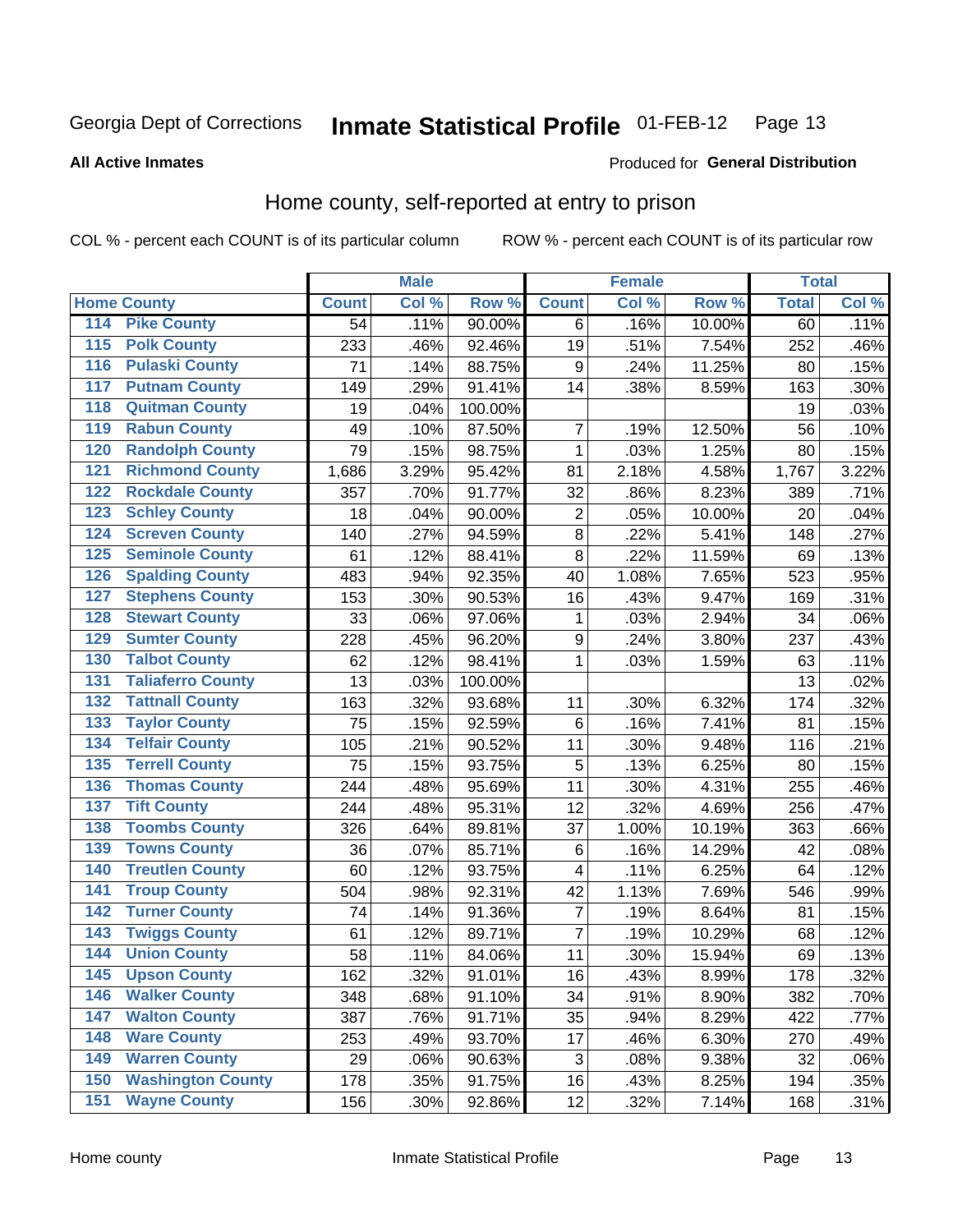#### **Inmate Statistical Profile 01-FEB-12** Page 14

**All Active Inmates** 

# Produced for General Distribution

# Home county, self-reported at entry to prison

COL % - percent each COUNT is of its particular column

|     |                             |              | <b>Male</b> |         |              | <b>Female</b> |        | <b>Total</b> |       |
|-----|-----------------------------|--------------|-------------|---------|--------------|---------------|--------|--------------|-------|
|     | <b>Home County</b>          | <b>Count</b> | Col %       | Row %   | <b>Count</b> | Col %         | Row %  | <b>Total</b> | Col % |
| 152 | <b>Webster County</b>       | 7            | .01%        | 100.00% |              |               |        |              | .01%  |
| 153 | <b>Wheeler County</b>       | 28           | .05%        | 80.00%  | 7            | .19%          | 20.00% | 35           | .06%  |
| 154 | <b>White County</b>         | 89           | .17%        | 92.71%  | 7            | .19%          | 7.29%  | 96           | .17%  |
| 155 | <b>Whitfield County</b>     | 530          | 1.04%       | 88.63%  | 68           | 1.83%         | 11.37% | 598          | 1.09% |
| 156 | <b>Wilcox County</b>        | 60           | .12%        | 86.96%  | 9            | .24%          | 13.04% | 69           | .13%  |
| 157 | <b>Wilkes County</b>        | 58           | .11%        | 90.63%  | 6            | .16%          | 9.38%  | 64           | .12%  |
| 158 | <b>Wilkinson County</b>     | 55           | .11%        | 94.83%  | 3            | .08%          | 5.17%  | 58           | .11%  |
| 159 | <b>Worth County</b>         | 106          | .21%        | 92.98%  | 8            | .22%          | 7.02%  | 114          | .21%  |
| 999 | <b>Other Custody/Out Of</b> | 382          | .75%        | 91.39%  | 36           | .97%          | 8.61%  | 418          | .76%  |
|     | <b>State</b>                |              |             |         |              |               |        |              |       |
|     | <b>Total Rported</b>        | 51,187       | 100%        | 93.23%  | 3,717        | 100%          | 6.77%  | 54,904       | 100%  |

| τeσ |                    |          |        |
|-----|--------------------|----------|--------|
|     | 107<br>E4<br>-<br> | ライフ<br>. | 54.904 |

| Mode<br><b>Tequent)</b><br>ns | nown | mown | เทown |
|-------------------------------|------|------|-------|
|                               |      |      |       |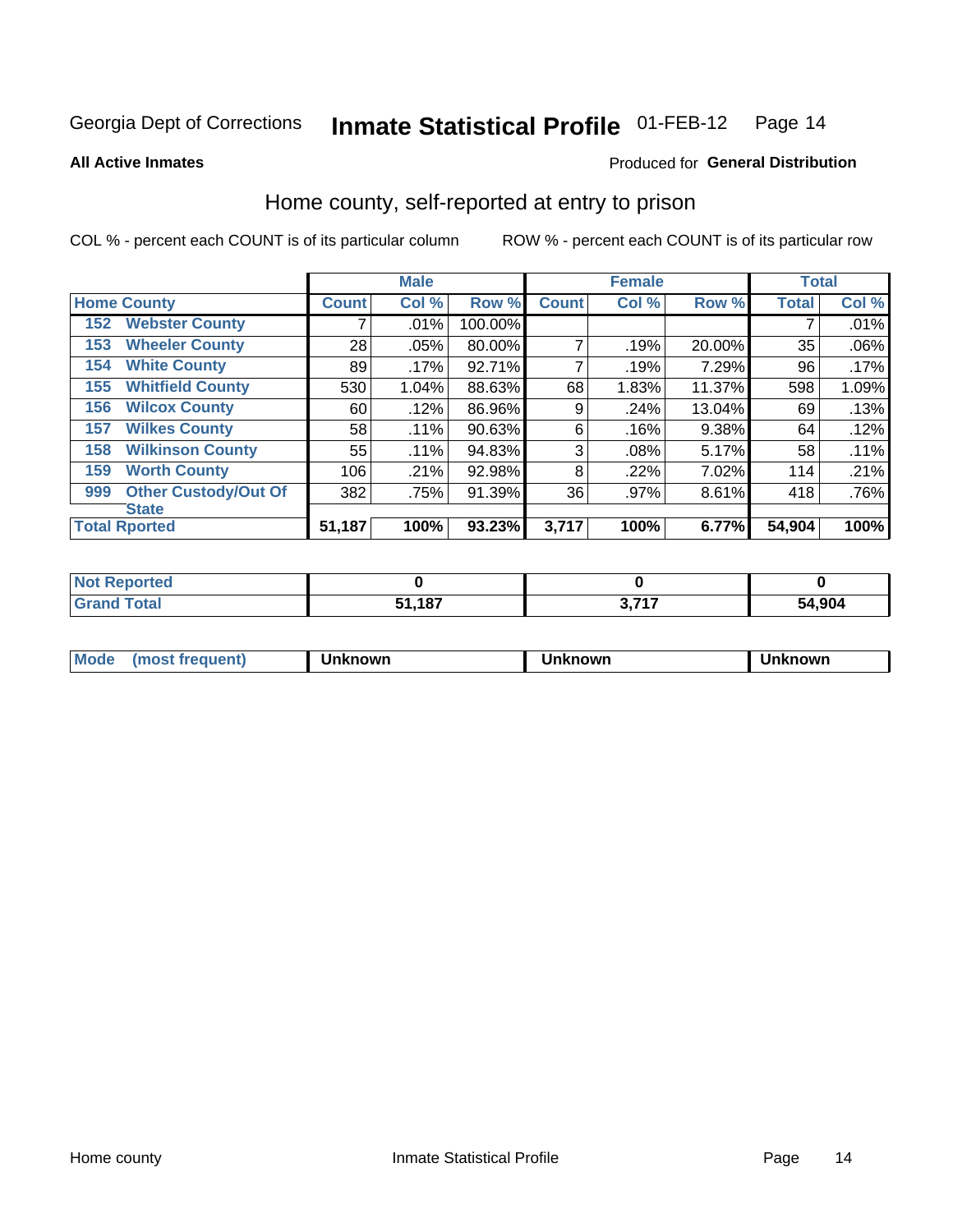#### **Inmate Statistical Profile 01-FEB-12** Page 15

**All Active Inmates** 

### **Produced for General Distribution**

# Socioeconomic class, self-reported at entry to prison

COL % - percent each COUNT is of its particular column

|                       |              | <b>Male</b> |        |              | <b>Female</b> |          |        | <b>Total</b> |
|-----------------------|--------------|-------------|--------|--------------|---------------|----------|--------|--------------|
| Socioeconomic Class   | <b>Count</b> | Col %       | Row %  | <b>Count</b> | Col %         | Row %    | Total  | Col %        |
| <b>Welfare</b>        | 2,391        | 9.92%       | 95.49% | 113          | 10.48%        | 4.51%    | 2,504  | 9.94%        |
| <b>Occ Employ</b>     | 954          | 3.96%       | 99.07% | 9            | .83%          | .93%     | 963    | 3.82%        |
| <b>Minimum Std</b>    | 9,881        | 40.98%      | 96.75% | 332          | 30.80%        | $3.25\%$ | 10,213 | 40.54%       |
| <b>Middle</b><br>4    | 10,886       | 45.15%      | 94.58% | 624          | 57.88%        | $5.42\%$ | 11,510 | 45.69%       |
| <b>Total Reported</b> | 24,112       | 100%        | 95.72% | 1,078        | 100%          | 4.28%    | 25,190 | 100%         |

| <b>orted</b><br>-NO1<br>≺eno | 27,075          | 2,639 | 741<br>າດ |
|------------------------------|-----------------|-------|-----------|
| $T$ otol                     | 51 197<br>1 V I | 747   | 54.904    |

| Mo<br>'dle<br>Middle<br>Mid<br><b>Middle</b><br>____<br>____<br>___ |
|---------------------------------------------------------------------|
|---------------------------------------------------------------------|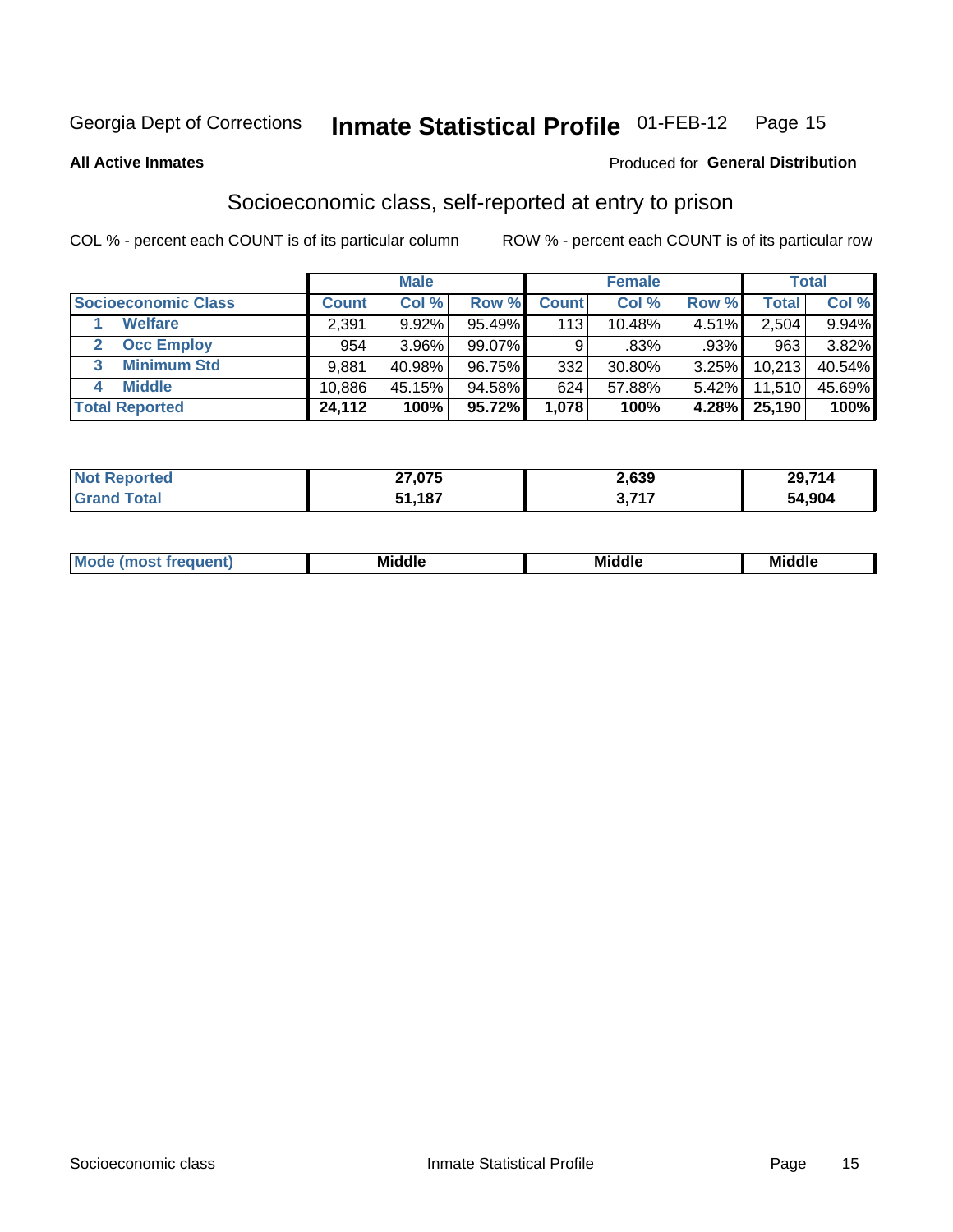# Inmate Statistical Profile 01-FEB-12 Page 16

**All Active Inmates** 

### Produced for General Distribution

# Environment to age 16, self-reported at entry to prison

COL % - percent each COUNT is of its particular column

|                                    |              | <b>Male</b> |           |              | <b>Female</b> |          |              | <b>Total</b> |
|------------------------------------|--------------|-------------|-----------|--------------|---------------|----------|--------------|--------------|
| <b>Environment to age 16</b>       | <b>Count</b> | Col %       | Row %     | <b>Count</b> | Col %         | Row %    | <b>Total</b> | Col %        |
| <b>Rural/Farm</b>                  | 901          | 3.71%       | 96.26%    | 35           | $3.24\%$      | 3.74%    | 936          | 3.69%        |
| <b>Rural/Nfarm</b><br>$\mathbf{2}$ | 1,309        | 5.38%       | 91.60%    | 120          | 11.11%        | 8.40%    | 1.429        | 5.63%        |
| <b>S.M.S.A</b><br>3                | 8,634        | 35.52%      | $97.65\%$ | 208          | 19.26%        | $2.35\%$ | 8,842        | 34.83%       |
| <b>Urban</b><br>4                  | 5,401        | 22.22%      | 93.15%    | 397          | 36.76%        | $6.85\%$ | 5,798        | 22.84%       |
| <b>Small Town</b><br>5.            | 8,064        | 33.17%      | 96.18%    | 320          | 29.63%        | 3.82%    | 8,384        | 33.02%       |
| <b>Total Reported</b>              | 24,309       | 100%        | 95.75%    | 1,080        | 100%          | 4.25%    | 25,389       | 100%         |

| <b>Not Reported</b> | 26,878 | 2,637 | 29,515 |
|---------------------|--------|-------|--------|
| <b>Grand Total</b>  | 51,187 | っっっ   | 54,904 |

| Mo | M<br>______ | Irhan<br>rva<br>______ | M<br>______ |
|----|-------------|------------------------|-------------|
|    |             |                        |             |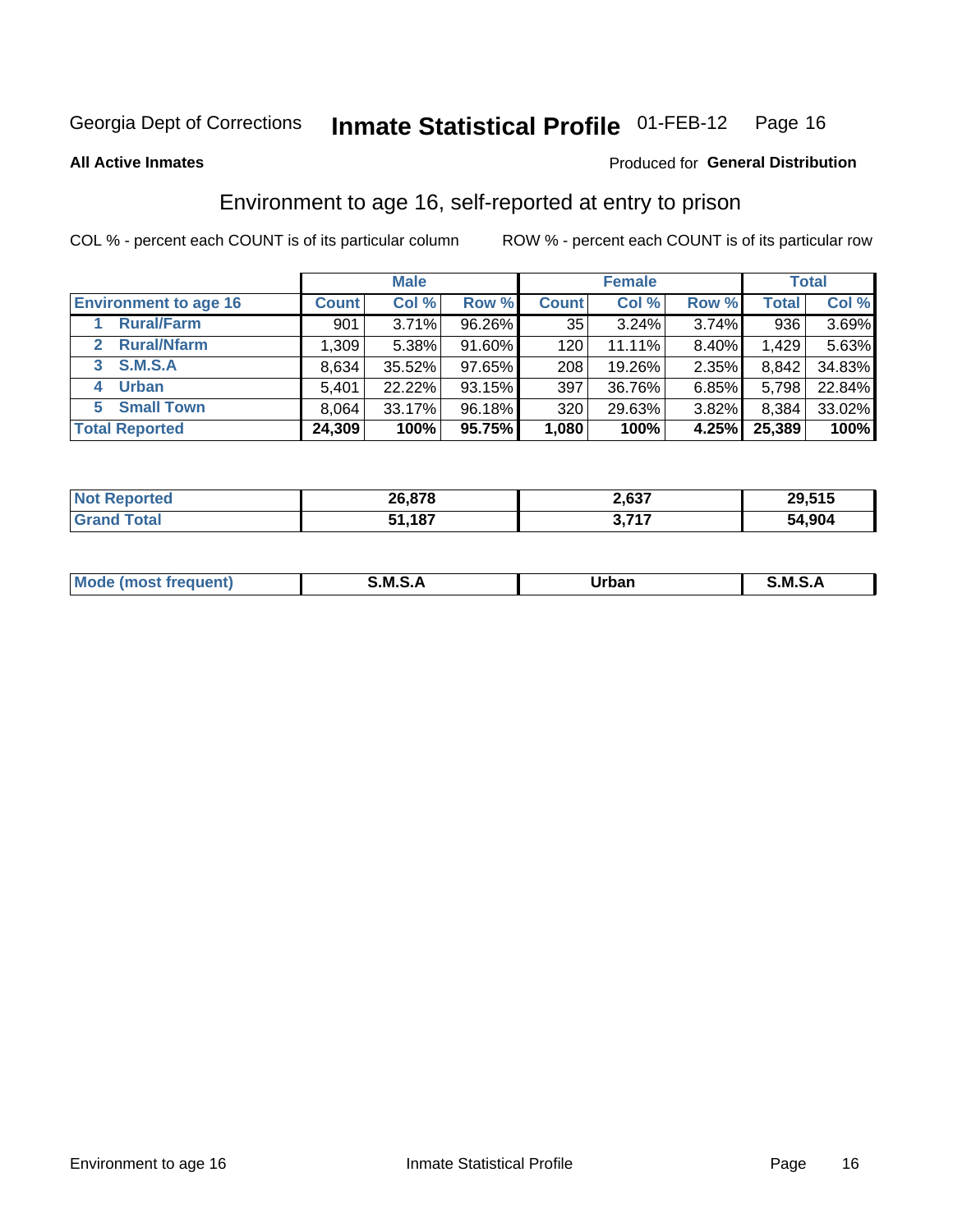#### **Inmate Statistical Profile 01-FEB-12** Page 17

### **All Active Inmates**

### Produced for General Distribution

# Guardian status to age 16, self-reported at entry to prison

COL % - percent each COUNT is of its particular column

|                                  |                 | <b>Male</b> |         |              | <b>Female</b> |       |        | <b>Total</b> |
|----------------------------------|-----------------|-------------|---------|--------------|---------------|-------|--------|--------------|
| <b>Guardian Status To Age 16</b> | <b>Count</b>    | Col %       | Row %   | <b>Count</b> | Col %         | Row % | Total  | Col %        |
| 1 Orphanage                      | 17 <sup>1</sup> | $.09\%$     | 100.00% |              |               |       | 17     | .09%         |
| 2 Father Only                    | 574             | 3.02%       | 97.79%  | 13           | 2.77%         | 2.21% | 587    | 3.01%        |
| <b>3 Both Parents</b>            | 7,419           | 39.02%      | 97.31%  | 205          | 43.71%        | 2.69% | 7,624  | 39.13%       |
| <b>4 Mother Only</b>             | 8,320           | 43.76%      | 98.06%  | 165          | 35.18%        | 1.94% | 8,485  | 43.55%       |
| <b>6 Oth Female</b>              | 508             | 2.67%       | 98.07%  | 10           | 2.13%         | 1.93% | 518    | 2.66%        |
| <b>7 Oth Male</b>                | 79              | .42%        | 97.53%  | 2            | .43%          | 2.47% | 81     | .42%         |
| 8 Step-Parents                   | 188             | .99%        | 99.47%  |              | .21%          | .53%  | 189    | $.97\%$      |
| 9 Foster Home                    | 315             | 1.66%       | 97.22%  | 9            | 1.92%         | 2.78% | 324    | 1.66%        |
| <b>10 Grand Parents</b>          | 1,594           | 8.38%       | 96.14%  | 64           | 13.65%        | 3.86% | 1,658  | 8.51%        |
| <b>Total Reported</b>            | 19,014          | 100%        | 97.59%  | 469          | 100%          | 2.41% | 19,483 | 100%         |

| <b>ortea</b><br>NOT        | so 170<br>JZ.I | 3,248 | $\Lambda$<br>35.<br>∴4∠. |
|----------------------------|----------------|-------|--------------------------|
| <sup>-</sup> otal<br>. Grr | 1,187خ         | , 747 | 54,904                   |

| Mode | วทIv<br>Mot | <b>Both Parents</b><br>Parents | lM.<br>Only<br>. |
|------|-------------|--------------------------------|------------------|
|      |             |                                |                  |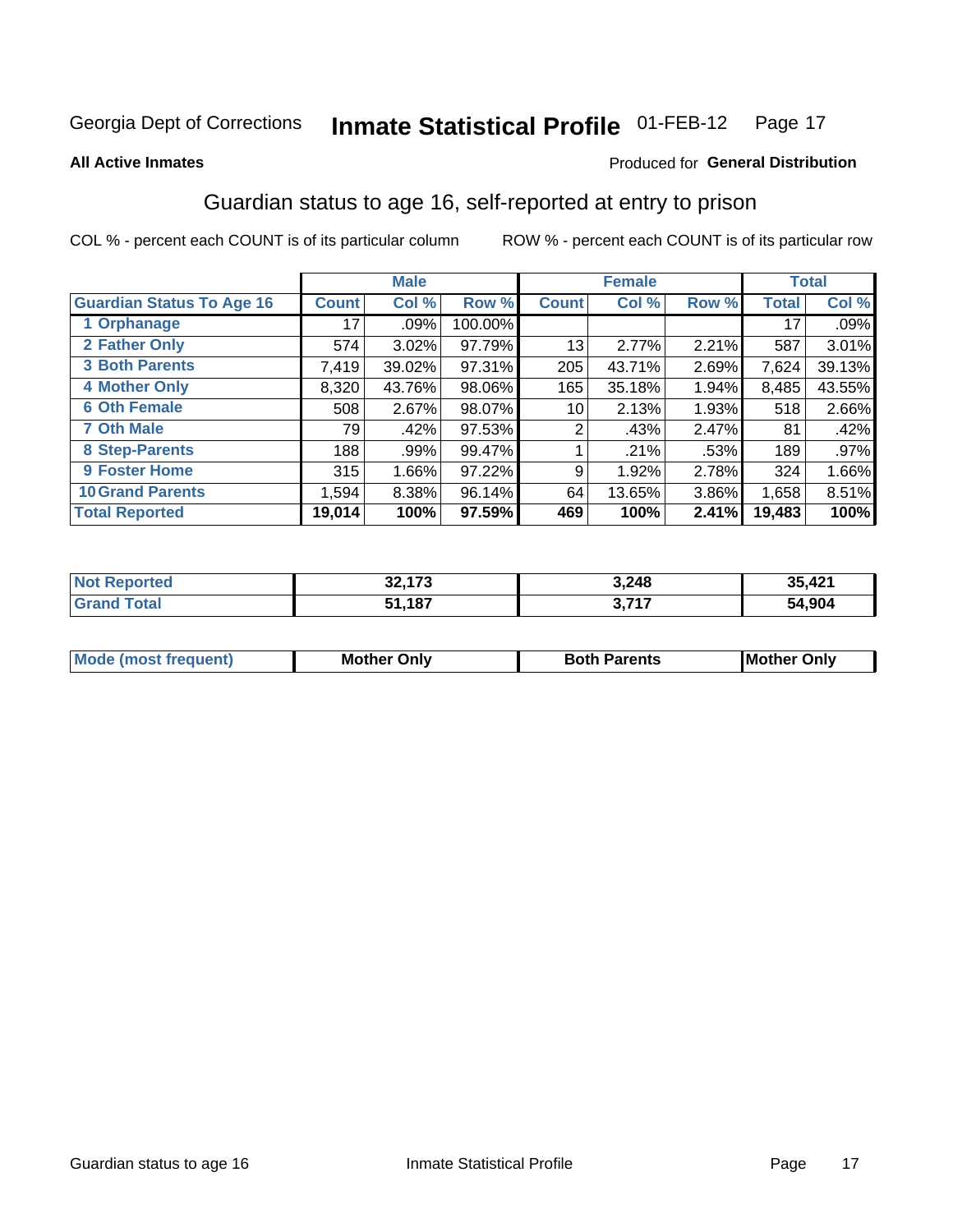#### Inmate Statistical Profile 01-FEB-12 Page 18

### **All Active Inmates**

# Produced for General Distribution

# Employment status before prison, self-reported at entry to prison

COL % - percent each COUNT is of its particular column

|                                  |              | <b>Male</b> |        |              | <b>Female</b> |          |              | <b>Total</b> |
|----------------------------------|--------------|-------------|--------|--------------|---------------|----------|--------------|--------------|
| <b>Employment Status</b>         | <b>Count</b> | Col %       | Row %  | <b>Count</b> | Col %         | Row %    | <b>Total</b> | Col %        |
| <b>Full Time</b>                 | 20,843       | 49.34%      | 96.09% | 849          | 31.44%        | 3.91%    | 21,692       | 48.27%       |
| <b>Part Time</b><br>$\mathbf{2}$ | 3,983        | 9.43%       | 95.70% | 179          | 6.63%         | 4.30%    | 4,162        | 9.26%        |
| Unempl $<$ 6m<br>3               | 3,589        | 8.50%       | 96.48% | 131          | 4.85%         | $3.52\%$ | 3,720        | 8.28%        |
| Unempl > 6m<br>4                 | 7,024        | 16.63%      | 88.20% | 940          | 34.81%        | 11.80%   | 7,964        | 17.72%       |
| <b>Never Workd</b><br>5          | 4,192        | 9.92%       | 95.16% | 213          | 7.89%         | 4.84%    | 4,405        | 9.80%        |
| <b>Student</b><br>6              | 823          | 1.95%       | 89.46% | 97           | 3.59%         | 10.54%   | 920          | 2.05%        |
| <b>Incapable</b>                 | 1,787        | 4.23%       | 86.00% | 291          | 10.78%        | 14.00%   | 2,078        | 4.62%        |
| <b>Total Reported</b>            | 42,241       | 100%        | 93.99% | 2,700        | 100%          | 6.01%    | 44,941       | 100%         |

| rteo<br>NO          | 3.946 | .017<br>. | 9,963  |
|---------------------|-------|-----------|--------|
| $T \sim$ fol $\sim$ | ,187  | דול כ     | 54,904 |

| <b>Mode (most frequent)</b> | full " | 6m | ïme<br>้นเ<br>the contract of the contract of the contract of the contract of the contract of the contract of the contract of |
|-----------------------------|--------|----|-------------------------------------------------------------------------------------------------------------------------------|
|                             |        |    |                                                                                                                               |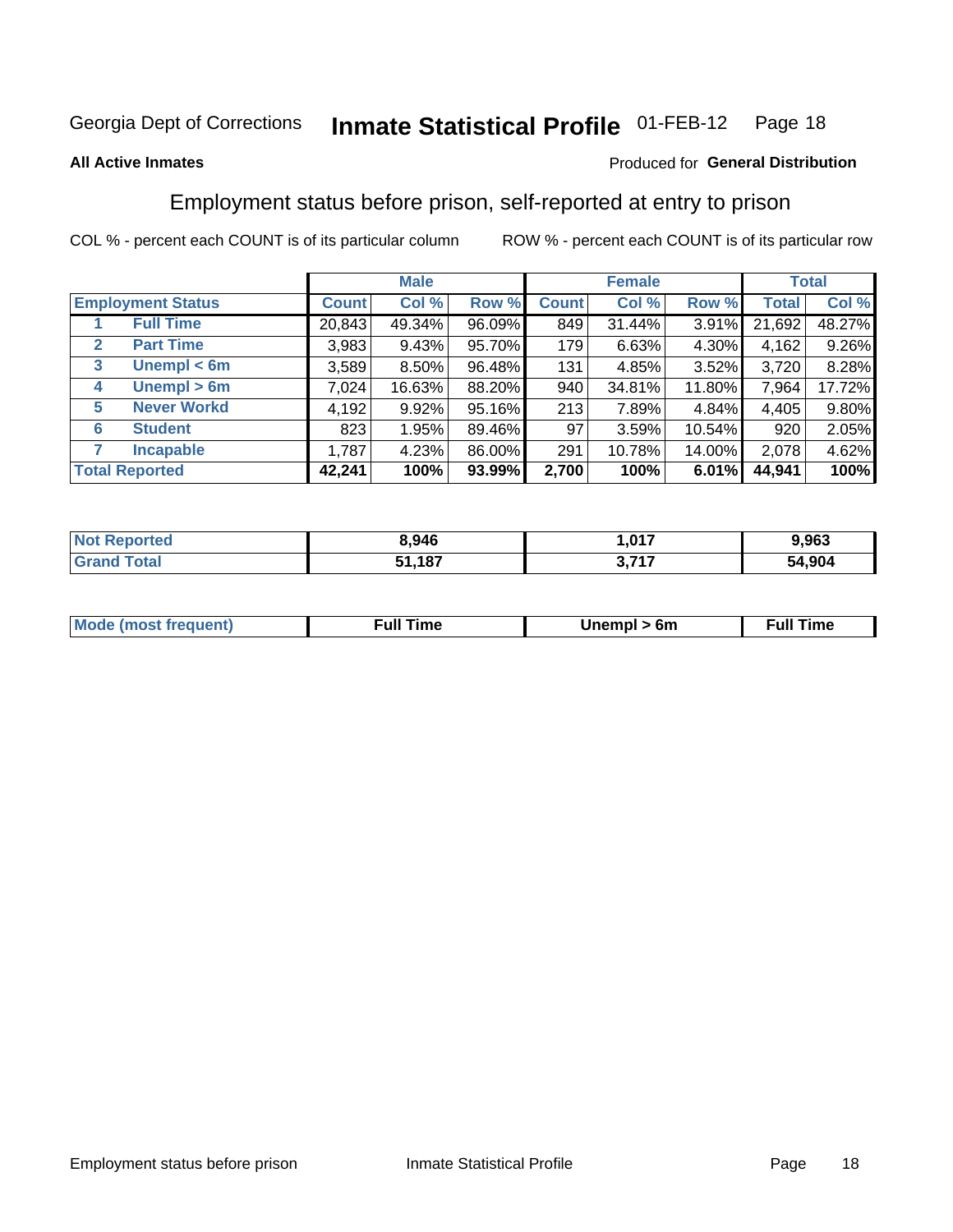# **All Active Inmates**

Produced for General Distribution

# Age at admission

COL % - percent each COUNT is of its particular column

|                         |              | <b>Male</b> |         |              | <b>Female</b> |       |              | <b>Total</b> |
|-------------------------|--------------|-------------|---------|--------------|---------------|-------|--------------|--------------|
| <b>Age At Admission</b> | <b>Count</b> | Col %       | Row %   | <b>Count</b> | Col %         | Row % | <b>Total</b> | Col %        |
| 13                      | 1            | 0.01%       | 100.00% |              |               |       | 1            | 0.01%        |
| 14                      | 19           | 0.04%       | 95.00%  | 1            | 0.03%         | 5.00% | 20           | 0.04%        |
| $\overline{15}$         | 67           | 0.13%       | 98.53%  | $\mathbf{1}$ | 0.03%         | 1.47% | 68           | 0.12%        |
| 16                      | 198          | 0.39%       | 96.12%  | 8            | 0.22%         | 3.88% | 206          | 0.38%        |
| $\overline{17}$         | 770          | 1.50%       | 96.98%  | 24           | 0.65%         | 3.02% | 794          | 1.45%        |
| 18                      | 1,550        | 3.03%       | 97.36%  | 42           | 1.13%         | 2.64% | 1,592        | 2.90%        |
| 19                      | 2,231        | 4.36%       | 97.17%  | 65           | 1.75%         | 2.83% | 2,296        | 4.18%        |
| 20                      | 2,340        | 4.57%       | 95.04%  | 122          | 3.28%         | 4.96% | 2,462        | 4.48%        |
| $\overline{21}$         | 2,331        | 4.55%       | 94.64%  | 132          | 3.55%         | 5.36% | 2,463        | 4.49%        |
| $\overline{22}$         | 2,315        | 4.52%       | 94.64%  | 131          | 3.53%         | 5.36% | 2,446        | 4.46%        |
| 23                      | 2,089        | 4.08%       | 94.18%  | 129          | 3.47%         | 5.82% | 2,218        | 4.04%        |
| 24                      | 2,046        | 4.00%       | 93.42%  | 144          | 3.88%         | 6.58% | 2,190        | 3.99%        |
| $\overline{25}$         | 1,950        | 3.81%       | 93.57%  | 134          | 3.61%         | 6.43% | 2,084        | 3.80%        |
| 26                      | 1,873        | 3.66%       | 94.03%  | 119          | 3.20%         | 5.97% | 1,992        | 3.63%        |
| $\overline{27}$         | 1,823        | 3.56%       | 93.30%  | 131          | 3.53%         | 6.70% | 1,954        | 3.56%        |
| 28                      | 1,811        | 3.54%       | 93.45%  | 127          | 3.42%         | 6.55% | 1,938        | 3.53%        |
| 29                      | 1,726        | 3.37%       | 92.75%  | 135          | 3.63%         | 7.25% | 1,861        | 3.39%        |
| 30                      | 1,664        | 3.25%       | 92.04%  | 144          | 3.88%         | 7.96% | 1,808        | 3.29%        |
| 31                      | 1,621        | 3.17%       | 91.95%  | 142          | 3.82%         | 8.05% | 1,763        | 3.21%        |
| 32                      | 1,469        | 2.87%       | 92.74%  | 115          | 3.09%         | 7.26% | 1,584        | 2.89%        |
| 33                      | 1,401        | 2.74%       | 93.09%  | 104          | 2.80%         | 6.91% | 1,505        | 2.74%        |
| 34                      | 1,295        | 2.53%       | 91.45%  | 121          | 3.26%         | 8.55% | 1,416        | 2.58%        |
| 35                      | 1,248        | 2.44%       | 92.44%  | 102          | 2.74%         | 7.56% | 1,350        | 2.46%        |
| 36                      | 1,244        | 2.43%       | 91.54%  | 115          | 3.09%         | 8.46% | 1,359        | 2.48%        |
| 37                      | 1,182        | 2.31%       | 93.07%  | 88           | 2.37%         | 6.93% | 1,270        | 2.31%        |
| 38                      | 1,128        | 2.20%       | 91.63%  | 103          | 2.77%         | 8.37% | 1,231        | 2.24%        |
| 39                      | 1,131        | 2.21%       | 91.28%  | 108          | 2.91%         | 8.72% | 1,239        | 2.26%        |
| 40                      | 1,112        | 2.17%       | 91.00%  | 110          | 2.96%         | 9.00% | 1,222        | 2.23%        |
| 41                      | 1,032        | 2.02%       | 90.77%  | 105          | 2.83%         | 9.23% | 1,137        | 2.07%        |
| 42                      | 978          | 1.91%       | 91.57%  | 90           | 2.42%         | 8.43% | 1,068        | 1.95%        |
| 43                      | 930          | 1.82%       | 91.90%  | 82           | 2.21%         | 8.10% | 1,012        | 1.84%        |
| 44                      | 920          | 1.80%       | 91.45%  | 86           | 2.31%         | 8.55% | 1,006        | 1.83%        |
| 45                      | 871          | 1.70%       | 90.63%  | 90           | 2.42%         | 9.37% | 961          | 1.75%        |
| 46                      | 807          | 1.58%       | 91.60%  | 74           | 1.99%         | 8.40% | 881          | 1.60%        |
| 47                      | 749          | 1.46%       | 90.57%  | 78           | 2.10%         | 9.43% | 827          | 1.51%        |
| 48                      | 695          | 1.36%       | 91.09%  | 68           | 1.83%         | 8.91% | 763          | 1.39%        |
| 49                      | 616          | 1.20%       | 91.80%  | 55           | 1.48%         | 8.20% | 671          | 1.22%        |
| 50                      | 582          | 1.14%       | 93.57%  | 40           | 1.08%         | 6.43% | 622          | 1.13%        |
| 51                      | 505          | 0.99%       | 91.49%  | 47           | 1.26%         | 8.51% | 552          | 1.01%        |
| 52                      | 453          | 0.89%       | 94.18%  | 28           | 0.75%         | 5.82% | 481          | 0.88%        |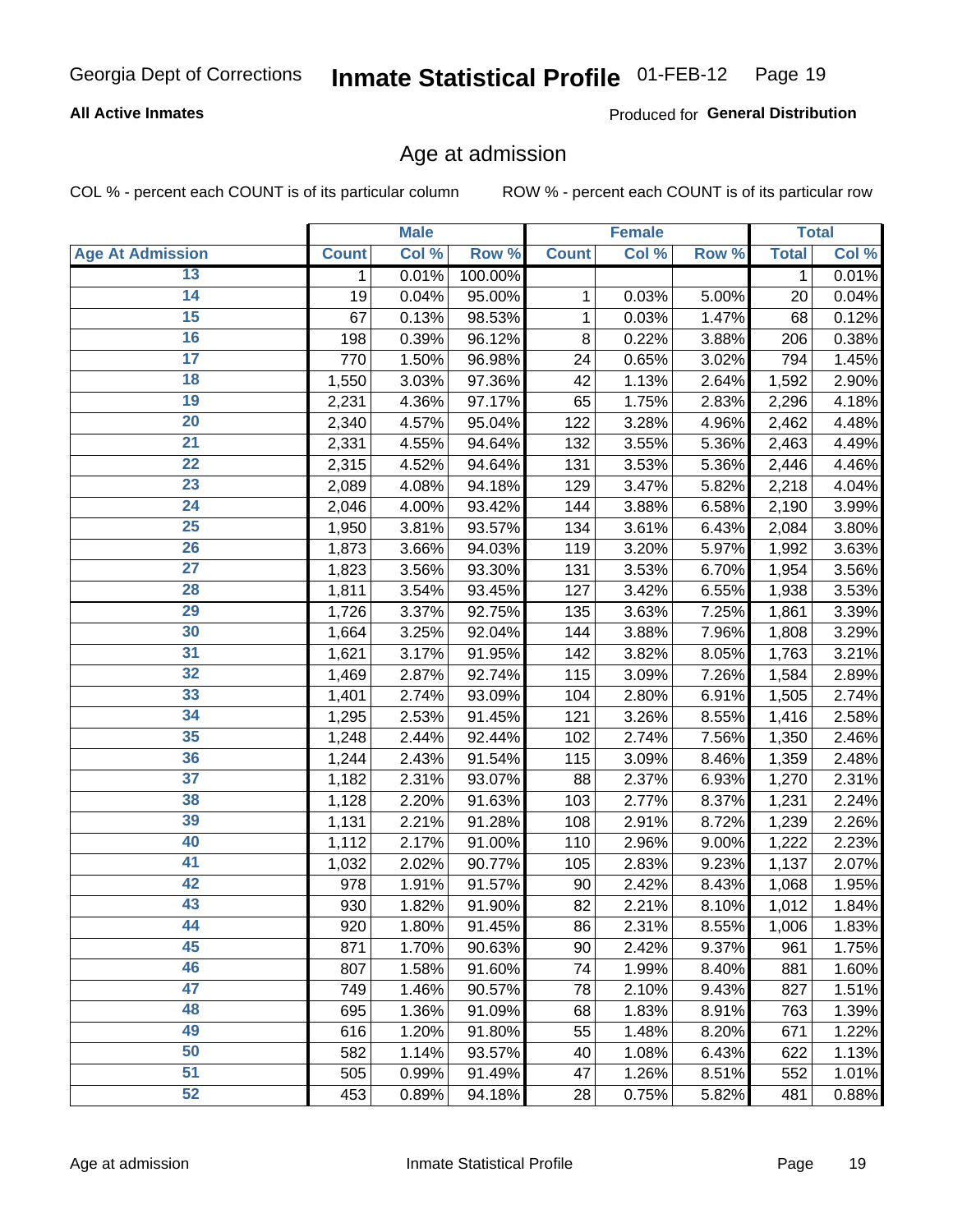# **All Active Inmates**

Produced for General Distribution

# Age at admission

COL % - percent each COUNT is of its particular column

|                         | <b>Male</b>    |       | <b>Female</b> |                |       | <b>Total</b> |                |       |
|-------------------------|----------------|-------|---------------|----------------|-------|--------------|----------------|-------|
| <b>Age At Admission</b> | <b>Count</b>   | Col % | Row %         | <b>Count</b>   | Col % | Row %        | <b>Total</b>   | Col % |
| 53                      | 414            | 0.81% | 91.80%        | 37             | 1.00% | 8.20%        | 451            | 0.82% |
| 54                      | 313            | 0.61% | 93.43%        | 22             | 0.59% | 6.57%        | 335            | 0.61% |
| 55                      | 268            | 0.52% | 92.41%        | 22             | 0.59% | 7.59%        | 290            | 0.53% |
| 56                      | 255            | 0.50% | 93.41%        | 18             | 0.48% | 6.59%        | 273            | 0.50% |
| 57                      | 191            | 0.37% | 93.17%        | 14             | 0.38% | 6.83%        | 205            | 0.37% |
| 58                      | 165            | 0.32% | 92.18%        | 14             | 0.38% | 7.82%        | 179            | 0.33% |
| 59                      | 163            | 0.32% | 93.14%        | 12             | 0.32% | 6.86%        | 175            | 0.32% |
| 60                      | 104            | 0.20% | 92.04%        | 9              | 0.24% | 7.96%        | 113            | 0.21% |
| 61                      | 104            | 0.20% | 94.55%        | 6              | 0.16% | 5.45%        | 110            | 0.20% |
| 62                      | 72             | 0.14% | 96.00%        | 3              | 0.08% | 4.00%        | 75             | 0.14% |
| 63                      | 71             | 0.14% | 98.61%        | 1              | 0.03% | 1.39%        | 72             | 0.13% |
| 64                      | 55             | 0.11% | 96.49%        | $\overline{2}$ | 0.05% | 3.51%        | 57             | 0.10% |
| 65                      | 37             | 0.07% | 94.87%        | $\overline{2}$ | 0.05% | 5.13%        | 39             | 0.07% |
| 66                      | 30             | 0.06% | 93.75%        | $\overline{2}$ | 0.05% | 6.25%        | 32             | 0.06% |
| 67                      | 31             | 0.06% | 91.18%        | $\overline{3}$ | 0.08% | 8.82%        | 34             | 0.06% |
| 68                      | 26             | 0.05% | 92.86%        | $\overline{2}$ | 0.05% | 7.14%        | 28             | 0.05% |
| 69                      | 34             | 0.07% | 100.00%       |                |       |              | 34             | 0.06% |
| 70                      | 17             | 0.03% | 85.00%        | 3              | 0.08% | 15.00%       | 20             | 0.04% |
| $\overline{71}$         | $\bf 8$        | 0.02% | 100.00%       |                |       |              | 8              | 0.01% |
| $\overline{72}$         | 11             | 0.02% | 84.62%        | $\overline{2}$ | 0.05% | 15.38%       | 13             | 0.02% |
| $\overline{73}$         | 11             | 0.02% | 100.00%       |                |       |              | 11             | 0.02% |
| 74                      | 9              | 0.02% | 100.00%       |                |       |              | $\mathsf g$    | 0.02% |
| $\overline{75}$         | 6              | 0.01% | 100.00%       |                |       |              | 6              | 0.01% |
| 76                      | $\overline{7}$ | 0.01% | 100.00%       |                |       |              | $\overline{7}$ | 0.01% |
| $\overline{77}$         | 4              | 0.01% | 80.00%        | 1              | 0.03% | 20.00%       | 5              | 0.01% |
| 78                      | $\overline{3}$ | 0.01% | 100.00%       |                |       |              | $\overline{3}$ | 0.01% |
| 79                      | $\mathbf{1}$   | 0.01% | 50.00%        | $\mathbf{1}$   | 0.03% | 50.00%       | $\overline{2}$ | 0.01% |
| 82                      | $\overline{2}$ | 0.01% | 100.00%       |                |       |              | $\overline{2}$ | 0.01% |
| 84                      | 1              | 0.01% | 100.00%       |                |       |              | 1              | 0.01% |
| <b>Total Reported</b>   | 51,186         | 100%  | 93.23%        | 3,716          | 100%  | 6.77%        | 54,902         | 100%  |

| norted<br><b>Not</b> |     |       |        |
|----------------------|-----|-------|--------|
| $\sim$ 10            | 407 | ヘ フィフ | 54,904 |

| Mean (average)         | 31.98 | 34.01   | 32.12  |
|------------------------|-------|---------|--------|
| <b>Median (middle)</b> | 30    | ົ<br>აა | 30     |
| Mode (most frequent)   | 20    |         | $\sim$ |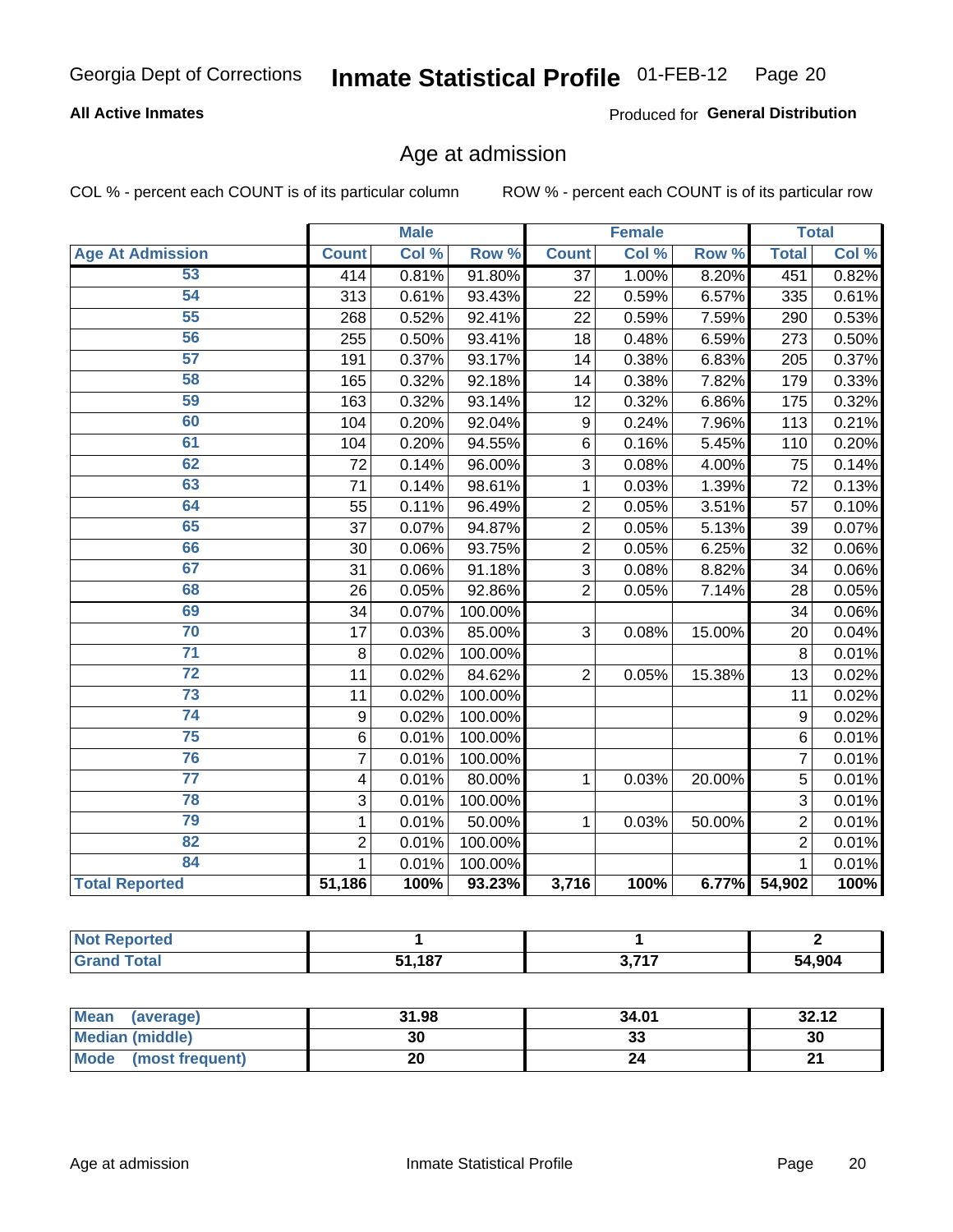# **All Active Inmates**

# Produced for General Distribution

# Height, measured at entry to prison

COL % - percent each COUNT is of its particular column

|                       | <b>Male</b>             |        |         | <b>Female</b>    |        |        | <b>Total</b>   |                            |
|-----------------------|-------------------------|--------|---------|------------------|--------|--------|----------------|----------------------------|
| <b>Height</b>         | <b>Count</b>            | Col %  | Row %   | <b>Count</b>     | Col %  | Row %  | <b>Total</b>   | $\overline{\text{Col }\%}$ |
| 4'10''                | 2                       | 0.02%  | 15.38%  | 11               | 5.14%  | 84.62% | 13             | 0.11%                      |
| 4'11''                | 14                      | 0.12%  | 18.92%  | 60               | 28.04% | 81.08% | 74             | 0.61%                      |
| 5'02''                | $\boldsymbol{2}$        | 0.02%  | 66.67%  | 1                | 0.47%  | 33.33% | 3              | 0.02%                      |
| 5'03''                | $\overline{\mathbf{c}}$ | 0.02%  | 100.00% |                  |        |        | $\overline{2}$ | 0.02%                      |
| 5'05''                | $\boldsymbol{9}$        | 0.08%  | 100.00% |                  |        |        | 9              | 0.07%                      |
| 5'06''                | 13                      | 0.11%  | 92.86%  | 1                | 0.47%  | 7.14%  | 14             | 0.12%                      |
| 5'07''                | 19                      | 0.16%  | 100.00% |                  |        |        | 19             | 0.16%                      |
| 5'08''                | 16                      | 0.13%  | 100.00% |                  |        |        | 16             | 0.13%                      |
| 5'09''                | 18                      | 0.15%  | 100.00% |                  |        |        | 18             | 0.15%                      |
| 5'10''                | 5,834                   | 48.93% | 98.55%  | 86               | 40.19% | 1.45%  | 5,920          | 48.77%                     |
| 5'11''                | 5,935                   | 49.77% | 99.08%  | 55               | 25.70% | 0.92%  | 5,990          | 49.35%                     |
| 6'00''                | 16                      | 0.13%  | 100.00% |                  |        |        | 16             | 0.13%                      |
| 6'01''                | 10                      | 0.08%  | 100.00% |                  |        |        | 10             | 0.08%                      |
| 6'02''                | 8                       | 0.07%  | 100.00% |                  |        |        | 8              | 0.07%                      |
| 6'03''                | 3                       | 0.03%  | 100.00% |                  |        |        | 3              | 0.02%                      |
| 6'04''                | 3                       | 0.03%  | 100.00% |                  |        |        | 3              | 0.02%                      |
| 6'05''                | $\overline{\mathbf{c}}$ | 0.02%  | 100.00% |                  |        |        | $\overline{2}$ | 0.02%                      |
| 6'06''                | 1                       | 0.01%  | 100.00% |                  |        |        | 1              | 0.01%                      |
| 6'10''                | 5                       | 0.04%  | 100.00% |                  |        |        | 5              | 0.04%                      |
| 6'11''                | 11                      | 0.09%  | 100.00% |                  |        |        | 11             | 0.09%                      |
| Seven feet +          | 1                       | 0.01%  | 100.00% |                  |        |        | 1              | 0.01%                      |
| <b>Total Reported</b> | 11,924                  | 100%   | 98.24%  | $\overline{214}$ | 100%   | 1.76%  | 12,138         | 100%                       |

| 'Noi<br><b>Reported</b> | 39,263 | 3,503        | 42,766 |
|-------------------------|--------|--------------|--------|
| ™otar                   | 51,187 | っ フィフ<br>. . | 54,904 |

| <b>Mean</b><br>(average) | 5'10" | 5'07" | 5'10"  |
|--------------------------|-------|-------|--------|
| Median (middle)          | 544"  | 5'10" | 5'10'' |
| Mode<br>(most frequent)  | 5'11" | 5'10" | 544"   |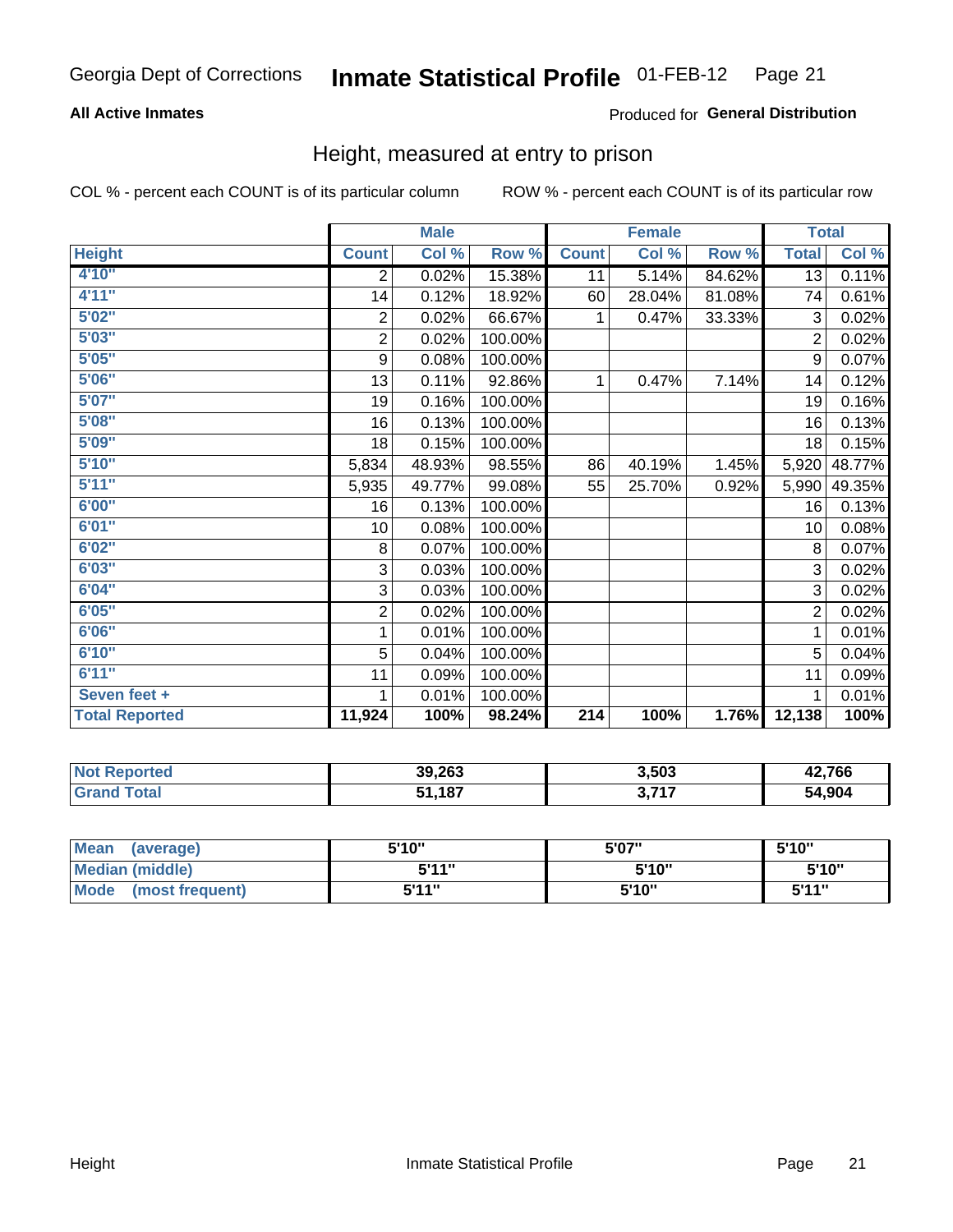# **All Active Inmates**

# Produced for General Distribution

# Weight, measured at entry to prison

COL % - percent each COUNT is of its particular column

|                        |                | <b>Male</b> |                  |                         | <b>Female</b> |        | <b>Total</b>   |        |
|------------------------|----------------|-------------|------------------|-------------------------|---------------|--------|----------------|--------|
| Weight                 | <b>Count</b>   | Col %       | Row <sup>%</sup> | <b>Count</b>            | Col %         | Row %  | <b>Total</b>   | Col %  |
| <b>Under 80 pounds</b> | 25             | 0.05%       | 100.00%          |                         |               |        | 25             | 0.05%  |
| 80 - 89 pounds         | 8              | 0.02%       | 80.00%           | $\overline{2}$          | 0.05%         | 20.00% | 10             | 0.02%  |
| 90 - 99 pounds         | 5              | 0.01%       | 41.67%           | $\overline{7}$          | 0.19%         | 58.33% | 12             | 0.02%  |
| 100 - 109 pounds       | 20             | 0.04%       | 40.00%           | 30                      | 0.81%         | 60.00% | 50             | 0.09%  |
| 110 - 119 pounds       | 93             | 0.19%       | 42.27%           | 127                     | 3.43%         | 57.73% | 220            | 0.41%  |
| 120 - 129 pounds       | 420            | 0.84%       | 63.44%           | 242                     | 6.54%         | 36.56% | 662            | 1.23%  |
| 130 - 139 pounds       | 1,335          | 2.66%       | 77.75%           | 382                     | 10.32%        | 22.25% | 1,717          | 3.18%  |
| 140 - 149 pounds       | 3,108          | 6.18%       | 87.65%           | 438                     | 11.83%        | 12.35% | 3,546          | 6.57%  |
| 150 - 159 pounds       | 4,755          | 9.46%       | 92.40%           | 391                     | 10.56%        | 7.60%  | 5,146          | 9.54%  |
| 160 - 169 pounds       | 6,858          | 13.65%      | 94.15%           | 426                     | 11.50%        | 5.85%  | 7,284          | 13.50% |
| 170 - 179 pounds       | 6,381          | 12.70%      | 95.21%           | 321                     | 8.67%         | 4.79%  | 6,702          | 12.42% |
| 180 - 189 pounds       | 6,838          | 13.61%      | 95.41%           | 329                     | 8.88%         | 4.59%  | 7,167          | 13.28% |
| 190 - 199 pounds       | 4,724          | 9.40%       | 95.65%           | 215                     | 5.81%         | 4.35%  | 4,939          | 9.15%  |
| 200 - 209 pounds       | 4,153          | 8.26%       | 95.69%           | 187                     | 5.05%         | 4.31%  | 4,340          | 8.04%  |
| 210 - 219 pounds       | 3,136          | 6.24%       | 95.84%           | 136                     | 3.67%         | 4.16%  | 3,272          | 6.06%  |
| 220 - 229 pounds       | 2,493          | 4.96%       | 96.11%           | 101                     | 2.73%         | 3.89%  | 2,594          | 4.81%  |
| 230 - 239 pounds       | 1,709          | 3.40%       | 95.47%           | 81                      | 2.19%         | 4.53%  | 1,790          | 3.32%  |
| 240 - 249 pounds       | 1,372          | 2.73%       | 95.15%           | 70                      | 1.89%         | 4.85%  | 1,442          | 2.67%  |
| 250 - 259 pounds       | 875            | 1.74%       | 92.30%           | 73                      | 1.97%         | 7.70%  | 948            | 1.76%  |
| 260 - 269 pounds       | 620            | 1.23%       | 93.66%           | 42                      | 1.13%         | 6.34%  | 662            | 1.23%  |
| 270 - 279 pounds       | 383            | 0.76%       | 94.80%           | 21                      | 0.57%         | 5.20%  | 404            | 0.75%  |
| 280 - 289 pounds       | 291            | 0.58%       | 91.51%           | 27                      | 0.73%         | 8.49%  | 318            | 0.59%  |
| 290 - 299 pounds       | 165            | 0.33%       | 92.18%           | 14                      | 0.38%         | 7.82%  | 179            | 0.33%  |
| 300 - 309 pounds       | 156            | 0.31%       | 90.17%           | 17                      | 0.46%         | 9.83%  | 173            | 0.32%  |
| 310 - 319 pounds       | 75             | 0.15%       | 94.94%           | $\overline{\mathbf{4}}$ | 0.11%         | 5.06%  | 79             | 0.15%  |
| 320 - 329 pounds       | 90             | 0.18%       | 96.77%           | $\overline{3}$          | 0.08%         | 3.23%  | 93             | 0.17%  |
| 330 - 339 pounds       | 34             | 0.07%       | 94.44%           | $\overline{2}$          | 0.05%         | 5.56%  | 36             | 0.07%  |
| 340 - 349 pounds       | 29             | 0.06%       | 90.63%           | 3                       | 0.08%         | 9.38%  | 32             | 0.06%  |
| 350 - 359 pounds       | 42             | 0.08%       | 87.50%           | 6                       | 0.16%         | 12.50% | 48             | 0.09%  |
| 360 - 369 pounds       | 13             | 0.03%       | 92.86%           | $\mathbf 1$             | 0.03%         | 7.14%  | 14             | 0.03%  |
| 370 - 379 pounds       | 14             | 0.03%       | 93.33%           | $\mathbf{1}$            | 0.03%         | 6.67%  | 15             | 0.03%  |
| 380 - 389 pounds       | $\overline{7}$ | 0.01%       | 100.00%          |                         |               |        | $\overline{7}$ | 0.01%  |
| 390 - 399 pounds       | 5              | 0.01%       | 100.00%          |                         |               |        | 5              | 0.01%  |
| 400 pounds and over    | 23             | 0.05%       | 85.19%           | $\overline{\mathbf{4}}$ | 0.11%         | 14.81% | 27             | 0.05%  |
| <b>Total Reported</b>  | 50,255         | 100%        | 93.14%           | 3,703                   | 100%          | 6.86%  | 53,958         | 100.0% |

| Reported<br><b>NOT</b> | ດາາ<br>ઝ১∠    |       | 946    |
|------------------------|---------------|-------|--------|
| <b>Total</b><br>'Grai  | 1,187ه<br>CA. | っ フィフ | 54,904 |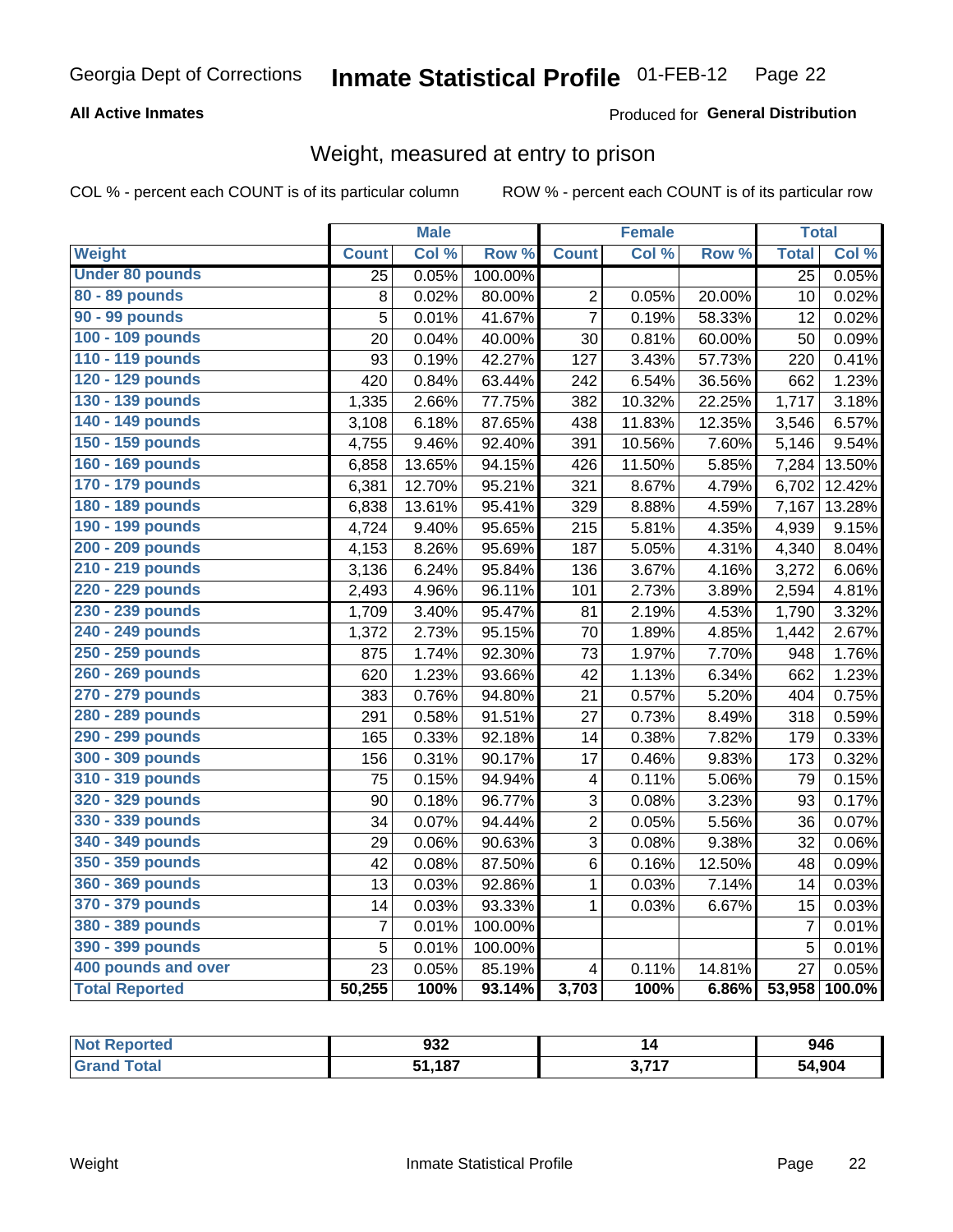### **All Active Inmates**

# Produced for General Distribution

# Weight, measured at entry to prison

COL % - percent each COUNT is of its particular column

|                          | <b>Male</b> | <b>Female</b> | Total |
|--------------------------|-------------|---------------|-------|
| <b>Mean</b><br>(average) | 186         | 171           | 185   |
| <b>Median (middle)</b>   | 180         | 165           | 180   |
| Mode<br>(most frequent)  | 180         | 140           | 180   |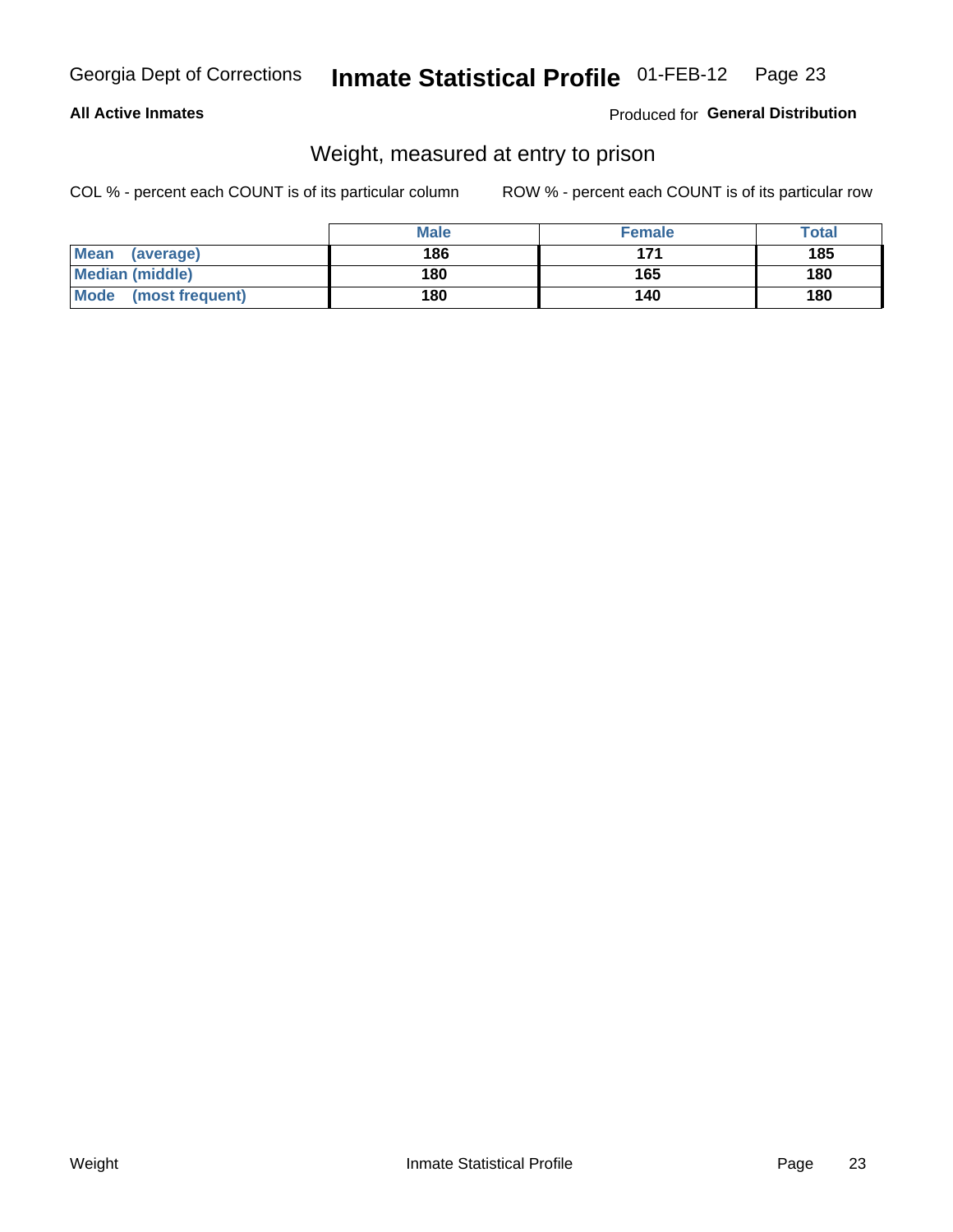#### **Inmate Statistical Profile 01-FEB-12** Page 24

### **All Active Inmates**

Produced for General Distribution

# Military service

COL % - percent each COUNT is of its particular column

|                          | <b>Male</b>  |         |             | <b>Female</b> |         |          | <b>Total</b> |        |
|--------------------------|--------------|---------|-------------|---------------|---------|----------|--------------|--------|
| <b>Military service</b>  | <b>Count</b> | Col %   | Row % Count |               | Col %   | Row %    | <b>Total</b> | Col %  |
| <b>Air Force</b>         | .677         | 6.55%   | 97.84%      | 37            | 2.24%   | 2.16%    | 1,714        | 6.29%  |
| $\mathbf{2}$<br>Army     | 278          | 1.09%   | 97.20%      | 8             | .48%    | 2.80%    | 286          | 1.05%  |
| <b>Navy</b><br>3         | 567          | 2.22%   | 98.95%      | 6             | .36%    | 1.05%    | 573          | 2.10%  |
| <b>Marines</b><br>4      | 28           | $.11\%$ | 100.00%     |               |         |          | 28           | .10%   |
| <b>Coast Guard</b><br>5. | 380          | 1.48%   | 99.74%      |               | $.06\%$ | .26%     | 381          | 1.40%  |
| <b>None</b><br>96        | 22,664       | 88.55%  | 93.41%      | .600          | 96.85%  | $6.59\%$ | 24,264       | 89.06% |
| <b>Total Reported</b>    | 25,594       | 100%    | 93.94%      | 1,652         | 100%    | 6.06%    | 27,246       | 100%   |

| orted<br>N           | 25,593<br>__ | 2,065 | 27,658 |
|----------------------|--------------|-------|--------|
| <b>otal</b><br>⊺Gra∟ | ,187<br>EA.  | ヘ フィフ | 54.904 |

| Mode (most frequent) | Force | <b>Force</b> | <b>orce</b> |
|----------------------|-------|--------------|-------------|
|                      |       |              |             |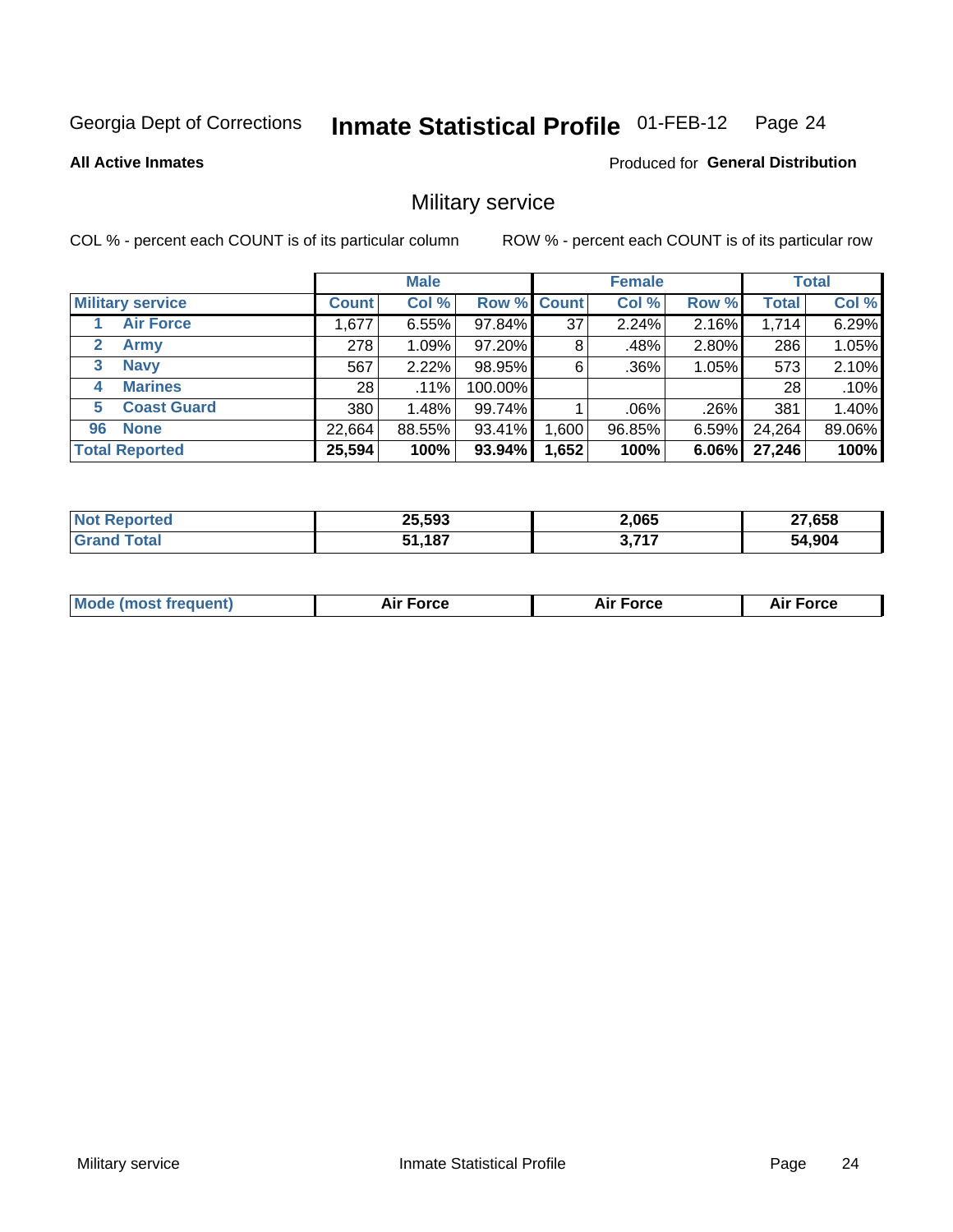#### **Inmate Statistical Profile 01-FEB-12** Page 25

### **All Active Inmates**

# Produced for General Distribution

# Type of admission to prison

COL % - percent each COUNT is of its particular column

|                |                             |                | <b>Male</b> |                    |     | <b>Female</b> |        | <b>Total</b> |        |
|----------------|-----------------------------|----------------|-------------|--------------------|-----|---------------|--------|--------------|--------|
|                | <b>Type of Admission</b>    | <b>Count</b>   | Col %       | <b>Row % Count</b> |     | Col %         | Row %  | <b>Total</b> | Col %  |
| 1              | <b>Committed From Court</b> | 42,595         | 83.54%      | 93.50% 2,961       |     | 79.85%        | 6.50%  | 45,556       | 83.29% |
| $\overline{2}$ | <b>Return Appeal/Bond</b>   | 3              | .01%        | 100.00%            |     |               |        | 3            | .01%   |
| 3              | <b>Parole Rev/New Sent</b>  | 2,735          | 5.36%       | 95.33%             | 134 | 3.61%         | 4.67%  | 2,869        | 5.25%  |
| 4              | <b>Par Rev/No New Sent</b>  | 1,190          | 2.33%       | 95.35%             | 58  | 1.56%         | 4.65%  | 1,248        | 2.28%  |
| 5              | <b>Prob Viol/Total Rev</b>  |                | .01%        | 100.00%            |     |               |        |              | .01%   |
| 6              | <b>Prob Viol/Partial</b>    | 1,830          | 3.59%       | 88.79%             | 231 | 6.23%         | 11.21% | 2,061        | 3.77%  |
| 7              | <b>Admit Fm Other Cust</b>  | 8              | .02%        | 100.00%            |     |               |        | 8            | .01%   |
| 9              | <b>Prob Rev/Remainder</b>   | 2,539          | 4.98%       | 88.68%             | 324 | 8.74%         | 11.32% | 2,863        | 5.23%  |
| 10             | <b>New Sent/Par Rev Pnd</b> | 9              | .02%        | 100.00%            |     |               |        | 9            | .02%   |
| 11             | <b>Life W/O Parole</b>      | 15             | .03%        | 100.00%            |     |               |        | 15           | .03%   |
| 30             | <b>Par Rev/Rsn Unknown</b>  | 43             | .08%        | 100.00%            |     |               |        | 43           | .08%   |
| 32             | <b>Pb Parole Rescinded</b>  | $\overline{2}$ | .01%        | 100.00%            |     |               |        | 2            | .01%   |
| 33             | <b>Prob Revoc/Spec Cond</b> | 4              | .01%        | 100.00%            |     |               |        | 4            | .01%   |
| 40             | Par Rev/Revoc Center        | 4              | .01%        | 100.00%            |     |               |        | 4            | .01%   |
| 50             | <b>Dcys At Risk</b>         |                | .01%        | 100.00%            |     |               |        |              | .01%   |
| 97             | <b>Other</b>                | 10             | .02%        | 100.00%            |     |               |        | 10           | .02%   |
| 99             | <b>Unknown</b>              |                | .01%        | 100.00%            |     |               |        |              | .01%   |
|                | <b>Total Reported</b>       | 50,990         | 100%        | 93.22% 3,708       |     | 100%          | 6.78%  | 54,698       | 100%   |

| N <sub>of</sub><br><b>Reported</b> | 197    |             | 206    |
|------------------------------------|--------|-------------|--------|
| ™otai<br>'Grand                    | 51,187 | <b>0747</b> | 54,904 |

| <b>Mode (most frequent)</b> | Court Cmmt | <b>Court Cmmt</b> | Court Cmmt |
|-----------------------------|------------|-------------------|------------|
|                             |            |                   |            |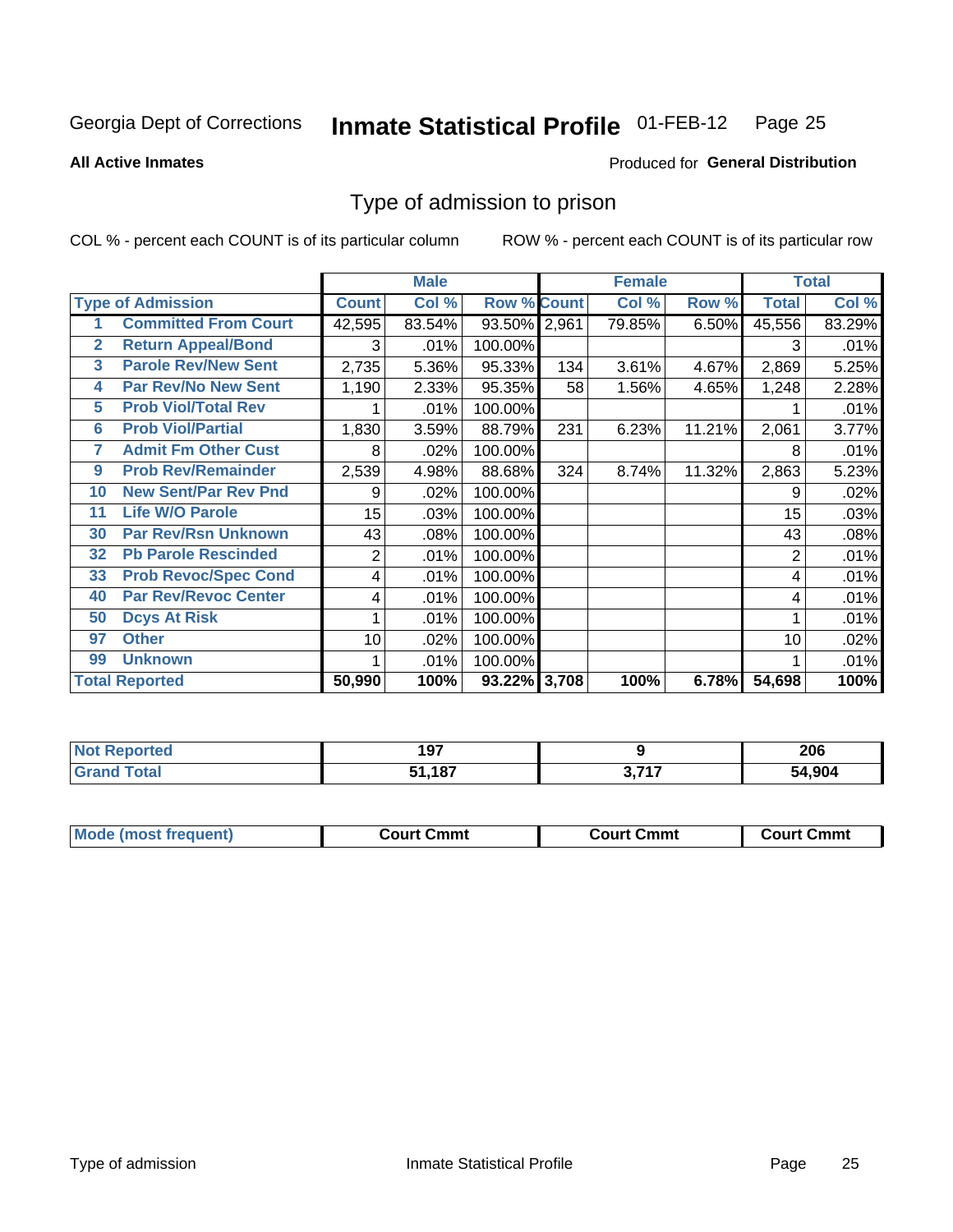#### **Inmate Statistical Profile 01-FEB-12** Page 26

**All Active Inmates** 

### Produced for General Distribution

# Current / last security status

COL % - percent each COUNT is of its particular column

|                        |                       | <b>Male</b> |             |       | <b>Female</b> |        |              | <b>Total</b> |
|------------------------|-----------------------|-------------|-------------|-------|---------------|--------|--------------|--------------|
| <b>Security Status</b> | <b>Count</b>          | Col %       | Row % Count |       | Col %         | Row %  | <b>Total</b> | Col %        |
| <b>Wrk Releas</b>      | $\mathbf{2}^{\prime}$ | $.01\%$     | 66.67%      |       | $.03\%$       | 33.33% | 3            | .01%         |
| 2 Trusty               | 6                     | $.01\%$     | 100.00%     |       | $.00\%$       |        | 6            | .01%         |
| 3 Minimum              | 11,835                | 23.92%      | 86.92%      | 1,781 | 50.91%        | 13.08% | 13,616       | 25.71%       |
| 4 Medium               | 28,599                | 57.81%      | 95.10%      | 1,474 | 42.14%        | 4.90%  | 30,073       | 56.78%       |
| 5 Close                | 8,935                 | 18.06%      | 97.37%      | 241   | 6.89%         | 2.63%  | 9,176        | 17.32%       |
| <b>6 Maximum</b>       | 91                    | .18%        | 98.91%      |       | .03%          | 1.09%  | 92           | .17%         |
| <b>Total Reported</b>  | 49,468                | 100%        | 93.4%       | 3,498 | 100%          | 6.6%   | 52,966       | 100%         |

| <b>Still being diagnosed</b> |        |       |        |
|------------------------------|--------|-------|--------|
| <b>Not Reported</b>          | .719،  | 219   | 1,938  |
| <b>Grand Total</b>           | 51,187 | 3,717 | 54,904 |

| M | NЛ<br><br>dilim<br>_____ | ---<br>-- | . .<br>Medium<br>Me |
|---|--------------------------|-----------|---------------------|
|   |                          |           |                     |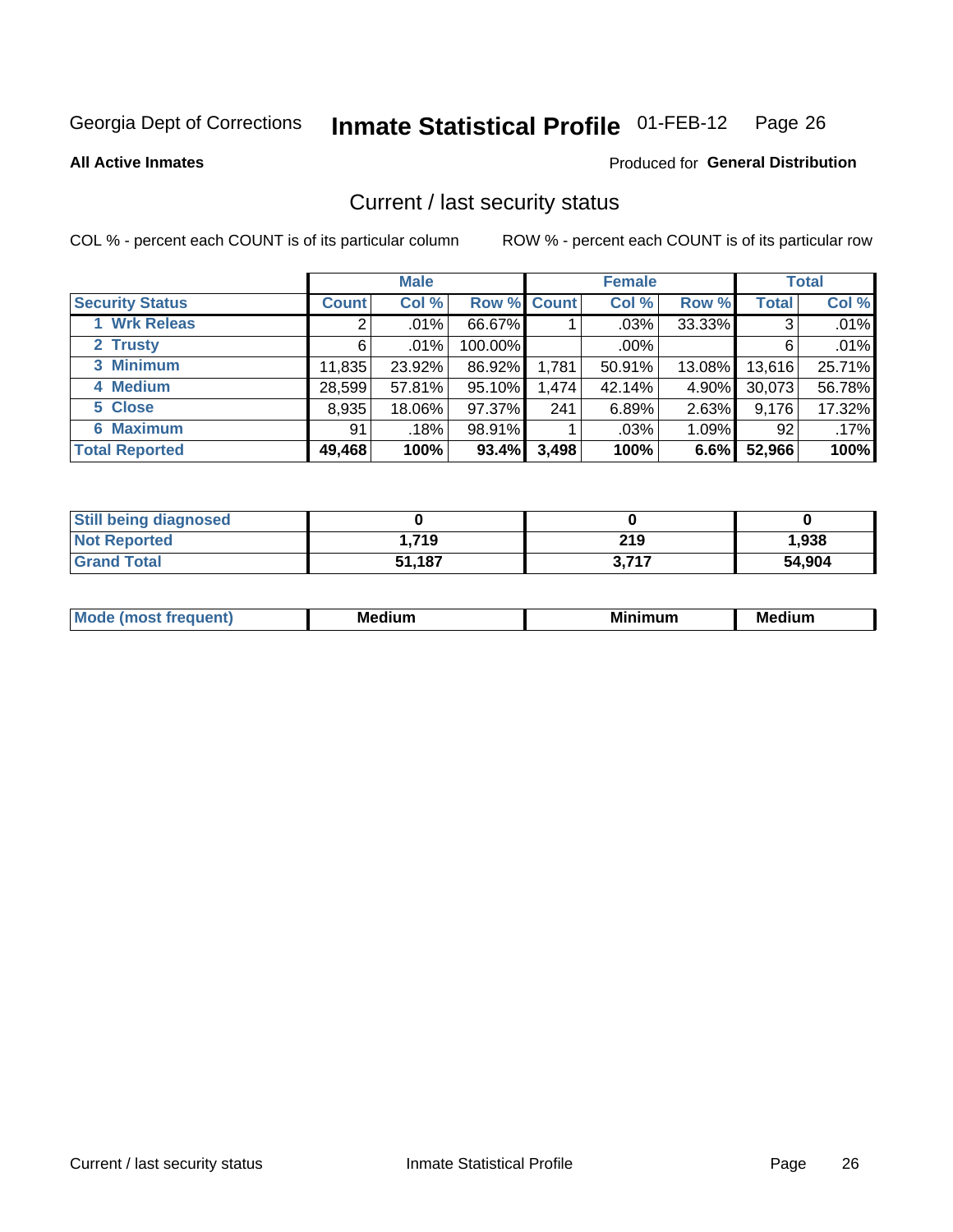#### Inmate Statistical Profile 01-FEB-12 Page 27

**All Active Inmates** 

### Produced for General Distribution

# Current / last type of institution

COL % - percent each COUNT is of its particular column

|                                   |                 | <b>Male</b> |                    |       | <b>Female</b> |        |              | <b>Total</b> |
|-----------------------------------|-----------------|-------------|--------------------|-------|---------------|--------|--------------|--------------|
| <b>Type of Institution</b>        | <b>Count</b>    | Col %       | <b>Row % Count</b> |       | Col %         | Row %  | <b>Total</b> | Col %        |
| <b>County Ci</b>                  | 4,991           | 10.07%      | 100.00%            |       |               |        | 4,991        | 9.38%        |
| <b>Probation Detention Center</b> |                 | $.01\%$     | 100.00%            |       |               |        |              | .01%         |
| <b>State Prison</b>               | 36,284          | 73.21%      | 91.83%             | 3,228 | 88.37%        | 8.17%  | 39,512       | 74.25%       |
| <b>Transitional Center</b>        | 2,012           | 4.06%       | 89.50%             | 236   | 6.46%         | 10.50% | 2,248        | 4.22%        |
| <b>Private Prison</b>             | 5,789           | 11.68%      | 100.00%            |       |               |        | 5,789        | 10.88%       |
| <b>Parole Revocation Center</b>   | 27 <sup>1</sup> | .05%        | 100.00%            |       |               |        | 27           | .05%         |
| <b>Pre Release Center</b>         | 457             | $.92\%$     | 70.74%             | 189   | 5.17%         | 29.26% | 646          | 1.21%        |
| <b>Total Reported</b>             | 49,561          | 100%        | 93.14%             | 3,653 | 100%          | 6.86%  | 53,214       | 100%         |

| <b>Reported</b> | ,626              | 64    | .690  |
|-----------------|-------------------|-------|-------|
| otal            | 407<br>C 4<br>ıu. | דול כ | 904.ا |

| <b>Mode (most frequent)</b> | <b>State Prison</b> | <b>State Prison</b> | <b>State Prison</b> |
|-----------------------------|---------------------|---------------------|---------------------|
|                             |                     |                     |                     |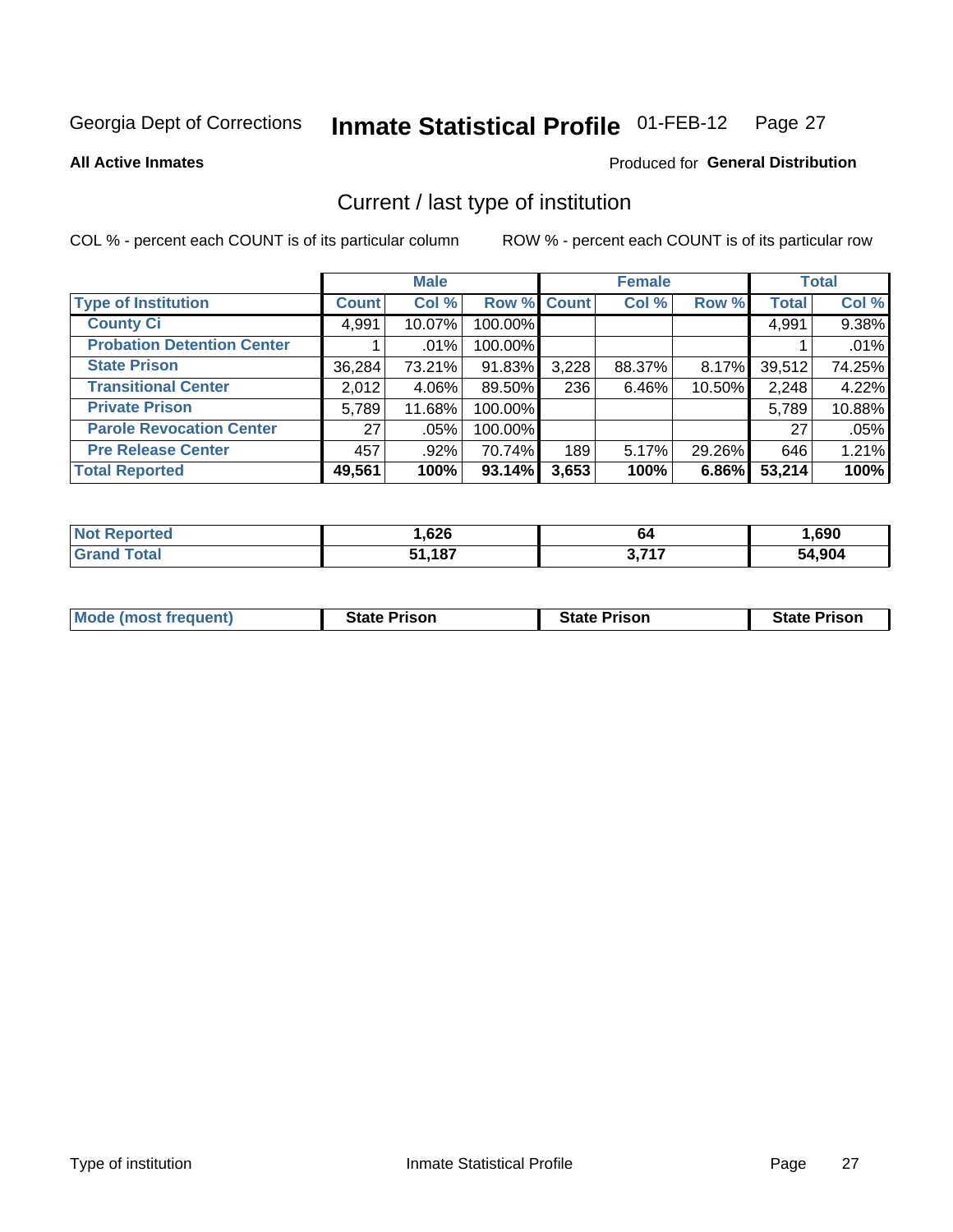#### Inmate Statistical Profile 01-FEB-12 Page 28

**Produced for General Distribution** 

### **All Active Inmates**

# Institution type - transitional centers

COL % - percent each COUNT is of its particular column

|                                          |              | <b>Male</b> |         |              | <b>Female</b> |         |              | <b>Total</b> |
|------------------------------------------|--------------|-------------|---------|--------------|---------------|---------|--------------|--------------|
| <b>Institution Type - Trans. Centers</b> | <b>Count</b> | Col %       | Row %   | <b>Count</b> | Col %         | Row %   | <b>Total</b> | Col %        |
| <b>Albany Transitional Ct</b>            | 150          | 6.50%       | 100.00% |              |               |         | 150          | 5.66%        |
| <b>Arrendale State Prison</b>            |              |             |         | 109          | 31.59%        | 100.00% | 109          | 4.11%        |
| <b>Atl. Transitional Ctr (M)</b>         | 255          | 11.05%      | 100.00% |              |               |         | 255          | 9.62%        |
| <b>Augusta Tc</b>                        | 202          | 8.76%       | 100.00% |              |               |         | 202          | 7.62%        |
| <b>Clayton Tc</b>                        | 353          | 15.30%      | 100.00% |              |               |         | 353          | 13.31%       |
| <b>Coastal Tc</b>                        | 254          | 11.01%      | 100.00% |              |               |         | 254          | 9.58%        |
| <b>Columbus Tc</b>                       | 177          | 7.67%       | 100.00% |              |               |         | 177          | 6.67%        |
| <b>Lagrange Tc</b>                       | 154          | 6.68%       | 100.00% |              |               |         | 154          | 5.81%        |
| <b>Macon Transitional Ctr (M)</b>        | 155          | 6.72%       | 100.00% |              |               |         | 155          | 5.84%        |
| <b>Metro Transitional Ctr</b>            |              |             |         | 236          | 68.41%        | 100.00% | 236          | 8.90%        |
| <b>Phillips State Prison</b>             | 295          | 12.79%      | 100.00% |              |               |         | 295          | 11.12%       |
| <b>Smith T.C</b>                         | 209          | 9.06%       | 100.00% |              |               |         | 209          | 7.88%        |
| <b>Valdosta Tc</b>                       | 103          | 4.46%       | 100.00% |              |               |         | 103          | 3.88%        |
| <b>Total Reported</b>                    | 2,307        | 100%        | 86.99%  | 345          | 100%          | 13.01%  | 2,652        | 100%         |

| ortea |       |     |      |
|-------|-------|-----|------|
| _____ | 2,307 | , , | ,652 |

| Mode (most frequent) | <b>Phillips State Prison</b> | Arrendale State Prison | <b>Phillips State</b><br>Prison |
|----------------------|------------------------------|------------------------|---------------------------------|
|                      |                              |                        |                                 |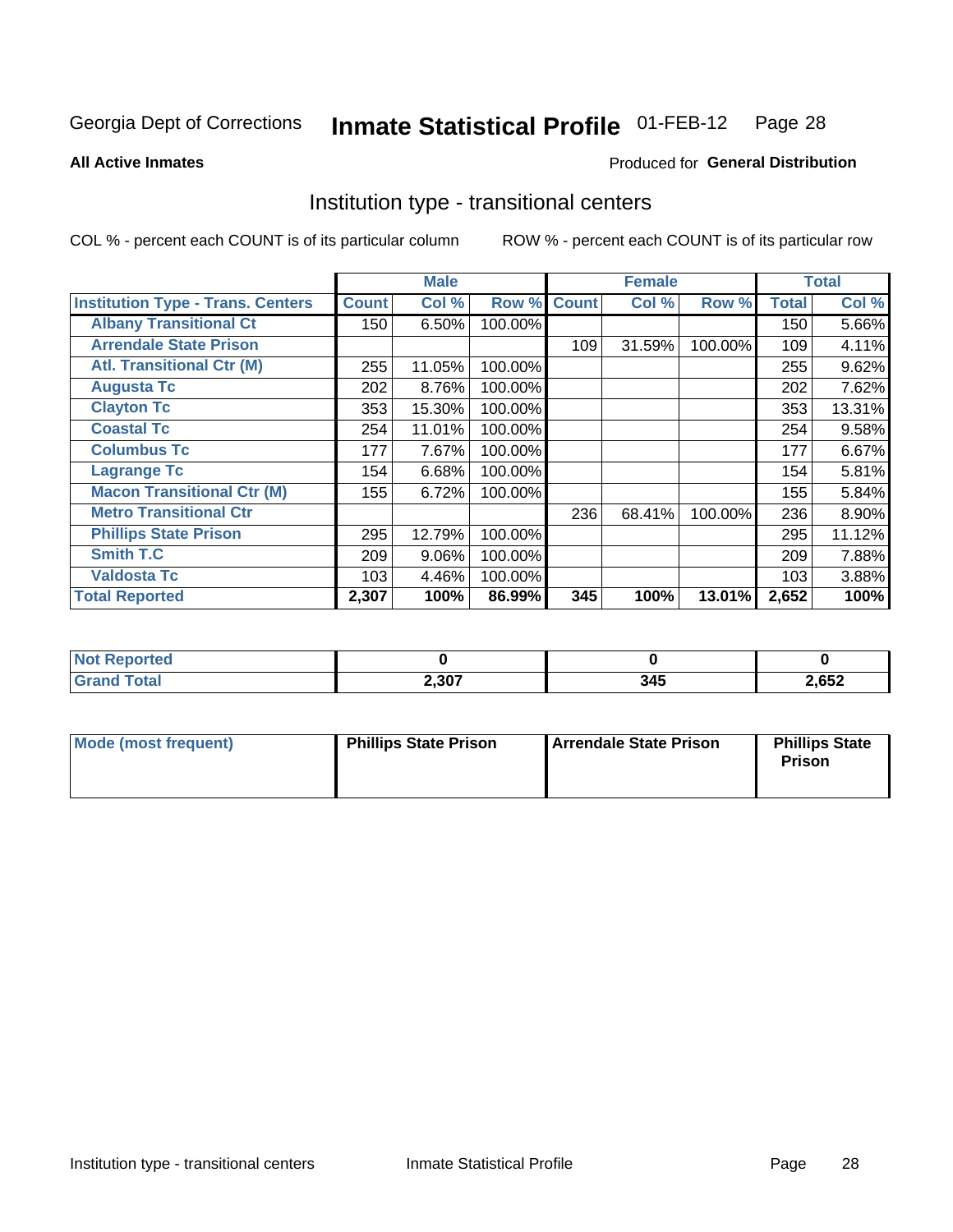#### **Inmate Statistical Profile 01-FEB-12** Page 29

### **All Active Inmates**

### Produced for General Distribution

# Institution type - county prisons

COL % - percent each COUNT is of its particular column

|                                          |              | <b>Male</b> |         |              | <b>Female</b> |               |              | <b>Total</b> |
|------------------------------------------|--------------|-------------|---------|--------------|---------------|---------------|--------------|--------------|
| <b>Institution Type - County Prisons</b> | <b>Count</b> | Col %       | Row %   | <b>Count</b> | Col %         | Row %         | <b>Total</b> | Col %        |
| <b>Bulloch County Ci</b>                 | 140          | 2.81%       | 100.00% |              |               |               | 140          | 2.81%        |
| <b>Carroll County Ci</b>                 | 239          | 4.79%       | 100.00% |              |               |               | 239          | 4.79%        |
| <b>Clarke County Ci</b>                  | 104          | 2.08%       | 100.00% |              |               |               | 104          | 2.08%        |
| <b>Clayton County Ci</b>                 | 242          | 4.85%       | 100.00% |              |               |               | 242          | 4.85%        |
| <b>Colquitt County Ci</b>                | 181          | 3.63%       | 100.00% |              |               |               | 181          | 3.63%        |
| <b>Coweta County Ci</b>                  | 202          | 4.05%       | 100.00% |              |               |               | 202          | 4.05%        |
| <b>Decatur County Ci</b>                 | 227          | 4.55%       | 100.00% |              |               |               | 227          | 4.55%        |
| <b>Effingham County Ci</b>               | 213          | 4.27%       | 100.00% |              |               |               | 213          | 4.27%        |
| <b>Floyd County Ci</b>                   | 343          | 6.87%       | 100.00% |              |               |               | 343          | 6.87%        |
| <b>Gwinnett County Ci</b>                | 129          | 2.58%       | 100.00% |              |               |               | 129          | 2.58%        |
| <b>Hall County Ci</b>                    | 158          | 3.17%       | 100.00% |              |               |               | 158          | 3.17%        |
| <b>Harris County Ci</b>                  | 116          | 2.32%       | 100.00% |              |               |               | 116          | 2.32%        |
| <b>Jackson County Ci</b>                 | 195          | 3.91%       | 100.00% |              |               |               | 195          | 3.91%        |
| <b>Jefferson County Ci</b>               | 183          | 3.67%       | 100.00% |              |               |               | 183          | 3.67%        |
| <b>Mitchell County Ci</b>                | 121          | 2.42%       | 100.00% |              |               |               | 121          | 2.42%        |
| <b>Muscogee County Ci</b>                | 530          | 10.62%      | 100.00% |              |               |               | 530          | 10.62%       |
| <b>Richmond County Ci</b>                | 211          | 4.23%       | 100.00% |              |               |               | 211          | 4.23%        |
| <b>Screven County Ci</b>                 | 141          | 2.83%       | 100.00% |              |               |               | 141          | 2.83%        |
| <b>Spalding County Ci</b>                | 384          | 7.69%       | 100.00% |              |               |               | 384          | 7.69%        |
| <b>Sumter County Ci</b>                  | 348          | 6.97%       | 100.00% |              |               |               | 348          | 6.97%        |
| <b>Terrell County Ci</b>                 | 133          | 2.66%       | 100.00% |              |               |               | 133          | 2.66%        |
| <b>Thomas County Ci</b>                  | 183          | 3.67%       | 100.00% |              |               |               | 183          | 3.67%        |
| <b>Troup County Ci</b>                   | 268          | 5.37%       | 100.00% |              |               |               | 268          | 5.37%        |
| <b>Total Reported</b>                    | 4,991        | 100%        | 100%    |              |               | $\frac{9}{6}$ | 4,991        | 100%         |

| <b>Not Reported</b> |       |       |
|---------------------|-------|-------|
| <b>Grand Total</b>  | 4,991 | 4,991 |

| Mode (most frequent) | Muscogee County Ci | <b>Null</b> | Muscogee County |
|----------------------|--------------------|-------------|-----------------|
|                      |                    |             |                 |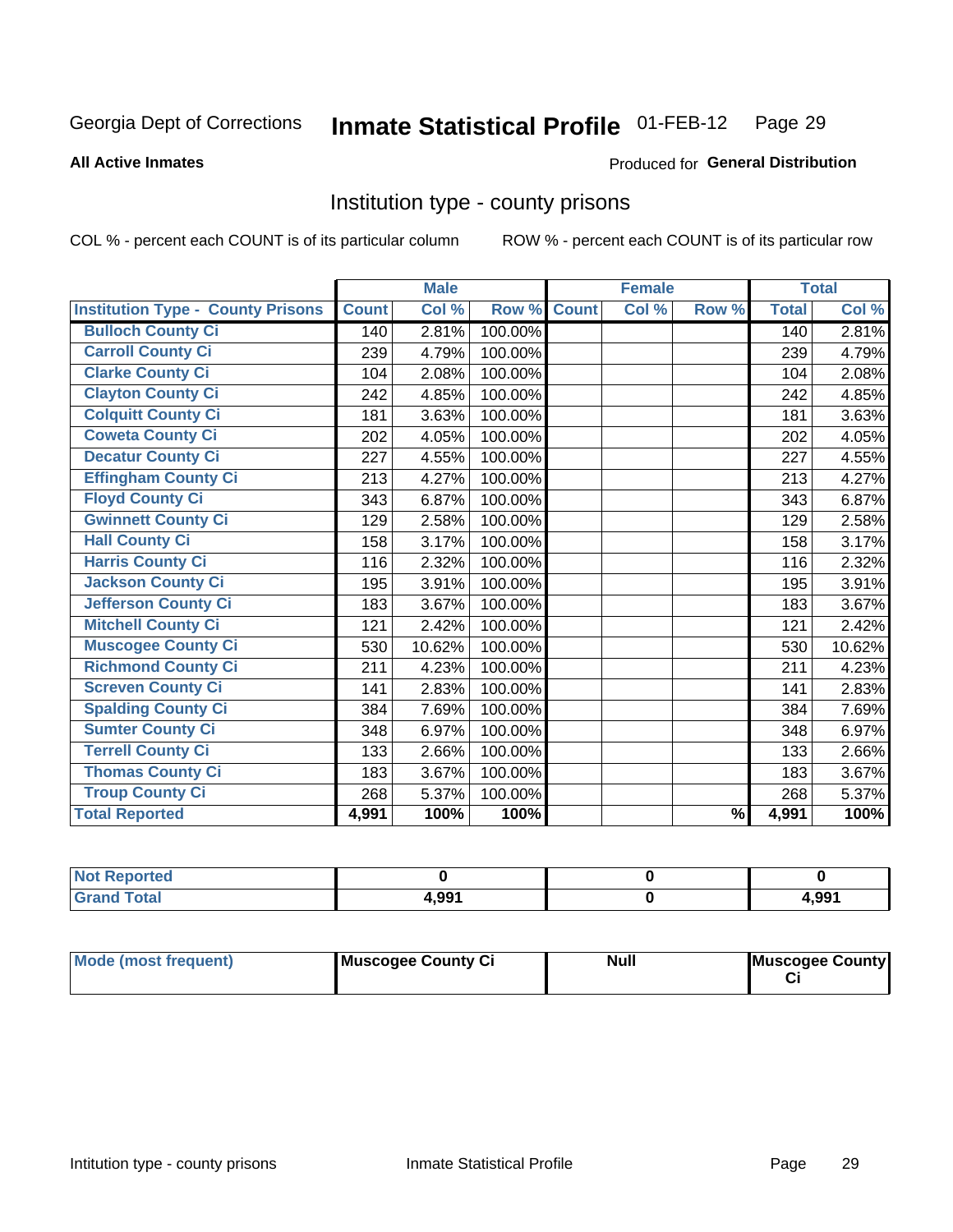#### Inmate Statistical Profile 01-FEB-12 Page 30

### **All Active Inmates**

### Produced for General Distribution

# Institution type - state prisons

COL % - percent each COUNT is of its particular column

ROW % - percent each COUNT is of its particular row

|                                         |              | <b>Male</b>                 |         |              | <b>Female</b>                 |         | <b>Total</b>         |       |
|-----------------------------------------|--------------|-----------------------------|---------|--------------|-------------------------------|---------|----------------------|-------|
| <b>Institution Type - State Prisons</b> | <b>Count</b> | Col %                       | Row %   | <b>Count</b> | Col %                         | Row %   | <b>Total</b>         | Col % |
| <b>Arrendale State Prison</b>           |              |                             |         | 1,493        | 46.25%                        | 100.00% | 1,493                | 3.78% |
| <b>Augusta State Med. Prison</b>        | 1,284        | 3.54%                       | 99.61%  | 5            | .15%                          | .39%    | 1,289                | 3.26% |
| <b>Autry State Prison</b>               | 1,710        | 4.71%                       | 100.00% |              |                               |         | 1,710                | 4.33% |
| <b>Baldwin State Prison</b>             | 914          | 2.52%                       | 100.00% |              |                               |         | 914                  | 2.31% |
| <b>Burrus Corr Trn Cntr</b>             | 702          | 1.93%                       | 100.00% |              |                               |         | 702                  | 1.78% |
| <b>Calhoun State Prison</b>             | 1,668        | 4.60%                       | 100.00% |              |                               |         | 1,668                | 4.22% |
| <b>Central State Prison</b>             | 1,140        | 3.14%                       | 100.00% |              |                               |         | 1,140                | 2.89% |
| <b>Coastal State Prison</b>             | 1,264        | 3.48%                       | 100.00% |              |                               |         | 1,264                | 3.20% |
| <b>Dodge State Prison</b>               | 1,236        | 3.41%                       | 100.00% |              |                               |         | 1,236                | 3.13% |
| <b>Dooly State Prison</b>               | 1,704        | 4.70%                       | 100.00% |              |                               |         | 1,704                | 4.31% |
| <b>Emanuel - Swainsboro</b>             |              |                             |         | 559          | 17.32%                        | 100.00% | 559                  | 1.41% |
| <b>Ga Diag Class Prison</b>             | 2,272        | 6.26%                       | 100.00% |              |                               |         | 2,272                | 5.75% |
| <b>Ga State Prison</b>                  | 1,495        | 4.12%                       | 100.00% |              |                               |         | 1,495                | 3.78% |
| <b>Hancock State Prison</b>             | 1,279        | 3.52%                       | 100.00% |              |                               |         | 1,279                | 3.24% |
| <b>Hays State Prison</b>                | 1,707        | 4.70%                       | 100.00% |              |                               |         | 1,707                | 4.32% |
| <b>Helms Facility</b>                   | 27           | .07%                        | 77.14%  | 8            | .25%                          | 22.86%  | 35                   | .09%  |
| <b>Johnson State Prison</b>             | 1,600        | 4.41%                       | 100.00% |              |                               |         | 1,600                | 4.05% |
| <b>Lee State Prison</b>                 | 754          | 2.08%                       | 100.00% |              |                               |         | 754                  | 1.91% |
| Long                                    | 229          | .63%                        | 100.00% |              |                               |         | 229                  | .58%  |
| <b>Macon State Prison</b>               | 1,765        | 4.86%                       | 100.00% |              |                               |         | 1,765                | 4.47% |
| <b>Montgomery State Prison</b>          | 412          | 1.14%                       | 100.00% |              |                               |         | 412                  | 1.04% |
| <b>Phillips State Prison</b>            | 1,164        | 3.21%                       | 100.00% |              |                               |         | 1,164                | 2.95% |
| <b>Pulaski State Prison</b>             |              |                             |         | 1,163        | 36.03%                        | 100.00% | 1,163                | 2.94% |
| <b>Rogers State Prison</b>              | 1,495        | 4.12%                       | 100.00% |              |                               |         | 1,495                | 3.78% |
| <b>Rutledge State Prison</b>            | 640          | 1.76%                       | 100.00% |              |                               |         | 640                  | 1.62% |
| <b>Smith State Prison</b>               | 1,632        | 4.50%                       | 100.00% |              |                               |         | 1,632                | 4.13% |
| <b>Telfair State Prison</b>             | 1,401        | 3.86%                       | 100.00% |              |                               |         | 1,401                | 3.55% |
| <b>Valdosta Sp</b>                      | 1,411        | 3.89%                       | 100.00% |              |                               |         | 1,411                | 3.57% |
| <b>Walker State Prison</b>              | 396          | 1.09%                       | 100.00% |              |                               |         | 396                  | 1.00% |
| <b>Ware State Prison</b>                | 1,564        | 4.31%                       | 100.00% |              |                               |         | 1,564                | 3.96% |
| <b>Washington State Prison</b>          | 1,549        | 4.27%                       | 100.00% |              |                               |         | 1,549                | 3.92% |
| <b>Wilcox State Prison</b>              | 1,870        | 5.15%                       | 100.00% |              |                               |         | 1,870                | 4.73% |
| <b>Total Reported</b>                   | 36,284       | 100%                        | 91.83%  | 3,228        | 100%                          | 8.17%   | 39,512               | 100%  |
| <b>Not Reported</b>                     |              | $\overline{\mathbf{0}}$     |         |              | $\pmb{0}$                     |         | $\pmb{0}$            |       |
| <b>Grand Total</b>                      |              | 36,284                      |         |              | 3,228                         |         | 39,512               |       |
| <b>Mode (most frequent)</b>             |              | <b>Ga Diag Class Prison</b> |         |              | <b>Arrendale State Prison</b> |         | <b>Ga Diag Class</b> |       |

**Prison**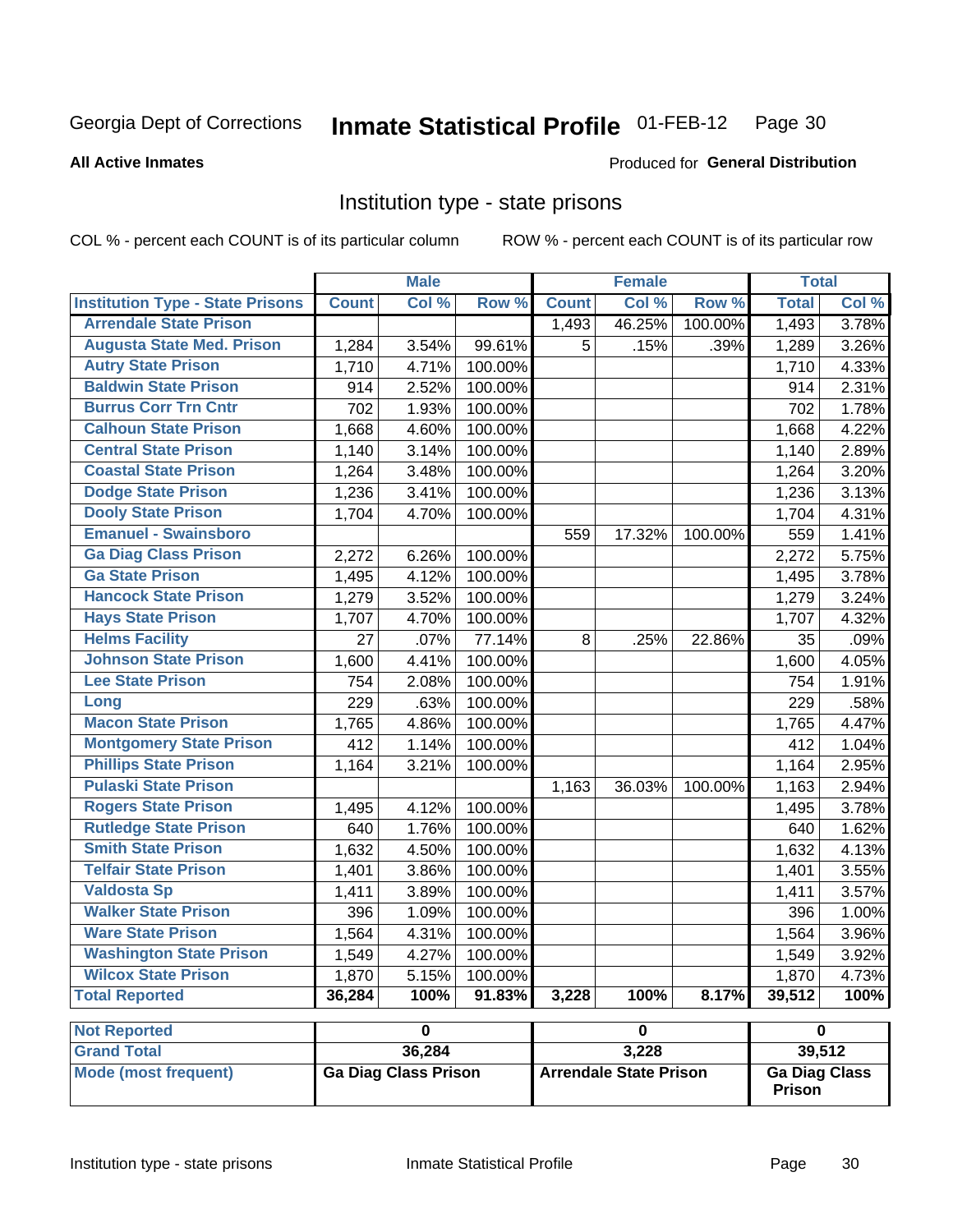#### **Inmate Statistical Profile 01-FEB-12** Page 31

**All Active Inmates** 

# **Produced for General Distribution**

# Institution type - private prisons

COL % - percent each COUNT is of its particular column

|                                           |              | <b>Male</b> |                    | <b>Female</b> |       |         | <b>Total</b> |
|-------------------------------------------|--------------|-------------|--------------------|---------------|-------|---------|--------------|
| <b>Institution Type - Private Prisons</b> | <b>Count</b> | Col %       | <b>Row % Count</b> | Col %         | Row % | Total   | Col %        |
| <b>Coffee Corr Facility</b>               | 2.614        | 45.15%      | $100.00\%$         |               |       | 2,614   | 45.15%       |
| <b>Riverbend Corr Facility</b>            | 376          | $6.50\%$    | 100.00%            |               |       | 376     | 6.50%        |
| <b>Wheeler Corr Facility</b>              | 2.799        | 48.35%      | 100.00%            |               |       | 2,799   | 48.35%       |
| <b>Total Reported</b>                     | 5,789        | 100%        | 100%               |               |       | % 5,789 | 100%         |

| Reported<br><b>NOT</b> |       |      |
|------------------------|-------|------|
| Total                  | 5.789 | .789 |

| <b>Mode (most frequent)</b> | <b>Wheeler Corr Facility</b> | <b>Null</b> | <b>Wheeler Corr</b><br><b>Facility</b> |
|-----------------------------|------------------------------|-------------|----------------------------------------|
|-----------------------------|------------------------------|-------------|----------------------------------------|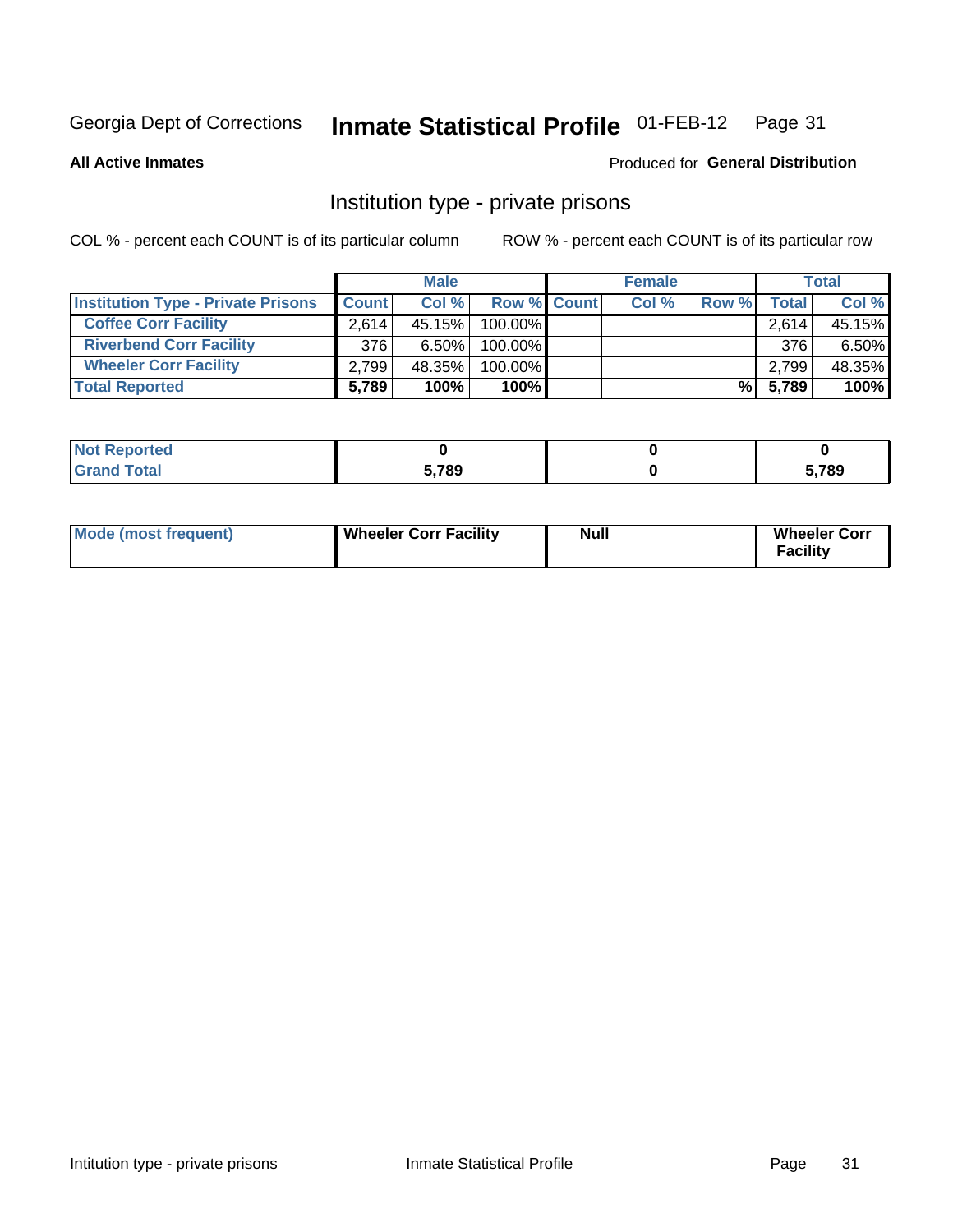# Inmate Statistical Profile 01-FEB-12 Page 32

**All Active Inmates** 

Produced for General Distribution

# Institution type - pre-release centers

COL % - percent each COUNT is of its particular column

|                                                   |     | <b>Male</b> |            |              | <b>Female</b> |         |         | <b>Total</b> |
|---------------------------------------------------|-----|-------------|------------|--------------|---------------|---------|---------|--------------|
| <b>Institution Type - Prison Annexe   Count  </b> |     | Col %       | Row %      | <b>Count</b> | Col%          | Row %   | Total I | Col %        |
| <b>Appling Prc</b>                                | 228 | 49.89%      | $100.00\%$ |              |               |         | 228     | 35.29%       |
| <b>Turner Prc</b>                                 | 229 | $50.11\%$   | 100.00%    |              |               |         | 229     | 35.45%       |
| <b>West Central</b>                               |     |             |            | 189          | $100.00\%$    | 100.00% | 189     | 29.26%       |
| <b>Total Reported</b>                             | 457 | 100%        | 70.74%     | 189          | 100%          | 29.26%  | 646     | 100%         |

| ייטי<br>- | $\sim$ $\sim$ $\sim$ | י הי<br>w | .<br>C A L<br>м |
|-----------|----------------------|-----------|-----------------|

| Mode (most frequent) | Turner Prc | <b>West Central</b> | Turner Prc |
|----------------------|------------|---------------------|------------|
|----------------------|------------|---------------------|------------|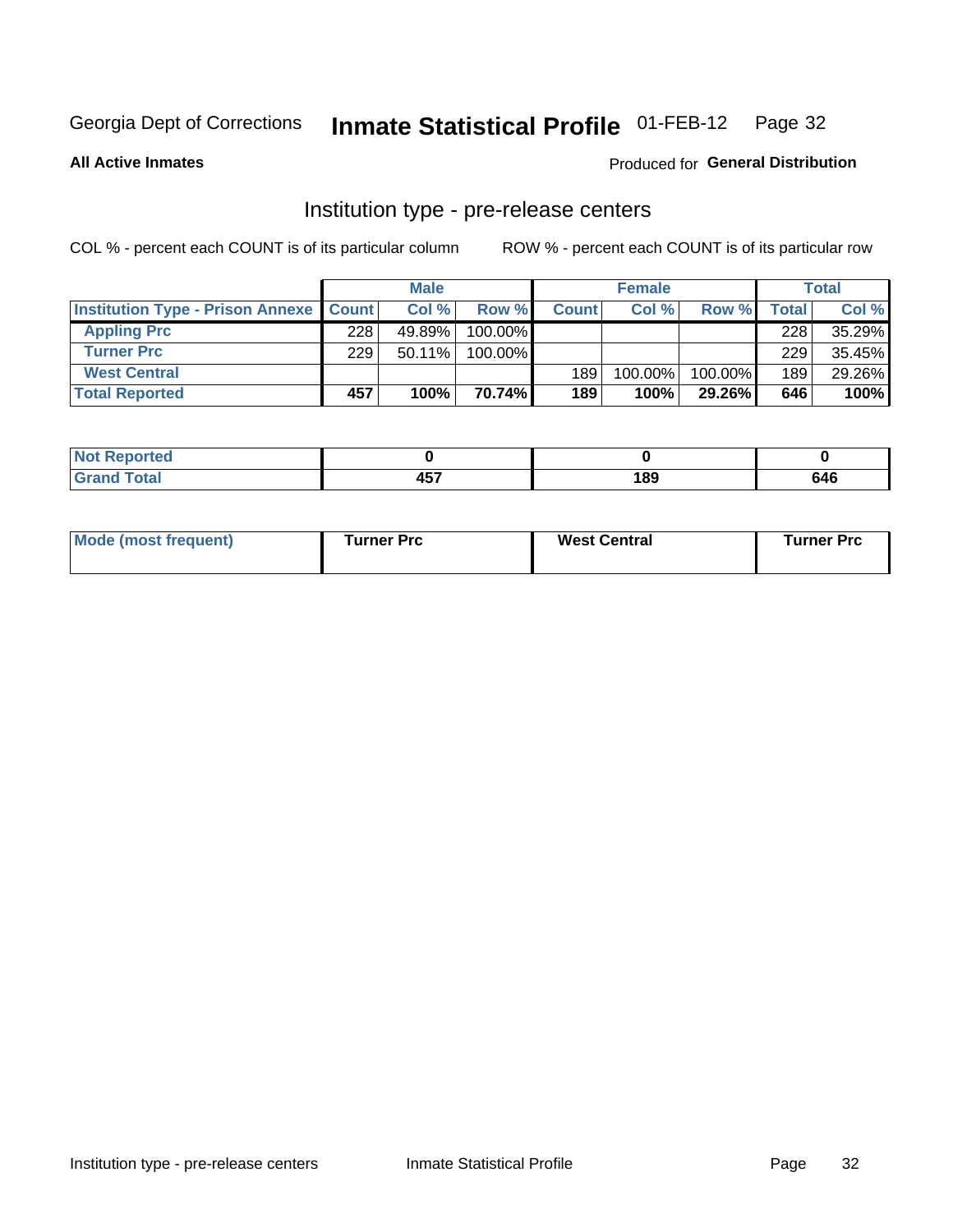#### **Inmate Statistical Profile 01-FEB-12** Page 33

**All Active Inmates** 

# **Produced for General Distribution**

# Institution type - inmate boot camp

COL % - percent each COUNT is of its particular column

|                                      |              | <b>Male</b> |               |              | <b>Female</b> |             | <b>Total</b> |
|--------------------------------------|--------------|-------------|---------------|--------------|---------------|-------------|--------------|
| <b>Institution Type - Boot Camps</b> | <b>Count</b> | Col %       | <b>Row %I</b> | <b>Count</b> | Col %         | Row % Total | Col %        |
| <b>Total Rported</b>                 |              |             |               |              |               |             |              |

| <b>Not Reported</b>                   |  |  |
|---------------------------------------|--|--|
| <b>Total</b><br><b>C HAM</b><br>_____ |  |  |

| <b>I Mode (most frequent)</b> | <b>Null</b> | <b>Null</b> | <b>Null</b> |
|-------------------------------|-------------|-------------|-------------|
|                               |             |             |             |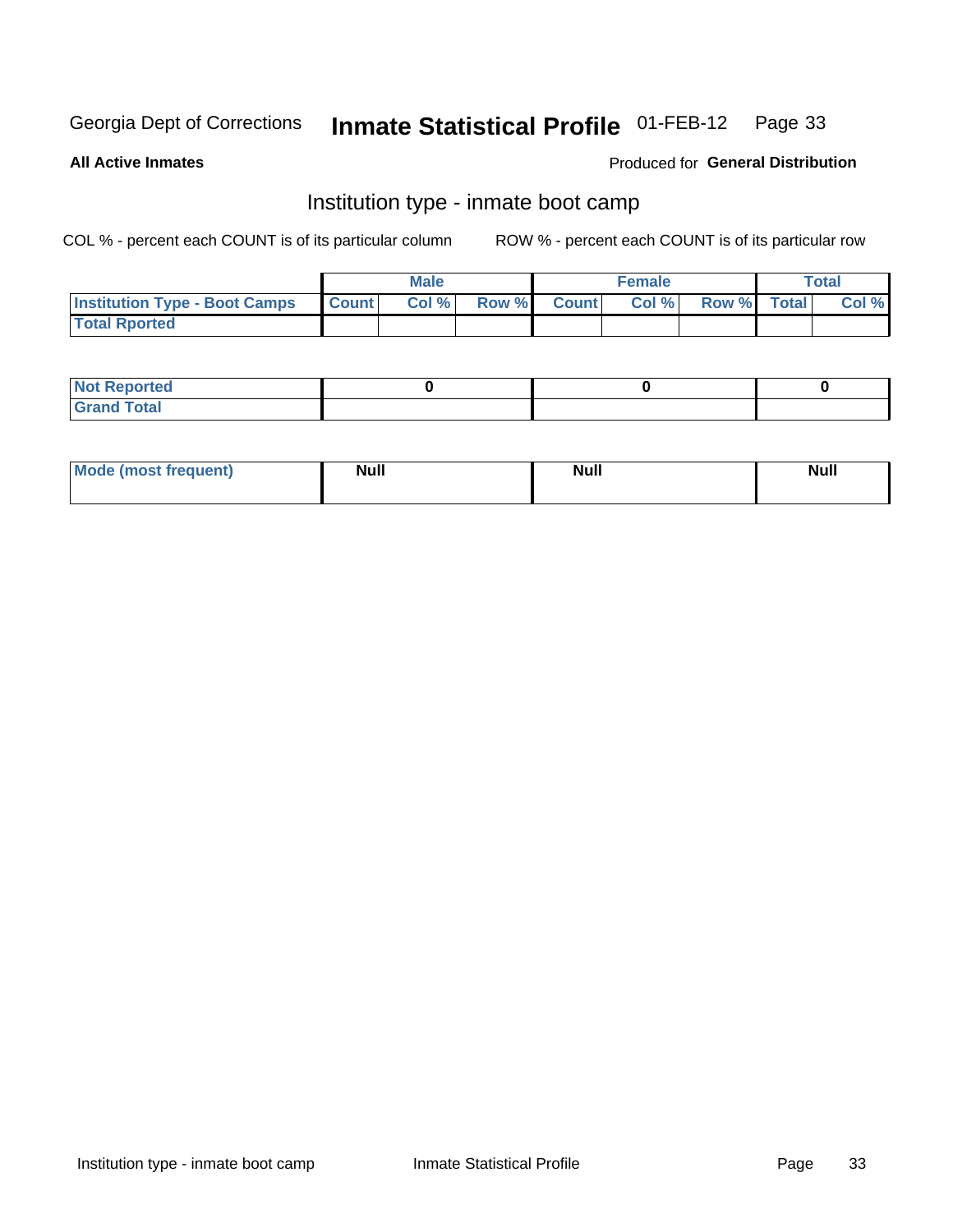#### Inmate Statistical Profile 01-FEB-12 Page 34

**All Active Inmates** 

# **Produced for General Distribution**

# Number of disciplinary reports

COL % - percent each COUNT is of its particular column

|                                       |              | <b>Male</b> |             |       | <b>Female</b> |       |        | <b>Total</b> |
|---------------------------------------|--------------|-------------|-------------|-------|---------------|-------|--------|--------------|
| <b>Number of Disciplinary Reports</b> | <b>Count</b> | Col %       | Row % Count |       | Col %         | Row % | Total  | Col %        |
| $\bf{0}$                              | 22,725       | 44.40%      | 91.07%      | 2,228 | 59.94%        | 8.93% | 24,953 | 45.45%       |
|                                       | 5,859        | 11.45%      | $93.07\%$   | 436   | 11.73%        | 6.93% | 6,295  | 11.47%       |
| $\mathbf{2}$                          | 4,068        | 7.95%       | 93.71%      | 273   | 7.34%         | 6.29% | 4,341  | 7.91%        |
| 3                                     | 2,421        | 4.73%       | 94.72%      | 135   | 3.63%         | 5.28% | 2,556  | 4.66%        |
|                                       | 2,002        | 3.91%       | 94.93%      | 107   | 2.88%         | 5.07% | 2,109  | 3.84%        |
| 5                                     | 1,531'       | 2.99%       | 95.81%      | 67    | 1.80%         | 4.19% | 1,598  | 2.91%        |
| <b>More Than 5</b>                    | 12,581       | 24.58%      | 96.39%      | 471   | 12.67%        | 3.61% | 13,052 | 23.77%       |
| <b>Total Reported</b>                 | 51,187       | 100%        | 93.23%      | 3,717 | 100%          | 6.77% | 54,904 | 100.0%       |

| <b>Not Reported</b> |      |       |        |
|---------------------|------|-------|--------|
| Total               | ,187 | っ フィフ | 54,904 |

| Mean (average)       | 5.55 | 2.80 | E 97<br>ว.งเ |
|----------------------|------|------|--------------|
| Median (middle)      |      |      |              |
| Mode (most frequent) |      |      |              |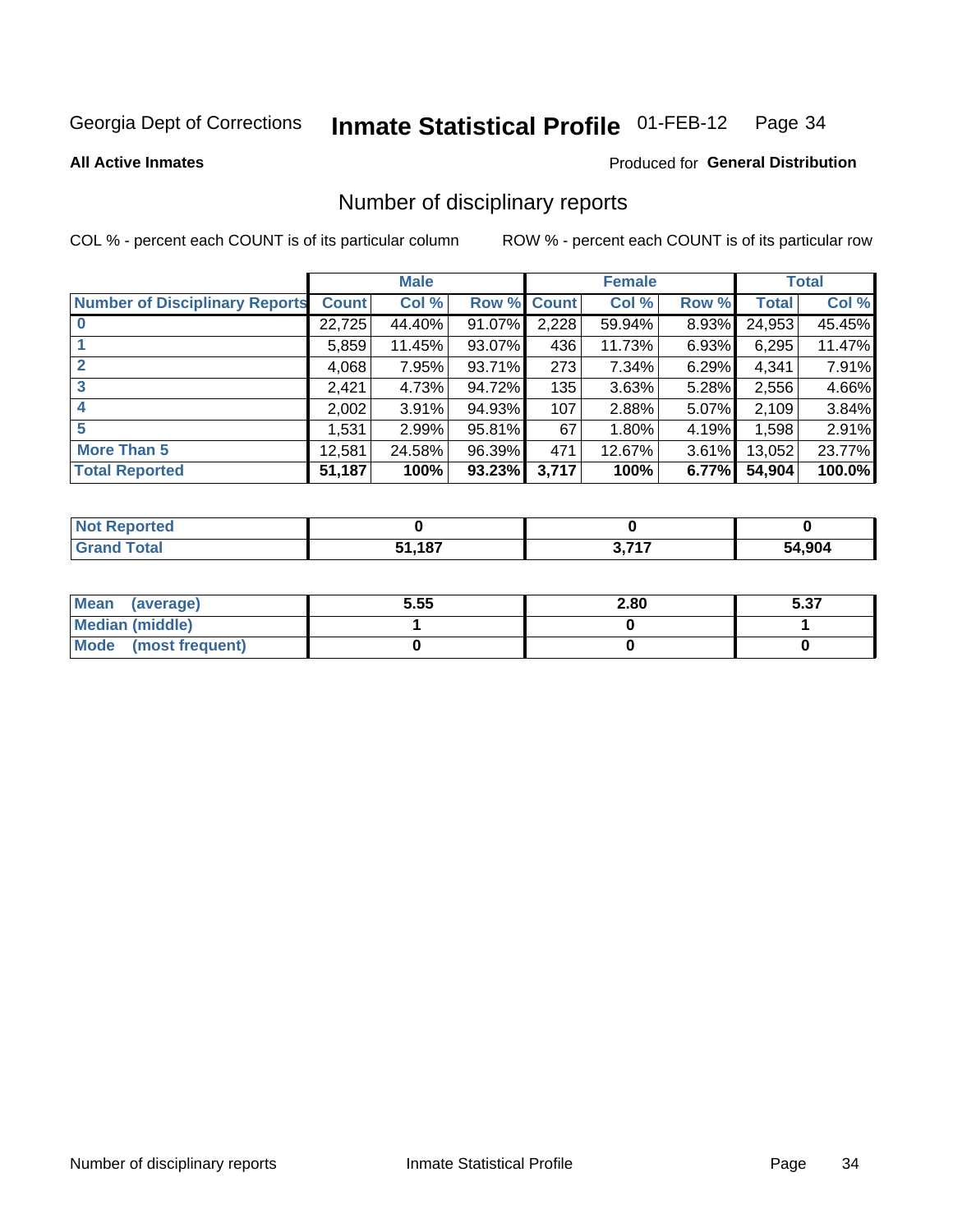#### **Inmate Statistical Profile 01-FEB-12** Page 35

### **All Active Inmates**

# **Produced for General Distribution**

# Number of transfers

COL % - percent each COUNT is of its particular column

|                            |         | <b>Male</b> |        |              | <b>Female</b> |          |              | <b>Total</b> |
|----------------------------|---------|-------------|--------|--------------|---------------|----------|--------------|--------------|
| <b>Number of Transfers</b> | Count l | Col %       | Row %  | <b>Count</b> | Col %         | Row %    | <b>Total</b> | Col %        |
|                            | 3,949   | 7.71%       | 86.22% | 631          | 16.98%        | 13.78%   | 4,580        | 8.34%        |
|                            | 14,844  | 29.00%      | 91.90% | 1,308        | 35.19%        | 8.10%    | 16,152       | 29.42%       |
| $\mathbf{2}$               | 8,932   | 17.45%      | 91.70% | 808          | 21.74%        | 8.30%    | 9,740        | 17.74%       |
| 3                          | 6,427   | 12.56%      | 93.73% | 430          | 11.57%        | $6.27\%$ | 6,857        | 12.49%       |
| 4                          | 4,414   | 8.62%       | 94.50% | 257          | 6.91%         | 5.50%    | 4,671        | 8.51%        |
| 5                          | 3,355   | 6.55%       | 95.97% | 141          | 3.79%         | 4.03%    | 3,496        | 6.37%        |
| <b>More Than 5</b>         | 9,266   | 18.10%      | 98.49% | 142          | 3.82%         | $1.51\%$ | 9,408        | 17.14%       |
| <b>Total Reported</b>      | 51,187  | 100%        | 93.23% | 3,717        | 100%          | 6.77%    | 54,904       | 100.0%       |

| <b>Not Reported</b> |            |       |        |
|---------------------|------------|-------|--------|
| Total               | .187<br>-4 | っ フィフ | 54,904 |

| Mean (average)       | 2 21<br>J.JI | 88. ا | ר כ<br>J.LL |
|----------------------|--------------|-------|-------------|
| Median (middle)      |              |       |             |
| Mode (most frequent) |              |       |             |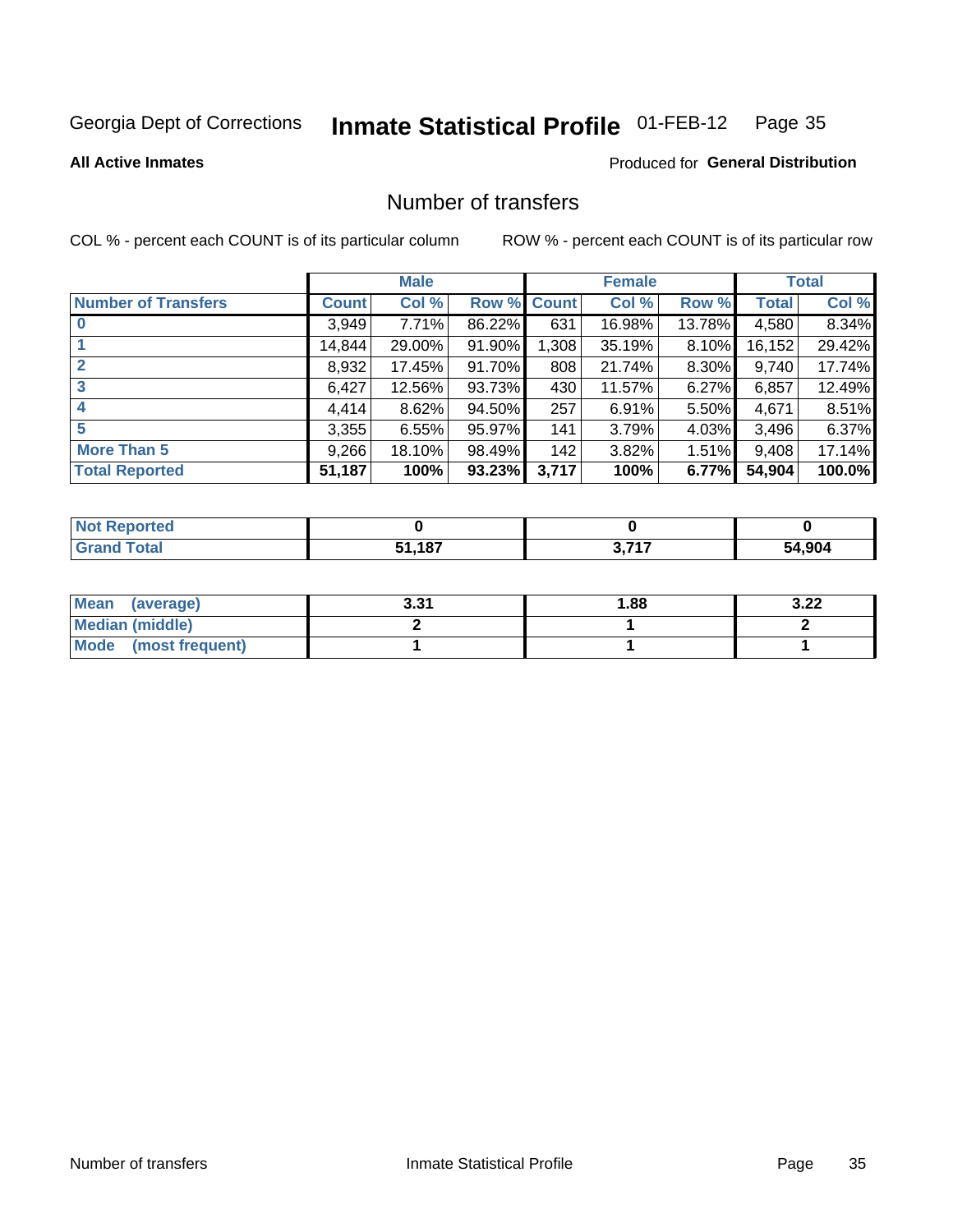#### **Inmate Statistical Profile 01-FEB-12** Page 36

**All Active Inmates** 

# **Produced for General Distribution**

# Number of escapes

COL % - percent each COUNT is of its particular column

|                          |              | <b>Male</b> |             |       | <b>Female</b> |          |              | <b>Total</b> |
|--------------------------|--------------|-------------|-------------|-------|---------------|----------|--------------|--------------|
| <b>Number of Escapes</b> | <b>Count</b> | Col %       | Row % Count |       | Col %         | Row %    | <b>Total</b> | Col %        |
|                          | 50,243       | 98.16%      | 93.14%      | 3,698 | 99.49%        | $6.86\%$ | 53,941       | 98.25%       |
|                          | 837          | 1.64%       | 98.24%      | 15    | 0.40%         | $1.76\%$ | 852          | 1.55%        |
|                          | 97           | 0.19%       | 96.04%      | 4     | 0.11%         | 3.96%    | 101          | 0.18%        |
|                          | 9            | 0.02%       | 100.00%     |       |               |          | 9            | 0.02%        |
|                          |              | 0.01%       | 100.00%     |       |               |          |              | 0.01%        |
| <b>Total Reported</b>    | 51,187       | 100%        | 93.23%      | 3,717 | 100%          | $6.77\%$ | 54,904       | 100.0%       |

| тео |        |             |            |
|-----|--------|-------------|------------|
|     | 51,187 | 2747<br>. . | .904<br>54 |

| Mean (average)         | .vz | .02 |
|------------------------|-----|-----|
| <b>Median (middle)</b> |     |     |
| Mode (most frequent)   |     |     |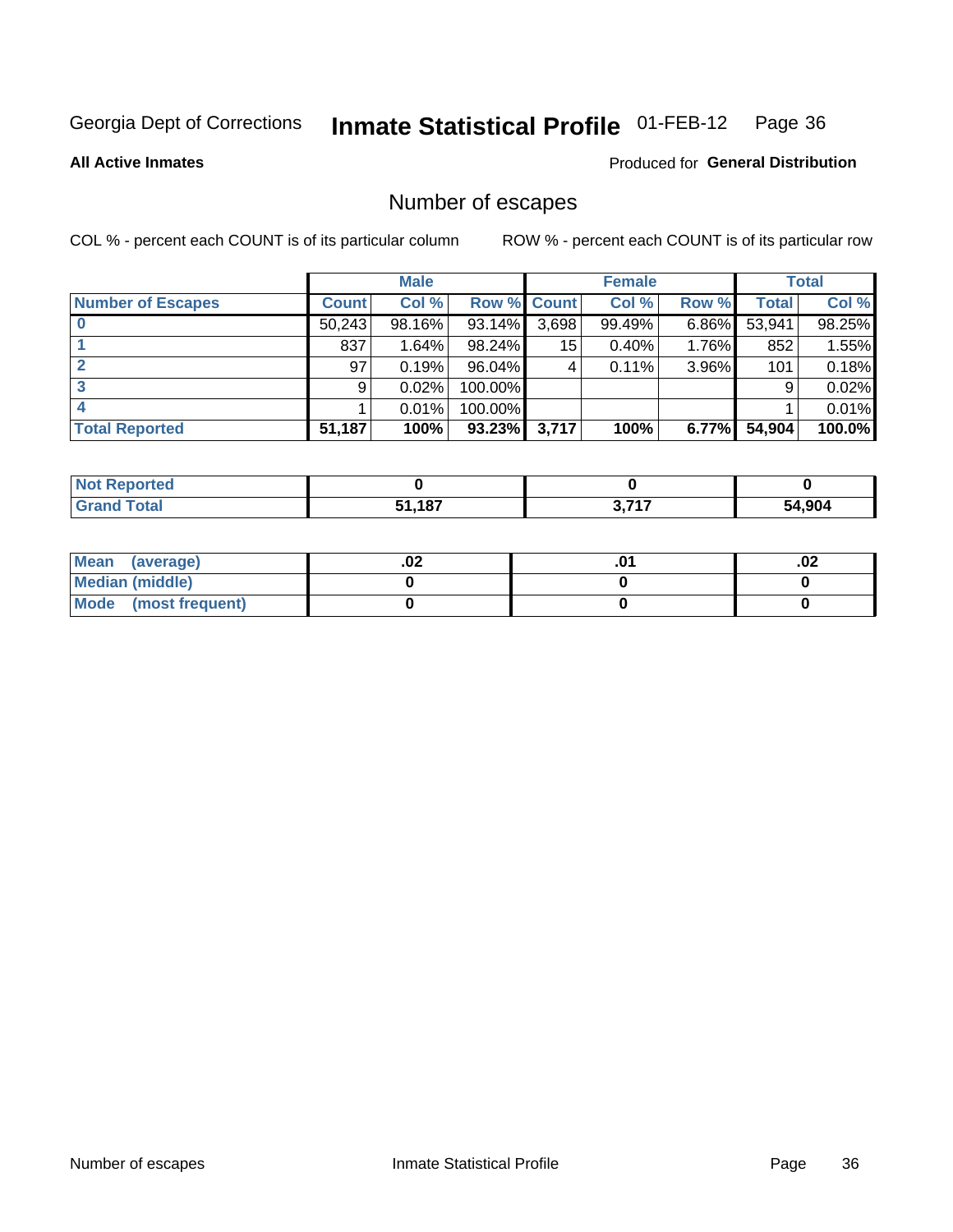#### **Inmate Statistical Profile 01-FEB-12** Page 37

**All Active Inmates** 

#### Produced for General Distribution

# Split sentences - Probation to follow

COL % - percent each COUNT is of its particular column

|                            |              | <b>Male</b> |                 |       | <b>Female</b> |          |                 | <b>Total</b> |
|----------------------------|--------------|-------------|-----------------|-------|---------------|----------|-----------------|--------------|
| <b>Probation to follow</b> | <b>Count</b> | Col%        | Row % Count     |       | Col %         | Row %    | Total           | Col %        |
| <b>Yes</b>                 | 27.279       | 53.29%      | $92.59\%$ 2.183 |       | 58.73%        | $7.41\%$ | 29,462          | 53.66%       |
| <b>No</b>                  | 23,908       | 46.71%      | 93.97%          | 1,534 | 41.27%        |          | $6.03\%$ 25,442 | 46.34%       |
| <b>Total Reported</b>      | 51,187       | 100%        | $93.23\%$ 3,717 |       | 100%          |          | 6.77% 54,904    | 100%         |

| 107<br>. . | , 747 | 54.904 |
|------------|-------|--------|
|            |       |        |

| M<br>reauent)<br>/٥<br>$\sim$<br>v.,<br>.<br>$\ddotsc$<br>$\cdot$ - $\cdot$ |
|-----------------------------------------------------------------------------|
|-----------------------------------------------------------------------------|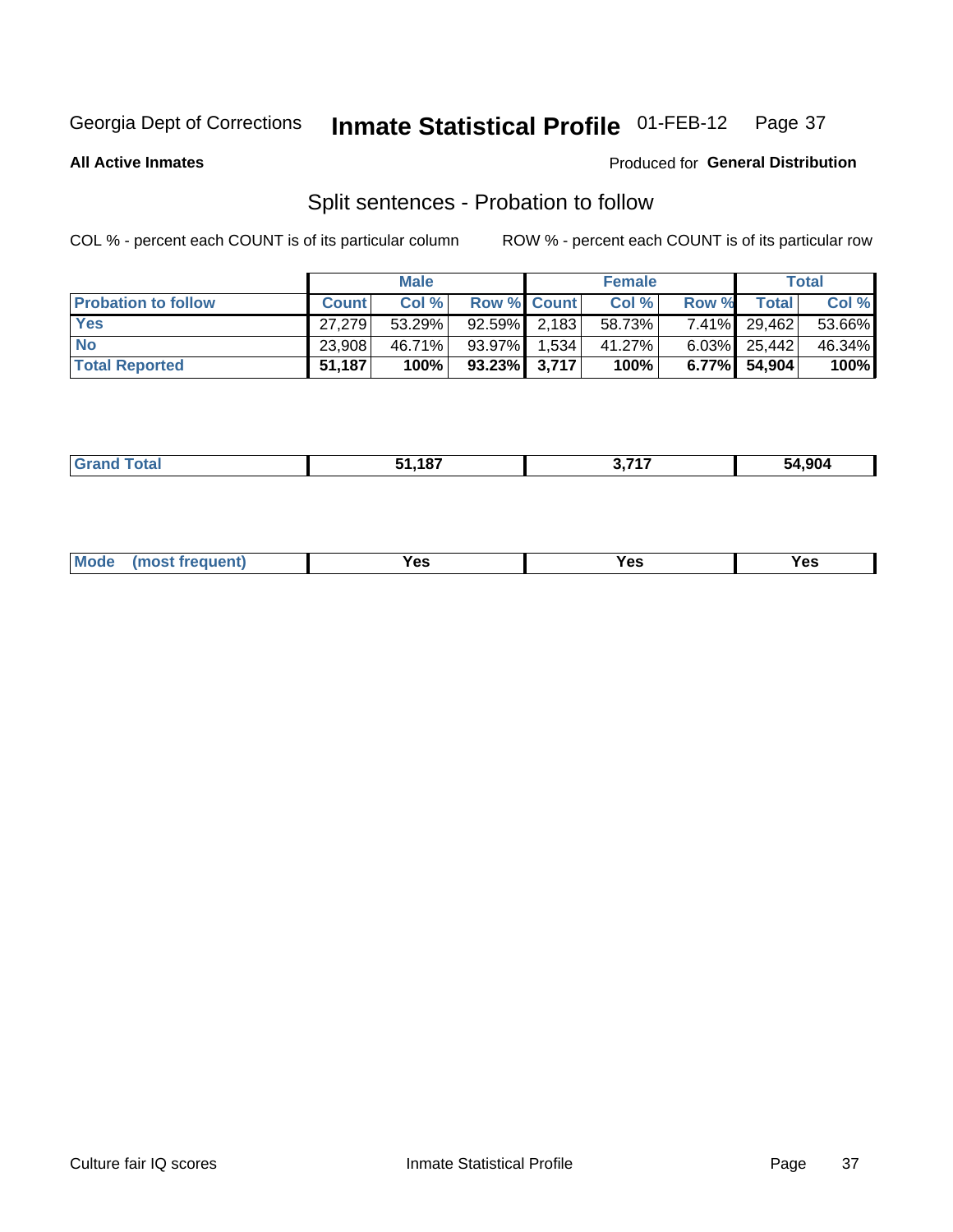#### **Inmate Statistical Profile 01-FEB-12** Page 38

**All Active Inmates** 

#### Produced for General Distribution

# Probable future release type of still active inmates

COL % - percent each COUNT is of its particular column

|                                         |                | <b>Male</b> |                    |     | <b>Female</b> |          | <b>Total</b> |        |
|-----------------------------------------|----------------|-------------|--------------------|-----|---------------|----------|--------------|--------|
| <b>Probable Future Release Type</b>     | <b>Count</b>   | Col %       | <b>Row % Count</b> |     | Col %         | Row %    | <b>Total</b> | Col %  |
| <b>Paroled with probation to follow</b> | 2,841          | $6.56\%$    | 95.14%             | 145 | 4.31%         | 4.86%    | 2,986        | 6.40%  |
| Paroled w/o probation to follow         | 2,326          | $5.37\%$    | 96.16%             | 93  | 2.77%         | $3.84\%$ | 2,419        | 5.18%  |
| <b>Maxout with probation to follow</b>  | 23,779         | 54.92%      | $92.18\%$   2,016  |     | 59.95%        | 7.82%    | 25,795       | 55.28% |
| <b>Maxout w/o probation to follow</b>   | 14,349         | 33.14%      | 92.83% 1.109       |     | 32.98%        | $7.17\%$ | 15,458       | 33.13% |
| Life, LWOP or death sentence            | 5 <sup>1</sup> | $.01\%$     | 100.00%            |     | $.00\%$       | $.00\%$  | 5            | .01%   |
| <b>Total Reported</b>                   | 43,300         | 100%        | $92.79\%$ 3,363    |     | 100%          | 7.21%    | 46,663       | 100%   |

| 'eleased             |        |       |        |
|----------------------|--------|-------|--------|
| <i>i</i> otal<br>Cro | 43,300 | 3,363 | 46,663 |

| Mode (most frequent) | Maxout with PROB follow   Maxout with PROB follow   Maxout with PROB |        |
|----------------------|----------------------------------------------------------------------|--------|
|                      |                                                                      | follow |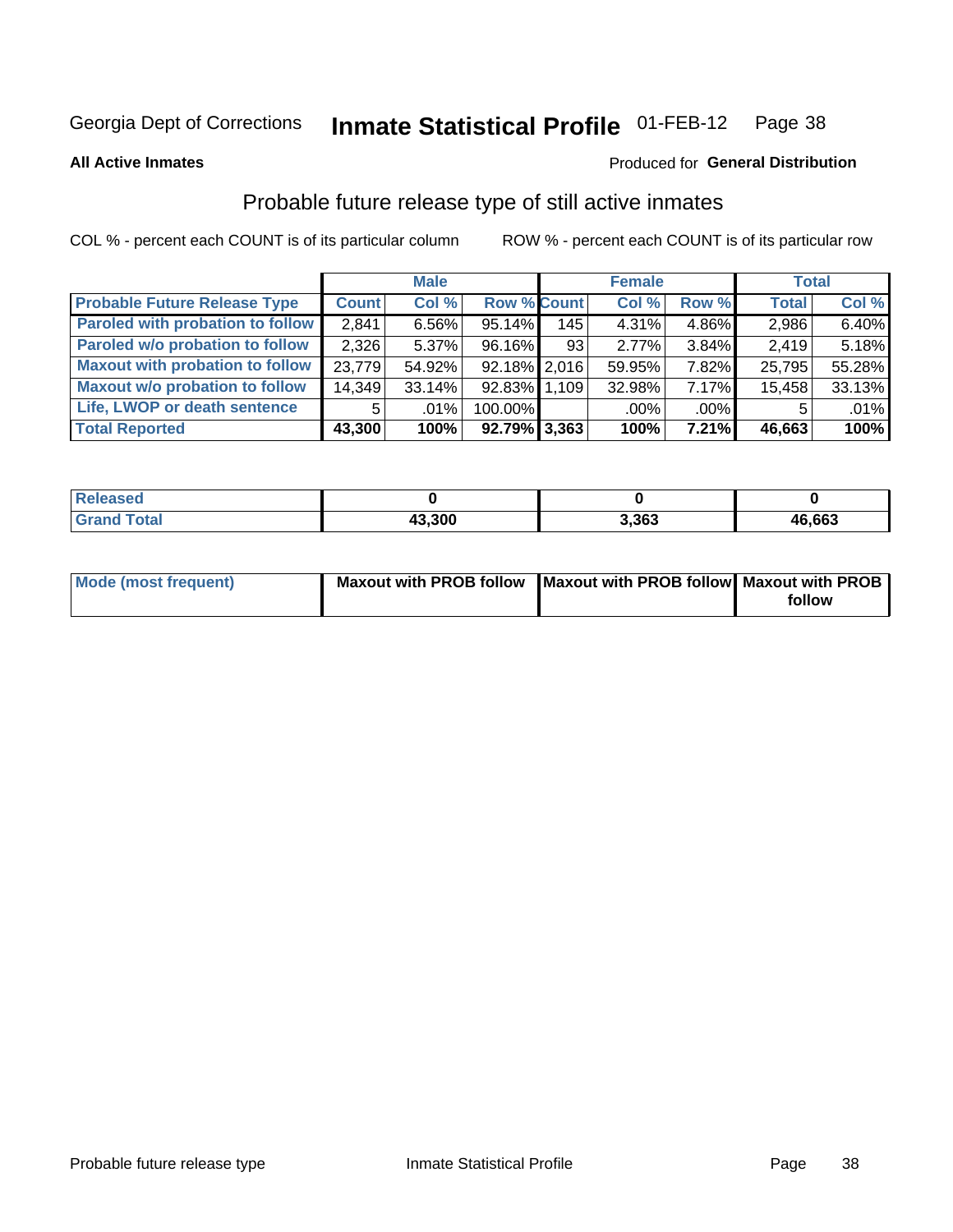### **All Active Inmates**

## **Produced for General Distribution**

## Time served in current (or last) institution

COL % - percent each COUNT is of its particular column

|                            |              | <b>Male</b> |        |              | <b>Female</b> |        |              | <b>Total</b> |
|----------------------------|--------------|-------------|--------|--------------|---------------|--------|--------------|--------------|
| <b>Time In Institution</b> | <b>Count</b> | Col %       | Row %  | <b>Count</b> | Col %         | Row %  | <b>Total</b> | Col %        |
| 0 to 3 months              | 11,352       | 22.18%      | 92.67% | 898          | 24.16%        | 7.33%  | 12,250       | 22.31%       |
| 3.01 to 6 months           | 8,957        | 17.50%      | 94.21% | 550          | 14.80%        | 5.79%  | 9,507        | 17.32%       |
| 6.01 to 9 months           | 6,314        | 12.34%      | 92.07% | 544          | 14.64%        | 7.93%  | 6,858        | 12.49%       |
| 9.01 to 12 months          | 4,627        | 9.04%       | 86.32% | 733          | 19.72%        | 13.68% | 5,360        | 9.76%        |
| 12.01 to 18 months         | 5,644        | 11.03%      | 94.90% | 303          | 8.15%         | 5.10%  | 5,947        | 10.83%       |
| <b>18.01 to 24 months</b>  | 3,753        | 7.33%       | 94.32% | 226          | 6.08%         | 5.68%  | 3,979        | 7.25%        |
| 2.01 to 3 years            | 3,922        | 7.66%       | 96.01% | 163          | 4.39%         | 3.99%  | 4,085        | 7.44%        |
| $3.01$ to 4 years          | 2,394        | 4.68%       | 96.22% | 94           | 2.53%         | 3.78%  | 2,488        | 4.53%        |
| 4.01 to 5 years            | 1,021        | 1.99%       | 96.41% | 38           | 1.02%         | 3.59%  | 1,059        | 1.93%        |
| 5.01 to 6 years            | 638          | 1.25%       | 93.41% | 45           | 1.21%         | 6.59%  | 683          | 1.24%        |
| 6.01 to 7 years            | 499          | 0.97%       | 88.63% | 64           | 1.72%         | 11.37% | 563          | 1.03%        |
| 7.01 to 8 years            | 301          | 0.59%       | 95.25% | 15           | 0.40%         | 4.75%  | 316          | 0.58%        |
| $8.01$ to 9 years          | 240          | 0.47%       | 98.36% | 4            | 0.11%         | 1.64%  | 244          | 0.44%        |
| 9.01 to 10 years           | 210          | 0.41%       | 97.67% | 5            | 0.13%         | 2.33%  | 215          | 0.39%        |
| Over 10 years              | 1,315        | 2.57%       | 97.41% | 35           | 0.94%         | 2.59%  | 1,350        | 2.46%        |
| <b>Total Reported</b>      | 51,187       | 100%        | 93.23% | 3,717        | 100%          | 6.77%  | 54,904       | 100%         |

| eported?<br><b>NOT</b> |             |            |        |
|------------------------|-------------|------------|--------|
| <b>otal</b>            | ,187<br>Р4. | 0.747<br>. | 54.904 |

| <b>Mean</b><br>(average) | 28 months | 15 months | 27 months |  |
|--------------------------|-----------|-----------|-----------|--|
| Median (middle)          | 8 months  | 8 months  | 8 months  |  |
| Mode<br>(most frequent)  | 0 months  | months    | ∖ months  |  |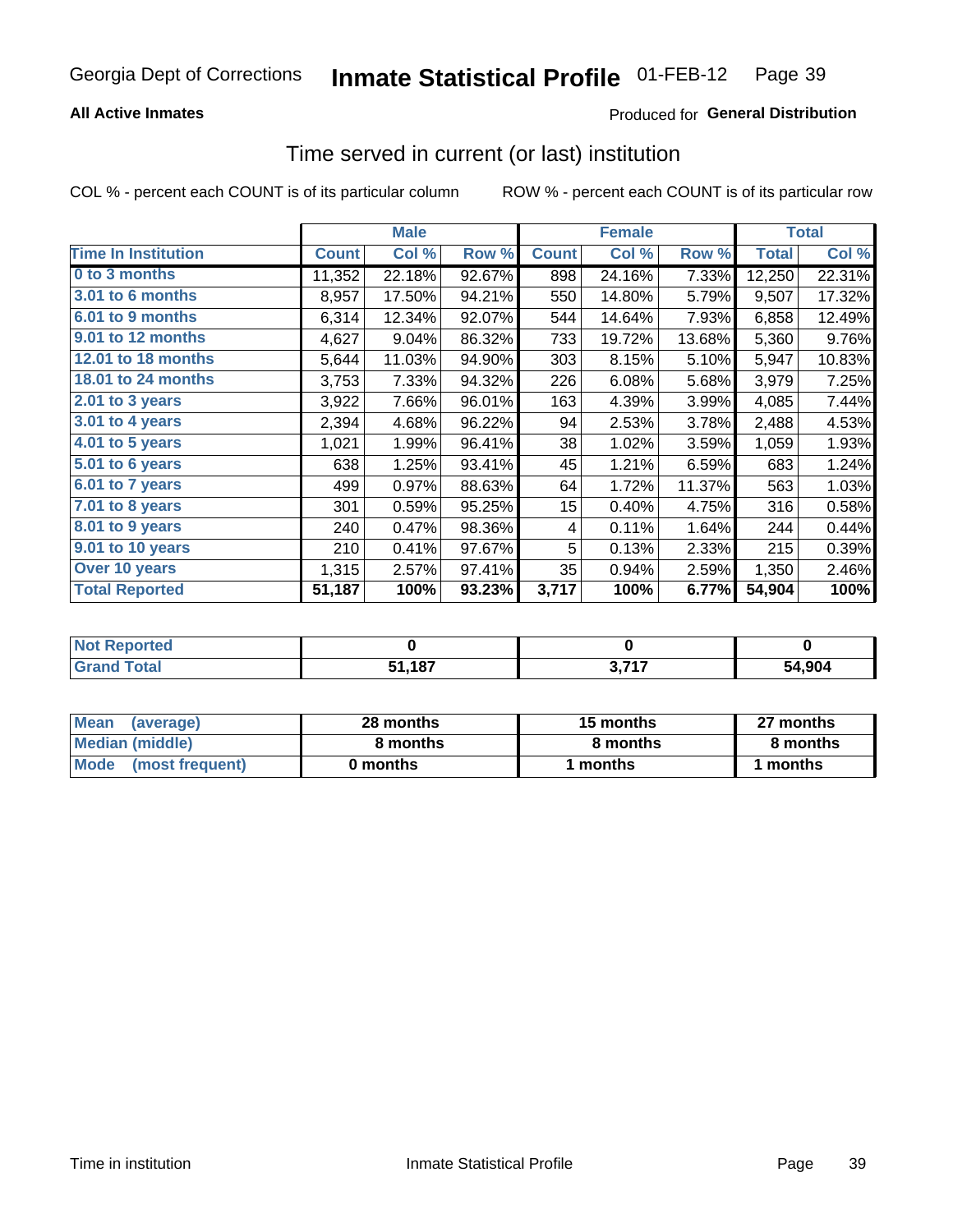#### Inmate Statistical Profile 01-FEB-12 Page 40

#### **All Active Inmates**

#### Produced for General Distribution

## Highest grade level attained

COL % - percent each COUNT is of its particular column

|                              |              | <b>Male</b> |         |                | <b>Female</b> |        |              | <b>Total</b> |
|------------------------------|--------------|-------------|---------|----------------|---------------|--------|--------------|--------------|
| <b>Grade Level</b>           | <b>Count</b> | Col %       | Row %   | <b>Count</b>   | Col %         | Row %  | <b>Total</b> | Col %        |
| No school at all             | 28           | 0.06%       | 100.00% |                |               |        | 28           | 0.05%        |
| <b>Grade 1</b>               | 41           | 0.08%       | 95.35%  | 2              | 0.06%         | 4.65%  | 43           | 0.08%        |
| <b>Grade 2</b>               | 86           | 0.18%       | 96.63%  | 3              | 0.08%         | 3.37%  | 89           | 0.17%        |
| Grade 3                      | 126          | 0.26%       | 95.45%  | 6              | 0.17%         | 4.55%  | 132          | 0.25%        |
| Grade 4                      | 147          | 0.30%       | 94.84%  | 8              | 0.22%         | 5.16%  | 155          | 0.30%        |
| Grade 5                      | 186          | 0.38%       | 93.47%  | 13             | 0.36%         | 6.53%  | 199          | 0.38%        |
| <b>Grade 6</b>               | 697          | 1.44%       | 95.35%  | 34             | 0.95%         | 4.65%  | 731          | 1.40%        |
| <b>Grade 7</b>               | 972          | 2.00%       | 94.19%  | 60             | 1.67%         | 5.81%  | 1,032        | 1.98%        |
| <b>Grade 8</b>               | 3,450        | 7.11%       | 93.24%  | 250            | 6.96%         | 6.76%  | 3,700        | 7.09%        |
| Grade 9                      | 6,109        | 12.58%      | 94.58%  | 350            | 9.74%         | 5.42%  | 6,459        | 12.39%       |
| Grade 10                     | 8,232        | 16.95%      | 95.01%  | 432            | 12.02%        | 4.99%  | 8,664        | 16.61%       |
| Grade 11                     | 8,028        | 16.53%      | 95.19%  | 406            | 11.30%        | 4.81%  | 8,434        | 16.17%       |
| <b>Grade 12 or GED</b>       | 15,362       | 31.64%      | 92.86%  | 1,182          | 32.89%        | 7.14%  | 16,544       | 31.72%       |
| Some tech school             | 318          | 0.65%       | 77.00%  | 95             | 2.64%         | 23.00% | 413          | 0.79%        |
| <b>Completed tech school</b> | 335          | 0.69%       | 83.75%  | 65             | 1.81%         | 16.25% | 400          | 0.77%        |
| College, 1 year              | 1,322        | 2.72%       | 85.46%  | 225            | 6.26%         | 14.54% | 1,547        | 2.97%        |
| College, 2 year              | 1,845        | 3.80%       | 86.82%  | 280            | 7.79%         | 13.18% | 2,125        | 4.07%        |
| College, 3 year              | 490          | 1.01%       | 89.25%  | 59             | 1.64%         | 10.75% | 549          | 1.05%        |
| <b>Bachelor's degree</b>     | 632          | 1.30%       | 86.46%  | 99             | 2.75%         | 13.54% | 731          | 1.40%        |
| <b>Master's degree</b>       | 108          | 0.22%       | 84.38%  | 20             | 0.56%         | 15.63% | 128          | 0.25%        |
| Ph.D. degree                 | 17           | 0.04%       | 94.44%  | 1              | 0.03%         | 5.56%  | 18           | 0.03%        |
| Law degree                   | 17           | 0.04%       | 89.47%  | $\overline{2}$ | 0.06%         | 10.53% | 19           | 0.04%        |
| <b>Medical degree</b>        | 8            | 0.02%       | 80.00%  | $\overline{2}$ | 0.06%         | 20.00% | 10           | 0.02%        |
| <b>Total Reported</b>        | 48,556       | 100%        | 93.11%  | 3,594          | 100.0%        | 6.89%  | 52,150       | 100%         |

| rted       | 201    | 192               | 2.754  |
|------------|--------|-------------------|--------|
| <b>Not</b> | - 1091 | ט בו              |        |
| Grar       | ,187   | っ フィフ<br>.<br>. . | 54.904 |

| <b>Mean</b><br>(average) | 10.77           | 11.35           | 10.81             |
|--------------------------|-----------------|-----------------|-------------------|
| Median (middle)          | Grade 11        | Grade 12 or GED | Grade 11          |
| Mode<br>(most frequent)  | Grade 12 or GED | Grade 12 or GED | I Grade 12 or GED |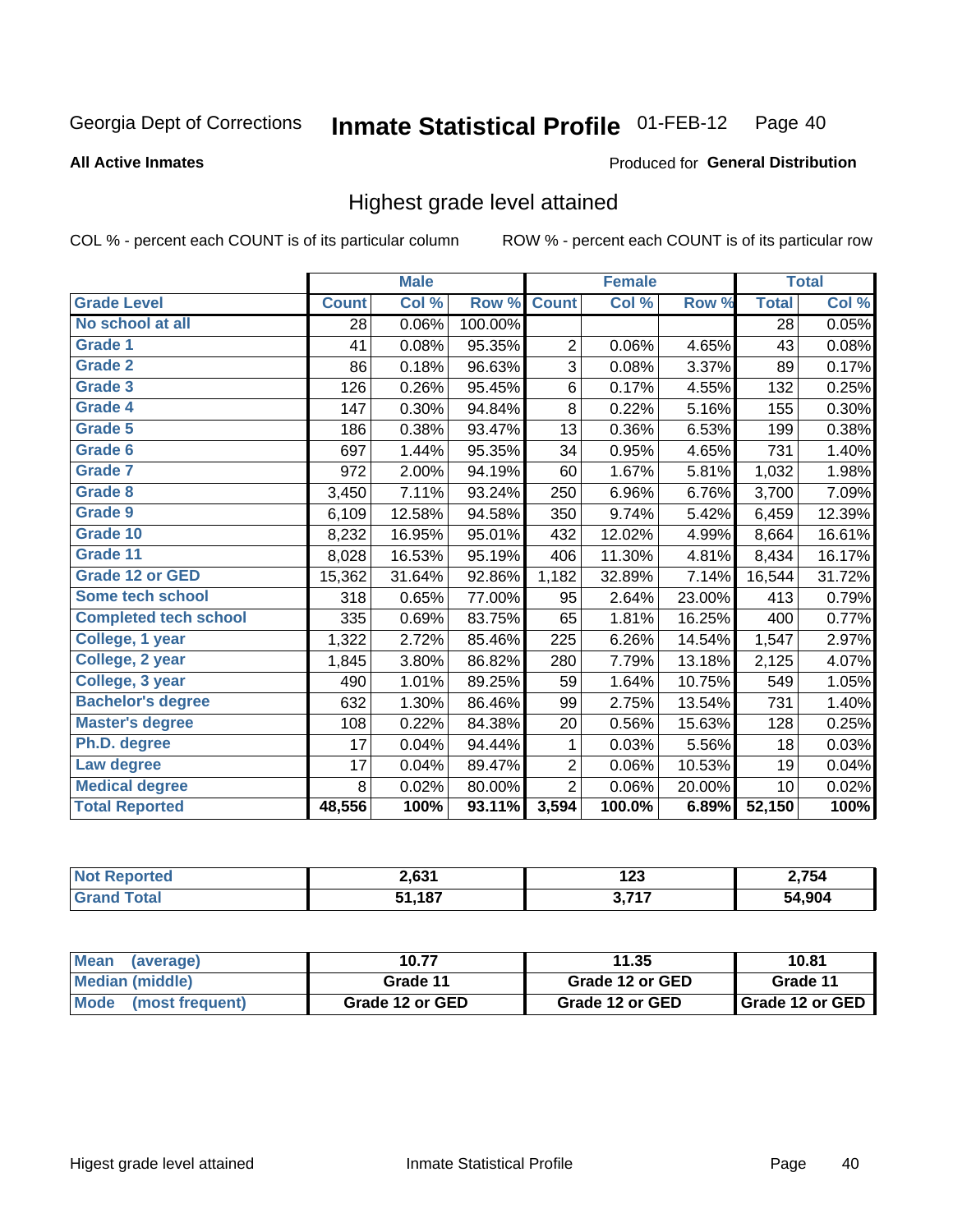#### **Inmate Statistical Profile 01-FEB-12** Page 41

**All Active Inmates** 

### **Produced for General Distribution**

## Culture fair IQ scores

COL % - percent each COUNT is of its particular column

|                       |                 | <b>Male</b> |             |       | <b>Female</b> |          |                 | <b>Total</b> |
|-----------------------|-----------------|-------------|-------------|-------|---------------|----------|-----------------|--------------|
| <b>IQ Scores</b>      | <b>Count</b>    | Col %       | Row % Count |       | Col %         | Row %    | <b>Total</b>    | Col %        |
| $60 - 69$             | 1,022           | 3.16%       | 96.60%      | 36    | 2.11%         | 3.40%    | 1,058           | 3.10%        |
| $70 - 79$             | 2,582           | 7.98%       | 94.75%      | 143   | 8.37%         | 5.25%    | 2,725           | 8.00%        |
| $80 - 89$             | 4,941           | 15.26%      | 92.03%      | 428   | 25.06%        | 7.97%    | 5,369           | 15.75%       |
| $90 - 99$             | 8,490           | 26.22%      | 93.67%      | 574   | 33.61%        | $6.33\%$ | 9,064           | 26.59%       |
| $100 - 109$           | 8,635           | 26.67%      | 97.23%      | 246   | 14.40%        | 2.77%    | 8,881           | 26.06%       |
| $110 - 119$           | 5,501           | 16.99%      | 97.83%      | 122   | 7.14%         | 2.17%    | 5,623           | 16.50%       |
| $120 - 129$           | 1,138           | 3.52%       | 92.67%      | 90    | 5.27%         | 7.33%    | 1,228           | 3.60%        |
| $130 - 139$           | 53              | 0.16%       | 50.48%      | 52    | 3.04%         | 49.52%   | 105             | 0.31%        |
| 140 & Up              | 12 <sup>°</sup> | 0.04%       | 41.38%      | 17    | 1.00%         | 58.62%   | 29 <sup>1</sup> | 0.09%        |
| <b>Total Reported</b> | 32,374          | 100%        | 94.99%      | 1,708 | 100%          | $5.01\%$ | 34,082          | 100%         |

| <b>Not Reported</b>         | 18,226 | ,865  | 20,091 |
|-----------------------------|--------|-------|--------|
| <b>Not Valid (under 60)</b> | 587    | 144   | 731    |
| <b>Grand Total</b>          | 51,187 | 3,717 | 54,904 |

| Mean<br>(average)       | 98  | 96 | 98 |
|-------------------------|-----|----|----|
| <b>Median (middle)</b>  | 99  | 94 | 99 |
| Mode<br>(most frequent) | 103 |    | 99 |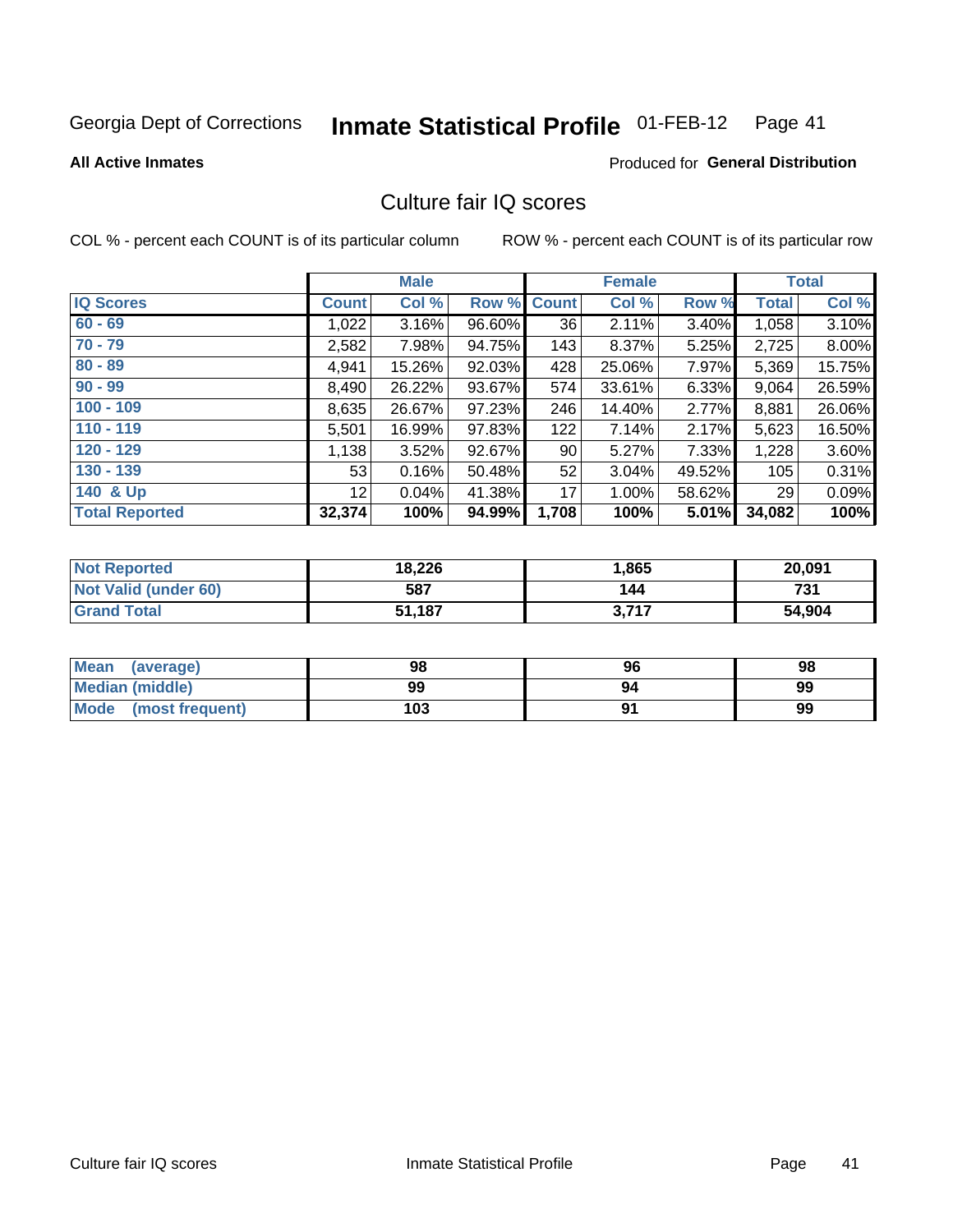#### **Inmate Statistical Profile 01-FEB-12** Page 42

**All Active Inmates** 

#### Produced for General Distribution

# Wide Range Achievement Test (WRAT) reading score

COL % - percent each COUNT is of its particular column

|                           |              | <b>Male</b> |        |              | <b>Female</b> |        |              | <b>Total</b> |
|---------------------------|--------------|-------------|--------|--------------|---------------|--------|--------------|--------------|
| <b>WRAT Reading Score</b> | <b>Count</b> | Col %       | Row %  | <b>Count</b> | Col %         | Row %  | <b>Total</b> | Col %        |
| $0.1$ to $0.9$            | 707          | 2.15%       | 98.61% | 10           | 0.54%         | 1.39%  | 717          | 2.06%        |
| 1.0 to 1.9                | 811          | 2.47%       | 97.59% | 20           | 1.08%         | 2.41%  | 831          | 2.39%        |
| 2.0 to 2.9                | 1,454        | 4.42%       | 97.19% | 42           | 2.27%         | 2.81%  | 1,496        | 4.31%        |
| 3.0 to 3.9                | 2,715        | 8.26%       | 96.58% | 96           | 5.18%         | 3.42%  | 2,811        | 8.09%        |
| 4.0 to 4.9                | 3,143        | 9.56%       | 95.59% | 145          | 7.83%         | 4.41%  | 3,288        | 9.46%        |
| 5.0 to 5.9                | 2,737        | 8.32%       | 96.34% | 104          | 5.62%         | 3.66%  | 2,841        | 8.18%        |
| 6.0 to 6.9                | 2,841        | 8.64%       | 95.05% | 148          | 7.99%         | 4.95%  | 2,989        | 8.60%        |
| 7.0 to 7.9                | 1,328        | 4.04%       | 95.13% | 68           | 3.67%         | 4.87%  | 1,396        | 4.02%        |
| 8.0 to 8.9                | 2,626        | 7.98%       | 95.18% | 133          | 7.18%         | 4.82%  | 2,759        | 7.94%        |
| 9.0 to 9.9                | 2,028        | 6.17%       | 96.02% | 84           | 4.54%         | 3.98%  | 2,112        | 6.08%        |
| 10.0 to 10.9              | 1,837        | 5.59%       | 94.06% | 116          | 6.26%         | 5.94%  | 1,953        | 5.62%        |
| 11.0 to 11.9              | 2,351        | 7.15%       | 93.78% | 156          | 8.42%         | 6.22%  | 2,507        | 7.22%        |
| 12.0 to 12.9              | 6,917        | 21.03%      | 92.36% | 572          | 30.89%        | 7.64%  | 7,489        | 21.56%       |
| 13                        | 1,394        | 4.24%       | 89.82% | 158          | 8.53%         | 10.18% | 1,552        | 4.47%        |
| <b>Total Reported</b>     | 32,889       | 100%        | 94.67% | 1,852        | 100%          | 5.33%  | 34,741       | 100%         |

| <b>orteg</b><br><b>NOT</b> | 18,298 | .865                | 20,163 |
|----------------------------|--------|---------------------|--------|
| $\sim$ fol                 | ,187   | っ フィフ<br>. J. I I . | 54,904 |

| Mean<br>(average)       | 8.06       | 9.41 | 8.14 |
|-------------------------|------------|------|------|
| Median (middle)         | י ה<br>O.A | 10.8 | o.z  |
| Mode<br>(most frequent) | 12.9       | 12.9 | 12.9 |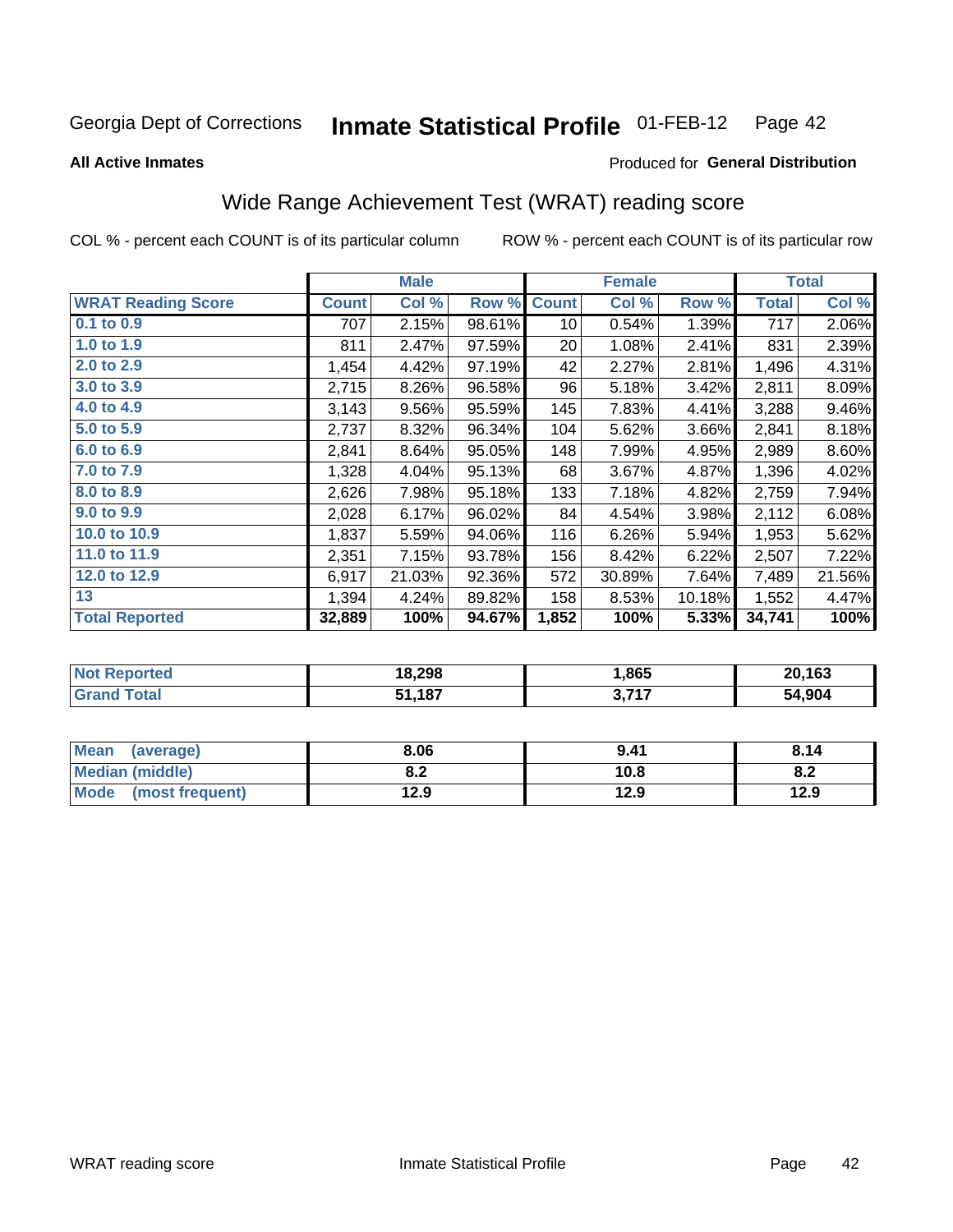#### Inmate Statistical Profile 01-FEB-12 Page 43

**All Active Inmates** 

#### Produced for General Distribution

# Wide Range Achievement Test (WRAT) math score

COL % - percent each COUNT is of its particular column

|                              |              | <b>Male</b> |        |              | <b>Female</b> |        |              | <b>Total</b> |
|------------------------------|--------------|-------------|--------|--------------|---------------|--------|--------------|--------------|
| <b>WRAT Mathematic Score</b> | <b>Count</b> | Col %       | Row %  | <b>Count</b> | Col %         | Row %  | <b>Total</b> | Col %        |
| $0.1$ to $0.9$               | 108          | 0.33%       | 99.08% | 1            | 0.05%         | 0.92%  | 109          | 0.31%        |
| 1.0 to 1.9                   | 240          | 0.73%       | 97.56% | 6            | 0.32%         | 2.44%  | 246          | 0.71%        |
| 2.0 to 2.9                   | 802          | 2.44%       | 95.48% | 38           | 2.05%         | 4.52%  | 840          | 2.42%        |
| 3.0 to 3.9                   | 1,966        | 5.98%       | 96.51% | 71           | 3.83%         | 3.49%  | 2,037        | 5.86%        |
| 4.0 to 4.9                   | 3,936        | 11.97%      | 96.19% | 156          | 8.42%         | 3.81%  | 4,092        | 11.78%       |
| 5.0 to 5.9                   | 4,839        | 14.71%      | 95.63% | 221          | 11.93%        | 4.37%  | 5,060        | 14.56%       |
| 6.0 to 6.9                   | 7,274        | 22.11%      | 95.35% | 355          | 19.17%        | 4.65%  | 7,629        | 21.96%       |
| 7.0 to 7.9                   | 3,653        | 11.11%      | 95.65% | 166          | 8.96%         | 4.35%  | 3,819        | 10.99%       |
| 8.0 to 8.9                   | 2,861        | 8.70%       | 93.10% | 212          | 11.45%        | 6.90%  | 3,073        | 8.84%        |
| 9.0 to 9.9                   | 2,190        | 6.66%       | 93.59% | 150          | 8.10%         | 6.41%  | 2,340        | 6.73%        |
| 10.0 to 10.9                 | 983          | 2.99%       | 96.66% | 34           | 1.84%         | 3.34%  | 1,017        | 2.93%        |
| 11.0 to 11.9                 | 1,186        | 3.61%       | 91.37% | 112          | 6.05%         | 8.63%  | 1,298        | 3.74%        |
| 12.0 to 12.9                 | 2,679        | 8.14%       | 89.84% | 303          | 16.36%        | 10.16% | 2,982        | 8.58%        |
| 13                           | 175          | 0.53%       | 86.63% | 27           | 1.46%         | 13.37% | 202          | 0.58%        |
| <b>Total Reported</b>        | 32,892       | 100%        | 94.67% | 1,852        | 100%          | 5.33%  | 34,744       | 100%         |

| <b>Not Reported</b>    | 18,295 | .,865            | 20,160 |
|------------------------|--------|------------------|--------|
| $\tau$ otal<br>' Grand | 51,187 | つ フィフ<br>J.I I I | 54,904 |

| Mean (average)         | 7.10 | 8.03 | 7.15 |
|------------------------|------|------|------|
| <b>Median (middle)</b> | ง. ว | 74   | o.o  |
| Mode (most frequent)   | 6.9  | 12.9 | 6.9  |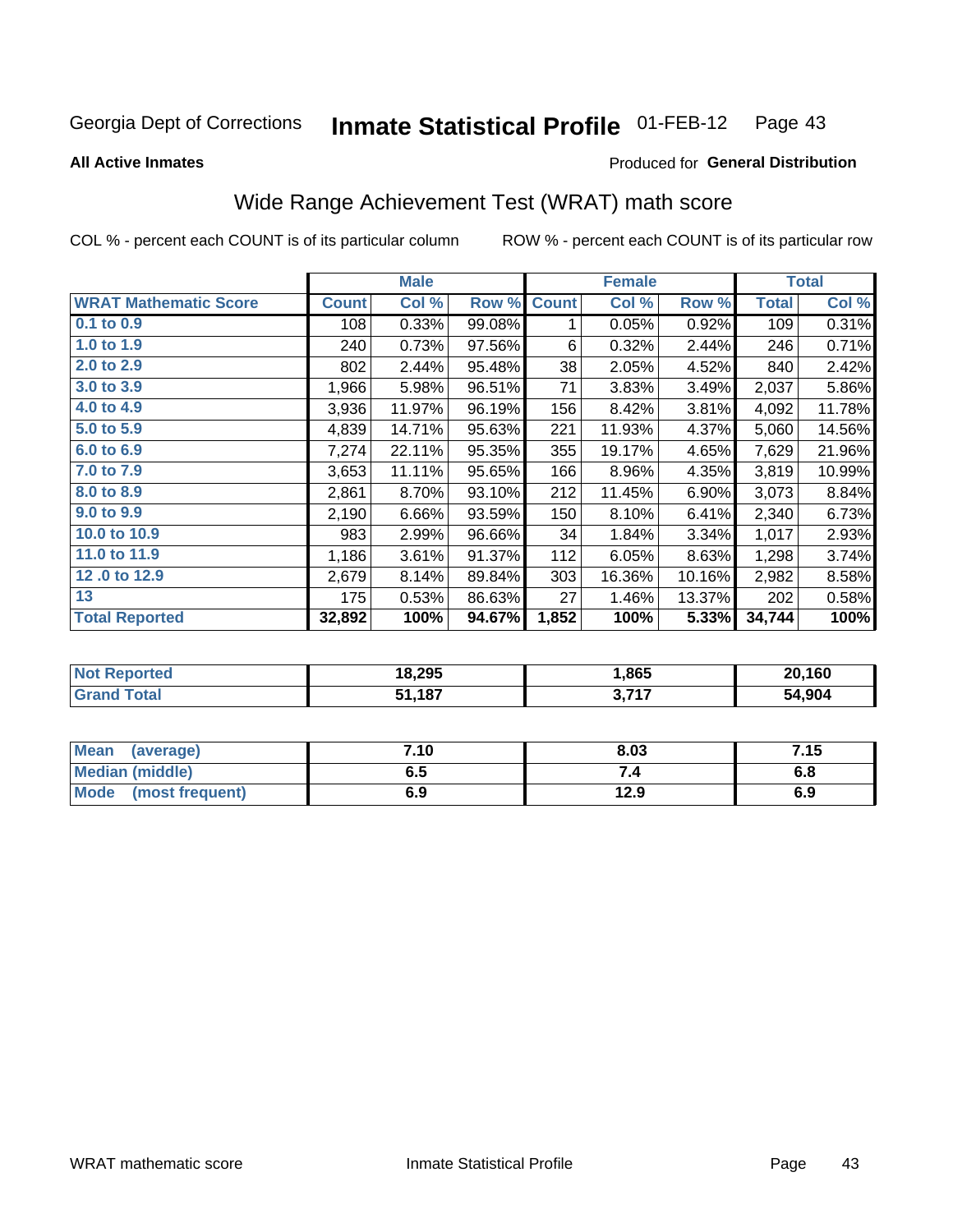#### **Inmate Statistical Profile 01-FEB-12** Page 44

#### **All Active Inmates**

## Produced for General Distribution

# Wide Range Achievement Test (WRAT) spelling score

COL % - percent each COUNT is of its particular column

|                            |         | <b>Male</b> |        |              | <b>Female</b> |        |              | <b>Total</b> |
|----------------------------|---------|-------------|--------|--------------|---------------|--------|--------------|--------------|
| <b>WRAT Spelling Score</b> | Count l | Col %       | Row %  | <b>Count</b> | Col %         | Row %  | <b>Total</b> | Col %        |
| $0.1$ to $0.9$             | 798     | 2.43%       | 98.64% | 11           | 0.59%         | 1.36%  | 809          | 2.33%        |
| 1.0 to 1.9                 | 1,246   | 3.79%       | 98.65% | 17           | 0.92%         | 1.35%  | 1,263        | 3.64%        |
| 2.0 to 2.9                 | 2,116   | 6.43%       | 98.01% | 43           | 2.32%         | 1.99%  | 2,159        | 6.21%        |
| 3.0 to 3.9                 | 2,685   | 8.16%       | 97.64% | 65           | 3.51%         | 2.36%  | 2,750        | 7.92%        |
| 4.0 to 4.9                 | 2,733   | 8.31%       | 97.19% | 79           | 4.27%         | 2.81%  | 2,812        | 8.09%        |
| 5.0 to 5.9                 | 3,853   | 11.72%      | 96.06% | 158          | 8.53%         | 3.94%  | 4,011        | 11.55%       |
| 6.0 to 6.9                 | 3,458   | 10.51%      | 95.60% | 159          | 8.59%         | 4.40%  | 3,617        | 10.41%       |
| 7.0 to 7.9                 | 2,795   | 8.50%       | 94.27% | 170          | 9.18%         | 5.73%  | 2,965        | 8.53%        |
| 8.0 to 8.9                 | 2,576   | 7.83%       | 94.32% | 155          | 8.37%         | 5.68%  | 2,731        | 7.86%        |
| 9.0 to 9.9                 | 1,958   | 5.95%       | 94.91% | 105          | 5.67%         | 5.09%  | 2,063        | 5.94%        |
| 10.0 to 10.9               | 1,820   | 5.53%       | 95.09% | 94           | 5.08%         | 4.91%  | 1,914        | 5.51%        |
| 11.0 to 11.9               | 1,830   | 5.56%       | 93.08% | 136          | 7.34%         | 6.92%  | 1,966        | 5.66%        |
| 12.0 to 12.9               | 4,376   | 13.31%      | 88.62% | 562          | 30.35%        | 11.38% | 4,938        | 14.21%       |
| 13                         | 645     | 1.96%       | 86.81% | 98           | 5.29%         | 13.19% | 743          | 2.14%        |
| <b>Total Reported</b>      | 32,889  | 100%        | 94.67% | 1,852        | 100.0%        | 5.33%  | 34,741       | 100%         |

| Reported<br><b>NOT</b> | 18,298 | .865       | 20,163 |
|------------------------|--------|------------|--------|
| <b>otal</b>            | ,187   | つ フィフ<br>. | 54,904 |

| <b>Mean</b><br>(average) | 7.23 | 9.28 | 7.34 |
|--------------------------|------|------|------|
| Median (middle)          |      | 9.6  | o.o  |
| Mode<br>(most frequent)  | 12.9 | 12.9 | 12.9 |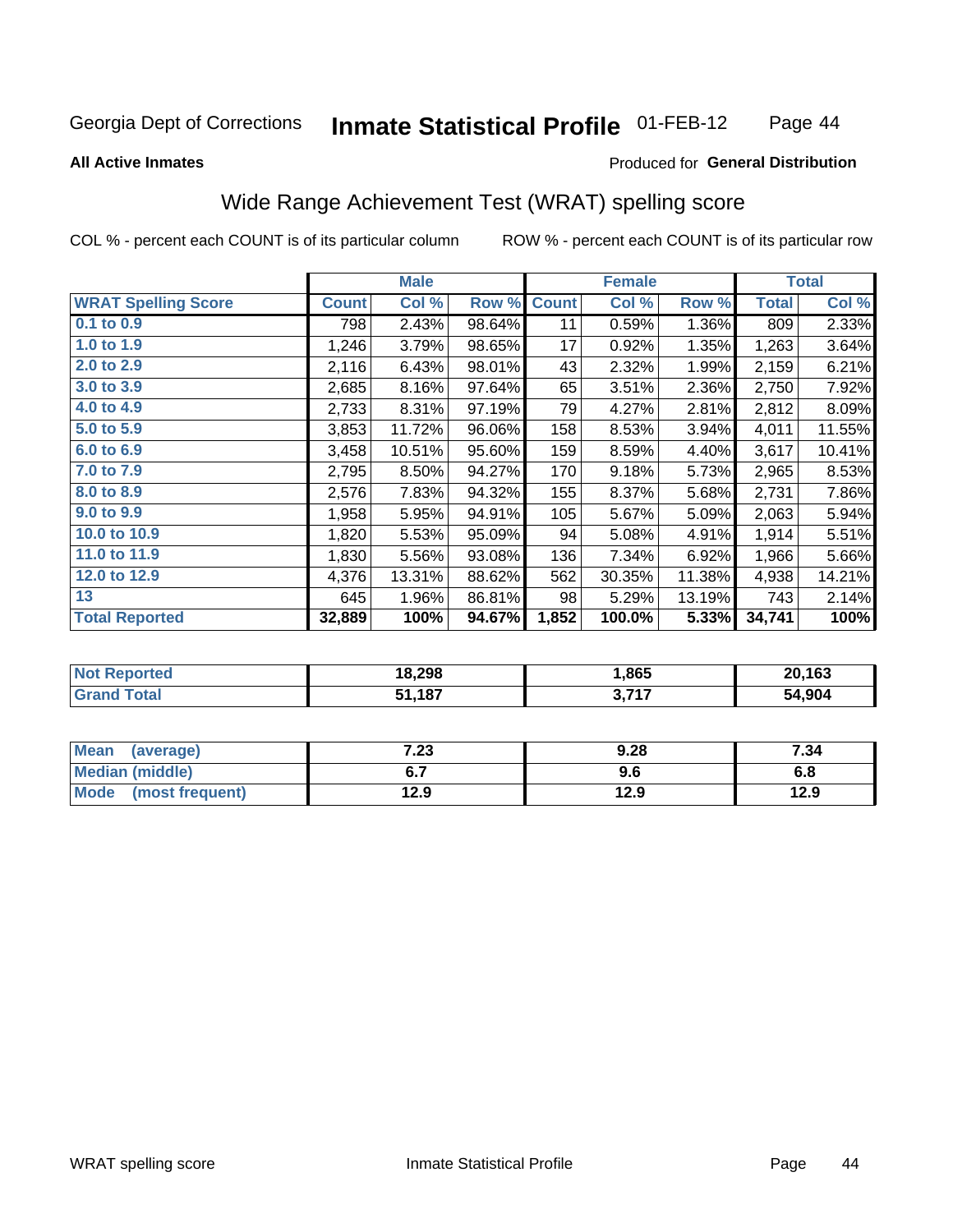### **All Active Inmates**

## Produced for General Distribution

# Scope of substance abuse - summary

COL % - percent each COUNT is of its particular column

|                        |              | <b>Male</b> |           |                 | <b>Female</b> |       |              | <b>Total</b> |
|------------------------|--------------|-------------|-----------|-----------------|---------------|-------|--------------|--------------|
| <b>Substance Abuse</b> | <b>Count</b> | Col %       | Row %     | <b>Count</b>    | Col %         | Row % | <b>Total</b> | Col %        |
| <b>None</b>            | 35.012       | 68.40%      | 92.01%    | 3,039           | 81.76%        | 7.99% | 38,051       | 69.30%       |
| <b>Drugs only</b>      | 8.753        | $17.10\%$   | $94.34\%$ | 525             | 14.12%        | 5.66% | 9,278        | 16.90%       |
| <b>Alcohol only</b>    | .861         | $3.64\%$    | $98.21\%$ | 34 <sub>1</sub> | $0.91\%$      | 1.79% | 1,895        | 3.45%        |
| Drugs and alcohol      | 5.561        | $10.86\%$   | 97.90%    | 119             | $3.20\%$      | 2.10% | 5,680        | 10.35%       |
| <b>Total Reported</b>  | 51,187       | 100%        | $93.23\%$ | 3,717           | 100%          | 6.77% | 54.904       | 100%         |

| <b>Not</b><br><b>Reported</b> |      |                  |        |
|-------------------------------|------|------------------|--------|
| Total                         | .187 | <b>2747</b><br>. | 54.904 |

|  | Mode<br>auenu | None | None | None |
|--|---------------|------|------|------|
|--|---------------|------|------|------|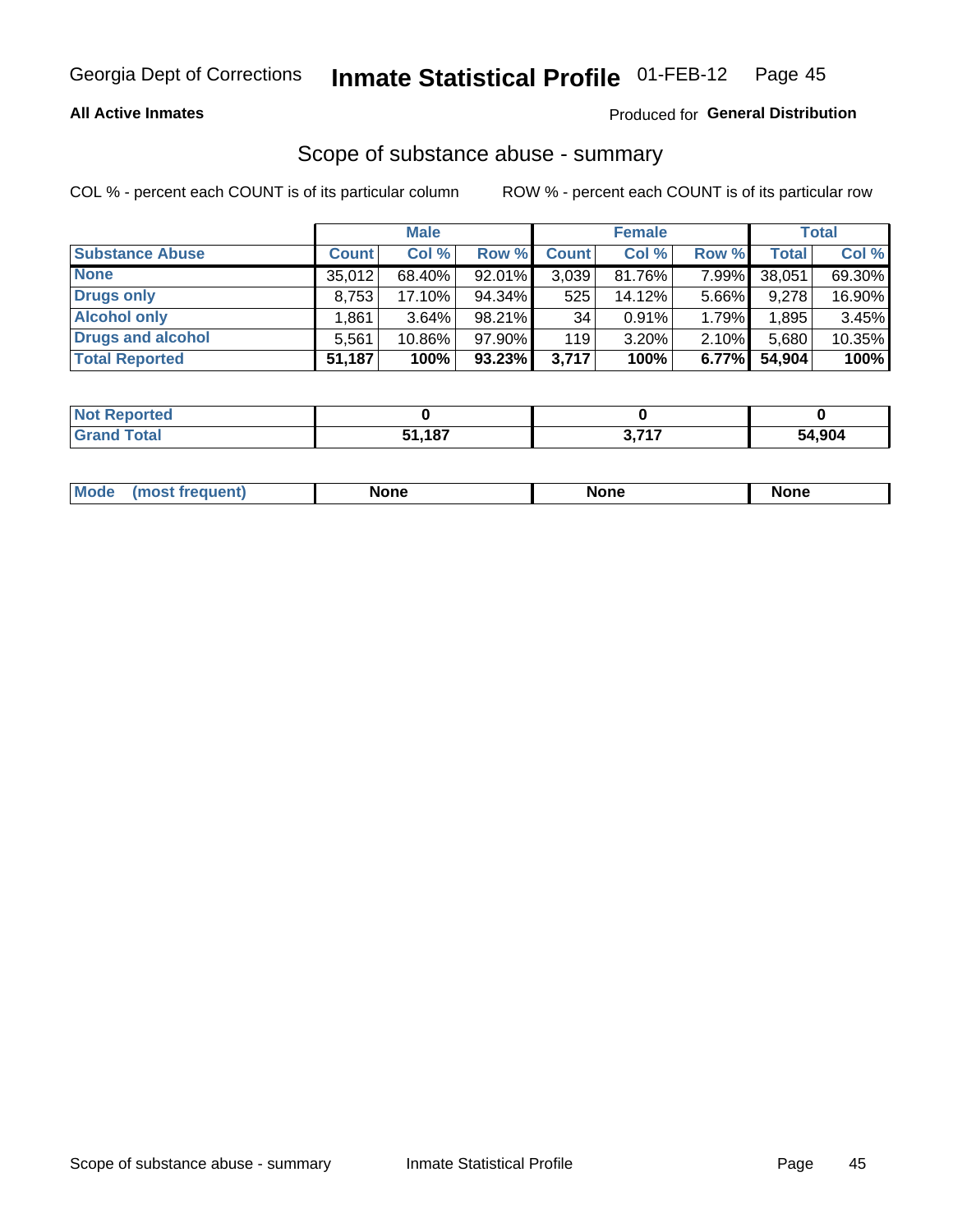### **All Active Inmates**

## **Produced for General Distribution**

## Scope of substance abuse - detail

COL % - percent each COUNT is of its particular column

|                                      |              | <b>Male</b> |        |              | <b>Female</b> |       |              | <b>Total</b> |
|--------------------------------------|--------------|-------------|--------|--------------|---------------|-------|--------------|--------------|
| <b>Substance Abuse</b>               | <b>Count</b> | Col %       | Row %  | <b>Count</b> | Col %         | Row % | <b>Total</b> | Col %        |
| No drug or alcohol problems          | 35,012       | 68.40%      | 92.01% | 3,039        | 81.76%        | 7.99% | 38,051       | 69.30%       |
| Drug addiction but no alcohol        | 155          | 0.30%       | 92.26% | 13           | 0.35%         | 7.74% | 168          | 0.31%        |
| <b>Drug addiction and alcohol</b>    | 76           | 0.15%       | 98.70% |              | 0.03%         | 1.30% | 77           | 0.14%        |
| abuse                                |              |             |        |              |               |       |              |              |
| <b>Drug addiction and alcoholism</b> | 53           | 0.10%       | 98.15% |              | 0.03%         | 1.85% | 54           | 0.10%        |
| No drug problem but alcohol          | 1,547        | 3.02%       | 99.10% | 14           | 0.38%         | 0.90% | 1,561        | 2.84%        |
| <b>labuse</b>                        |              |             |        |              |               |       |              |              |
| No drug problem but alcoholism       | 314          | 0.61%       | 94.01% | 20           | 0.54%         | 5.99% | 334          | 0.61%        |
| Drug experiment but no alcohol       | 4,370        | 8.54%       | 97.07% | 132          | 3.55%         | 2.93% | 4,502        | 8.20%        |
| <b>Drug experiment &amp; alcohol</b> | 885          | 1.73%       | 98.66% | 12           | $0.32\%$      | 1.34% | 897          | 1.63%        |
| <b>labuse</b>                        |              |             |        |              |               |       |              |              |
| Drug experiment & alcoholism         | 270          | 0.53%       | 95.74% | 12           | 0.32%         | 4.26% | 282          | 0.51%        |
| Drug abuse but no alcohol            | 4,228        | 8.26%       | 91.75% | 380          | 10.22%        | 8.25% | 4,608        | 8.39%        |
| Drug abuse and alcohol abuse         | 3,620        | 7.07%       | 98.72% | 47           | 1.26%         | 1.28% | 3,667        | 6.68%        |
| <b>Drug abuse and alcoholism</b>     | 657          | 1.28%       | 93.46% | 46           | 1.24%         | 6.54% | 703          | 1.28%        |
| <b>Total Reported</b>                | 51,187       | 100%        | 93.23% | 3,717        | 100%          | 6.77% | 54,904       | 100%         |

| oorted<br>NOT |        |           |        |
|---------------|--------|-----------|--------|
| <b>otal</b>   | 51.187 | 2747<br>. | 54,904 |

| Mode (most frequent) | No drug or alcohol problems No drug or alcohol problems No drug or alcohol |          |
|----------------------|----------------------------------------------------------------------------|----------|
|                      |                                                                            | problems |
|                      |                                                                            |          |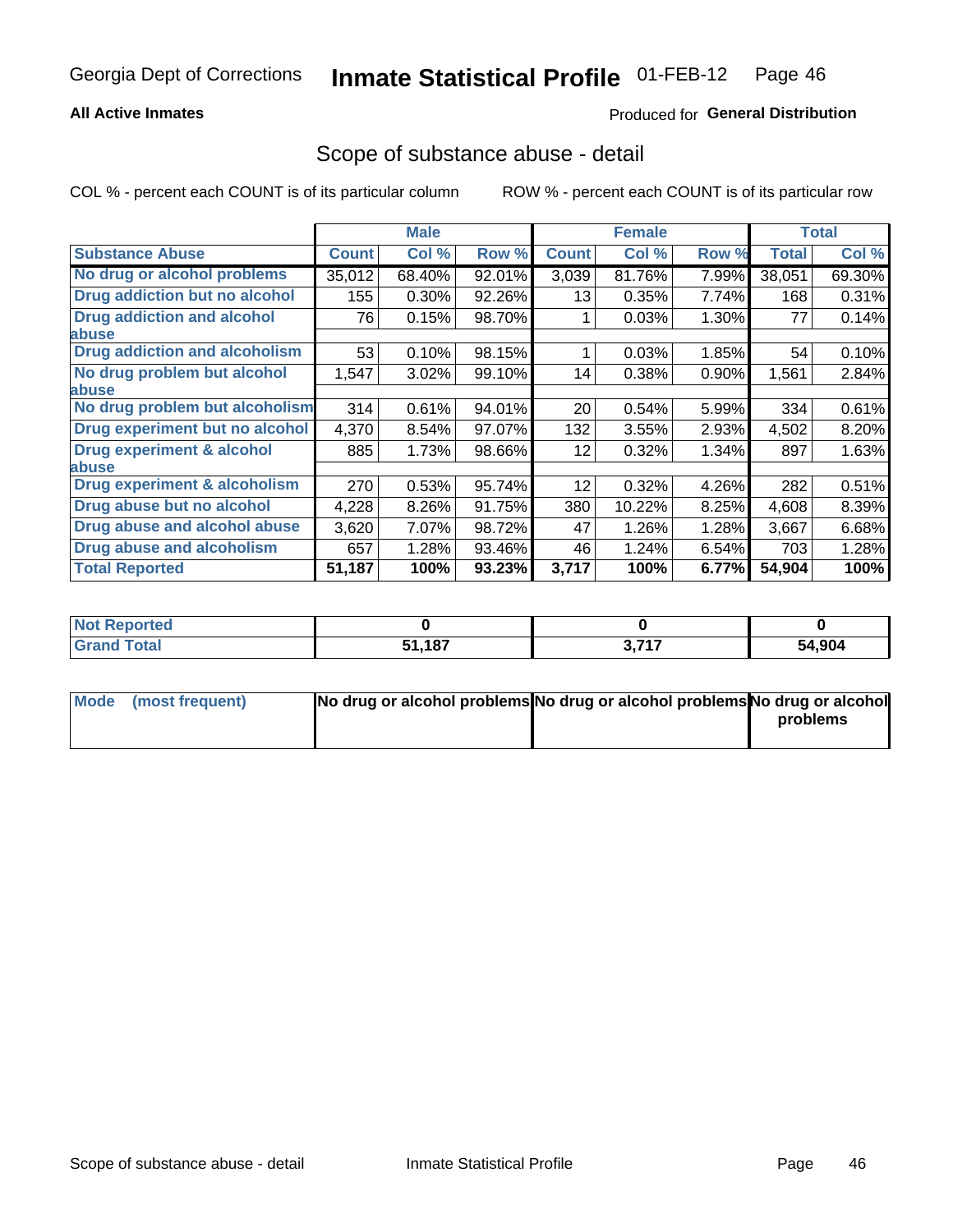#### **Inmate Statistical Profile 01-FEB-12** Page 47

**All Active Inmates** 

#### Produced for General Distribution

# Current / last mental health treatment level

COL % - percent each COUNT is of its particular column

|                                    |              | <b>Male</b> |         |              | <b>Female</b> |          |              | <b>Total</b> |
|------------------------------------|--------------|-------------|---------|--------------|---------------|----------|--------------|--------------|
| <b>Mental Health Treatment Lev</b> | <b>Count</b> | Col %       | Row %   | <b>Count</b> | Col %         | Row %    | <b>Total</b> | Col %        |
| 1 No problem at current time       | 7,417        | 50.70%      | 90.78%  | 753          | 30.90%        | 9.22%    | 8,170        | 47.87%       |
| 2 Receiving outpatient             | 5,153        | 35.22%      | 75.96%  | 1,631        | 66.93%        | 24.04%   | 6,784        | 39.75%       |
| <b>Treatment</b>                   |              |             |         |              |               |          |              |              |
| 3 Inpatient, moderate              | 1,689        | 11.54%      | 97.74%  | 39           | 1.60%         | 2.26%    | 1,728        | 10.12%       |
| Treatment                          |              |             |         |              |               |          |              |              |
| 4 Inpatient, intensive             | 348          | 2.38%       | 96.13%  | 14           | 0.57%         | $3.87\%$ | 362          | 2.12%        |
| Treatment                          |              |             |         |              |               |          |              |              |
| <b>5 Undergoing crisis</b>         | 18           | 0.12%       | 100.00% |              |               |          | 18           | 0.11%        |
| <b>stabilization</b>               |              |             |         |              |               |          |              |              |
| <b>6 Hospital for criminally</b>   | 5            | 0.03%       | 100.00% |              |               |          | 5            | 0.03%        |
| <b>Tinsane</b>                     |              |             |         |              |               |          |              |              |
| <b>Total Evaluated</b>             | 14,630       | 100%        | 85.72%  | 2,437        | 100%          | 14.28%   | 17,067       | 100%         |

| Never had MH evaluation | 36,557 | 280, ا              | 37,837 |
|-------------------------|--------|---------------------|--------|
| <b>Grand Total</b>      | 51.187 | フィフ<br><b>J.III</b> | 54,904 |

| Median (middle) | No problem at current time | <b>Receiving outpatient</b><br>treatment | <b>Receiving</b><br>outpatient<br>treatment |
|-----------------|----------------------------|------------------------------------------|---------------------------------------------|
| <b>Mode</b>     | No problem at current time | <b>Receiving outpatient</b>              | No problem at                               |
| (most frequent) |                            | treatment                                | current time                                |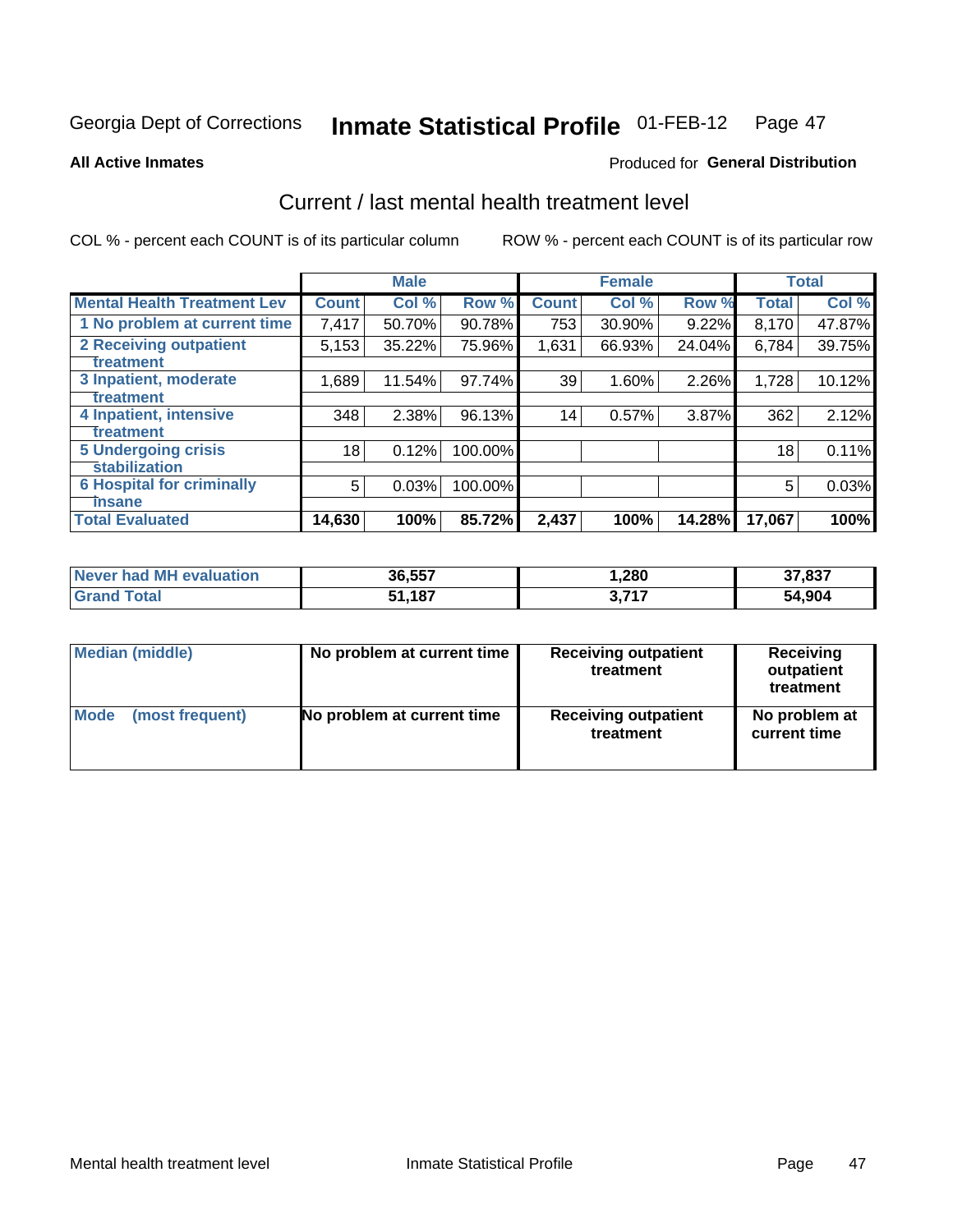### **All Active Inmates**

## Produced for General Distribution

# PULHESDWIT medical scale - 'P' overall condition ('P'hysical)

COL % - percent each COUNT is of its particular column

|                                  |                | <b>Male</b> |        |              | <b>Female</b> |         |              | <b>Total</b> |
|----------------------------------|----------------|-------------|--------|--------------|---------------|---------|--------------|--------------|
| <b>P' Overall Condition</b>      | <b>Count</b>   | Col %       | Row %  | <b>Count</b> | Col %         | Row %   | <b>Total</b> | Col %        |
| 1 No medical illness             | 35,078         | 74.90%      | 94.67% | 1,976        | 56.51%        | 5.33%   | 37,054       | 73.62%       |
| 2 Well-controlled chronic        | 10,466         | 22.35%      | 88.14% | 1,408        | 40.26%        | 11.86%  | 11,874       | 23.59%       |
| <b>lillness</b>                  |                |             |        |              |               |         |              |              |
| 3 Poorly-controlled chronic      | 1,187          | 2.53%       | 95.65% | 54           | 1.54%         | 4.35%   | 1,241        | 2.47%        |
| <b>illness</b>                   |                |             |        |              |               |         |              |              |
| 4 Significant problems requiring | 93             | 0.20%       | 89.42% | 11           | 0.31%         | 10.58%  | 104          | 0.21%        |
| special housing                  |                |             |        |              |               |         |              |              |
| 5 Terminal illness, $< 6$ months | 9 <sub>1</sub> | 0.02%       | 90.00% |              | 0.03%         | 10.00%  | 10           | 0.02%        |
| to live                          |                |             |        |              |               |         |              |              |
| 6 Inmate is pregnant             |                |             |        | 47           | 1.34%         | 100.00% | 47           | 0.09%        |
| <b>Total Reported</b>            | 46,833         | 100%        | 93.05% | 3,497        | 100%          | 6.95%   | 50,330       | 100%         |

| тео | . 9E A<br>7.33C | າາດ<br>ZZU | -- 1       |
|-----|-----------------|------------|------------|
|     | 407             | フィフ        | .904<br>54 |

| Mode | (most frequent) | 1 No medical illness | 1 No medical illness | 1 No medical<br>illness |
|------|-----------------|----------------------|----------------------|-------------------------|
|------|-----------------|----------------------|----------------------|-------------------------|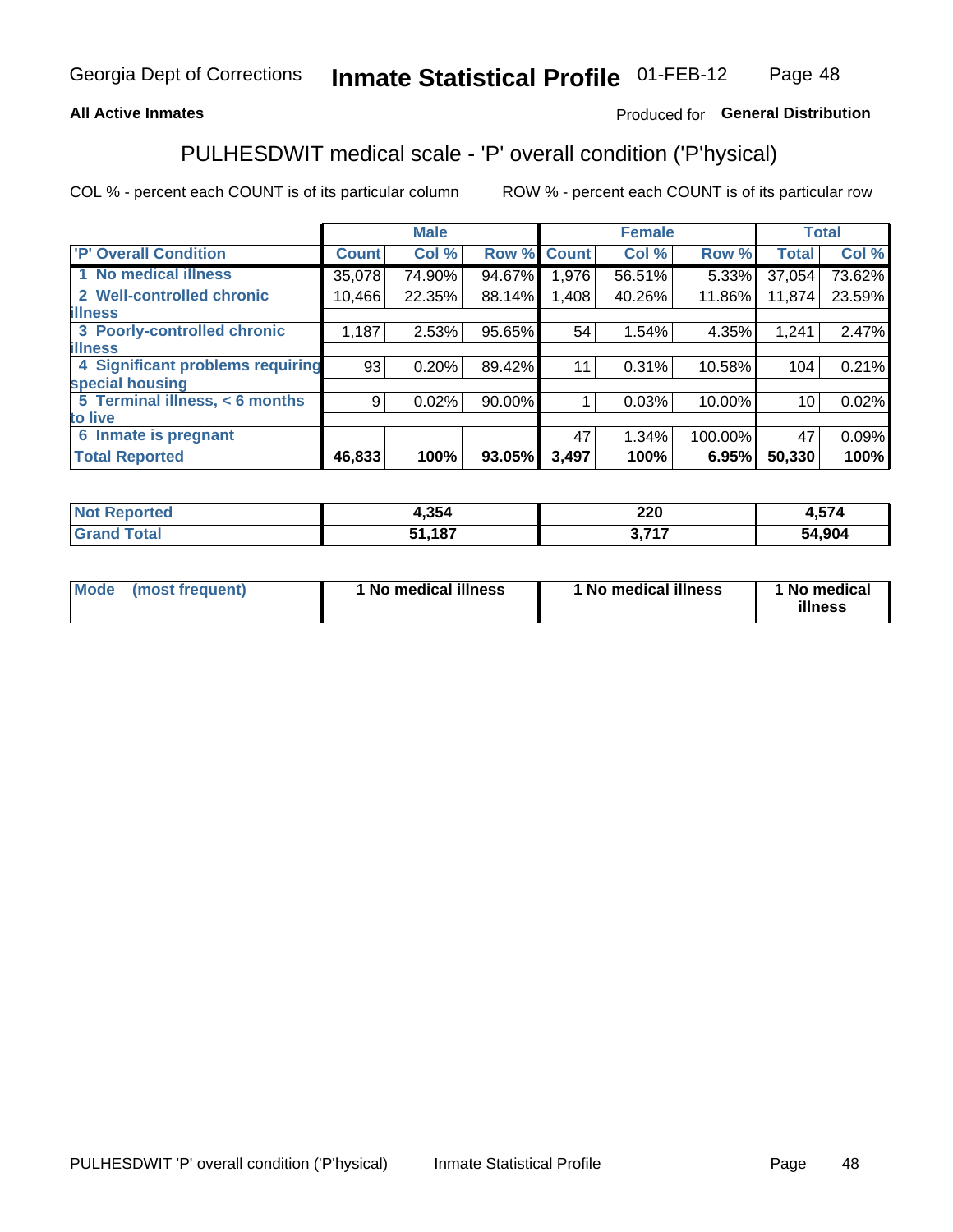### **All Active Inmates**

## Produced for General Distribution

# PULHESDWIT medical scale - 'U' upper body

COL % - percent each COUNT is of its particular column

|                              |              | <b>Male</b> |         |              | <b>Female</b> |        |              | <b>Total</b> |
|------------------------------|--------------|-------------|---------|--------------|---------------|--------|--------------|--------------|
| <b>U' Upper Body</b>         | <b>Count</b> | Col %       | Row %   | <b>Count</b> | Col %         | Row %  | <b>Total</b> | Col %        |
| 1 Upper bones, joints,       | 44,607       | 95.41%      | 93.12%  | 3,298        | 94.31%        | 6.88%  | 47,905       | 95.33%       |
| muscles all OK               |              |             |         |              |               |        |              |              |
| 2 One or both arms minimally | 1,785        | 3.82%       | 90.89%  | 179          | 5.12%         | 9.11%  | 1,964        | 3.91%        |
| limited                      |              |             |         |              |               |        |              |              |
| 3 One or both arms           | 313          | 0.67%       | 95.72%  | 14           | 0.40%         | 4.28%  | 327          | 0.65%        |
| <b>moderately limited</b>    |              |             |         |              |               |        |              |              |
| 4 One arm disabled,          | 44           | 0.09%       | 88.00%  | 6            | 0.17%         | 12.00% | 50           | 0.10%        |
| paralyzed, or amputated      |              |             |         |              |               |        |              |              |
| 5 Both arms disabled,        | 4            | 0.01%       | 100.00% |              |               |        | 4            | 0.01%        |
| paralyzed, or amputated      |              |             |         |              |               |        |              |              |
| <b>Total Reported</b>        | 46,753       | 100%        | 93.04%  | 3,497        | 100%          | 6.96%  | 50,250       | 100%         |

| <b>Not Reported</b>     | 4,434  | 220             | 4,654  |
|-------------------------|--------|-----------------|--------|
| <b>Total</b><br>' Grand | 51,187 | 747<br><u>.</u> | 54,904 |

| Mode<br>(most frequent) | 1 Upper bones, joints,<br>muscles all OK | 1 Upper bones, joints,<br>muscles all OK | 1 Upper bones,<br>joints, muscles all<br>ΟK |
|-------------------------|------------------------------------------|------------------------------------------|---------------------------------------------|
|-------------------------|------------------------------------------|------------------------------------------|---------------------------------------------|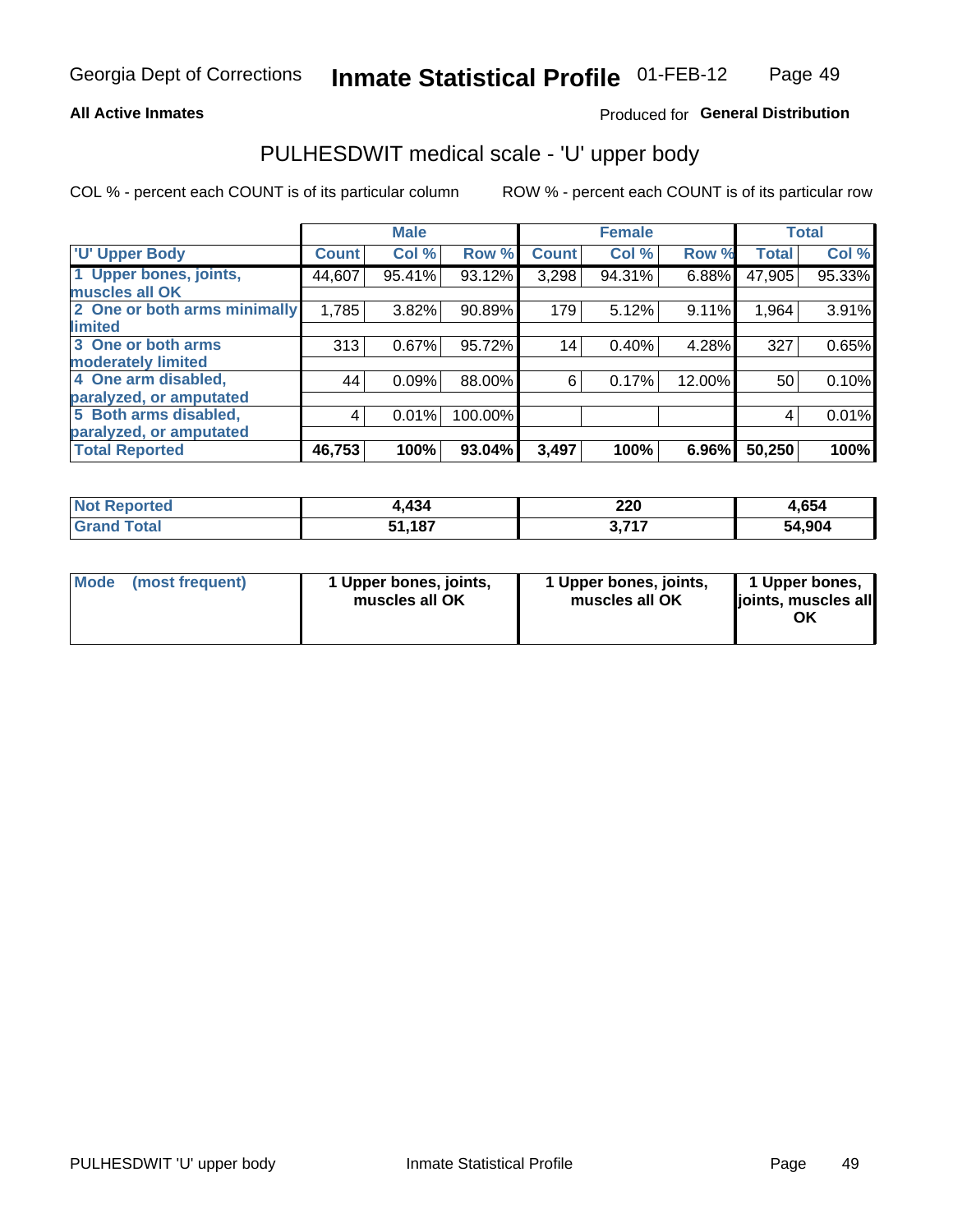#### **All Active Inmates**

## Produced for General Distribution

## PULHESDWIT medical scale - 'L' lower body

COL % - percent each COUNT is of its particular column

|                                |              | <b>Male</b> |        |              | <b>Female</b> |        |              | <b>Total</b> |
|--------------------------------|--------------|-------------|--------|--------------|---------------|--------|--------------|--------------|
| 'L' Lower Body                 | <b>Count</b> | Col %       | Row %  | <b>Count</b> | Col %         | Row %  | <b>Total</b> | Col %        |
| 1 Lower bones, joints,         | 41,423       | 88.60%      | 93.61% | 2,829        | 80.90%        | 6.39%  | 44,252       | 88.06%       |
| muscles all OK                 |              |             |        |              |               |        |              |              |
| 2 One or both legs minimally   | 4,522        | 9.67%       | 87.69% | 635          | 18.16%        | 12.31% | 5,157        | 10.26%       |
| limited                        |              |             |        |              |               |        |              |              |
| 3 One or both legs             | 693          | 1.48%       | 97.06% | 21           | 0.60%         | 2.94%  | 714          | 1.42%        |
| moderately limited             |              |             |        |              |               |        |              |              |
| 4 One leg disabled, paralyzed, | 102          | 0.22%       | 90.27% | 11           | 0.31%         | 9.73%  | 113          | 0.22%        |
| or amputated                   |              |             |        |              |               |        |              |              |
| 5 Both legs disabled,          | 13           | 0.03%       | 92.86% |              | 0.03%         | 7.14%  | 14           | 0.03%        |
| paralyzed, or amputated        |              |             |        |              |               |        |              |              |
| <b>Total Reported</b>          | 46,753       | 100%        | 93.04% | 3,497        | 100%          | 6.96%  | 50,250       | 100%         |

| <b>Not Reported</b>   | 4,434  | 220               | 4,654  |
|-----------------------|--------|-------------------|--------|
| <b>Total</b><br>Grand | 51,187 | 747<br>. <b>.</b> | 54,904 |

| Mode (most frequent) | 1 Lower bones, joints,<br>muscles all OK | 1 Lower bones, joints,<br>muscles all OK | 1 Lower bones,<br>joints, muscles all<br>ΟK |
|----------------------|------------------------------------------|------------------------------------------|---------------------------------------------|
|----------------------|------------------------------------------|------------------------------------------|---------------------------------------------|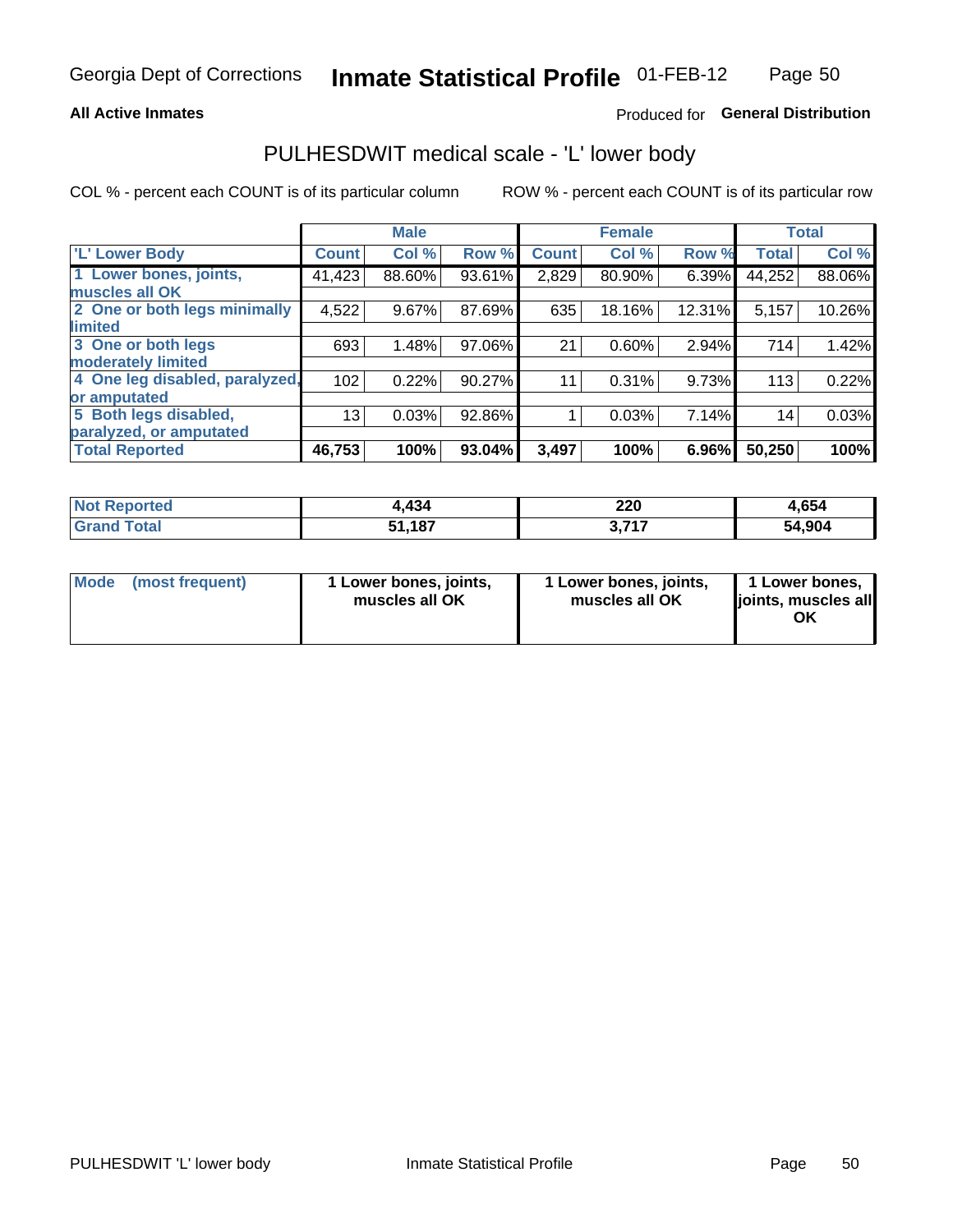#### **All Active Inmates**

### Produced for General Distribution

# PULHESDWIT medical scale - 'H' hearing

COL % - percent each COUNT is of its particular column

|                                |               | <b>Male</b> |             |       | <b>Female</b> |       | <b>Total</b> |        |
|--------------------------------|---------------|-------------|-------------|-------|---------------|-------|--------------|--------|
| <b>'H' Hearing</b>             | <b>Count!</b> | Col %       | Row % Count |       | Col %         | Row % | <b>Total</b> | Col %  |
| 1 Normal hearing both ears     | 46,144        | 98.71%      | 93.03%      | 3,458 | 98.94%        | 6.97% | 49,602       | 98.73% |
| 2 Some loss in one ear with    | 480           | 1.03%       | 93.39%      | 34    | 0.97%         | 6.61% | 514          | 1.02%  |
| other OK, or mild loss in both |               |             |             |       |               |       |              |        |
| 3 Total loss in one ear with   | 94            | 0.20%       | 96.91%      | 3     | 0.09%         | 3.09% | 97           | 0.19%  |
| mild loss in other             |               |             |             |       |               |       |              |        |
| 4 Severe loss in both ears     | 16            | 0.03%       | 100.00%     |       |               |       | 16           | 0.03%  |
| 5 Total loss in both ears,     | 12            | 0.03%       | 100.00%     |       |               |       | 12           | 0.02%  |
| requiring special housing      |               |             |             |       |               |       |              |        |
| <b>Total Reported</b>          | 46,746        | 100%        | $93.04\%$   | 3,495 | 100%          | 6.96% | 50,241       | 100%   |

| <b>Not Reported</b> | $AA^4$<br>44 I       | ົດດຕ<br>LLL       | 4,663  |
|---------------------|----------------------|-------------------|--------|
| Total               | 407<br>C 4<br>,,,,,, | っ フィフ<br>.<br>. . | 54,904 |

| Mode (most frequent) | 1 Normal hearing both ears 1 Normal hearing both ears 1 Normal hearing | both ears |
|----------------------|------------------------------------------------------------------------|-----------|
|                      |                                                                        |           |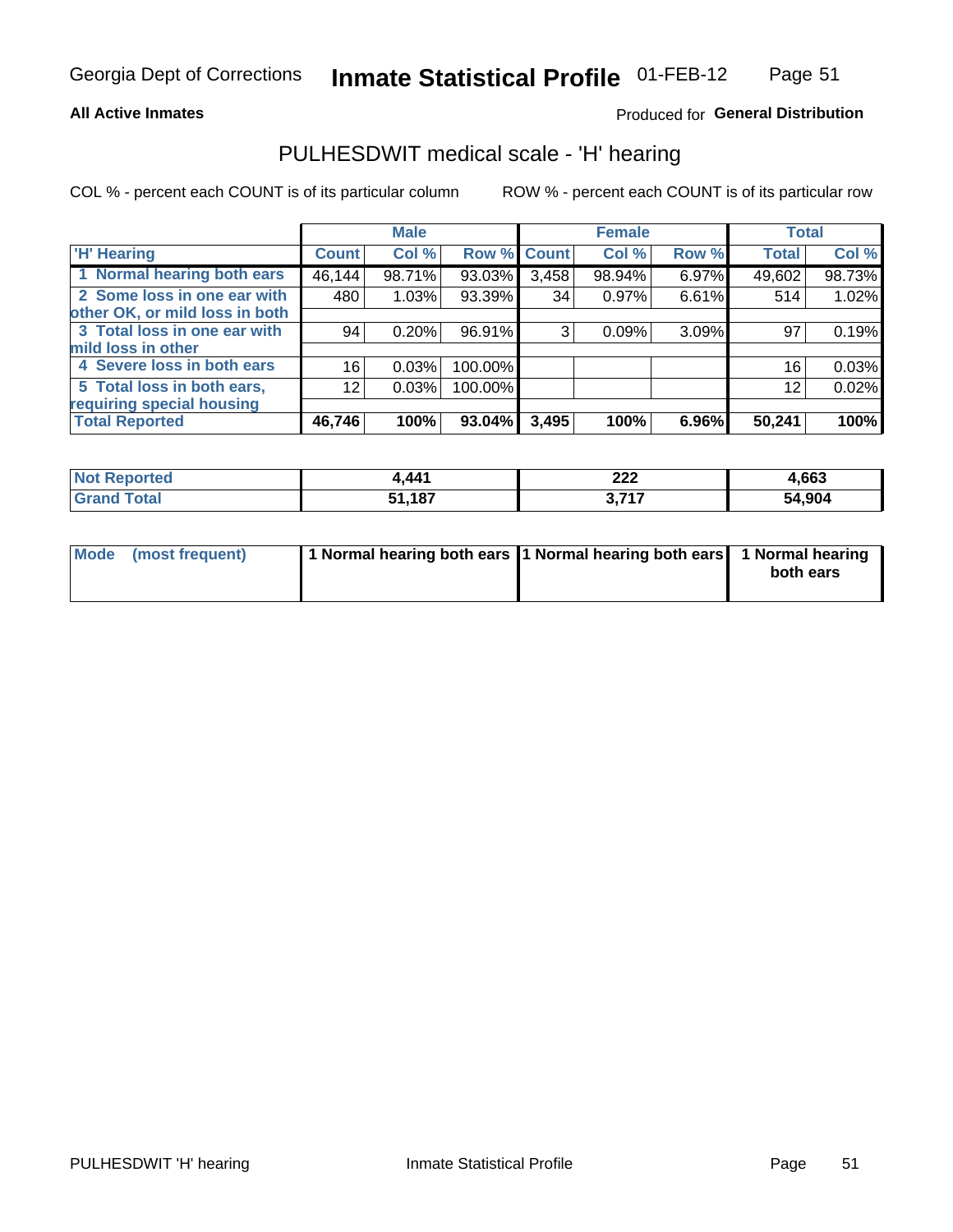### **All Active Inmates**

### Produced for General Distribution

## PULHESDWIT medical scale - 'E' vision

COL % - percent each COUNT is of its particular column

|                                 |              | <b>Male</b> |         |              | <b>Female</b> |        |              | <b>Total</b> |
|---------------------------------|--------------|-------------|---------|--------------|---------------|--------|--------------|--------------|
| <b>E' Vision</b>                | <b>Count</b> | Col %       | Row %   | <b>Count</b> | Col %         | Row %  | <b>Total</b> | Col %        |
| 1 Correctable to 20/40 in both  | 37,700       | 82.20%      | 95.08%  | .952         | 55.90%        | 4.92%  | 39,652       | 80.34%       |
| eyes                            |              |             |         |              |               |        |              |              |
| 2 Correctable to 20/70 in one   | 7,155        | 15.60%      | 83.52%  | 1,412        | 40.44%        | 16.48% | 8,567        | 17.36%       |
| eye, may be blind in other      |              |             |         |              |               |        |              |              |
| 3 Correctable to 20/200 in one  | 863          | 1.88%       | 88.06%  | 117          | 3.35%         | 11.94% | 980          | 1.99%        |
| eye, may be blind in other      |              |             |         |              |               |        |              |              |
| 4 One eye not correctable to    | 129          | 0.28%       | 92.14%  | 11           | 0.32%         | 7.86%  | 140          | 0.28%        |
| 20/200, other may be blind      |              |             |         |              |               |        |              |              |
| 5 Blind in both eyes, requiring | 15           | 0.03%       | 100.00% |              |               |        | 15           | 0.03%        |
| special housing                 |              |             |         |              |               |        |              |              |
| <b>Total Reported</b>           | 45,862       | 100%        | 92.92%  | 3,492        | 100%          | 7.08%  | 49,354       | 100%         |

| <b>Not Reported</b> | 5,325  | 225<br>___ | 5,550  |
|---------------------|--------|------------|--------|
| Гоtal               | 51,187 | ד ל        | 54,904 |

| Mode (most frequent) | 1 Correctable to 20/40 in both<br>eves | 1 Correctable to 20/40 in   1 Correctable to  <br>both eves | 20/40 in both eyes |
|----------------------|----------------------------------------|-------------------------------------------------------------|--------------------|
|                      |                                        |                                                             |                    |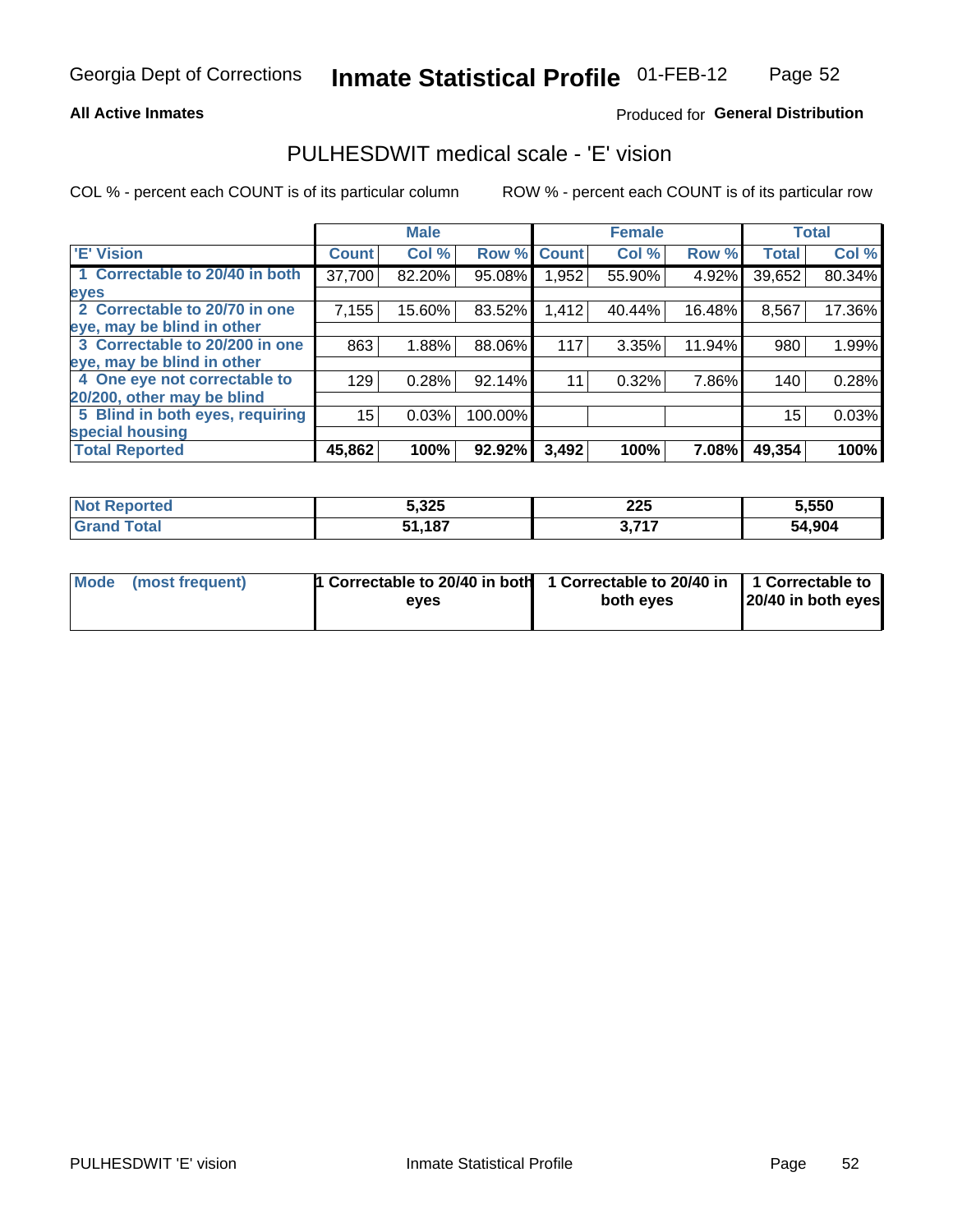### **All Active Inmates**

## Produced for General Distribution

# PULHESDWIT medical scale - 'S' pSychiatric

COL % - percent each COUNT is of its particular column

|                                        |              | <b>Male</b> |         |              | <b>Female</b> |        |              | <b>Total</b> |
|----------------------------------------|--------------|-------------|---------|--------------|---------------|--------|--------------|--------------|
| 'S' pSychiatric                        | <b>Count</b> | Col %       | Row %   | <b>Count</b> | Col %         | Row %  | <b>Total</b> | Col %        |
| 1 No impairment or disorders           | 39,914       | 86.10%      | 95.29%  | 1,971        | 57.25%        | 4.71%  | 41,885       | 84.11%       |
| 2 Stable, or in remission, or          | 4,928        | 10.63%      | 77.25%  | 1,451        | 42.14%        | 22.75% | 6,379        | 12.81%       |
| mild impairment or retardation         |              |             |         |              |               |        |              |              |
| 3 Requires moderate inpatient          | 1,250        | 2.70%       | 98.81%  | 15           | 0.44%         | 1.19%  | 1,265        | 2.54%        |
| treatment                              |              |             |         |              |               |        |              |              |
| 4 Requires intensive inpatient         | 240          | 0.52%       | 97.56%  | 6            | 0.17%         | 2.44%  | 246          | 0.49%        |
| treatment                              |              |             |         |              |               |        |              |              |
| <b>5 Requires Crisis Stabilization</b> | 25           | 0.05%       | 100.00% |              |               |        | 25           | 0.05%        |
| Unit (CSU) inpatient care              |              |             |         |              |               |        |              |              |
| <b>Total Reported</b>                  | 46,357       | 100%        | 93.09%  | 3,443        | 100%          | 6.91%  | 49,800       | 100%         |

| <b>Not Reported</b> | 1,830 | $\sim$<br>214 | 5,104  |
|---------------------|-------|---------------|--------|
| Total               | 1,187 | っ フィフ<br>.    | 54,904 |

| Mode | (most frequent) | 1 No impairment or disorders | 1 No impairment or<br>disorders | 11 No impairment or<br>disorders |
|------|-----------------|------------------------------|---------------------------------|----------------------------------|
|------|-----------------|------------------------------|---------------------------------|----------------------------------|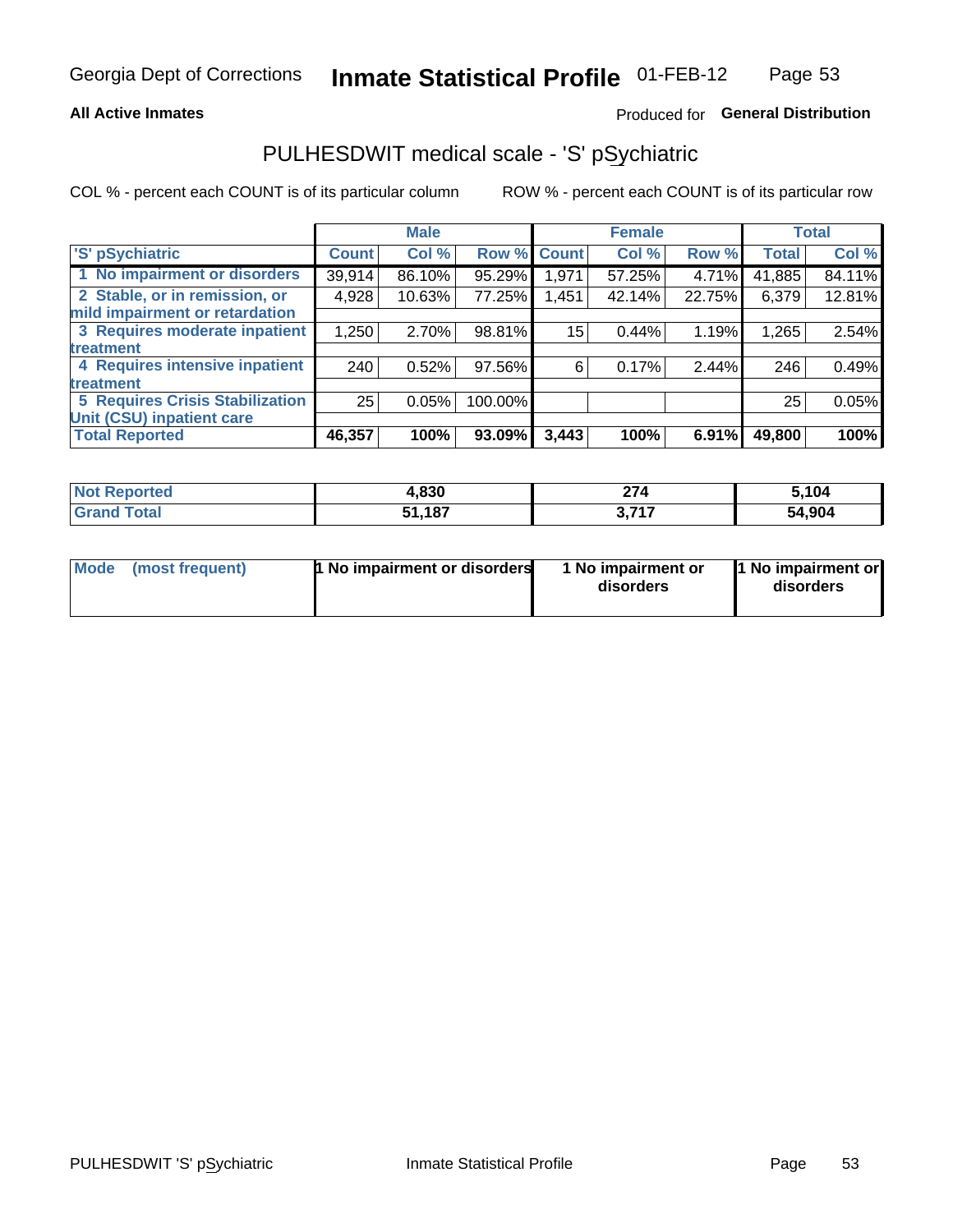### **All Active Inmates**

### Produced for General Distribution

## PULHESDWIT medical scale - 'D' dental

COL % - percent each COUNT is of its particular column

|                                 |              | <b>Male</b> |         |              | <b>Female</b> |       |              | <b>Total</b> |
|---------------------------------|--------------|-------------|---------|--------------|---------------|-------|--------------|--------------|
| <b>D'</b> Dental                | <b>Count</b> | Col %       | Row %   | <b>Count</b> | Col %         | Row % | <b>Total</b> | Col %        |
| 1 Minimal routine dental health | 22,637       | 51.30%      | 91.39%  | 2,133        | 61.74%        | 8.61% | 24,770       | 52.06%       |
| <b>needs</b>                    |              |             |         |              |               |       |              |              |
| 2 Moderate cavities and/or gum  | 15,636       | 35.43%      | 93.44%  | 1,098        | 31.78%        | 6.56% | 16,734       | 35.17%       |
| disease                         |              |             |         |              |               |       |              |              |
| 3 Extensive gum disease         | 5,838        | 13.23%      | 96.32%  | 223          | 6.45%         | 3.68% | 6,061        | 12.74%       |
| and/or widespread decay         |              |             |         |              |               |       |              |              |
| 4 Urgent need for dental        | 14           | 0.03%       | 93.33%  |              | 0.03%         | 6.67% | 15           | 0.03%        |
| <b>services</b>                 |              |             |         |              |               |       |              |              |
| 5 Life-threatening disease or   |              | 0.01%       | 100.00% |              |               |       |              | 0.01%        |
| extreme pain or infection       |              |             |         |              |               |       |              |              |
| <b>Total Reported</b>           | 44,126       | 100%        | 92.74%  | 3,455        | 100%          | 7.26% | 47,581       | 100.0%       |

| <b>Not Reported</b> | 7,061  | 262<br>______ | 7,323  |
|---------------------|--------|---------------|--------|
| <b>Total</b>        | 51,187 | <b>2747</b>   | 54,904 |

| 1 Minimal routine dental<br>Mode<br>(most frequent)<br>health needs | 1 Minimal routine dental 1 Minimal routine<br>health needs | dental health<br>needs |
|---------------------------------------------------------------------|------------------------------------------------------------|------------------------|
|---------------------------------------------------------------------|------------------------------------------------------------|------------------------|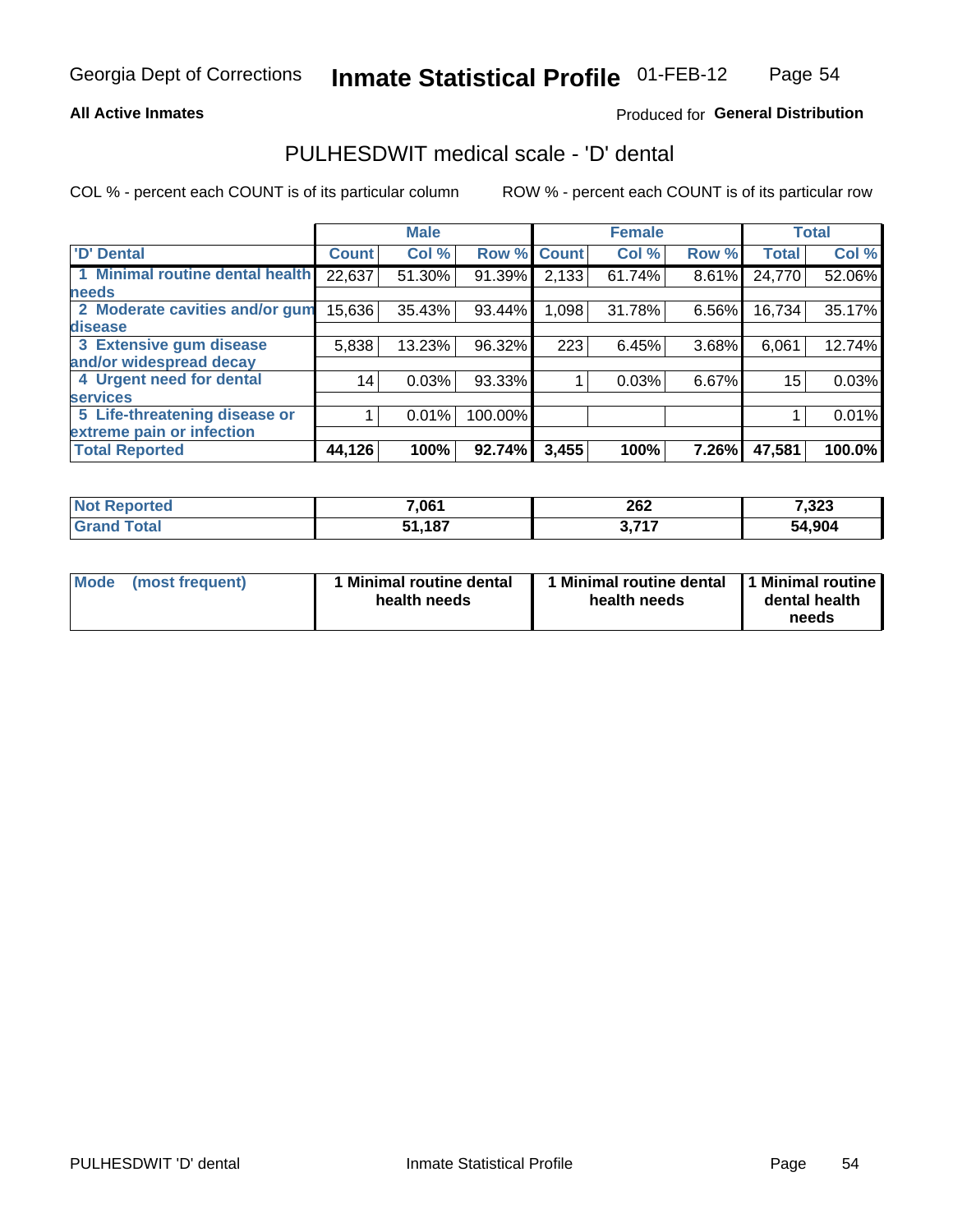### **All Active Inmates**

## Produced for General Distribution

## PULHESDWIT medical scale - 'W' work ability

COL % - percent each COUNT is of its particular column

|                                 |              | <b>Male</b> |        |             | <b>Female</b> |       |              | <b>Total</b> |
|---------------------------------|--------------|-------------|--------|-------------|---------------|-------|--------------|--------------|
| 'W' work ability                | <b>Count</b> | Col %       |        | Row % Count | Col %         | Row % | <b>Total</b> | Col %        |
| 1 Unrestricted work or activity | 38,899       | 83.21%      | 93.32% | 2,786       | 79.67%        | 6.68% | 41,685       | 82.97%       |
| 2 Minor restrictions on type of | 6,170        | 13.20%      | 91.12% | 601         | 17.19%        | 8.88% | 6,771        | 13.48%       |
| <b>work</b>                     |              |             |        |             |               |       |              |              |
| 3 Moderate restrictions on type | 1,078        | 2.31%       | 95.23% | 54          | 1.54%         | 4.77% | 1,132        | 2.25%        |
| lof work                        |              |             |        |             |               |       |              |              |
| 4 Major restrictions on type of | 402          | 0.86%       | 90.74% | 41          | 1.17%         | 9.26% | 443          | 0.88%        |
| <b>work</b>                     |              |             |        |             |               |       |              |              |
| 5 Cannot work under any         | 197          | 0.42%       | 92.92% | 15          | 0.43%         | 7.08% | 212          | 0.42%        |
| <b>circumstances</b>            |              |             |        |             |               |       |              |              |
| <b>Total Reported</b>           | 46,746       | 100%        | 93.04% | 3,497       | 100%          | 6.96% | 50,243       | 100%         |

| NotR<br><b>Enorted</b> | <b>441</b>        | חרר<br>ZZU<br>__ | 4,661  |
|------------------------|-------------------|------------------|--------|
| Гоtal                  | ,187<br>. .<br>こん | っっっ<br><b></b>   | 54,904 |

| Mode            | 1 Unrestricted work or | 1 Unrestricted work or | 1 Unrestricted   |
|-----------------|------------------------|------------------------|------------------|
| (most frequent) | activity               | activity               | work or activity |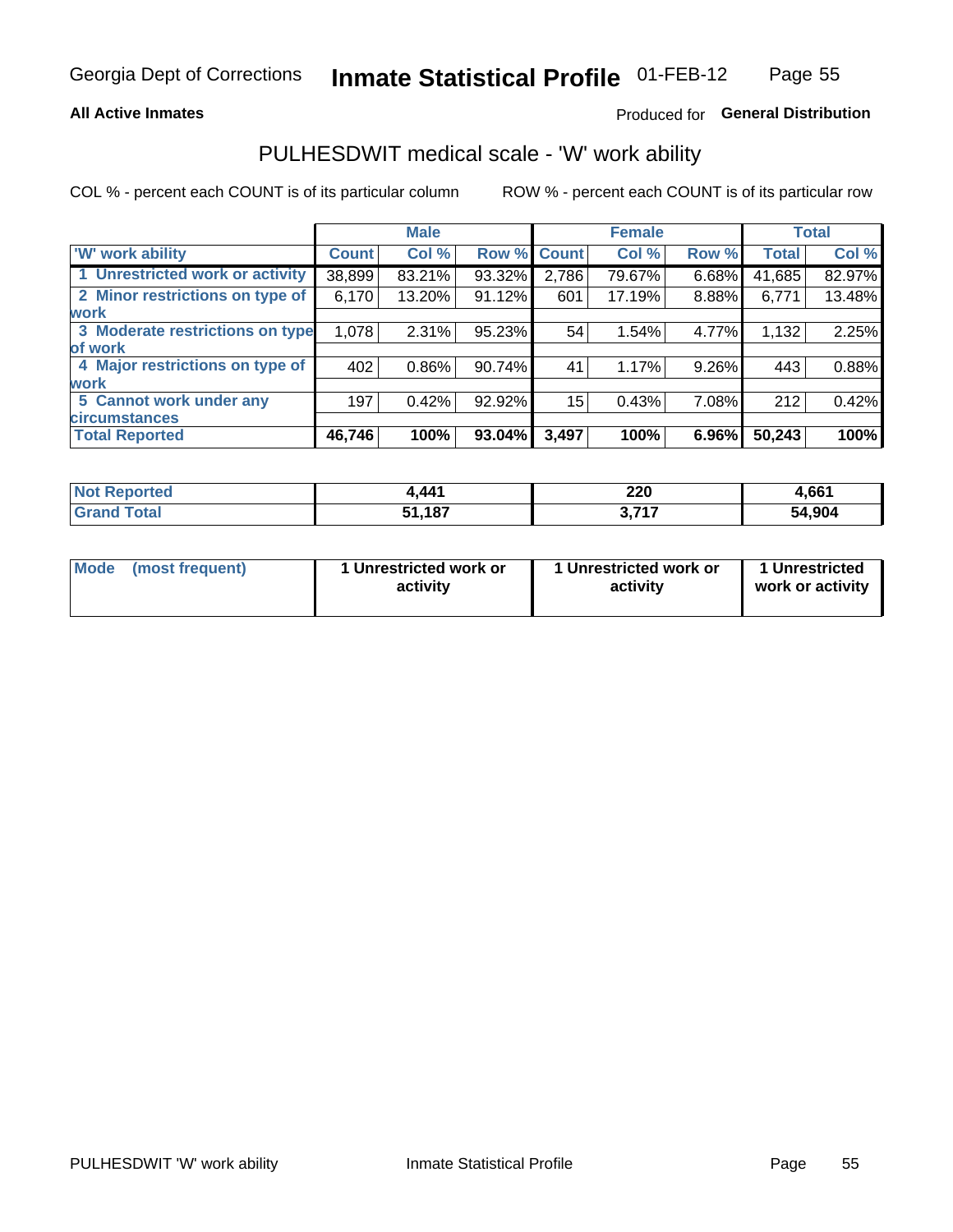### **All Active Inmates**

### Produced for General Distribution

# PULHESDWIT medical scale - 'I' impairment

COL % - percent each COUNT is of its particular column

|                                                              |              | <b>Male</b> |         |             | <b>Female</b> |        |              | <b>Total</b> |
|--------------------------------------------------------------|--------------|-------------|---------|-------------|---------------|--------|--------------|--------------|
| <b>T' Impairment</b>                                         | <b>Count</b> | Col %       |         | Row % Count | Col %         | Row %  | <b>Total</b> | Col %        |
| 1 No impairments or<br>disabilities                          | 46,423       | 99.34%      | 93.06%  | 3,462       | 99.08%        | 6.94%  | 49,885       | 99.32%       |
| 2 Wheelchair-bound but<br>otherwise OK                       | 223          | 0.48%       | 89.56%  | 26          | 0.74%         | 10.44% | 249          | 0.50%        |
| <b>3 Needs low-level Assisted</b><br>Living (level I)        | 37           | 0.08%       | 92.50%  | 3           | 0.09%         | 7.50%  | 40           | 0.08%        |
| 4 Needs moderate Assisted<br>Living (level II)               | 6            | 0.01%       | 100.00% |             |               |        | 6            | 0.01%        |
| <b>5 Needs maximal Assisted</b><br><b>Living (level III)</b> | 42           | 0.09%       | 93.33%  | 3           | 0.09%         | 6.67%  | 45           | 0.09%        |
| <b>Total Reported</b>                                        | 46,731       | 100%        | 93.04%  | 3,494       | 100%          | 6.96%  | 50,225       | 100%         |

| <b>Not</b><br>Reported | 4,456  | っっっ<br>ـد∠ــ<br>$\sim$ | 4,679  |
|------------------------|--------|------------------------|--------|
| Total                  | 51.187 | フィフ<br>J.              | 54,904 |

| Mode | (most frequent) | 1 No impairments or<br>disabilities | 1 No impairments or<br>disabilities | 1 No impairments<br>or disabilities |
|------|-----------------|-------------------------------------|-------------------------------------|-------------------------------------|
|------|-----------------|-------------------------------------|-------------------------------------|-------------------------------------|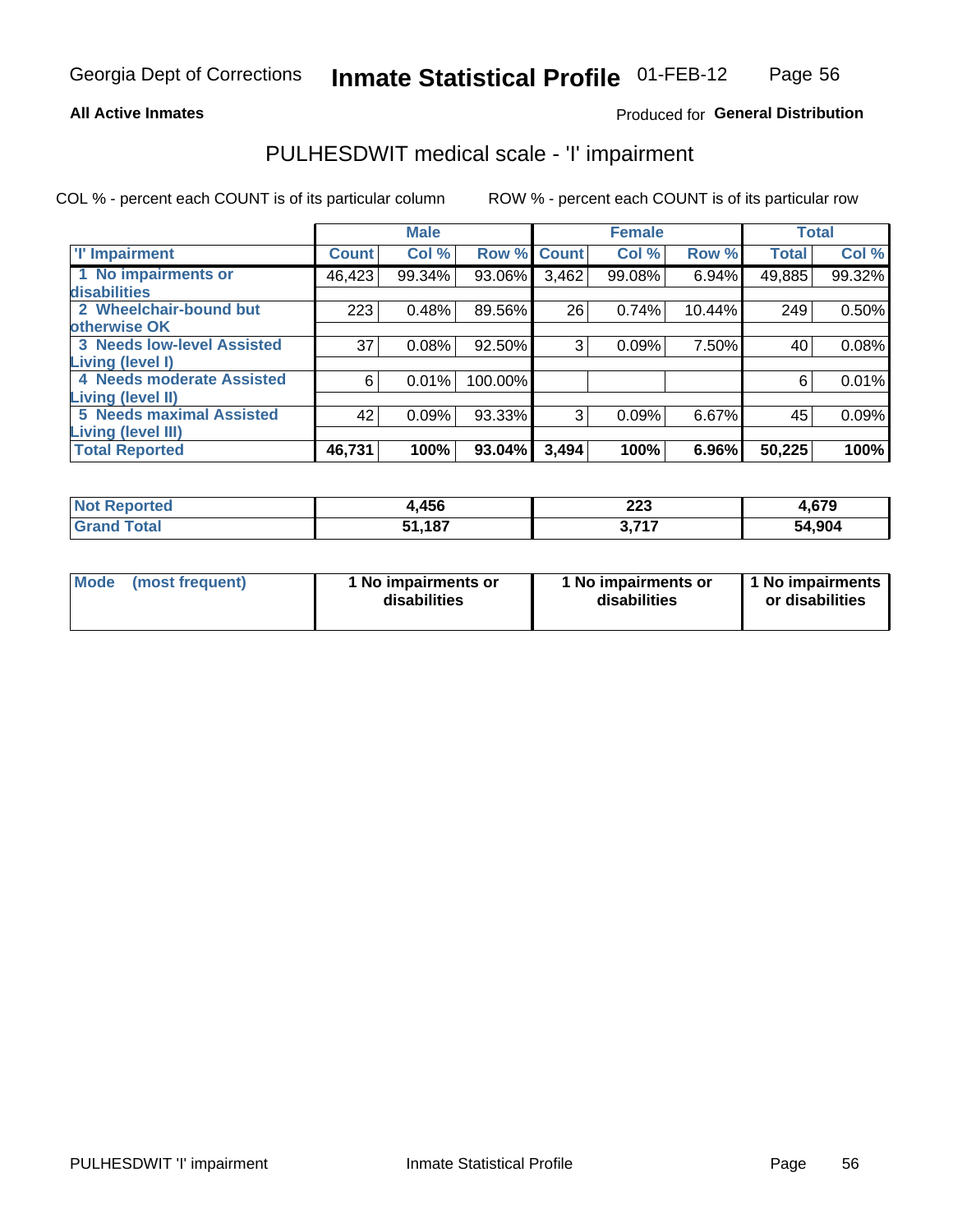### **All Active Inmates**

### Produced fo General Distribution

# PULHESDWIT medical scale - 'T' transportability

COL % - percent each COUNT is of its particular column

|                              |              | <b>Male</b> |         |              | <b>Female</b> |        |              | <b>Total</b> |
|------------------------------|--------------|-------------|---------|--------------|---------------|--------|--------------|--------------|
| <b>T' Transportability</b>   | <b>Count</b> | Col %       | Row %   | <b>Count</b> | Col %         | Row %  | <b>Total</b> | Col %        |
| 1 Can be transported in any  | 46,544       | 99.55%      | 93.07%  | 3,468        | 99.66%        | 6.93%  | 50,012       | 99.56%       |
| ordinary approved vehicle    |              |             |         |              |               |        |              |              |
| 2 Wheelchair-bound, not      | 56           | 0.12%       | 88.89%  | 7            | 0.20%         | 11.11% | 63           | 0.13%        |
| needing special vehicle      |              |             |         |              |               |        |              |              |
| 3 Wheelchair-bound, requires | 13           | 0.03%       | 100.00% |              |               |        | 13           | 0.03%        |
| special vehicle              |              |             |         |              |               |        |              |              |
| 4 Needs specially-equipped   | 5            | 0.01%       | 100.00% |              |               |        | 5            | 0.01%        |
| medical vehicle              |              |             |         |              |               |        |              |              |
| <b>5 Requires ambulance</b>  | 135          | 0.29%       | 96.43%  | 5            | 0.14%         | 3.57%  | 140          | 0.28%        |
| transport                    |              |             |         |              |               |        |              |              |
| <b>Total Reported</b>        | 46,753       | 100%        | 93.07%  | 3,480        | 100%          | 6.93%  | 50,233       | 100.0%       |

| orted      | .434               | 027<br>2J I | c74<br>4,07 L |
|------------|--------------------|-------------|---------------|
| <b>ota</b> | E <sub>4</sub> 497 | ・フィフ        | 54,904        |

|  | Mode (most frequent) | 1 Can be transported in any 1 Can be transported in any<br>ordinary approved vehicle   ordinary approved vehicle   transported in any |  | 1 Can be<br>  ordinary approved  <br>vehicle |
|--|----------------------|---------------------------------------------------------------------------------------------------------------------------------------|--|----------------------------------------------|
|--|----------------------|---------------------------------------------------------------------------------------------------------------------------------------|--|----------------------------------------------|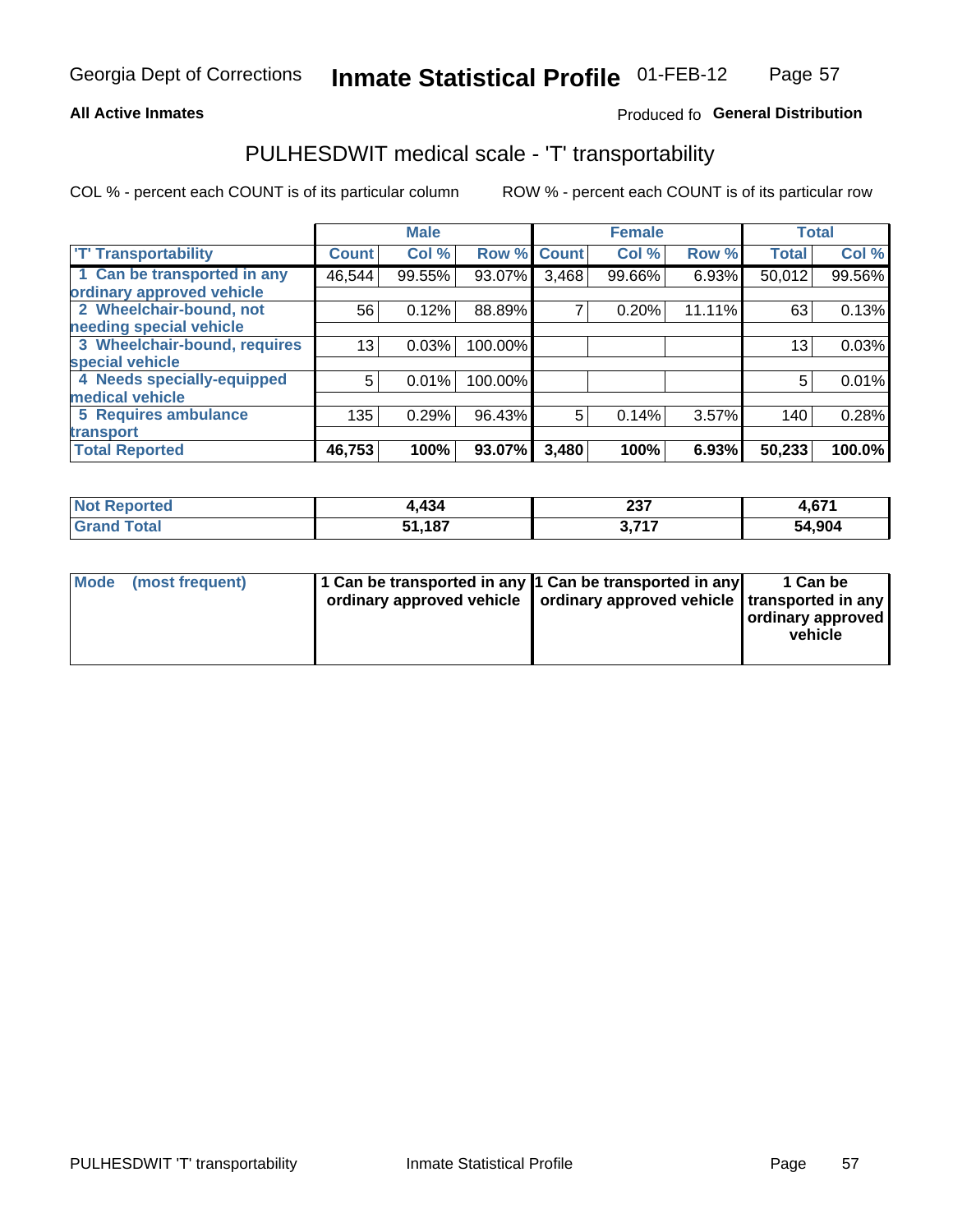### **All Active Inmates**

### Produced for General Distribution

## Criminality in family, self-reported

COL % - percent each COUNT is of its particular column

|                              |              | <b>Male</b> |        |              | <b>Female</b> |          |                 | <b>Total</b> |
|------------------------------|--------------|-------------|--------|--------------|---------------|----------|-----------------|--------------|
| <b>Criminality In Family</b> | <b>Count</b> | Col%        | Row %  | <b>Count</b> | Col %         | Row %    | <b>Total</b>    | Col %        |
| Yes, criminality in family   | 5.930        | $22.64\%$   | 93.06% | 4421         | 40.18%        | $6.94\%$ | 6.372           | 23.35%       |
| No criminality in family     | 20.262       | 77.36%      | 96.85% | 658          | 59.82%        |          | $3.15\%$ 20,920 | 76.65%       |
| <b>Total Reported</b>        | 26,192       | 100%        | 95.97% | 1,100        | 100%          |          | 4.03% 27,292    | 100%         |

| <b>Not</b><br>Reported | 24,995       | 0.017<br>Z, O I J | 27,612 |
|------------------------|--------------|-------------------|--------|
| <b>ota</b>             | 1,187ذ<br>51 | 747<br>v.         | 54.904 |

|  | Mode (most frequent) | No criminality in family | No criminality in family | No criminality in<br>family |
|--|----------------------|--------------------------|--------------------------|-----------------------------|
|--|----------------------|--------------------------|--------------------------|-----------------------------|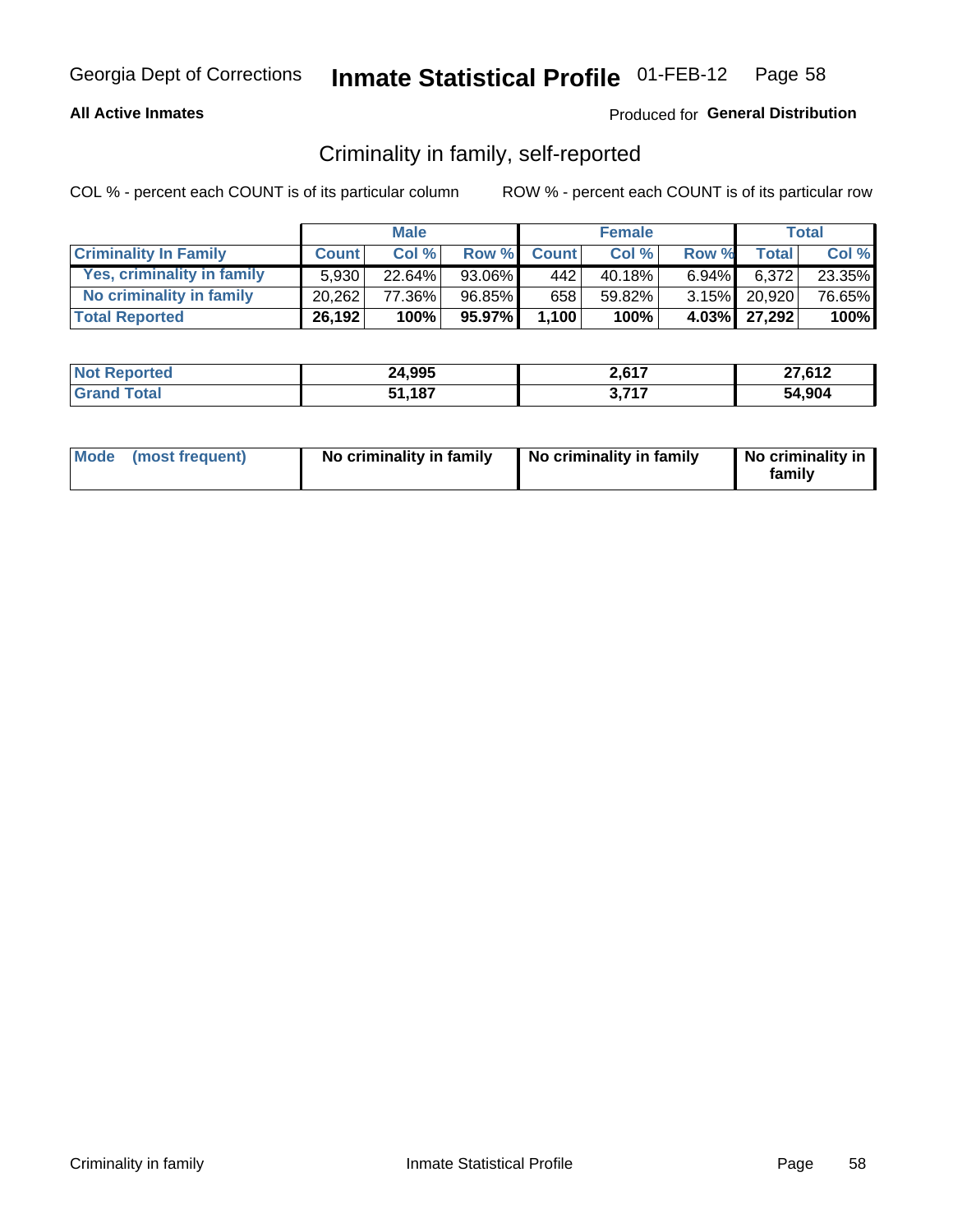### **All Active Inmates**

### Produced for General Distribution

## Alcoholism in family, self-reported

COL % - percent each COUNT is of its particular column

|                             |              | <b>Male</b> |           |              | <b>Female</b> |          |              | Total  |
|-----------------------------|--------------|-------------|-----------|--------------|---------------|----------|--------------|--------|
| <b>Alcoholism In Family</b> | <b>Count</b> | Col%        | Row %     | <b>Count</b> | Col %         | Row %    | <b>Total</b> | Col %  |
| Yes, alcoholism in family   | 3.732        | 14.25%      | $93.21\%$ | 272          | 24.73%        | $6.79\%$ | 4.004        | 14.67% |
| No alcoholism in family     | 22.460       | 85.75%      | 96.44%    | 828          | 75.27%        |          | 3.56% 23,288 | 85.33% |
| <b>Total Reported</b>       | 26,192       | 100%        | 95.97%    | 1,100        | 100%          |          | 4.03% 27,292 | 100%   |

| <b>Not Reported</b>   | 24,995 | 2617<br>Z,O I | 27,612 |
|-----------------------|--------|---------------|--------|
| Total<br><b>Grand</b> | 51,187 | フィフ           | 54,904 |

|  | Mode (most frequent) | No alcoholism in family | No alcoholism in family | No alcoholism in<br>family |
|--|----------------------|-------------------------|-------------------------|----------------------------|
|--|----------------------|-------------------------|-------------------------|----------------------------|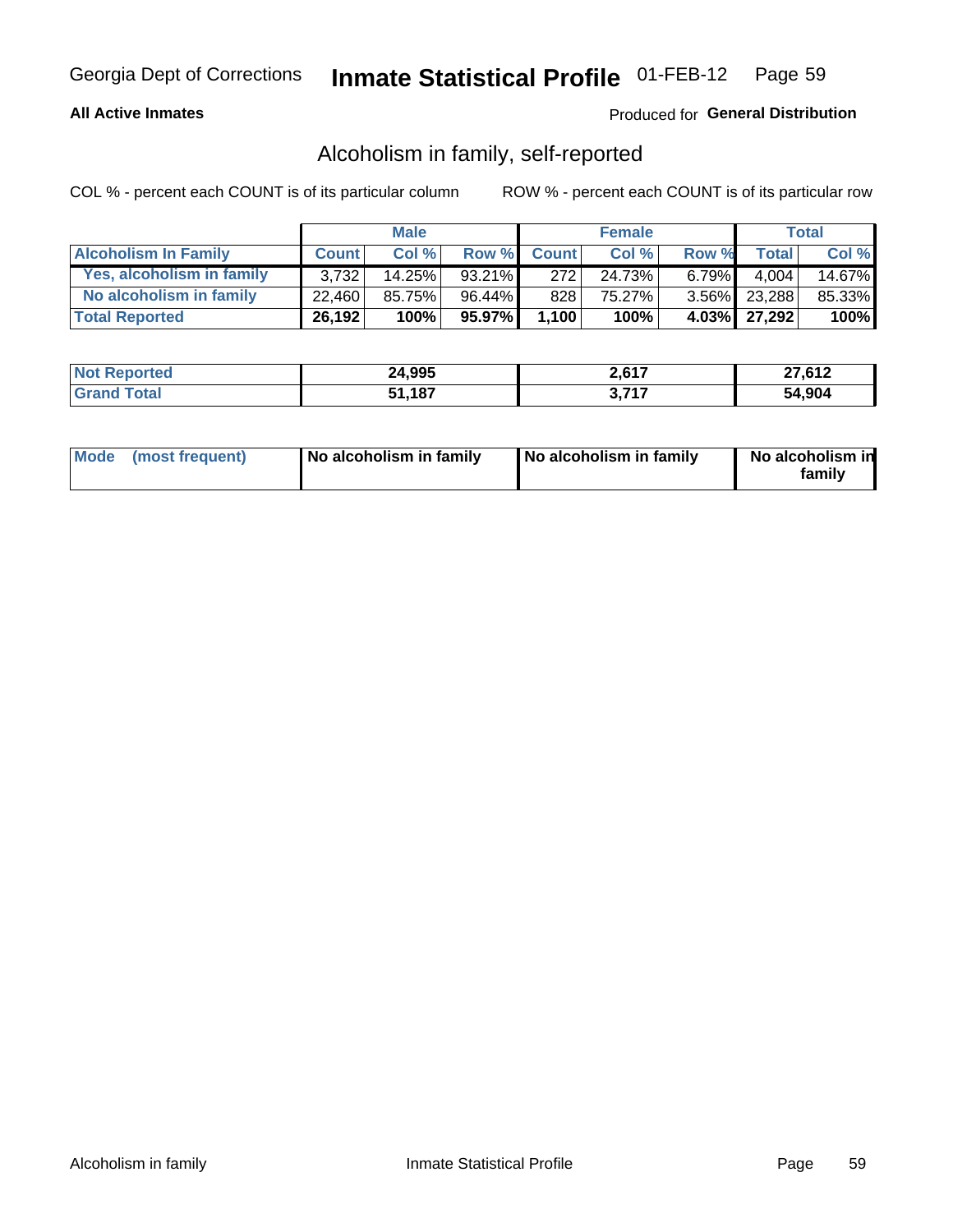### **All Active Inmates**

## Produced for General Distribution

## Drug abuse in family, self-reported

COL % - percent each COUNT is of its particular column

|                           |              | <b>Male</b> |           |              | <b>Female</b> |           |              | Total    |
|---------------------------|--------------|-------------|-----------|--------------|---------------|-----------|--------------|----------|
| Drug Abuse In Family      | <b>Count</b> | Col %       | Row %     | <b>Count</b> | Col %         | Row %     | <b>Total</b> | Col %    |
| Yes, drug abuse in family | 2,091        | 7.98%       | 89.55%    | 244          | 22.18%        | $10.45\%$ | 2,335        | $8.56\%$ |
| No drug abuse in family   | 24.101       | 92.02%      | $96.57\%$ | 856          | 77.82%        |           | 3.43% 24,957 | 91.44%   |
| <b>Total Reported</b>     | 26,192       | 100%        | 95.97%    | 1,100        | 100%          |           | 4.03% 27,292 | $100\%$  |

| <b>Not Reported</b>   | 24,995 | 2617<br>Z,O I | 27,612 |
|-----------------------|--------|---------------|--------|
| Total<br><b>Grand</b> | 51,187 | フィフ           | 54,904 |

|  | Mode (most frequent) | No drug abuse in family | No drug abuse in family | No drug abuse in<br>familv |
|--|----------------------|-------------------------|-------------------------|----------------------------|
|--|----------------------|-------------------------|-------------------------|----------------------------|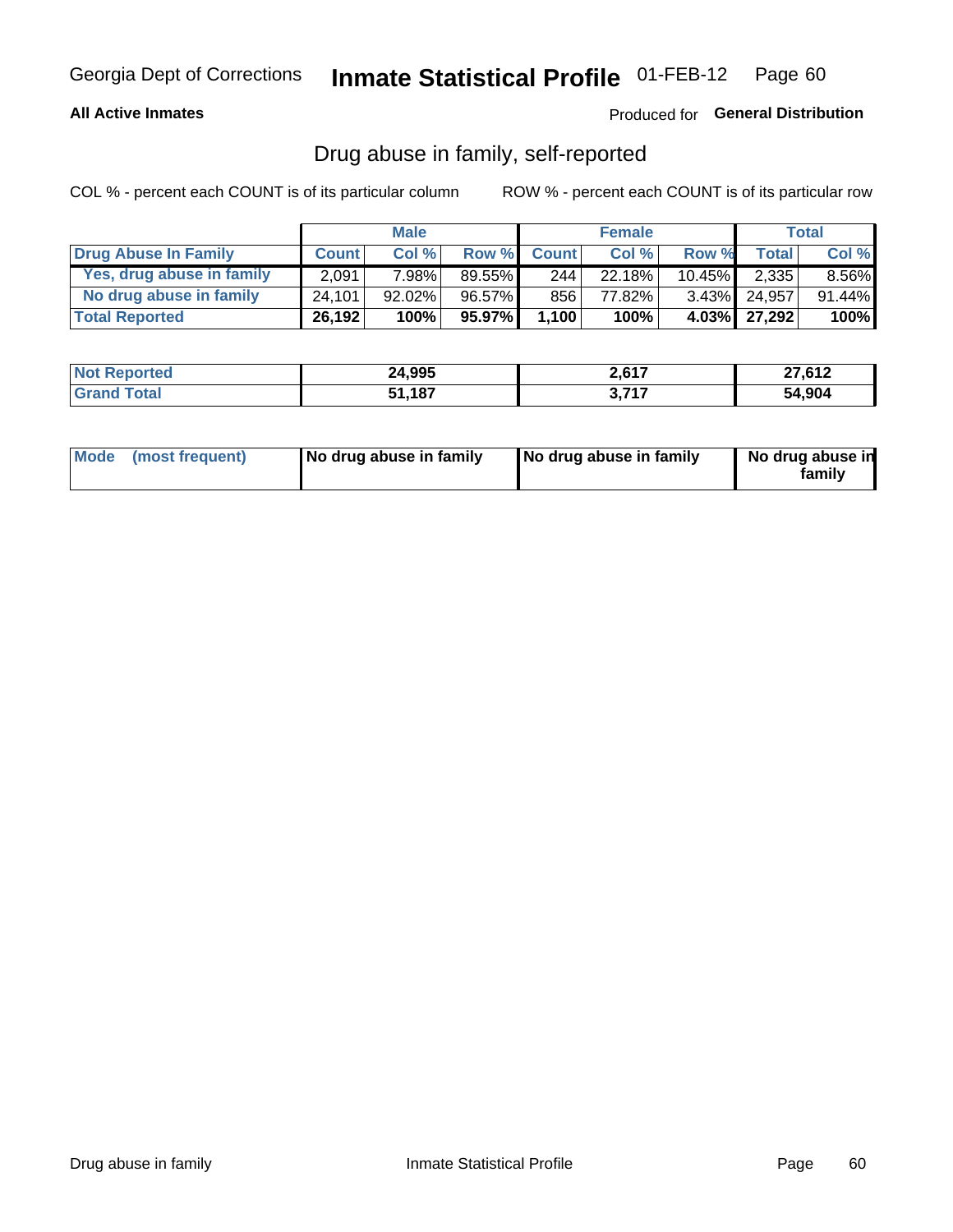### **All Active Inmates**

## **Produced for General Distribution**

## Subjected to frequent beatings, self-reported

COL % - percent each COUNT is of its particular column

|                            |              | <b>Male</b> |        |              | <b>Female</b> |          |              | Total  |
|----------------------------|--------------|-------------|--------|--------------|---------------|----------|--------------|--------|
| <b>Frequent beatings</b>   | <b>Count</b> | Col %       | Row %  | <b>Count</b> | Col %         | Row %    | <b>Total</b> | Col %  |
| Yes, subjected to frequent | 1,178        | 4.50%       | 86.24% | 188          | 17.09%        | 13.76%   | 1,366        | 5.01%  |
| beatings                   |              |             |        |              |               |          |              |        |
| Not subjected to frequent  | 25.014       | 95.50%      | 96.48% | 912          | 82.91%        | $3.52\%$ | 25,926       | 94.99% |
| beatings                   |              |             |        |              |               |          |              |        |
| <b>Total Reported</b>      | 26,192       | 100%        | 95.97% | 1,100        | 100%          | 4.03%    | 27,292       | 100%   |

| <b>Not Reported</b> | 24,995 | 2,617      | 27,612 |
|---------------------|--------|------------|--------|
| <b>Grand Total</b>  | 51,187 | -74.7<br>. | 54,904 |

| Mode (most frequent) | Not subjected to frequent<br>beatings | Not subjected to frequent<br>beatings | Not subjected to<br><b>frequent beatings</b> |
|----------------------|---------------------------------------|---------------------------------------|----------------------------------------------|
|                      |                                       |                                       |                                              |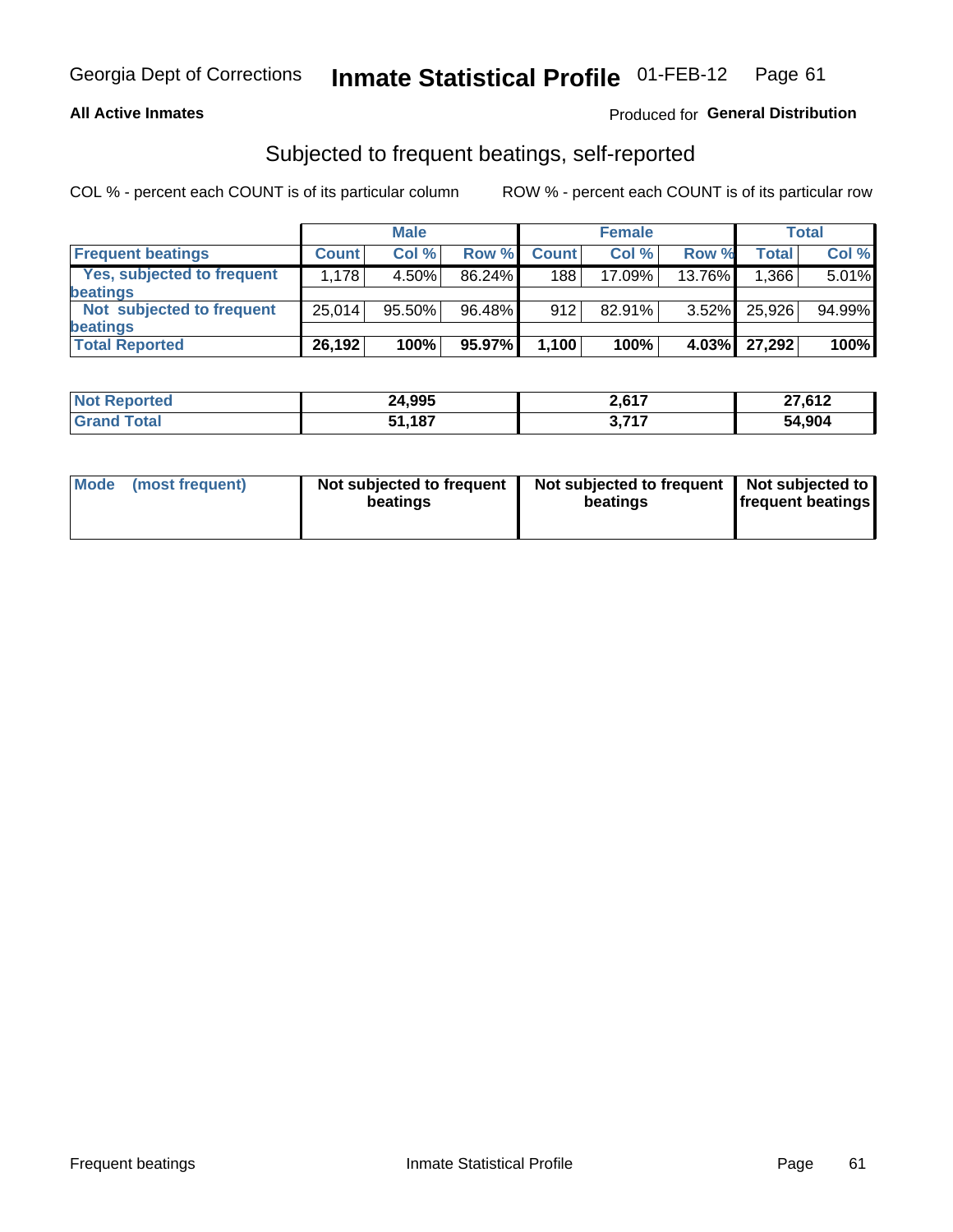### **All Active Inmates**

## Produced for General Distribution

## Father absent during inmate's childhood

COL % - percent each COUNT is of its particular column

|                           |              | <b>Male</b> |           |              | <b>Female</b> |          |              | Total  |
|---------------------------|--------------|-------------|-----------|--------------|---------------|----------|--------------|--------|
| <b>Father Absent</b>      | <b>Count</b> | Col%        | Row %     | <b>Count</b> | Col %         | Row %    | <b>Total</b> | Col %  |
| Yes, father was absent    | 12.494       | 47.70%      | 96.82%    | 411          | 37.36%        | $3.18\%$ | 12,905       | 47.28% |
| No, father was not absent | 13.698       | 52.30%      | $95.21\%$ | 689          | 62.64%        | $4.79\%$ | 14.387       | 52.72% |
| <b>Total Reported</b>     | 26,192       | 100%        | 95.97%    | 1,100        | 100%          |          | 4.03% 27,292 | 100%   |

| <b>Not Reported</b> | 24,995 | 2617<br>2.011 | 27,612 |
|---------------------|--------|---------------|--------|
| Total<br>l Grand T  | 51,187 | フィフ<br>J.     | 54,904 |

|  | Mode (most frequent) | No, father was not absent No, father was not absent |  | No, father was not<br>absent |
|--|----------------------|-----------------------------------------------------|--|------------------------------|
|--|----------------------|-----------------------------------------------------|--|------------------------------|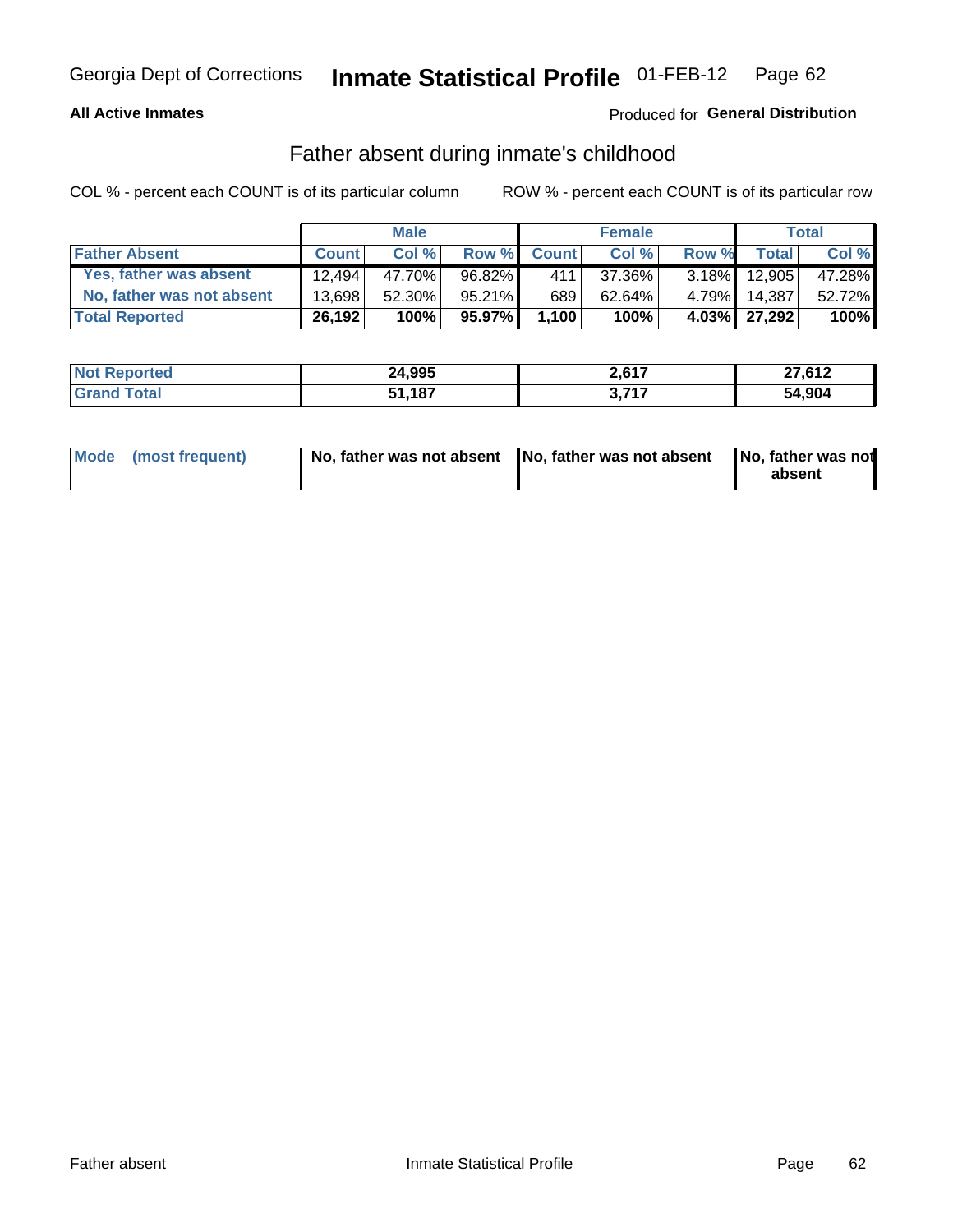### **All Active Inmates**

### Produced for General Distribution

## Mother absent during inmate's childhood

COL % - percent each COUNT is of its particular column

|                           |              | <b>Male</b> |           |              | <b>Female</b> |          |              | Total  |
|---------------------------|--------------|-------------|-----------|--------------|---------------|----------|--------------|--------|
| <b>Mother Absent</b>      | <b>Count</b> | Col%        | Row %     | <b>Count</b> | Col %         | Row %    | <b>Total</b> | Col %  |
| Yes, mother was absent    | 3.273        | 12.50%      | $95.90\%$ | 140          | 12.73%        | $4.10\%$ | 3.413        | 12.51% |
| No, mother was not absent | 22.919       | 87.50%      | 95.98%    | 960          | 87.27%        | $4.02\%$ | 23,879       | 87.49% |
| <b>Total Reported</b>     | 26,192       | 100%        | 95.97%    | 1,100        | 100%          |          | 4.03% 27,292 | 100%   |

| <b>Not</b><br>Reported | 24,995       | 0.017<br>Z, O I J | 27,612 |
|------------------------|--------------|-------------------|--------|
| <b>ota</b>             | 1,187ذ<br>51 | 747<br>v.         | 54.904 |

| Mode (most frequent) | No, mother was not absent   No, mother was not absent   No, mother was | not absent |
|----------------------|------------------------------------------------------------------------|------------|
|                      |                                                                        |            |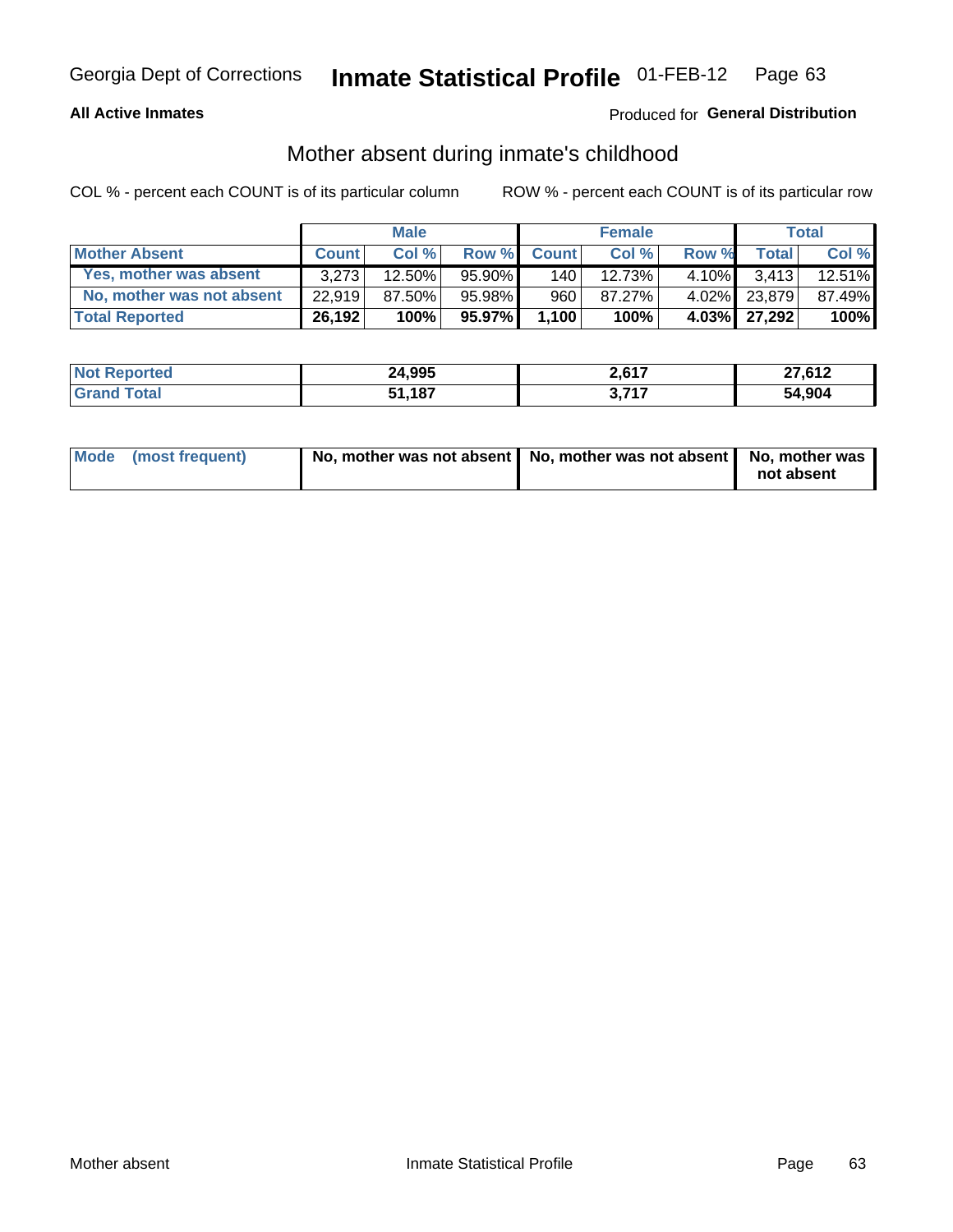### **All Active Inmates**

### Produced for General Distribution

## Inmate diagnosed as manipulative

COL % - percent each COUNT is of its particular column

|                       |              | <b>Male</b> |           |              | <b>Female</b> |          |              | Total  |
|-----------------------|--------------|-------------|-----------|--------------|---------------|----------|--------------|--------|
| <b>Manipulative</b>   | <b>Count</b> | Col %       | Row %     | <b>Count</b> | Col%          | Row %    | <b>Total</b> | Col %  |
| Yes, manipulative     | 4,939        | 19.88%      | $99.62\%$ | 19           | 1.73%         | $0.38\%$ | 4.958        | 19.11% |
| No, not manipulative  | 19.911       | 80.12%      | 94.86%    | 1,079        | 98.27%」       | $5.14\%$ | 20.990       | 80.89% |
| <b>Total Reported</b> | 24,850       | 100%        | 95.77%    | 1,098        | 100%          | 4.23%    | 25,948       | 100%   |

| <b>Not Reported</b>          | 26,337 | 2,619      | 28,956 |
|------------------------------|--------|------------|--------|
| <b>Total</b><br><b>Grand</b> | 51,187 | 2747<br>v. | 54,904 |

| Mode | (most frequent) | No, not manipulative | No, not manipulative | No. not<br><b>I</b> manipulative |
|------|-----------------|----------------------|----------------------|----------------------------------|
|------|-----------------|----------------------|----------------------|----------------------------------|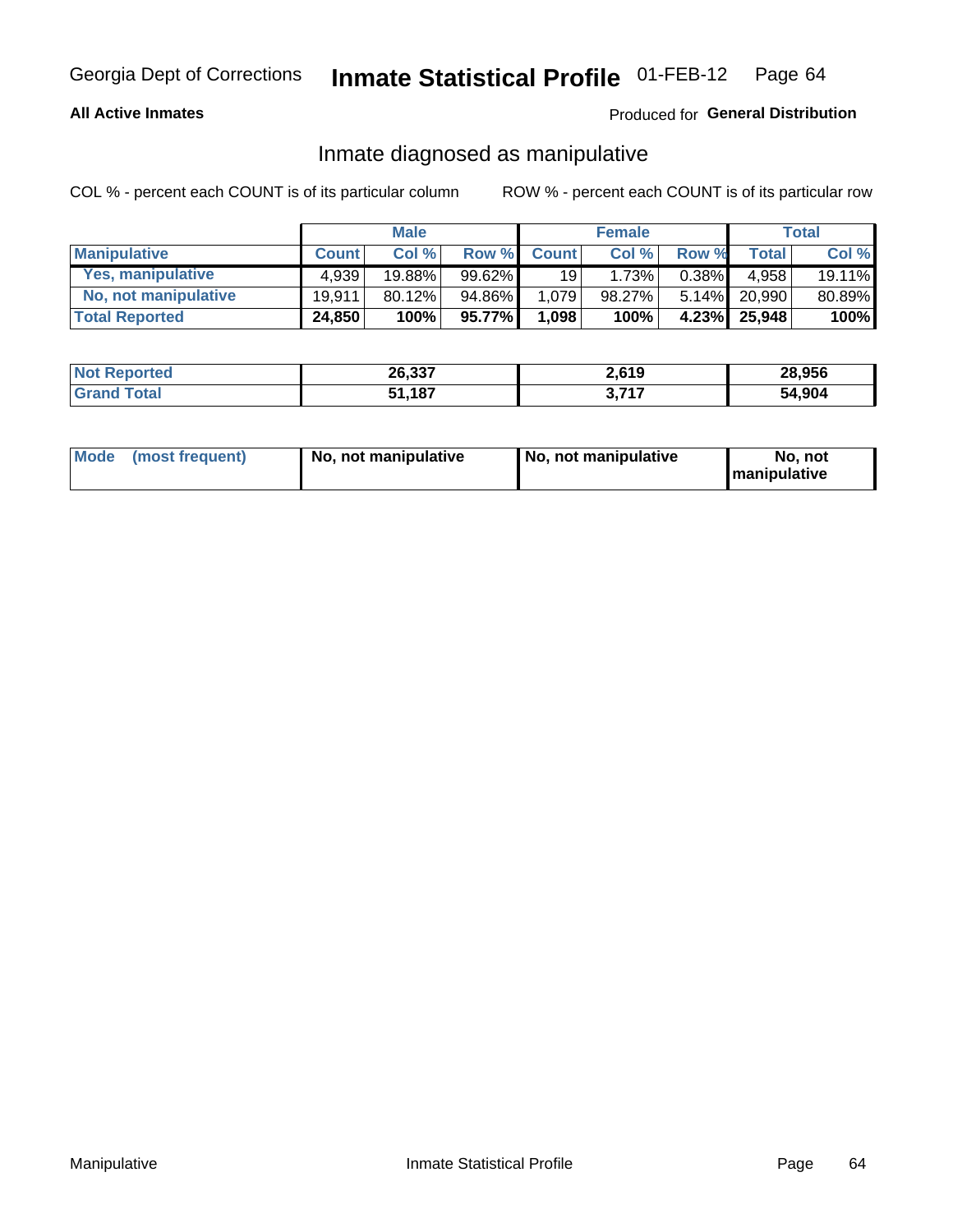### **All Active Inmates**

### Produced for General Distribution

## Inmate diagnosed as assaultive

COL % - percent each COUNT is of its particular column

|                           |              | <b>Male</b> |         |              | <b>Female</b> |          |              | Total  |
|---------------------------|--------------|-------------|---------|--------------|---------------|----------|--------------|--------|
| <b>Assaultive</b>         | <b>Count</b> | Col %       | Row %   | <b>Count</b> | Col %         | Row %    | <b>Total</b> | Col %  |
| Yes, assaultive           | 13.552       | $54.54\%$   | 95.74%  | 603          | 54.92%        | $4.26\%$ | 14,155       | 54.55% |
| <b>No, not assaultive</b> | 11,298       | 45.46%      | 95.80%  | 495          | 45.08%        | $4.20\%$ | 11,793       | 45.45% |
| <b>Total Reported</b>     | 24,850       | 100%        | 95.77%I | 1,098        | 100%          |          | 4.23% 25,948 | 100%   |

| <b>Not Reported</b>   | 26,337   | 2,619 | 28.956 |
|-----------------------|----------|-------|--------|
| <b>Grand</b><br>īotal | 1,187ء ر | フィフ   | 54.904 |

| Mode<br>(most frequent) | Yes, assaultive | Yes, assaultive | <b>Yes, assaultive</b> |
|-------------------------|-----------------|-----------------|------------------------|
|-------------------------|-----------------|-----------------|------------------------|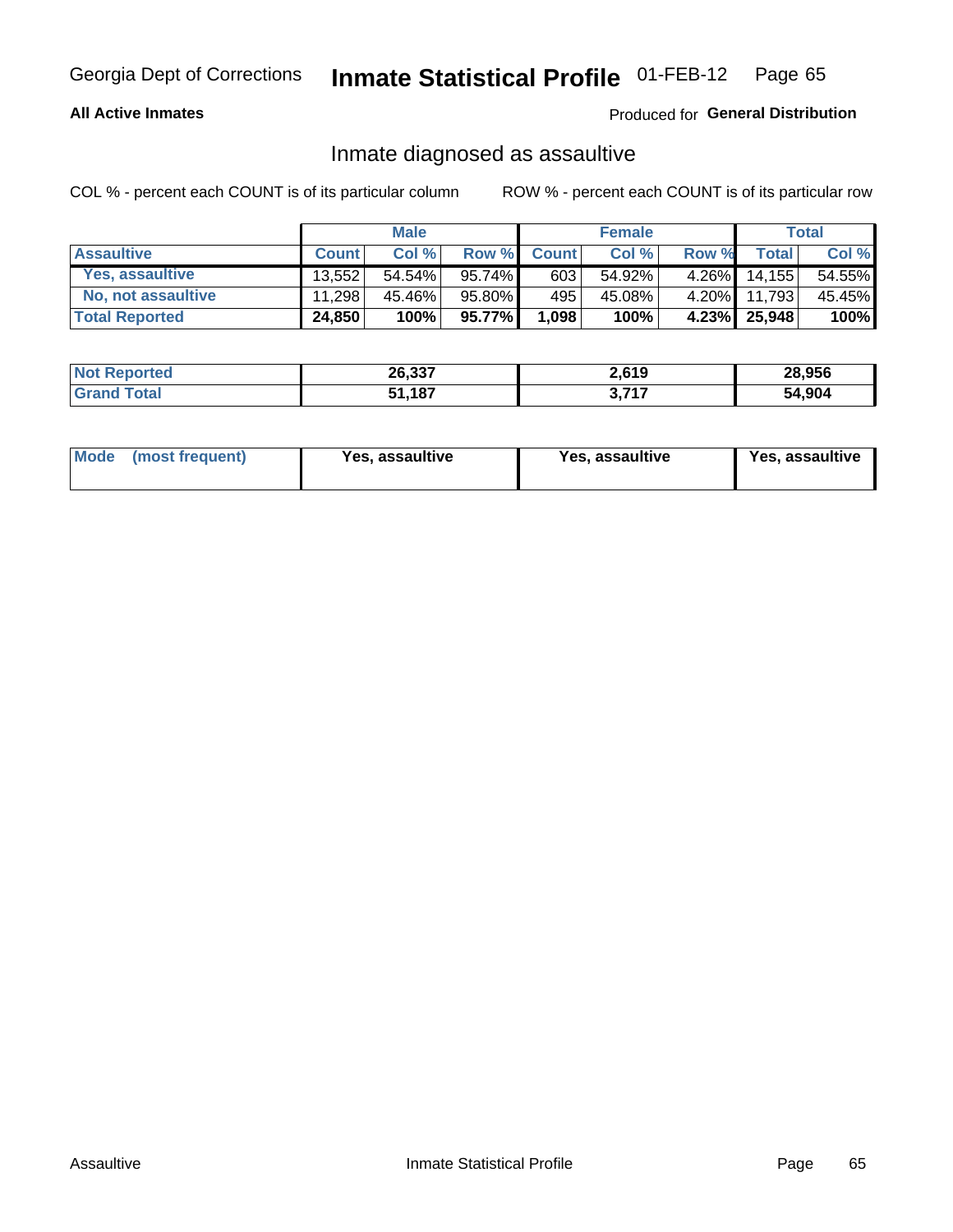#### **Inmate Statistical Profile 01-FEB-12** Page 66

**All Active Inmates** 

#### Produced for General Distribution

## Number of prior Georgia incarcerations

COL % - percent each COUNT is of its particular column

|                                       |              | <b>Male</b> |             |       | <b>Female</b> |       |        | <b>Total</b> |
|---------------------------------------|--------------|-------------|-------------|-------|---------------|-------|--------|--------------|
| <b>Num of Prior GA Incarcerations</b> | <b>Count</b> | Col %       | Row % Count |       | Col %         | Row % | Total  | Col %        |
|                                       | 30,033       | 58.67%      | 91.83%      | 2,671 | 71.86%        | 8.17% | 32,704 | 59.57%       |
|                                       | 8,829        | 17.25%      | 94.85%      | 479   | 12.89%        | 5.15% | 9,308  | 16.95%       |
| $\overline{2}$                        | 4,946        | $9.66\%$    | 95.19%      | 250   | 6.73%         | 4.81% | 5,196  | 9.46%        |
| 3                                     | 2,989        | 5.84%       | 95.99%      | 125   | 3.36%         | 4.01% | 3,114  | 5.67%        |
| $\boldsymbol{4}$                      | 1,808        | 3.53%       | 95.36%      | 88    | 2.37%         | 4.64% | 1,896  | 3.45%        |
| 5                                     | 1,089        | 2.13%       | 96.63%      | 38    | 1.02%         | 3.37% | 1,127  | 2.05%        |
| <b>More Than 5</b>                    | 1,493        | 2.92%       | 95.77%      | 66    | 1.78%         | 4.23% | 1,559  | 2.84%        |
| <b>Total Reported</b>                 | 51,187       | 100%        | 93.23%      | 3,717 | 100.0%        | 6.77% | 54,904 | 100%         |

| <b>Reported</b><br><b>NOT</b> |        |             |        |
|-------------------------------|--------|-------------|--------|
| <b>Total</b><br>.Grs          | 51,187 | <b>2747</b> | 54,904 |

| Mean (average)       |  | .9. |
|----------------------|--|-----|
| Median (middle)      |  |     |
| Mode (most frequent) |  |     |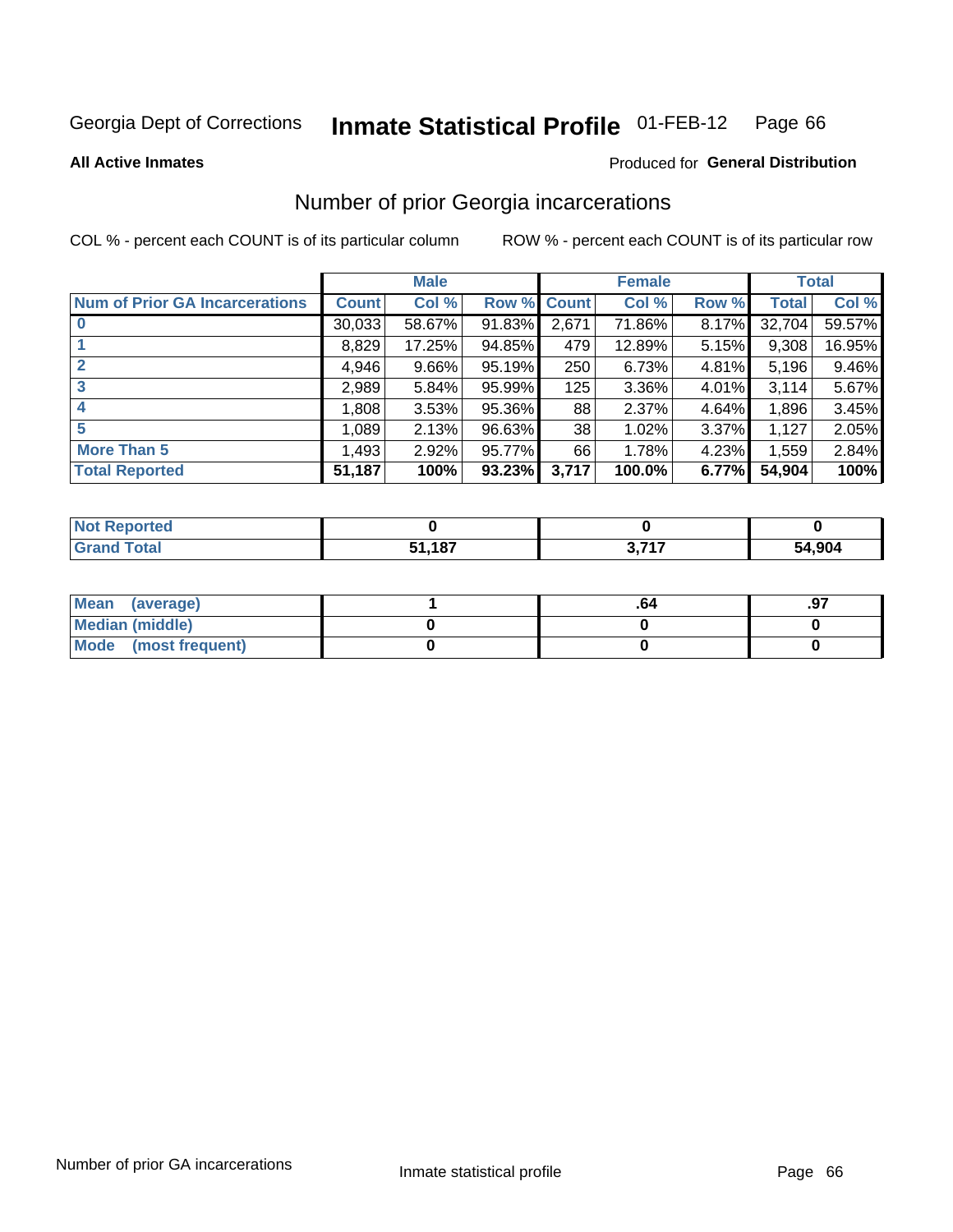#### Inmate Statistical Profile 01-FEB-12 Page 67

#### **All Active Inmates**

#### Produced for General Distribution

## Prison sentence in years

COL % - percent each COUNT is of its particular column

ROW % - percent each COUNT is of its particular row

|                                 |              | <b>Male</b> |           |                | <b>Female</b> |        |              | <b>Total</b> |
|---------------------------------|--------------|-------------|-----------|----------------|---------------|--------|--------------|--------------|
| <b>Prison Sentence In Years</b> | <b>Count</b> | Col %       | Row %     | <b>Count</b>   | Col %         | Row %  | <b>Total</b> | Col %        |
| $0 - 1$                         | 4,301        | 8.40%       | 91.51%    | 399            | 10.73%        | 8.49%  | 4,700        | 8.56%        |
| $1.1 - 2$                       | 3,623        | 7.08%       | 88.58%    | 467            | 12.56%        | 11.42% | 4,090        | 7.45%        |
| $2.1 - 3$                       | 4,043        | 7.90%       | 88.39%    | 531            | 14.29%        | 11.61% | 4,574        | 8.33%        |
| $3.1 - 4$                       | 2,805        | 5.48%       | 90.13%    | 307            | 8.26%         | 9.87%  | 3,112        | 5.67%        |
| $4.1 - 5$                       | 4,825        | 9.43%       | 91.18%    | 467            | 12.56%        | 8.82%  | 5,292        | 9.64%        |
| $5.1 - 6$                       | 1,749        | 3.42%       | 91.57%    | 161            | 4.33%         | 8.43%  | 1,910        | 3.48%        |
| $6.1 - 7$                       | 1,775        | 3.47%       | 93.42%    | 125            | 3.36%         | 6.58%  | 1,900        | 3.46%        |
| $7.1 - 8$                       | 1,660        | 3.24%       | 93.68%    | 112            | 3.01%         | 6.32%  | 1,772        | 3.23%        |
| $8.1 - 9$                       | 905          | 1.77%       | 95.06%    | 47             | 1.26%         | 4.94%  | 952          | 1.73%        |
| $9.1 - 10$                      | 5,411        | 10.57%      | 94.70%    | 303            | 8.15%         | 5.30%  | 5,714        | 10.41%       |
| $10.1 - 12$                     | 2,125        | 4.15%       | 95.51%    | 100            | 2.69%         | 4.49%  | 2,225        | 4.05%        |
| $12.1 - 15$                     | 3,655        | 7.14%       | 96.18%    | 145            | 3.90%         | 3.82%  | 3,800        | 6.92%        |
| $15.1 - 20$                     | 3,663        | 7.16%       | 96.27%    | 142            | 3.82%         | 3.73%  | 3,805        | 6.93%        |
| 20.1 - Over                     | 3,170        | 6.19%       | 97.36%    | 86             | 2.31%         | 2.64%  | 3,256        | 5.93%        |
| <b>Life</b>                     | 6,715        | 13.12%      | 95.59%    | 310            | 8.34%         | 4.41%  | 7,025        | 12.80%       |
| <b>Life Without Parole</b>      | 664          | 1.30%       | 98.08%    | 13             | 0.35%         | 1.92%  | 677          | 1.23%        |
| <b>Death</b>                    | 95           | 0.19%       | 97.94%    | $\overline{2}$ | 0.05%         | 2.06%  | 97           | 0.18%        |
| <b>Youthful Offenders</b>       | 3            | 0.01%       | 100.00%   |                |               |        | 3            | 0.01%        |
| <b>Total Reported</b>           | 51,187       | 100%        | $93.23\%$ | 3,717          | 100%          | 6.77%  | 54,904       | 100.0%       |

| I NOT<br>Reported |      |       |        |
|-------------------|------|-------|--------|
|                   | .187 | , 747 | 54,904 |

#### **Determinate (numeric) sentences only**

| <b>Mean</b> | . ^^<br>ـ⊿د.14<br>______ | $-$<br> | $\sim$<br>$\overline{\phantom{a}}$<br>4.ZZ |
|-------------|--------------------------|---------|--------------------------------------------|
|             |                          |         |                                            |

All sentences (including determinate), with life, life without parole, and death sentences figured at 45 years

| $\sim$<br>. . |                  |   |       |
|---------------|------------------|---|-------|
| __<br>___     | $^{\dagger}$ Me: | m | 22.58 |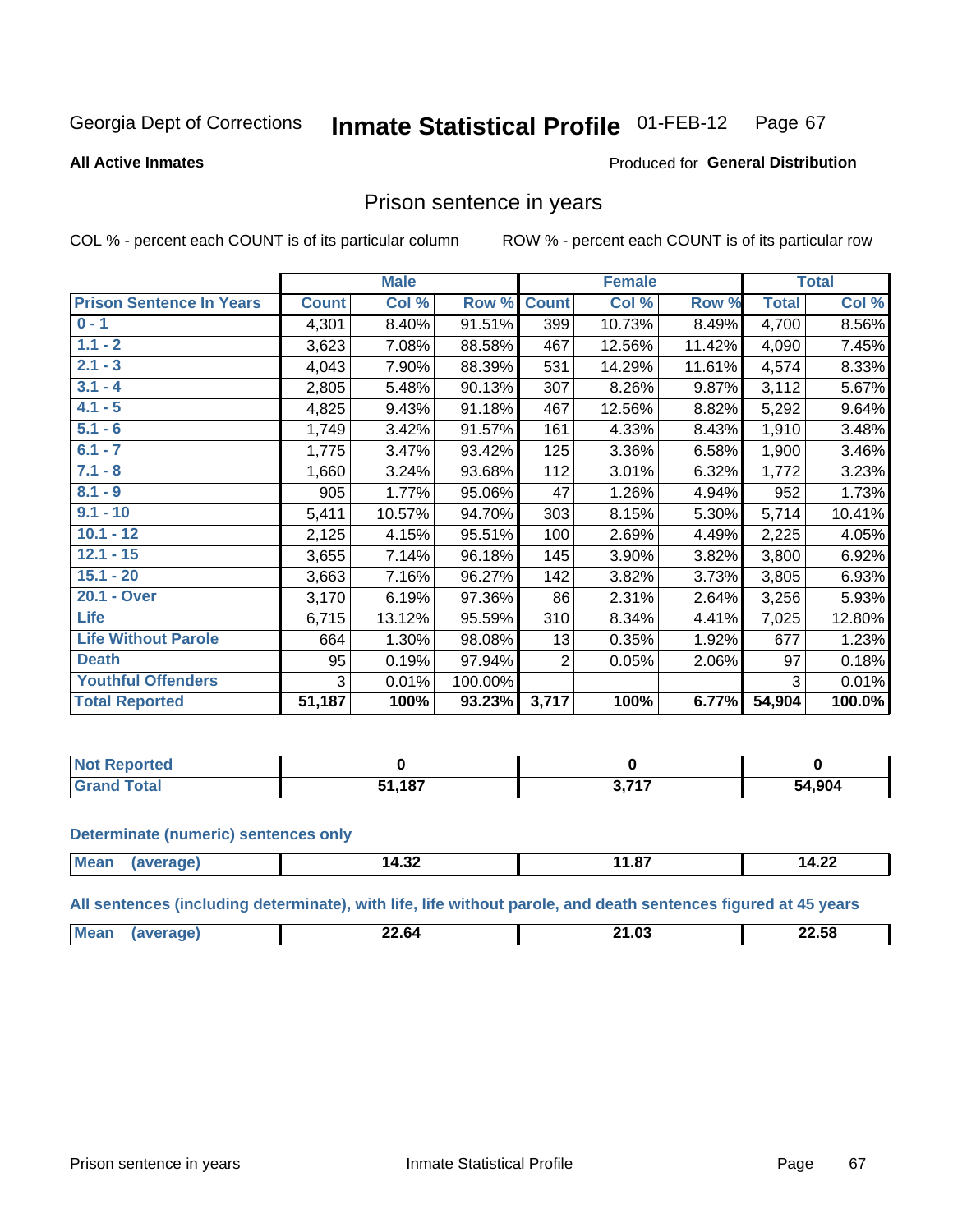#### Inmate Statistical Profile 01-FEB-12 Page 68

### **All Active Inmates**

### Produced for General Distribution

## Primary offense, broken out into felonies vs misdemeanors

COL % - percent each COUNT is of its particular column

|                                  |              | <b>Male</b> |              |                    | <b>Female</b> |          | Total  |         |
|----------------------------------|--------------|-------------|--------------|--------------------|---------------|----------|--------|---------|
| <b>Felonies and Misdemeanors</b> | <b>Count</b> | Col%        |              | <b>Row % Count</b> | Col%          | Row %    | Total, | Col %   |
| <b>Felonies</b>                  | 49,290       | 99.62%      | 93.36%       | 3.508              | 99.86%        | 6.64%    | 52,798 | 99.64%  |
| <b>Misdemeanors</b>              | 188          | .38% '      | $97.41\%$    |                    | 14%           | $2.59\%$ | 193    | $.36\%$ |
| <b>Total Reported</b>            | 49,478       | 100%        | 93.37% 3,513 |                    | 100%          | 6.63%    | 52,991 | 100%    |

| <b>Not</b><br>rted<br>___ | 1709  | 204          | 1913   |
|---------------------------|-------|--------------|--------|
| Grar<br><b>ota</b> n      | -4.07 | 19,682<br>ДU | 54.904 |

| Mo | ____ | 11 C.S<br>. | onies<br>. |
|----|------|-------------|------------|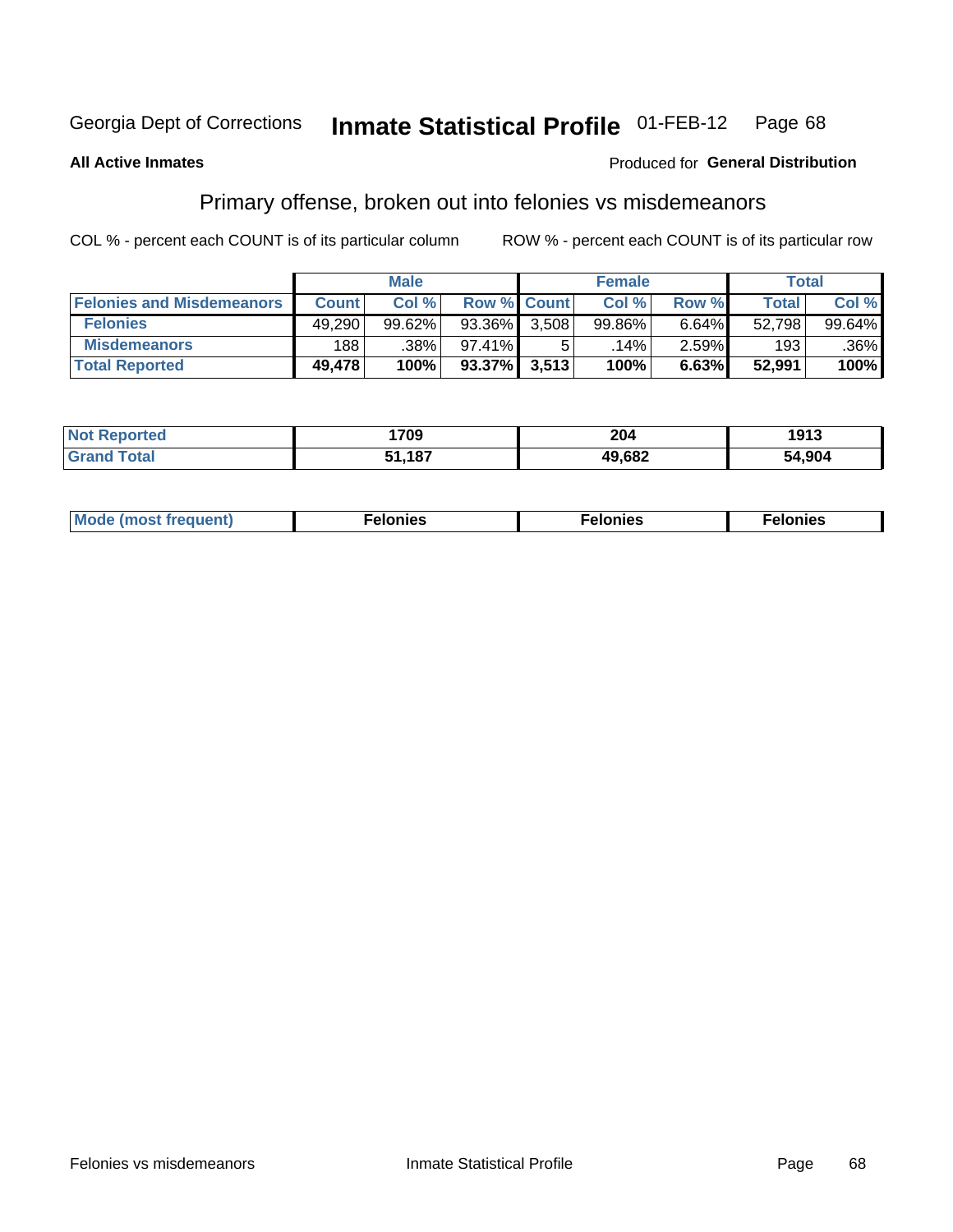#### **All Active Inmates**

### Produced for **General Distribution**

## Primary offense, broken out into six broad crime categories

|                         | <b>Male</b>  |        |           | <b>Female</b> |        |        | <b>Total</b> |        |
|-------------------------|--------------|--------|-----------|---------------|--------|--------|--------------|--------|
| <b>Crime Categories</b> | <b>Count</b> | Col %  |           | Row % Count   | Col %  | Row %  | <b>Total</b> | Col %  |
| <b>Violent</b>          | 23,315       | 47.12% | 94.37%    | 1,392         | 39.62% | 5.63%  | 24,707       | 46.62% |
| <b>Sex Crime</b><br>2   | 7,682        | 15.53% | 98.63%    | 107           | 3.05%  | 1.37%  | 7,789        | 14.70% |
| 3<br><b>Property</b>    | 9,546        | 19.29% | 89.30%    | 1,144         | 32.56% | 10.70% | 10,690       | 20.17% |
| <b>Drug</b><br>4        | 6,783        | 13.71% | $90.09\%$ | 746           | 21.24% | 9.91%  | 7,529        | 14.21% |
| <b>Habit/DUI</b><br>5   | 118          | .24%   | 95.93%    | 5             | .14%   | 4.07%  | 123          | .23%   |
| <b>Other</b><br>6       | 2,034        | 4.11%  | 94.47%    | 119           | 3.39%  | 5.53%  | 2,153        | 4.06%  |
| <b>Total Reported</b>   | 49,478       | 100%   | 93.37%    | 3,513         | 100%   | 6.63%  | 52,991       | 100%   |

| rted<br>NO | 1709   | 204  | 1913 |  |  |
|------------|--------|------|------|--|--|
| $\sim$     | 1,187خ | ゝヮィヮ | .904 |  |  |
|            | E A    | . .  | 54   |  |  |

| Mc | .<br>$\cdots$ | VIOIEM |
|----|---------------|--------|
|    |               |        |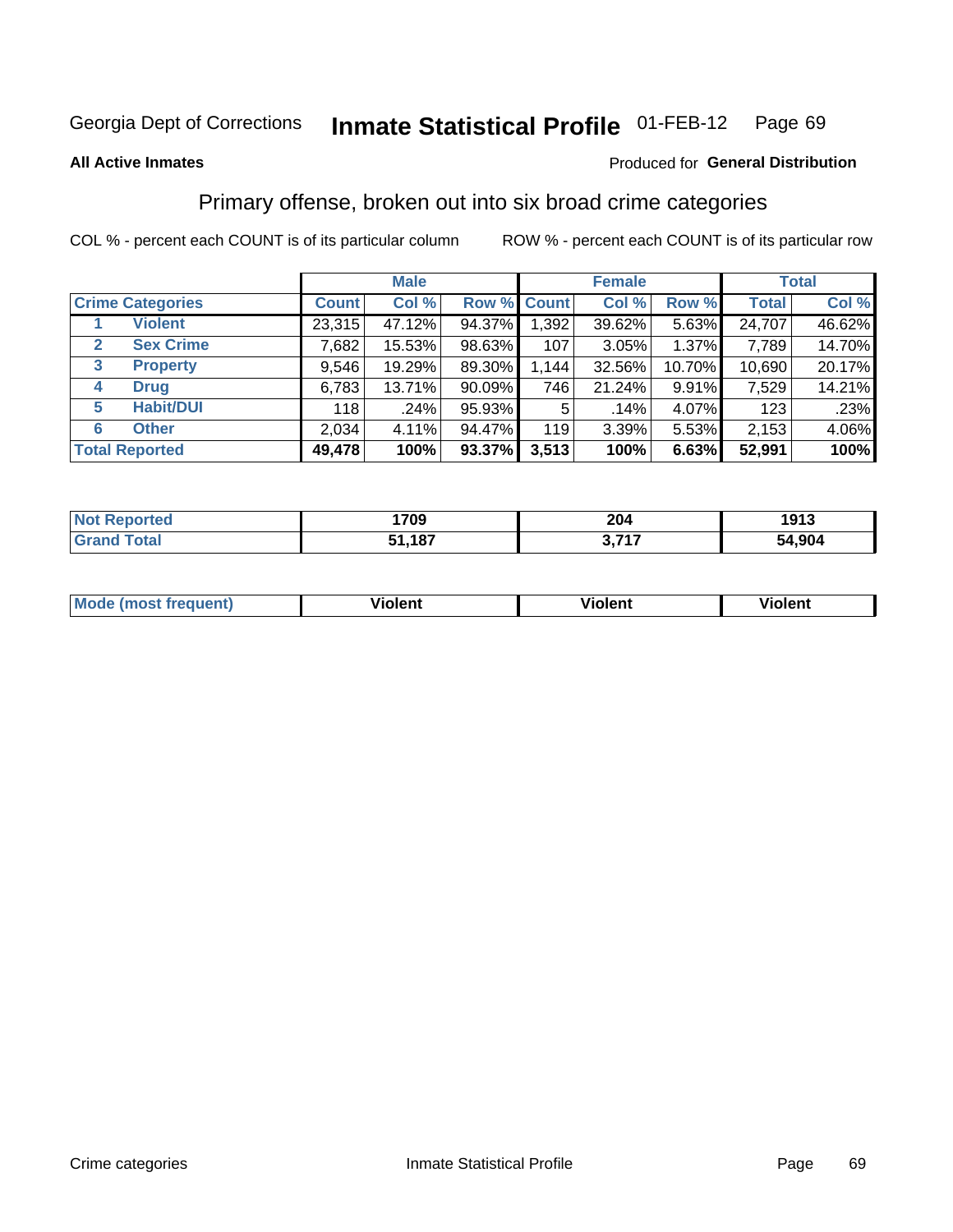**All Active Inmates**

### Produced for **General Distribution**

# Primary offense, detailed offense code

|                  |                                       |                 | <b>Male</b> |         |              | <b>Female</b> |         |                | <b>Total</b> |
|------------------|---------------------------------------|-----------------|-------------|---------|--------------|---------------|---------|----------------|--------------|
|                  | <b>Primary Offense</b>                | <b>Count</b>    | Col %       | Row %   | <b>Count</b> | Col %         | Row %   | <b>Total</b>   | Col %        |
| 11               | <b>Abandonment Of Dep</b>             | 6               | .01%        | 100.00% |              |               |         | 6              | .01%         |
|                  | <b>Child</b>                          |                 |             |         |              |               |         |                |              |
| 21               | <b>Assault &amp; Battery</b>          | 10              | .02%        | 100.00% |              |               |         | 10             | .02%         |
| 24               | <b>Simple Assault</b>                 | 1               | .01%        | 100.00% |              |               |         | 1              | .01%         |
| 25               | <b>Simple Battery</b>                 | 3               | .01%        | 100.00% |              |               |         | 3              | .01%         |
| 26               | <b>Agg Assault With Knife</b>         | 1               | .01%        | 100.00% |              |               |         | $\mathbf{1}$   | .01%         |
| $\overline{27}$  | <b>Agg Assault With</b>               | 1               | .01%        | 100.00% |              |               |         | 1              | .01%         |
| 28               | <b>Firearm</b><br><b>Wife Beating</b> | 3               | .01%        | 100.00% |              |               |         | 3              | .01%         |
| 37               | <b>Cruelty To Children</b>            |                 |             |         | 1            | .03%          | 100.00% | 1              | .01%         |
| 41               | <b>Theft By Taking -</b>              | 54              | .11%        | 100.00% |              |               |         | 54             | .10%         |
|                  | <b>Larceny</b>                        |                 |             |         |              |               |         |                |              |
| 43               | <b>Theft By Taking</b>                | 1               | .01%        | 100.00% |              |               |         | 1              | .01%         |
| 45               | <b>Burglary</b>                       | 14              | .03%        | 100.00% |              |               |         | 14             | .03%         |
| 51               | <b>Cheating &amp; Swindling</b>       | 4               | .01%        | 100.00% |              |               |         | 4              | .01%         |
| 52               | <b>Bad Checks</b>                     | $\overline{2}$  | .01%        | 66.67%  | $\mathbf{1}$ | .03%          | 33.33%  | 3              | .01%         |
| 54               | <b>Lottery</b>                        | 1               | .01%        | 100.00% |              |               |         | 1              | .01%         |
| 55               | <b>Forgery</b>                        | 4               | .01%        | 100.00% |              |               |         | 4              | .01%         |
| 56               | <b>Worthless Checks</b>               | 1               | .01%        | 100.00% |              |               |         | 1              | .01%         |
| 61               | <b>Public Drunkenness</b>             | 7               | .01%        | 100.00% |              |               |         | $\overline{7}$ | .01%         |
| 63               | <b>Abusive Language</b>               | 2               | .01%        | 100.00% |              |               |         | $\overline{2}$ | .01%         |
| 64               | <b>Poss Ntp Whiskey</b>               | 3               | .01%        | 100.00% |              |               |         | 3              | .01%         |
| $\overline{71}$  | <b>Viol Motor Veh Law</b>             | 3               | .01%        | 100.00% |              |               |         | 3              | .01%         |
| 72               | <b>Dui</b>                            | 13              | .03%        | 92.86%  | $\mathbf{1}$ | .03%          | 7.14%   | 14             | .03%         |
| 73               | <b>Obstr Of Law Enf Officer</b>       | $\overline{c}$  | .01%        | 100.00% |              |               |         | $\overline{2}$ | .01%         |
| 75               | <b>Crmnl Trespassing</b>              | 1               | .01%        | 100.00% |              |               |         | 1              | .01%         |
| 81               | <b>Prostitution</b>                   |                 |             |         | $\mathbf{1}$ | .03%          | 100.00% | 1              | .01%         |
| 83               | <b>Public Indecency</b>               | 3               | .01%        | 100.00% |              |               |         | 3              | .01%         |
| 91               | <b>Vagrancy</b>                       | 3               | .01%        | 100.00% |              |               |         | 3              | .01%         |
| 92               | <b>Escape</b>                         | $\overline{6}$  | .01%        | 100.00% |              |               |         | 6              | .01%         |
| 93               | <b>Cpwl &amp; Concealed</b>           | 6               | .01%        | 100.00% |              |               |         | 6              | .01%         |
|                  | <b>Weapon</b>                         |                 |             |         |              |               |         |                |              |
| 96               | <b>Pointing Gun At Another</b>        | $\overline{c}$  | .01%        | 100.00% |              |               |         | $\overline{c}$ | .01%         |
| 98               | <b>Crmnl Attempt</b>                  | $\overline{2}$  | .01%        | 100.00% |              |               |         | $\overline{2}$ | .01%         |
| 99               | <b>Other Misdemeanor</b>              | $\overline{24}$ | .05%        | 96.00%  | $\mathbf{1}$ | .03%          | 4.00%   | 25             | .05%         |
| 101              | <b>Riot</b>                           | 1               | .01%        | 100.00% |              |               |         | 1              | .01%         |
| 105              | <b>Family Violence Battery</b>        | 1               | .01%        | 100.00% |              |               |         | $\mathbf{1}$   | .01%         |
| $\overline{145}$ | <b>Theft Motor Vehicle, Parts</b>     | 1               | .01%        | 100.00% |              |               |         | 1              | .01%         |
| 341              | <b>Reckless Driving</b>               | 1               | .01%        | 100.00% |              |               |         | 1              | .01%         |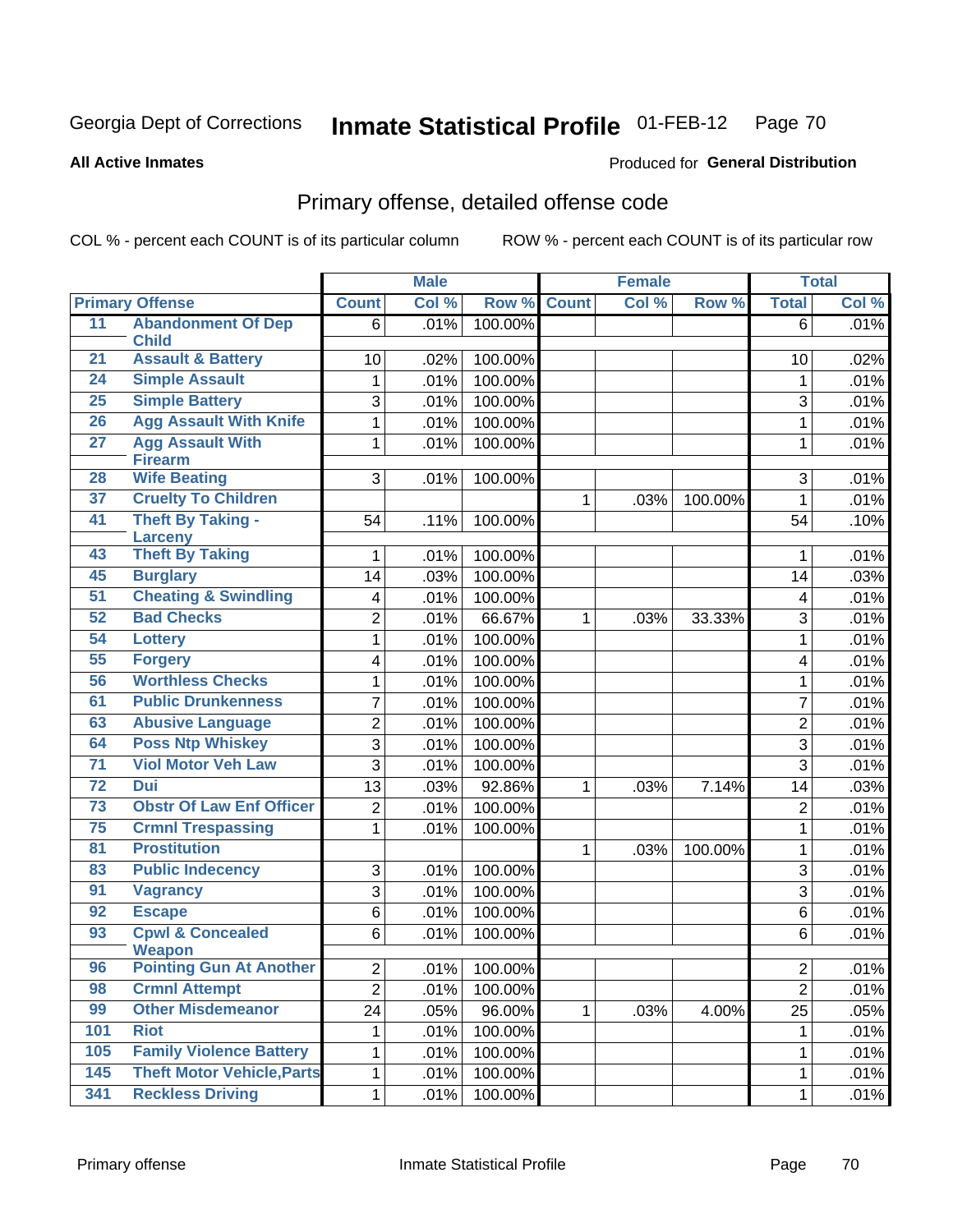#### **All Active Inmates**

# Produced for **General Distribution**

# Primary offense, detailed offense code

|      |                                                           |                         | <b>Male</b> |         |                         | <b>Female</b> |        |                | <b>Total</b> |
|------|-----------------------------------------------------------|-------------------------|-------------|---------|-------------------------|---------------|--------|----------------|--------------|
|      | <b>Primary Offense</b>                                    | <b>Count</b>            | Col %       | Row %   | <b>Count</b>            | Col %         | Row %  | <b>Total</b>   | Col %        |
| 500  | <b>Misc Misdemeanor</b>                                   | $\mathbf{1}$            | .01%        | 100.00% |                         |               |        | 1              | .01%         |
| 1100 | <b>Misc Homicide Offense</b>                              | 13                      | .03%        | 92.86%  | 1                       | .03%          | 7.14%  | 14             | .03%         |
| 1101 | <b>Murder</b>                                             | 5,079                   | 10.27%      | 94.42%  | 300                     | 8.54%         | 5.58%  | 5,379          | 10.15%       |
| 1102 | <b>Voluntary Manslaughter</b>                             | 1,039                   | 2.10%       | 89.11%  | 127                     | 3.62%         | 10.89% | 1,166          | 2.20%        |
| 1103 | <b>Involuntary Manslaughter</b>                           | 118                     | .24%        | 84.29%  | 22                      | .63%          | 15.71% | 140            | .26%         |
| 1118 | <b>Feticide By Vehicle</b>                                | $\overline{c}$          | .01%        | 40.00%  | 3                       | .09%          | 60.00% | 5              | .01%         |
| 1119 | <b>Vol Manslaughter Of</b><br><b>Fetus</b>                | $\overline{2}$          | .01%        | 100.00% |                         |               |        | $\overline{2}$ | .01%         |
| 1120 | <b>Reckless Abandonment</b>                               | 1                       | .01%        | 100.00% |                         |               |        | 1              | .01%         |
| 1121 | <b>Feticide</b>                                           |                         | .01%        | 100.00% |                         |               |        | 1              | .01%         |
| 1123 | <b>Vehicular Homicide</b>                                 | 312                     | .63%        | 88.39%  | 41                      | 1.17%         | 11.61% | 353            | .67%         |
| 1124 | <b>Homicide By Vessel</b>                                 | 18                      | .04%        | 81.82%  | $\overline{\mathbf{4}}$ | .11%          | 18.18% | 22             | .04%         |
| 1125 | <b>Conceal Death Of</b><br><b>Another</b>                 | 7                       | .01%        | 77.78%  | $\overline{2}$          | .06%          | 22.22% | 9              | .02%         |
| 1190 | <b>Atmpt Murder</b>                                       | 33                      | .07%        | 94.29%  | $\overline{2}$          | .06%          | 5.71%  | 35             | .07%         |
| 1191 | <b>Murder, Conspire To</b>                                | $\overline{7}$          | .01%        | 77.78%  | $\overline{2}$          | .06%          | 22.22% | 9              | .02%         |
|      | <b>Commit</b>                                             |                         |             |         |                         |               |        |                |              |
| 1300 | <b>Misc Assault/Battery</b>                               | 16                      | .03%        | 94.12%  | $\mathbf 1$             | .03%          | 5.88%  | 17             | .03%         |
| 1301 | <b>Family Violence Battery</b>                            | 104                     | .21%        | 94.55%  | $\overline{6}$          | .17%          | 5.45%  | 110            | .21%         |
| 1302 | <b>Aggrav Assault</b>                                     | 4,472                   | 9.04%       | 94.99%  | 236                     | 6.72%         | 5.01%  | 4,708          | 8.88%        |
| 1303 | <b>Atmpt Aggrav Assault</b>                               | 4                       | .01%        | 66.67%  | $\overline{2}$          | .06%          | 33.33% | 6              | .01%         |
| 1304 | <b>Aggravated Assault On</b><br>$65+$                     | 4                       | .01%        | 100.00% |                         |               |        | 4              | .01%         |
| 1305 | <b>Aggrav Battery</b>                                     | 923                     | 1.87%       | 93.23%  | 67                      | 1.91%         | 6.77%  | 990            | 1.87%        |
| 1306 | <b>Misc Family Violence</b>                               | $\overline{2}$          | .01%        | 100.00% |                         |               |        | $\overline{2}$ | .01%         |
| 1307 | <b>Terrorist Threats &amp; Acts</b>                       | 369                     | .75%        | 96.85%  | 12                      | .34%          | 3.15%  | 381            | .72%         |
| 1308 | <b>False Imprisonment</b>                                 | 177                     | .36%        | 97.79%  | $\overline{4}$          | .11%          | 2.21%  | 181            | .34%         |
| 1309 | <b>False Impris Color Legal</b>                           | 1                       | .01%        | 100.00% |                         |               |        | 1              | .01%         |
| 1311 | <b>Kidnapping</b>                                         | 1,549                   | 3.13%       | 96.93%  | 49                      | 1.39%         | 3.07%  | 1,598          | 3.02%        |
| 1312 | <b>Interference With</b>                                  | 11                      | .02%        | 73.33%  | $\overline{\mathbf{4}}$ | .11%          | 26.67% | 15             | .03%         |
| 1314 | <b>Custody</b><br><b>Aggrav Assault Peace</b>             | 280                     | .57%        | 94.28%  | 17                      | .48%          | 5.72%  | 297            | .56%         |
| 1315 | <b>Ofcr</b><br><b>Aggrav Battery Peace</b><br><b>Ofcr</b> | 17                      | .03%        | 89.47%  | 2                       | .06%          | 10.53% | 19             | .04%         |
| 1316 | <b>Simple Battery</b>                                     | 17                      | .03%        | 100.00% |                         |               |        | 17             | .03%         |
| 1317 | <b>Reck Cond Infected</b>                                 | 10                      | .02%        | 90.91%  | 1 <sup>1</sup>          | .03%          | 9.09%  | 11             | .02%         |
|      | <b>Person</b>                                             |                         |             |         |                         |               |        |                |              |
| 1318 | <b>Injury By Vehicle</b>                                  | 92                      | .19%        | 90.20%  | 10 <sup>1</sup>         | .28%          | 9.80%  | 102            | .19%         |
| 1320 | <b>Stalking</b>                                           | $\overline{\mathbf{4}}$ | .01%        | 100.00% |                         |               |        | 4              | .01%         |
| 1321 | <b>Aggrav Stalking</b>                                    | 236                     | .48%        | 96.33%  | 9                       | .26%          | 3.67%  | 245            | .46%         |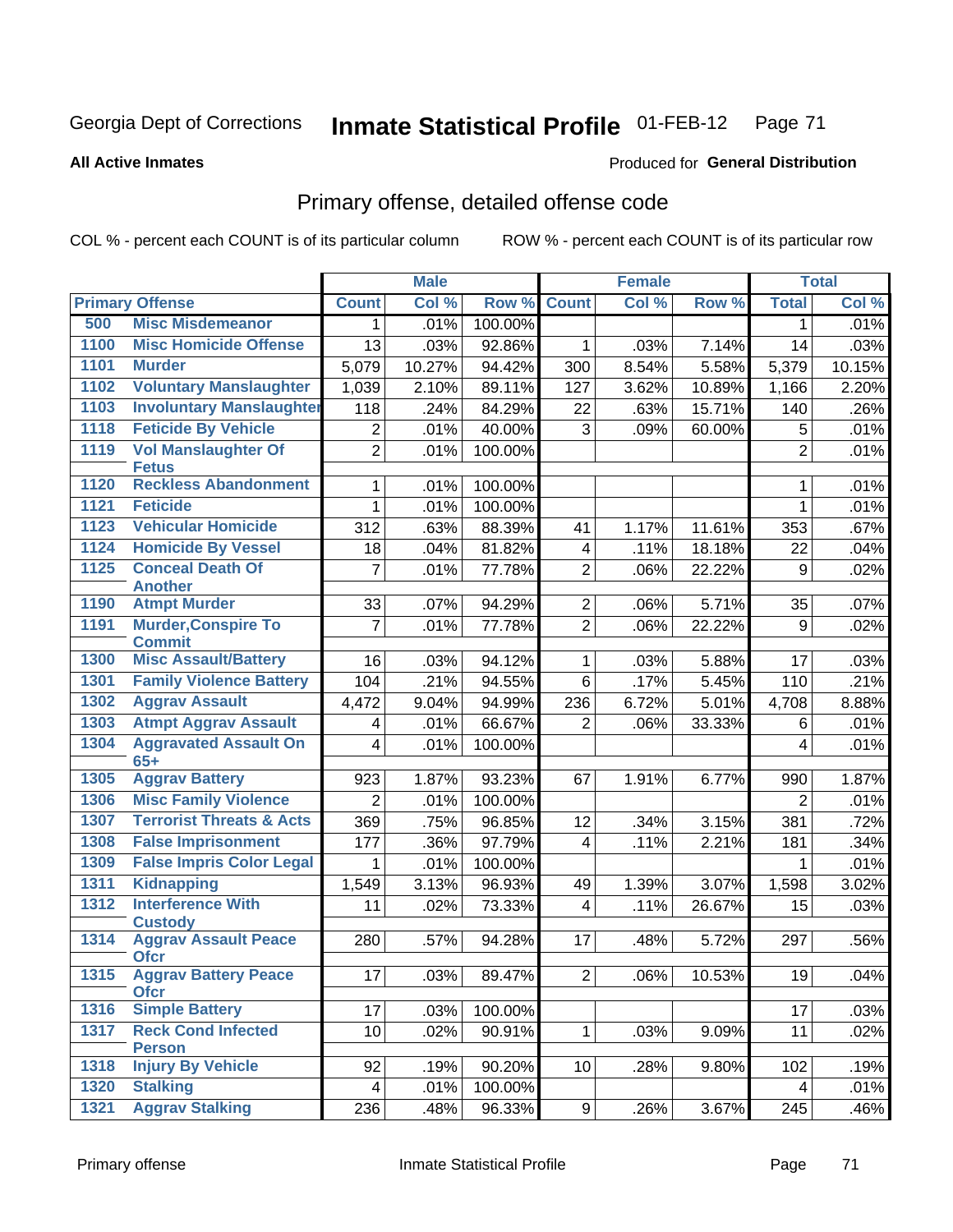#### **All Active Inmates**

# Produced for **General Distribution**

# Primary offense, detailed offense code

|      |                                             |                | <b>Male</b> |         |                | <b>Female</b> |         |                | <b>Total</b> |
|------|---------------------------------------------|----------------|-------------|---------|----------------|---------------|---------|----------------|--------------|
|      | <b>Primary Offense</b>                      | <b>Count</b>   | Col %       | Row %   | <b>Count</b>   | Col %         | Row %   | <b>Total</b>   | Col %        |
| 1390 | <b>Atmpt Kidnap</b>                         | 5              | .01%        | 100.00% |                |               |         | $\overline{5}$ | .01%         |
| 1400 | <b>Arson Misc</b>                           | 1              | .01%        | 100.00% |                |               |         | 1              | .01%         |
| 1401 | <b>Arson 1st Degree</b>                     | 88             | .18%        | 86.27%  | 14             | .40%          | 13.73%  | 102            | .19%         |
| 1402 | <b>Arson 2nd Degree</b>                     | 11             | .02%        | 100.00% |                |               |         | 11             | .02%         |
| 1403 | <b>Arson 3rd Degree</b>                     | $\overline{2}$ | .01%        | 100.00% |                |               |         | $\overline{2}$ | .01%         |
| 1404 | <b>Crmnl Poss Explosives</b>                | $\mathbf{1}$   | .01%        | 100.00% |                |               |         | $\mathbf{1}$   | .01%         |
| 1501 | <b>Crmnl Damage 1st</b><br><b>Degree</b>    | 32             | .06%        | 91.43%  | 3              | .09%          | 8.57%   | 35             | .07%         |
| 1502 | <b>Crmnl Damage 2nd</b><br><b>Degree</b>    | 104            | .21%        | 96.30%  | $\overline{4}$ | .11%          | 3.70%   | 108            | .20%         |
| 1504 | <b>Damage, Destroy Secr</b><br><b>Prop</b>  | $\mathbf{1}$   | .01%        | 100.00% |                |               |         | $\mathbf 1$    | .01%         |
| 1506 | <b>Alter Id</b>                             | $\mathbf 1$    | .01%        | 100.00% |                |               |         | 1              | .01%         |
| 1601 | <b>Burglary</b>                             | 5,473          | 11.06%      | 96.30%  | 210            | 5.98%         | 3.70%   | 5,683          | 10.72%       |
| 1602 | <b>Poss Tools Commit</b><br><b>Crime</b>    | 49             | .10%        | 100.00% |                |               |         | 49             | .09%         |
| 1690 | <b>Atmpt Burglary</b>                       | 36             | .07%        | 97.30%  | $\mathbf{1}$   | .03%          | 2.70%   | 37             | .07%         |
| 1700 | <b>Misc Forgery</b>                         | 3              | .01%        | 100.00% |                |               |         | 3              | .01%         |
| 1701 | <b>Forgery 1st Degree</b>                   | 1,026          | 2.07%       | 72.66%  | 386            | 10.99%        | 27.34%  | 1,412          | 2.66%        |
| 1702 | <b>Forgery 2nd Degree</b>                   | 31             | .06%        | 79.49%  | 8              | .23%          | 20.51%  | 39             | .07%         |
| 1704 | <b>Bad Checks</b>                           | 4              | .01%        | 44.44%  | 5              | .14%          | 55.56%  | 9              | .02%         |
| 1705 | <b>Illegal Use-Credit Card</b>              |                |             |         | 1              | .03%          | 100.00% | 1              | .01%         |
| 1750 | <b>Fraudulent Checks</b>                    | 8              | .02%        | 100.00% |                |               |         | 8              | .02%         |
| 1751 | <b>Theft Credit Card</b>                    | 20             | .04%        | 83.33%  | $\overline{4}$ | .11%          | 16.67%  | 24             | .05%         |
| 1752 | <b>Forgery Credit Card</b>                  | $\mathbf{1}$   | .01%        | 100.00% |                |               |         | 1              | .01%         |
| 1753 | <b>Fraudulent Credit Card</b>               | 62             | .13%        | 67.39%  | 30             | .85%          | 32.61%  | 92             | .17%         |
| 1755 | <b>Recv Gds, Srvs Fraud</b><br><b>Obtnd</b> | $\overline{2}$ | .01%        | 66.67%  | 1              | .03%          | 33.33%  | 3              | .01%         |
| 1756 | <b>Financial Identity Fraud</b>             | 40             | .08%        | 57.14%  | 30             | .85%          | 42.86%  | 70             | .13%         |
| 1759 | <b>Telecommunications</b><br><b>Fraud</b>   | 1              | .01%        | 100.00% |                |               |         | 1              | .01%         |
| 1760 | <b>Computer Pornography</b>                 | 52             | .11%        | 100.00% |                |               |         | 52             | .10%         |
| 1761 | <b>Computer Theft</b>                       | 4              | .01%        | 25.00%  | 12             | .34%          | 75.00%  | 16             | .03%         |
| 1796 | <b>Fraudulent Access</b><br><b>Compute</b>  | 1              | .01%        | 100.00% |                |               |         | 1              | .01%         |
| 1799 | <b>Misc Fraud</b>                           | 9              | .02%        | 60.00%  | 6              | .17%          | 40.00%  | 15             | .03%         |
| 1802 | <b>Theft By Taking</b>                      | 946            | 1.91%       | 85.53%  | 160            | 4.55%         | 14.47%  | 1,106          | 2.09%        |
| 1803 | <b>Theft By Deception</b>                   | 41             | .08%        | 74.55%  | 14             | .40%          | 25.45%  | 55             | .10%         |
| 1804 | <b>Theft By Extortion</b>                   | 3              | .01%        | 100.00% |                |               |         | 3              | .01%         |
| 1805 | <b>Theft Of Lost Property</b>               | $\mathbf 1$    | .01%        | 100.00% |                |               |         | 1              | .01%         |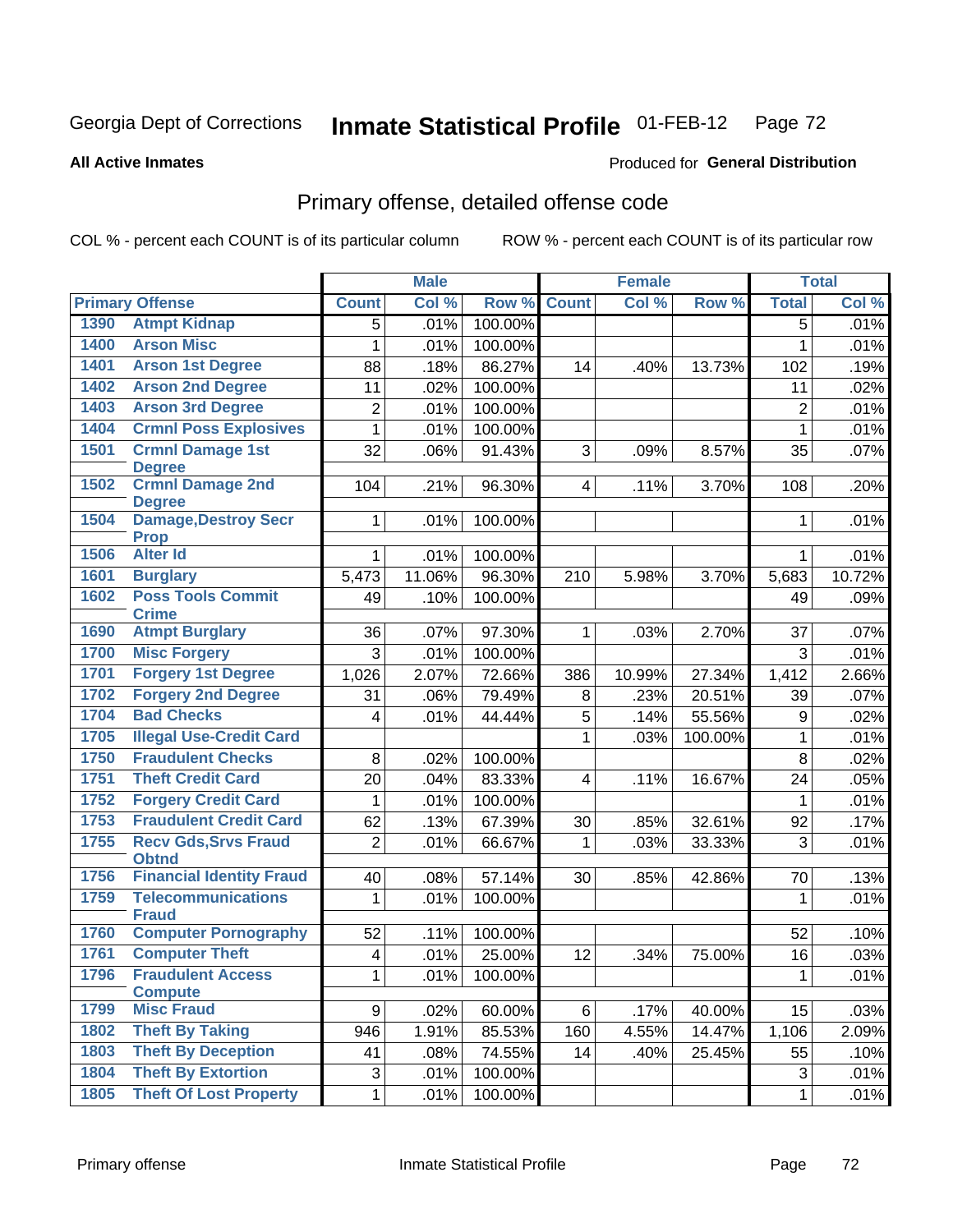#### **All Active Inmates**

#### Produced for **General Distribution**

### Primary offense, detailed offense code

|      |                                            | <b>Male</b>    |        |         | <b>Female</b>  |       | <b>Total</b> |                |        |
|------|--------------------------------------------|----------------|--------|---------|----------------|-------|--------------|----------------|--------|
|      | <b>Primary Offense</b>                     | <b>Count</b>   | Col %  | Row %   | <b>Count</b>   | Col % | Row %        | <b>Total</b>   | Col %  |
| 1806 | <b>Theft By Rec Stolen Prop</b>            | 778            | 1.57%  | 94.19%  | 48             | 1.37% | 5.81%        | 826            | 1.56%  |
| 1807 | <b>Theft Of Services</b>                   | 4              | .01%   | 80.00%  | 1              | .03%  | 20.00%       | 5              | .01%   |
| 1808 | <b>Theft By Conversion</b>                 | 20             | .04%   | 76.92%  | 6              | .17%  | 23.08%       | 26             | .05%   |
| 1811 | <b>Convsn Paymnts Real</b><br><b>Propy</b> | 1              | .01%   | 100.00% |                |       |              | 1              | .01%   |
| 1812 | <b>Atmpt Theft By Taking</b>               | $\overline{7}$ | .01%   | 100.00% |                |       |              | 7              | .01%   |
| 1813 | <b>Theft Motorveh Or Part</b>              | 83             | .17%   | 94.32%  | 5              | .14%  | 5.68%        | 88             | .17%   |
| 1815 | <b>Theft Bring Prop In State</b>           | $\overline{7}$ | .01%   | 100.00% |                |       |              | $\overline{7}$ | .01%   |
| 1816 | <b>Theft Recv Prop Out</b><br><b>State</b> |                |        |         | $\mathbf{1}$   | .03%  | 100.00%      | 1              | .01%   |
| 1817 | <b>Livestock Theft</b>                     | 5              | .01%   | 100.00% |                |       |              | 5              | .01%   |
| 1821 | <b>Theft By Shoplifting</b>                | 364            | .74%   | 67.66%  | 174            | 4.95% | 32.34%       | 538            | 1.02%  |
| 1880 | <b>Entering Vehicle</b>                    | 146            | .30%   | 98.65%  | $\overline{2}$ | .06%  | 1.35%        | 148            | .28%   |
| 1901 | <b>Robbery</b>                             | 1,658          | 3.35%  | 93.57%  | 114            | 3.25% | 6.43%        | 1,772          | 3.34%  |
| 1902 | <b>Armed Robbery</b>                       | 5,298          | 10.71% | 96.80%  | 175            | 4.98% | 3.20%        | 5,473          | 10.33% |
| 1903 | <b>Robbery By Force</b>                    | 255            | .52%   | 89.16%  | 31             | .88%  | 10.84%       | 286            | .54%   |
| 1904 | <b>Robbery By Intimidation</b>             | 273            | .55%   | 93.81%  | 18             | .51%  | 6.19%        | 291            | .55%   |
| 1905 | <b>Robbery By Sudden</b>                   | 111            | .22%   | 87.40%  | 16             | .46%  | 12.60%       | 127            | .24%   |
|      | <b>Snatch</b>                              |                |        |         |                |       |              |                |        |
| 1911 | <b>Hijacking Motor Vehicle</b>             | 36             | .07%   | 100.00% |                |       |              | 36             | .07%   |
| 1912 | <b>Carjacking, Attempted</b>               | 1              | .01%   | 100.00% |                |       |              | 1              | .01%   |
| 1991 | <b>Atmpt Robbery</b>                       | 37             | .07%   | 94.87%  | $\overline{2}$ | .06%  | 5.13%        | 39             | .07%   |
| 1992 | <b>Atmpt Armed Robbery</b>                 | 83             | .17%   | 94.32%  | $\overline{5}$ | .14%  | 5.68%        | 88             | .17%   |
| 2000 | <b>Misc Sexual Offense</b>                 | 16             | .03%   | 100.00% |                |       |              | 16             | .03%   |
| 2001 | <b>Rape</b>                                | 1,755          | 3.55%  | 99.77%  | 4              | .11%  | .23%         | 1,759          | 3.32%  |
| 2002 | <b>Sodomy</b>                              | 21             | .04%   | 95.45%  | $\mathbf{1}$   | .03%  | 4.55%        | 22             | .04%   |
| 2003 | <b>Aggrav Sodomy</b>                       | 209            | .42%   | 99.05%  | $\overline{2}$ | .06%  | .95%         | 211            | .40%   |
| 2004 | <b>Bestiality</b>                          |                |        |         | $\mathbf{1}$   | .03%  | 100.00%      | 1              | .01%   |
| 2006 | <b>Incest</b>                              | 174            | .35%   | 97.75%  | $\overline{4}$ | .11%  | 2.25%        | 178            | .34%   |
| 2007 | <b>Bigamy</b>                              | 3              | .01%   | 100.00% |                |       |              | 3              | .01%   |
| 2009 | <b>Aggrav Sexual Battery</b>               | 175            | .35%   | 99.43%  | 1              | .03%  | .57%         | 176            | .33%   |
| 2011 | <b>Sexual Battery</b>                      | 159            | .32%   | 100.00% |                |       |              | 159            | .30%   |
| 2016 | <b>Pimping A Minor Under</b><br>18         | $\overline{6}$ | .01%   | 100.00% |                |       |              | 6              | .01%   |
| 2018 | <b>Statutory Rape</b>                      | 686            | 1.39%  | 98.14%  | 13             | .37%  | 1.86%        | 699            | 1.32%  |
| 2019 | <b>Child Molestation</b>                   | 2,447          | 4.95%  | 97.88%  | 53             | 1.51% | 2.12%        | 2,500          | 4.72%  |
| 2020 | <b>Enticing Child-Indec</b>                | 73             | .15%   | 96.05%  | 3              | .09%  | 3.95%        | 76             | .14%   |
|      | <b>Purp</b>                                |                |        |         |                |       |              |                |        |
| 2021 | <b>Aggrav Child Molestation</b>            | 1,259          | 2.54%  | 98.51%  | 19             | .54%  | 1.49%        | 1,278          | 2.41%  |
| 2023 | Sexl/Asslt/Agn/Pers/Cstdy                  | 6              | .01%   | 100.00% |                |       |              | 6              | .01%   |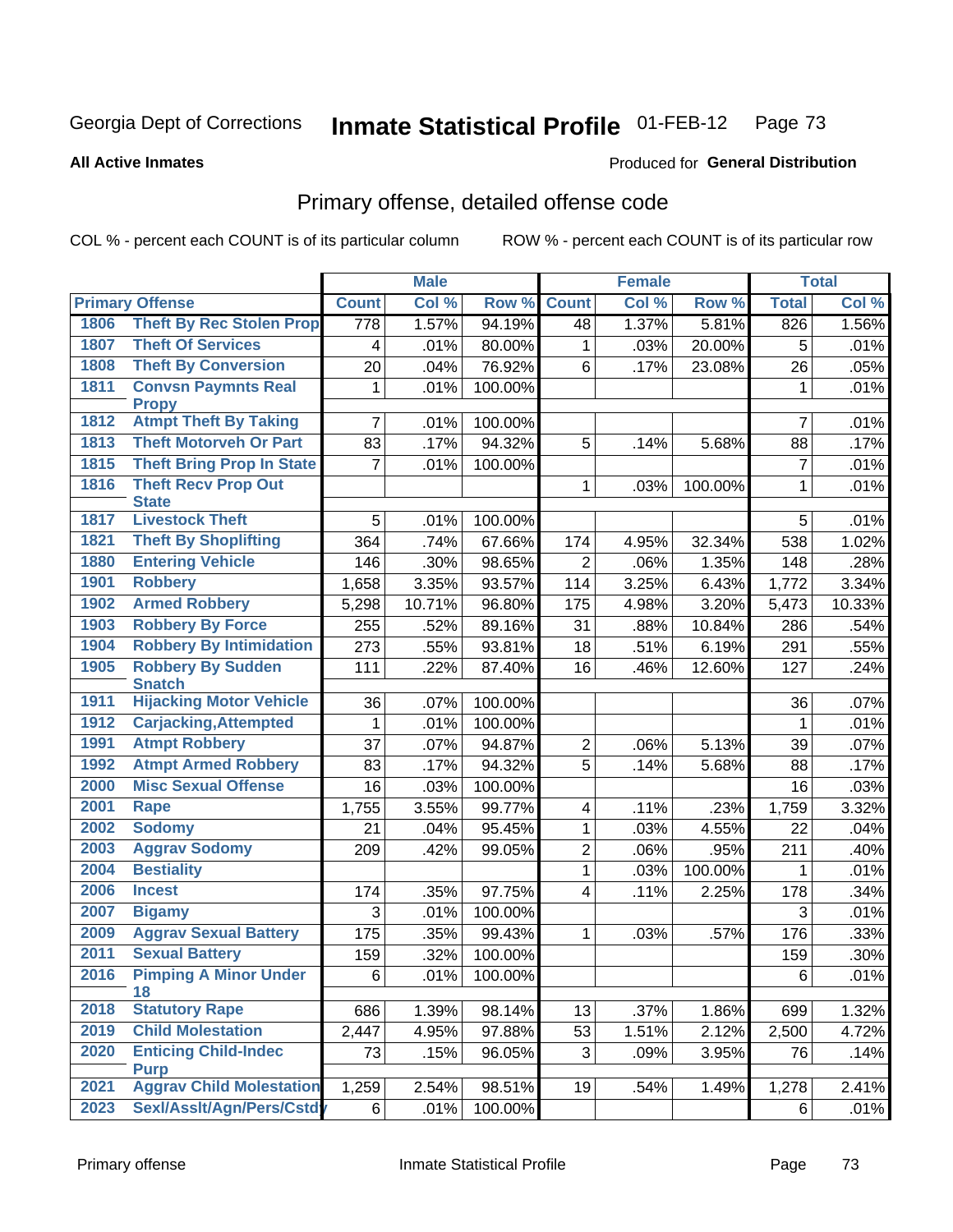**All Active Inmates**

#### Produced for **General Distribution**

### Primary offense, detailed offense code

|      |                                                                 |                | <b>Male</b> |         |                | <b>Female</b> |         |                         | <b>Total</b> |
|------|-----------------------------------------------------------------|----------------|-------------|---------|----------------|---------------|---------|-------------------------|--------------|
|      | <b>Primary Offense</b>                                          | <b>Count</b>   | Col %       | Row %   | <b>Count</b>   | Col %         | Row %   | <b>Total</b>            | Col %        |
| 2025 | <b>Solicit Sodomy From</b>                                      | 4 <sup>1</sup> | .01%        | 100.00% |                |               |         | $\overline{4}$          | .01%         |
|      | <b>Minor</b>                                                    |                |             |         |                |               |         |                         |              |
| 2026 | <b>Sex Offender Fail Registr</b><br><b>Sex Offender Fail To</b> | 374            | .76%        | 99.47%  | $\overline{2}$ | .06%          | .53%    | 376                     | .71%         |
| 2028 | <b>Move</b>                                                     | 8              | .02%        | 100.00% |                |               |         | 8                       | .02%         |
| 2090 | <b>Entice Child, Attempted</b>                                  | 5              | .01%        | 100.00% |                |               |         | 5                       | .01%         |
| 2091 | <b>Atmpt Rape</b>                                               | 29             | .06%        | 96.67%  | 1              | .03%          | 3.33%   | 30                      | .06%         |
| 2092 | <b>Atmpt Sodomy</b>                                             | $\mathbf{1}$   | .01%        | 100.00% |                |               |         | 1                       | .01%         |
| 2093 | <b>Atmpt Aggrav Sodomy</b>                                      | $\overline{c}$ | .01%        | 100.00% |                |               |         | $\overline{2}$          | .01%         |
| 2094 | <b>Atmpt Child Molestation</b>                                  | 25             | .05%        | 100.00% |                |               |         | 25                      | .05%         |
| 2095 | <b>Agg Aslt W Intnt To Rape</b>                                 | 47             | .09%        | 100.00% |                |               |         | 47                      | .09%         |
| 2096 | <b>Aggrav Ch Molest, Atmpt</b>                                  | 3              | .01%        | 100.00% |                |               |         | 3                       | .01%         |
| 2098 | <b>Incest, Atmpt</b>                                            | $\overline{2}$ | .01%        | 100.00% |                |               |         | $\overline{2}$          | .01%         |
| 2099 | <b>Agg Sex Battery Atmpt</b>                                    | $\mathbf{1}$   | .01%        | 100.00% |                |               |         | 1                       | .01%         |
| 2100 | <b>Misc Obscenity</b>                                           | $\overline{2}$ | .01%        | 100.00% |                |               |         | $\overline{2}$          | .01%         |
| 2102 | <b>Distr Mat Depict Nudity</b>                                  | $\mathbf 1$    | .01%        | 100.00% |                |               |         | $\mathbf{1}$            | .01%         |
| 2200 | <b>Misc Public Order</b>                                        | 3              | .01%        | 100.00% |                |               |         | 3                       | .01%         |
| 2202 | <b>Insurrection</b>                                             | $\mathbf{1}$   | .01%        | 100.00% |                |               |         | $\mathbf{1}$            | .01%         |
| 2205 | <b>False Swearng Writtn</b>                                     | 12             | .02%        | 80.00%  | 3              | .09%          | 20.00%  | 15                      | .03%         |
|      | <b>Stmt</b>                                                     |                |             |         |                |               |         |                         |              |
| 2301 | <b>Bribery Govt Officer</b>                                     | 3              | .01%        | 100.00% |                |               |         | 3                       | .01%         |
| 2302 | <b>Viol Oath Public Offcr</b>                                   |                |             |         | 1              | .03%          | 100.00% | $\mathbf{1}$            | .01%         |
| 2307 | <b>Defrauding State</b>                                         | 1              | .01%        | 50.00%  | 1              | .03%          | 50.00%  | $\overline{2}$          | .01%         |
| 2311 | <b>False Certificates</b>                                       | $\mathbf{1}$   | .01%        | 50.00%  | 1              | .03%          | 50.00%  | $\overline{2}$          | .01%         |
| 2313 | <b>Influencing Witness</b>                                      | 3              | .01%        | 60.00%  | $\overline{2}$ | .06%          | 40.00%  | 5                       | .01%         |
| 2314 | <b>Obstr Of Law Enf Officer</b>                                 | 484            | .98%        | 93.80%  | 32             | .91%          | 6.20%   | 516                     | .97%         |
| 2315 | <b>Tampering With</b><br><b>Evidence</b>                        | 8              | .02%        | 80.00%  | $\overline{2}$ | .06%          | 20.00%  | 10                      | .02%         |
| 2316 | <b>Fleeing/Eluding Police</b>                                   | 182            | .37%        | 94.79%  | 10             | .28%          | 5.21%   | 192                     | .36%         |
| 2401 | <b>Perjury</b>                                                  | $\overline{c}$ | .01%        | 100.00% |                |               |         | $\overline{2}$          | .01%         |
| 2402 | <b>False Swearing</b>                                           | 6              | .01%        | 66.67%  | 3              | .09%          | 33.33%  | $\boldsymbol{9}$        | .02%         |
| 2404 | <b>Impersonation</b>                                            | $\overline{3}$ | .01%        | 100.00% |                |               |         | $\mathbf{3}$            | .01%         |
| 2405 | <b>Impersonating Officer</b>                                    | 3              | .01%        | 75.00%  | $\mathbf{1}$   | .03%          | 25.00%  | $\overline{\mathbf{4}}$ | .01%         |
| 2408 | <b>False Statements Govt</b>                                    | 21             | .04%        | 67.74%  | 10             | .28%          | 32.26%  | 31                      | .06%         |
| 2409 | <b>Unauth Represtn Peace</b>                                    | 1              | .01%        | 100.00% |                |               |         | 1                       | .01%         |
| 2411 | <b>Impersntng In Legal</b>                                      | $\mathbf{1}$   | .01%        | 100.00% |                |               |         | $\mathbf{1}$            | .01%         |
|      | <b>Procd</b>                                                    |                |             |         |                |               |         |                         |              |
| 2501 | <b>Escape</b><br><b>Hindering Appreh Or Pun</b>                 | 41             | .08%        | 91.11%  | 4              | .11%          | 8.89%   | 45                      | .08%         |
| 2503 |                                                                 | 3              | .01%        | 60.00%  | $\overline{2}$ | .06%          | 40.00%  | 5                       | .01%         |
| 2507 | <b>Mutiny In Penal Inst</b>                                     | $\mathbf{1}$   | .01%        | 100.00% |                |               |         | 1                       | .01%         |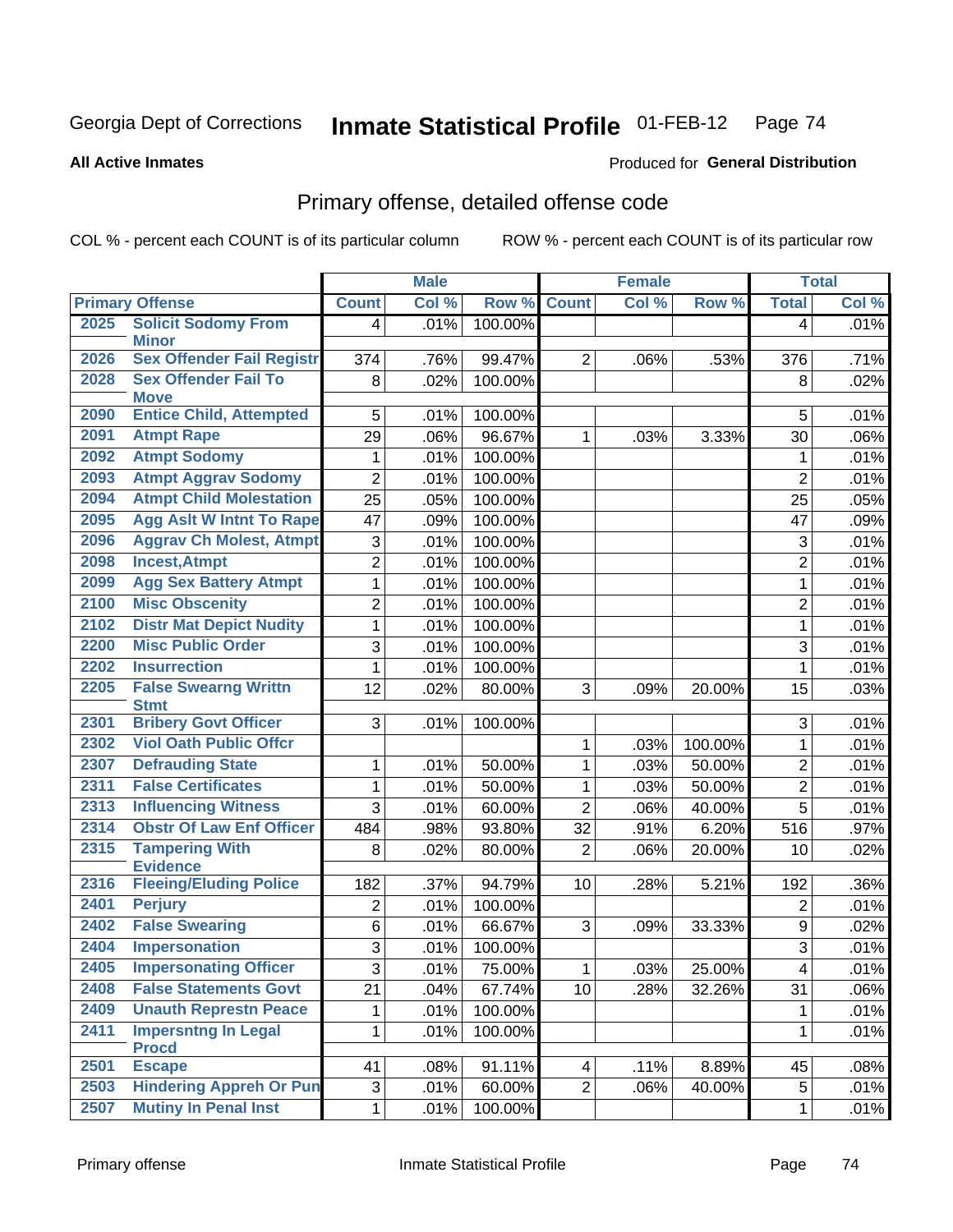**All Active Inmates**

#### Produced for **General Distribution**

### Primary offense, detailed offense code

|      |                                                  |                         | <b>Male</b> |         |                         | <b>Female</b> |         |                | <b>Total</b> |
|------|--------------------------------------------------|-------------------------|-------------|---------|-------------------------|---------------|---------|----------------|--------------|
|      | <b>Primary Offense</b>                           | <b>Count</b>            | Col %       | Row %   | <b>Count</b>            | Col %         | Row %   | <b>Total</b>   | Col %        |
| 2508 | <b>Instigating Mutiny</b>                        | 1 <sup>1</sup>          | .01%        | 100.00% |                         |               |         | 1              | .01%         |
| 2511 | <b>Bail Jumping</b>                              | $\overline{2}$          | .01%        | 66.67%  | 1                       | .03%          | 33.33%  | 3              | .01%         |
| 2590 | <b>Atmpt Escape</b>                              | $\mathbf{1}$            | .01%        | 100.00% |                         |               |         | 1              | .01%         |
| 2613 | <b>Crmnl Interfere Govt</b>                      | 29                      | .06%        | 93.55%  | $\overline{2}$          | .06%          | 6.45%   | 31             | $.06\%$      |
| 2718 | <b>Prop</b>                                      |                         |             |         |                         |               |         |                |              |
|      | <b>Dogfighting</b>                               | $\mathbf{1}$            | .01%        | 100.00% |                         |               |         | 1              | .01%         |
| 2761 | <b>Removal Baggage, Cargo</b><br><b>Etc</b>      |                         |             |         | 1                       | .03%          | 100.00% | 1              | .01%         |
| 2801 | <b>Cruelty To Children</b>                       | 229                     | .46%        | 73.16%  | 84                      | 2.39%         | 26.84%  | 313            | .59%         |
| 2802 | <b>Atmpt Cruelty To</b>                          | 1                       | .01%        | 100.00% |                         |               |         | 1              | .01%         |
|      | <b>Children</b>                                  |                         |             |         |                         |               |         |                |              |
| 2803 | <b>Manufact Meth Near</b><br><b>Child</b>        | 10                      | .02%        | 71.43%  | $\overline{\mathbf{4}}$ | .11%          | 28.57%  | 14             | .03%         |
| 2811 | <b>Cruelty To Elder Person</b>                   | 15                      | .03%        | 65.22%  | 8                       | .23%          | 34.78%  | 23             | .04%         |
| 2843 | <b>Sex Exploitation Child</b>                    | 121                     | .24%        | 98.37%  | $\overline{2}$          | .06%          | 1.63%   | 123            | .23%         |
| 2854 | <b>Cntrbtng Delingency</b>                       |                         |             |         | 1                       | .03%          | 100.00% | 1              | .01%         |
|      | <b>Minor</b>                                     |                         |             |         |                         |               |         |                |              |
| 2901 | <b>Carry Concealed Weapon</b>                    | 8 <sup>1</sup>          | .02%        | 100.00% |                         |               |         | 8              | .02%         |
| 2910 | <b>Poss Of Firearm Dur</b>                       | 364                     | .74%        | 95.79%  | 16                      | .46%          | 4.21%   | 380            | .72%         |
| 2911 | <b>Crime</b><br><b>Poss Knife During Crime</b>   | 2 <sup>1</sup>          | .01%        | 100.00% |                         |               |         | $\overline{2}$ | .01%         |
| 2912 | <b>Poss Of Certain</b>                           | 22                      | .04%        | 100.00% |                         |               |         | 22             | .04%         |
|      | <b>Weapons</b>                                   |                         |             |         |                         |               |         |                |              |
| 2913 | <b>Poss Firearm 1st</b>                          | 87                      | .18%        | 96.67%  | 3                       | .09%          | 3.33%   | 90             | .17%         |
|      | <b>Offender</b>                                  |                         |             |         |                         |               |         |                |              |
| 2914 | <b>Poss Firearm Convct</b>                       | 846                     | 1.71%       | 97.92%  | 18                      | .51%          | 2.08%   | 864            | 1.63%        |
| 2915 | <b>Felon</b><br><b>Carry Weapon At School</b>    | $\overline{2}$          | .01%        | 100.00% |                         |               |         | $\overline{2}$ | .01%         |
| 2963 | <b>Guard Line</b>                                | 8                       | .02%        | 72.73%  | 3                       | .09%          | 27.27%  | 11             | .02%         |
|      | <b>W/Weapon/Drugs</b>                            |                         |             |         |                         |               |         |                |              |
| 2965 | <b>Poss Wpn, Drugs By</b>                        | 44                      | .09%        | 95.65%  | $\overline{2}$          | .06%          | 4.35%   | 46             | .09%         |
| 2967 | <b>Prisnr</b><br><b>Destroy/Injur Police Dog</b> | $\mathbf{1}$            | .01%        | 100.00% |                         |               |         | 1              | .01%         |
| 2971 | <b>Cruelty To Animals</b>                        | $\overline{\mathbf{4}}$ | .01%        | 100.00% |                         |               |         | 4              | .01%         |
| 2972 | <b>Aggrav Cruelty To</b>                         | $\overline{5}$          | .01%        | 83.33%  | $\mathbf{1}$            | .03%          | 16.67%  | 6              | .01%         |
|      | <b>Animals</b>                                   |                         |             |         |                         |               |         |                |              |
| 3000 | <b>Misc Invasion Of Privacy</b>                  | $\mathbf{1}$            | .01%        | 100.00% |                         |               |         | 1              | .01%         |
| 3001 | <b>Eavesdrop &amp;</b>                           | $\mathbf{1}$            | .01%        | 100.00% |                         |               |         | 1              | .01%         |
| 3002 | <b>Surveillance</b><br><b>Peeping Tom</b>        | 16                      | .03%        | 100.00% |                         |               |         | 16             | .03%         |
| 3404 | <b>Racketeering</b>                              | 38                      |             | 73.08%  |                         |               |         |                |              |
| 4001 | <b>S/D Narcotics Opiates</b>                     | $\overline{27}$         | .08%        |         | 14                      | .40%          | 26.92%  | 52             | .10%         |
|      |                                                  |                         | .05%        | 90.00%  | $\mathfrak{S}$          | .09%          | 10.00%  | 30             | $.06\%$      |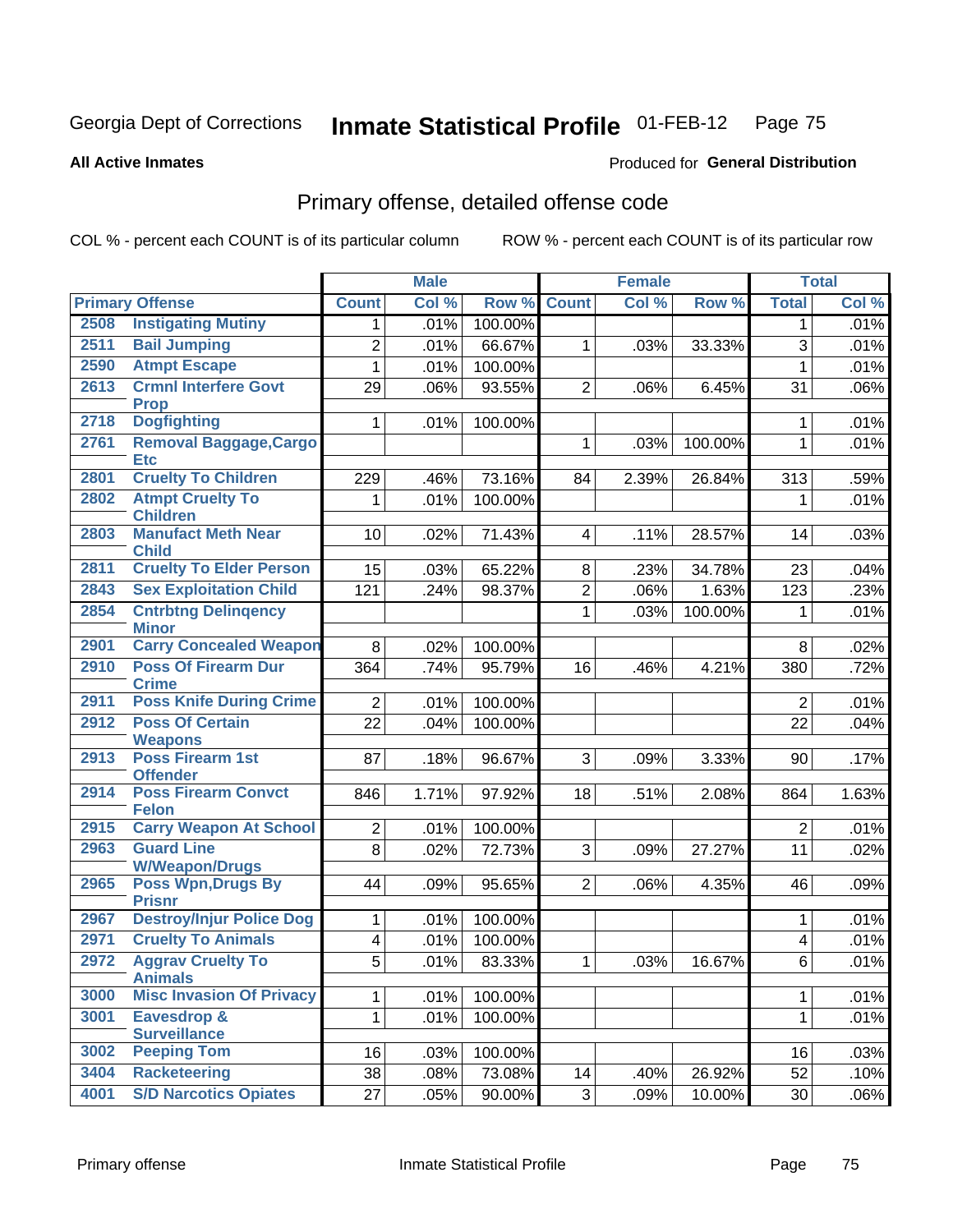#### **All Active Inmates**

#### Produced for **General Distribution**

### Primary offense, detailed offense code

|      |                                            |                  | <b>Male</b> |         |                | Female |                    |              | <b>Total</b> |
|------|--------------------------------------------|------------------|-------------|---------|----------------|--------|--------------------|--------------|--------------|
|      | <b>Primary Offense</b>                     | <b>Count</b>     | Col %       | Row %   | <b>Count</b>   | Col %  | Row %              | <b>Total</b> | Col %        |
| 4002 | <b>S/D Dep Stim Cntrf Drugs</b>            | 57               | .12%        | 75.00%  | 19             | .54%   | 25.00%             | 76           | .14%         |
| 4004 | <b>S/D Of Marijuana</b>                    | 324              | .65%        | 95.86%  | 14             | .40%   | 4.14%              | 338          | .64%         |
| 4005 | <b>S/D Of Alcoholic Intox</b>              | 1                | .01%        | 100.00% |                |        |                    | 1            | .01%         |
| 4006 | <b>Poss Narcotics Opiates</b>              | 59               | .12%        | 77.63%  | 17             | .48%   | 22.37%             | 76           | .14%         |
| 4007 | <b>Poss Dep Stim Cntrf</b>                 | 74               | .15%        | 71.15%  | 30             | .85%   | 28.85%             | 104          | .20%         |
|      | <b>Drugs</b>                               |                  |             |         |                |        |                    |              |              |
| 4009 | <b>Poss Of Marijuana</b>                   | 110              | .22%        | 94.02%  | $\overline{7}$ | .20%   | 5.98%              | 117          | .22%         |
| 4010 | <b>Illegal Poss/Manf Liquor</b>            | 1                | .01%        | 100.00% |                |        |                    | 1            | .01%         |
| 4011 | <b>Illegal Attm To Obt Drugs</b>           | $\overline{2}$   | .01%        | 20.00%  | 8              | .23%   | 80.00%             | 10           | .02%         |
| 4012 | <b>Viol Ga Cntrl Sbst Act</b>              | 35               | .07%        | 87.50%  | 5              | .14%   | 12.50%             | 40           | .08%         |
| 4013 | <b>Viol Dngrous Drgs Act</b>               | 94               | .19%        | 84.68%  | 17             | .48%   | 15.32%             | 111          | .21%         |
| 4014 | <b>Uniwfl Mfg/Del/Dist N-C S</b>           | 18               | .04%        | 100.00% |                |        |                    | 18           | .03%         |
| 4016 | <b>Poss Drug Related Matri</b>             | $\boldsymbol{9}$ | .02%        | 64.29%  | 5              | .14%   | 35.71%             | 14           | .03%         |
| 4017 | <b>S/D Cont Sub Public</b>                 | 49               | .10%        | 98.00%  | 1              | .03%   | 2.00%              | 50           | .09%         |
| 4018 | <b>S/D Cont Sub School</b>                 | 38               | .08%        | 95.00%  | $\overline{2}$ | .06%   | 5.00%              | 40           | .08%         |
| 4021 | <b>S/D Cocaine</b>                         | 941              | 1.90%       | 94.86%  | 51             | 1.45%  | 5.14%              | 992          | 1.87%        |
| 4022 | <b>Poss Of Cocaine</b>                     | 905              | 1.83%       | 87.86%  | 125            | 3.56%  | 12.14%             | 1,030        | 1.94%        |
| 4030 | <b>Poss Ephedrine</b>                      | 10               | .02%        | 66.67%  | 5              | .14%   | 33.33%             | 15           | .03%         |
| 4031 | <b>Poss Methamphetamine</b>                | 477              | .96%        | 79.37%  | 124            | 3.53%  | 20.63%             | 601          | 1.13%        |
| 4032 | <b>Sale Methamphetamine</b>                | 108              | .22%        | 80.00%  | 27             | .77%   | 20.00%             | 135          | .25%         |
| 4033 | <b>Poss Mda/Extsy</b>                      | 19               | .04%        | 90.48%  | $\overline{2}$ | .06%   | 9.52%              | 21           | .04%         |
| 4034 | <b>Sale Mda/Extsy</b>                      | 6                | .01%        | 100.00% |                |        |                    | 6            | .01%         |
| 4050 | <b>Poss W Int Dist Cocaine</b>             | 519              | 1.05%       | 94.88%  | 28             | .80%   | $\frac{1}{5.12\%}$ | 547          | 1.03%        |
| 4051 | <b>Poss W Int Dist</b>                     | 781              | 1.58%       | 95.83%  | 34             | .97%   | 4.17%              | 815          | 1.54%        |
|      | <b>Marijuana</b>                           |                  |             |         |                |        |                    |              |              |
| 4052 | <b>Poss W Int Dist Meth</b>                | 283              | .57%        | 83.24%  | 57             | 1.62%  | 16.76%             | 340          | .64%         |
| 4053 | <b>Poss W Int Dis Other</b>                | 95               | .19%        | 84.07%  | 18             | .51%   | 15.93%             | 113          | .21%         |
| 4090 | <b>Drug</b><br><b>Atmpt Viol Substance</b> | 35               | .07%        | 94.59%  | $\overline{2}$ | .06%   | 5.41%              | 37           | .07%         |
|      | <b>Act</b>                                 |                  |             |         |                |        |                    |              |              |
| 4100 | <b>Misc Drugs Trafficking</b>              | 32               | .06%        | 100.00% |                |        |                    | 32           | .06%         |
| 4101 | <b>Traf Cocaine Less 200</b>               | 427              | .86%        | 97.27%  | 12             | .34%   | 2.73%              | 439          | .83%         |
|      | Gm                                         |                  |             |         |                |        |                    |              |              |
| 4102 | <b>Traf Cocaine 201-400</b>                | 207              | .42%        | 93.24%  | 15             | .43%   | 6.76%              | 222          | .42%         |
|      | Gm<br><b>Traf Cocaine 401+ Gm</b>          |                  |             |         |                |        |                    |              |              |
| 4103 |                                            | 152              | .31%        | 95.00%  | 8              | .23%   | 5.00%              | 160          | .30%         |
| 4111 | <b>Traf Narcotic Less 14 Gm</b>            | 8                | .02%        | 88.89%  | $\mathbf 1$    | .03%   | 11.11%             | 9            | .02%         |
| 4112 | <b>Traf Narcotic 15-28 Gm</b>              | 8                | .02%        | 100.00% |                |        |                    | 8            | .02%         |
| 4113 | <b>Traf Narcotic 29+ Gm</b>                | 6                | .01%        | 100.00% |                |        |                    | 6            | .01%         |
| 4121 | Traf Marijna 10-2000 Lb                    | 101              | .20%        | 96.19%  | 4              | .11%   | 3.81%              | 105          | .20%         |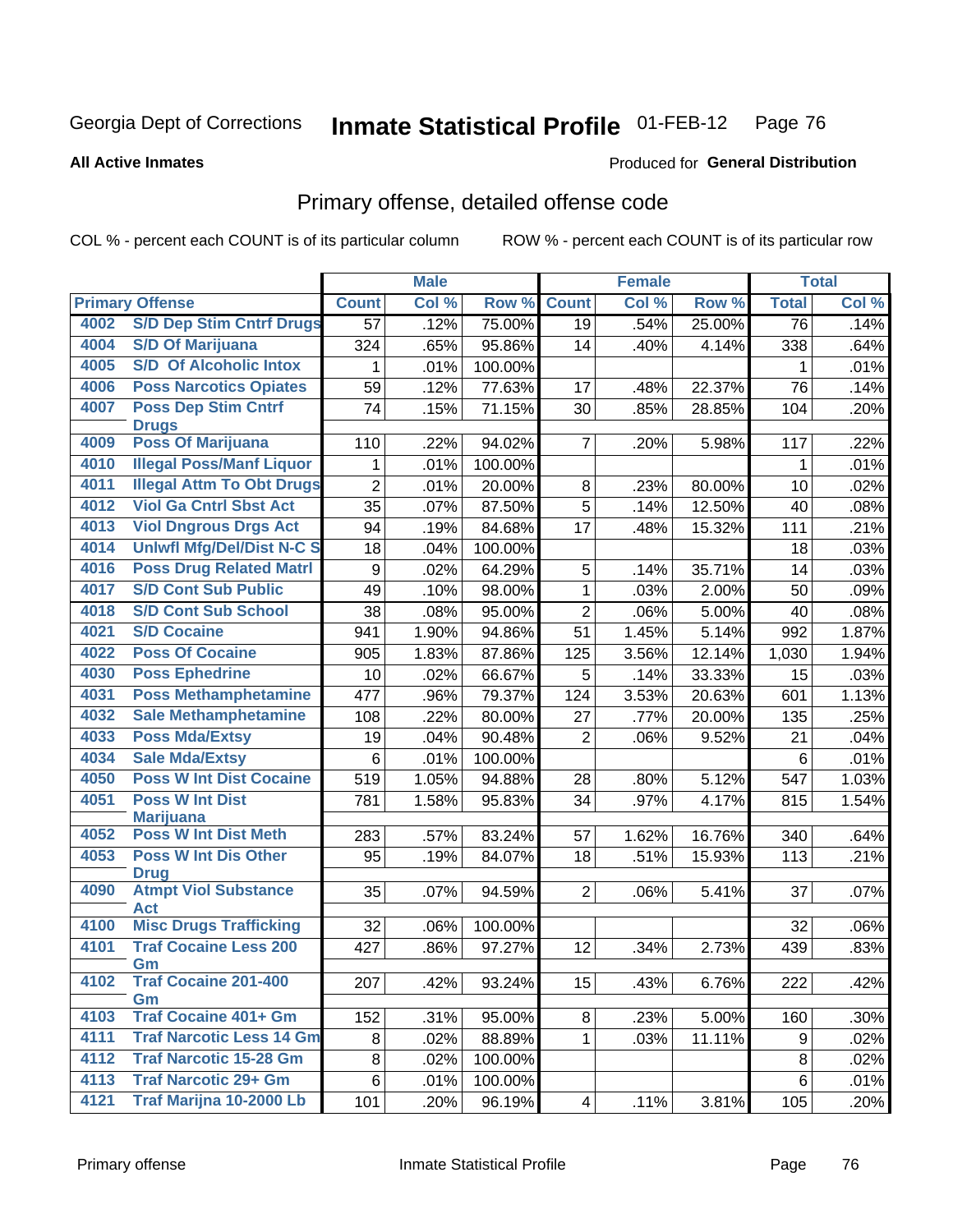Produced for **General Distribution**

#### **All Active Inmates**

### Primary offense, detailed offense code

|      |                                       |                 | <b>Male</b> |         |                | <b>Female</b> |                     |                | <b>Total</b> |
|------|---------------------------------------|-----------------|-------------|---------|----------------|---------------|---------------------|----------------|--------------|
|      | <b>Primary Offense</b>                | <b>Count</b>    | Col %       | Row %   | <b>Count</b>   | Col %         | Row %               | <b>Total</b>   | Col %        |
| 4122 | Traf Marijna 2001-10k Lb              | $\overline{3}$  | .01%        | 100.00% |                |               |                     | $\overline{3}$ | .01%         |
| 4123 | Traf Marijna 10001+ Lb                | $\overline{4}$  | .01%        | 80.00%  | $\mathbf{1}$   | .03%          | 20.00%              | 5              | .01%         |
| 4126 | <b>Traf Amphtmine 28-199</b>          | 5               | .01%        | 100.00% |                |               |                     | $\overline{5}$ | .01%         |
|      | Gm                                    |                 |             |         |                |               |                     |                |              |
| 4127 | <b>Traf Amphtmine 200-399</b>         | 2               | .01%        | 100.00% |                |               |                     | $\overline{2}$ | .01%         |
| 4128 | Gm<br><b>Traf Amphtmine 400+ Gm</b>   | 4               | .01%        | 100.00% |                |               |                     | 4              | .01%         |
| 4130 | <b>Cnspire Traffic Cntrl Sub</b>      | 15              | .03%        | 83.33%  | 3              | .09%          | 16.67%              | 18             | .03%         |
| 4132 | <b>Transactions Cntrft</b>            |                 |             |         |                |               |                     |                |              |
|      | <b>Drugs</b>                          | $\mathbf 1$     | .01%        | 100.00% |                |               |                     | 1              | .01%         |
| 4133 | <b>Use Comm Facity Vio C</b>          | 5               | .01%        | 100.00% |                |               |                     | 5              | .01%         |
|      | <b>Sub</b>                            |                 |             |         |                |               |                     |                |              |
| 4134 | <b>Att/Consprcy Commt</b>             | 52              | .11%        | 91.23%  | 5              | .14%          | 8.77%               | 57             | .11%         |
|      | C/S/Of                                |                 |             |         |                |               |                     |                |              |
| 4135 | <b>Unauth Dist Contrild Sub</b>       | 1               | .01%        | 100.00% |                |               |                     | 1              | .01%         |
| 4136 | <b>Illgl Dist Contrild Subst</b>      | $\mathbf{1}$    | .01%        | 100.00% |                |               |                     | $\mathbf 1$    | .01%         |
| 4140 | <b>Traf Methamph 28-199</b><br>Gm     | 215             | .43%        | 85.66%  | 36             | 1.02%         | 14.34%              | 251            | .47%         |
| 4141 | <b>Traf Methamph 200-399</b><br>Gm    | 71              | .14%        | 89.87%  | 8              | .23%          | 10.13%              | 79             | .15%         |
| 4142 | Traf Methamph 400+ Gm                 | 58              | .12%        | 93.55%  | 4              | .11%          | 6.45%               | 62             | .12%         |
| 4143 | <b>Manf Methamph 28-199</b>           | 25              | .05%        | 75.76%  | 8              | .23%          | 24.24%              | 33             | .06%         |
|      | Gm                                    |                 |             |         |                |               |                     |                |              |
| 4144 | <b>Manf Methamph 200-399</b><br>Gm    | 6               | .01%        | 100.00% |                |               |                     | 6              | .01%         |
| 4145 | <b>Manf Methamph 400+ Gm</b>          | $\mathbf{1}$    | .01%        | 100.00% |                |               |                     | 1              | .01%         |
| 4146 | <b>Traf Methamph Unspec</b><br>Amt    | 63              | .13%        | 91.30%  | 6              | .17%          | $\overline{8.70\%}$ | 69             | .13%         |
| 4147 | <b>Manf Methamph Unspec</b>           | 192             | .39%        | 88.48%  | 25             | .71%          | 11.52%              | 217            | .41%         |
| 4150 | Amt<br><b>Traf Mda/Extsy 28-199gm</b> | 21              | .04%        | 87.50%  | 3              | .09%          | 12.50%              | 24             | .05%         |
| 4151 | <b>Traf Mda/Extsy 200-</b>            | 8               | .02%        | 80.00%  | $\overline{2}$ | .06%          | 20.00%              | 10             | .02%         |
|      | 399gm                                 |                 |             |         |                |               |                     |                |              |
| 4152 | <b>Traf Mda/Extsy 400+Gm</b>          | $\overline{4}$  | .01%        | 100.00% |                |               |                     | 4              | .01%         |
| 5001 | <b>Viol Motor Vehicle Laws</b>        | 36              | .07%        | 97.30%  | 1              | .03%          | 2.70%               | 37             | .07%         |
| 5003 | <b>Chop Shop Violation</b>            | $\mathbf 1$     | .01%        | 100.00% |                |               |                     | 1              | .01%         |
| 5004 | <b>Drvng Habtl Violator</b>           | 10              | .02%        | 100.00% |                |               |                     | 10             | .02%         |
| 5005 | <b>Habit Traf Viol/Impaired</b>       | $\overline{2}3$ | .05%        | 95.83%  | 1              | .03%          | 4.17%               | 24             | .05%         |
| 5006 | <b>Habit Traf Viol/Other</b>          | $\overline{27}$ | .05%        | 100.00% |                |               |                     | 27             | .05%         |
| 5007 | <b>Hit-Run W/Injury/Fatality</b>      | 8               | .02%        | 80.00%  | $\overline{2}$ | .06%          | 20.00%              | 10             | .02%         |
| 5171 | <b>Poss Contraband</b>                | $\mathbf 1$     | .01%        | 100.00% |                |               |                     | 1              | .01%         |
|      | <b>Articles</b>                       |                 |             |         |                |               |                     |                |              |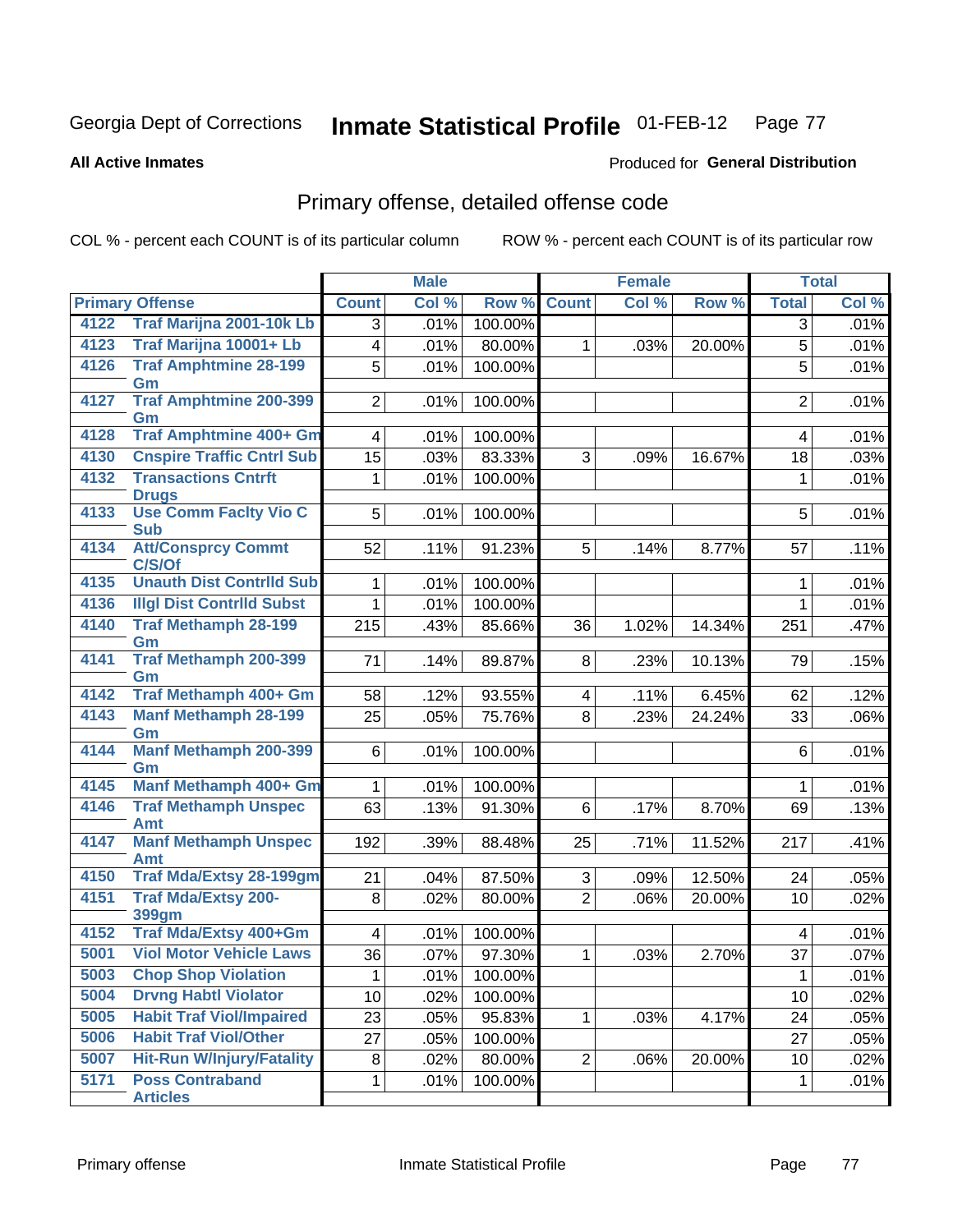**All Active Inmates**

#### Produced for **General Distribution**

### Primary offense, detailed offense code

|                      |                                  |              | <b>Male</b> |         | <b>Female</b> |       |        | <b>Total</b> |       |
|----------------------|----------------------------------|--------------|-------------|---------|---------------|-------|--------|--------------|-------|
|                      | <b>Primary Offense</b>           | <b>Count</b> | Col %       | Row %   | <b>Count</b>  | Col % | Row %  | <b>Total</b> | Col % |
| 6000                 | <b>Misc Mrals/Pblic H/Safty</b>  | 6            | .01%        | 85.71%  |               | .03%  | 14.29% | ⇁            | .01%  |
| 6200                 | <b>Misc CorrectionI Inst Off</b> | 3            | .01%        | 100.00% |               |       |        | 3            | .01%  |
| 8001                 | <b>Violatn Othr States Law</b>   | 6            | .01%        | 75.00%  | 2             | .06%  | 25.00% | 8            | .02%  |
| 9901                 | <b>Conspiracy</b>                | 51           | .10%        | 91.07%  | 5             | .14%  | 8.93%  | 56           | .11%  |
| 9905                 | <b>Crmnl Atmpt</b>               |              | .01%        | 100.00% |               |       |        |              | .01%  |
| 9906                 | <b>Aircraft Hijacking</b>        | 3            | .01%        | 75.00%  |               | .03%  | 25.00% | 4            | .01%  |
| 9907                 | <b>Unauth Dist Recrd</b>         | 4            | .01%        | 100.00% |               |       |        | 4            | .01%  |
|                      | <b>Devices</b>                   |              |             |         |               |       |        |              |       |
| 9910                 | <b>Crmnl Solicitation</b>        |              | .01%        | 100.00% |               |       |        |              | .01%  |
| 9911                 | <b>Party To A Crime</b>          |              | .01%        | 100.00% |               |       |        |              | .01%  |
| 9914                 | <b>Gang Participation</b>        | 32           | .06%        | 100.00% |               |       |        | 32           | .06%  |
| 9999                 | <b>Unknown Offense</b>           | 23           | .05%        | 79.31%  | 6             | .17%  | 20.69% | 29           | .05%  |
| <b>Total Rported</b> |                                  | 49,478       | 101%        | 93.37%  | 3,513         | 100%  | 6.63%  | 52,991       | 101%  |

| orted       | ,709                     | 204                | Q12    |
|-------------|--------------------------|--------------------|--------|
| <b>NI</b>   |                          | $\sim$ $\sim$      | נו כו  |
| <b>otal</b> | <b>407</b><br>C 4<br>101 | 2 74 7<br>.<br>. . | 54,904 |

| Mode (most frequent) | 1601 Burglary | 1701 Forgery 1st Degree | 1601 Burglary |
|----------------------|---------------|-------------------------|---------------|
|----------------------|---------------|-------------------------|---------------|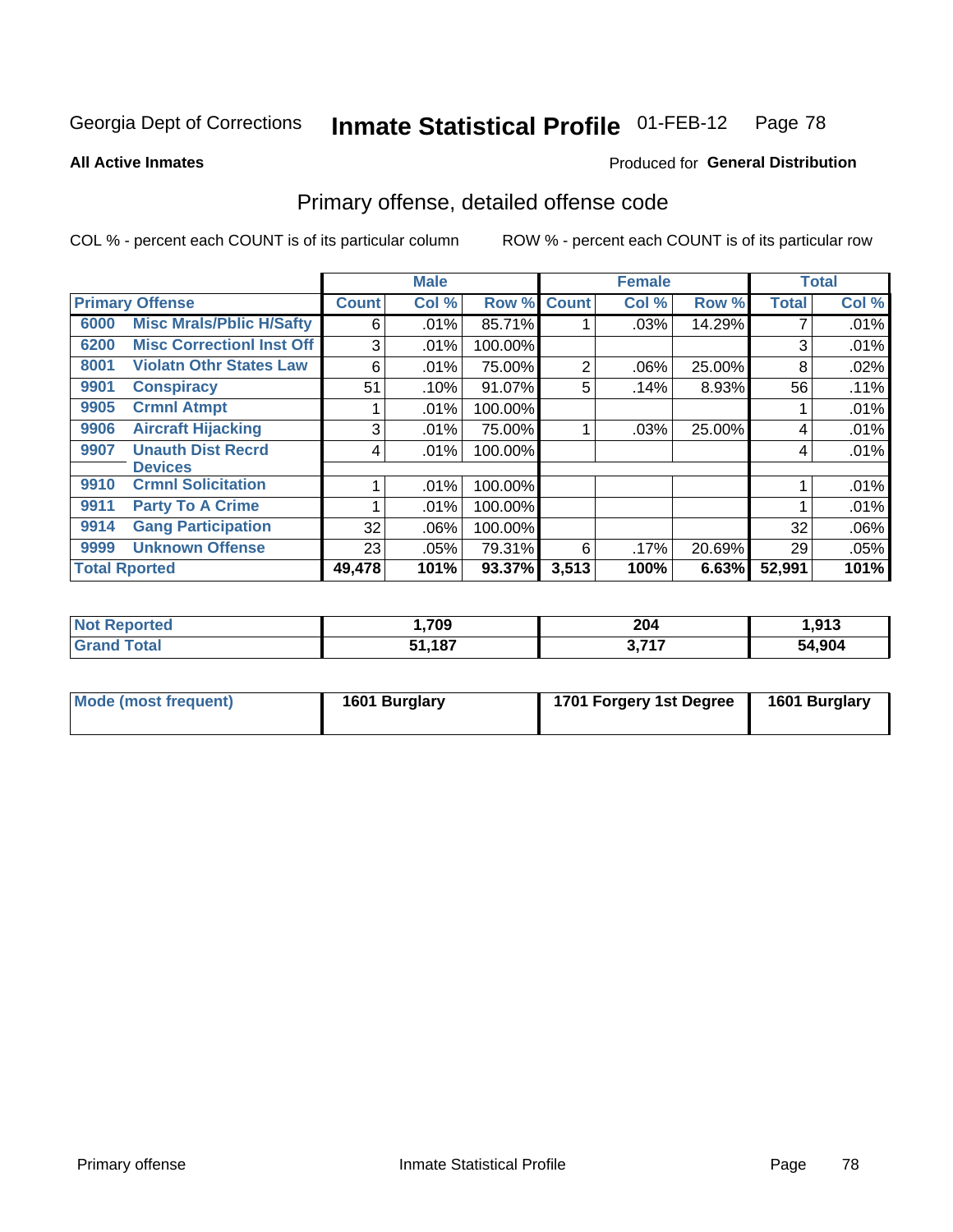Produced for **General Distribution**

#### **All Active Inmates**

### County of conviction of primary offense

|     |                             |              | <b>Male</b> |         |                | <b>Female</b> |        |              | <b>Total</b> |
|-----|-----------------------------|--------------|-------------|---------|----------------|---------------|--------|--------------|--------------|
|     | <b>County of Conviction</b> | <b>Count</b> | Col %       | Row %   | <b>Count</b>   | Col %         | Row %  | <b>Total</b> | Col %        |
| 000 | <b>Unknown</b>              | 1,709        | 3.34%       | 89.34%  | 204            | 5.49%         | 10.66% | 1,913        | 3.48%        |
| 001 | <b>Appling County</b>       | 91           | .18%        | 97.85%  | $\overline{2}$ | .05%          | 2.15%  | 93           | .17%         |
| 002 | <b>Atkinson County</b>      | 44           | .09%        | 89.80%  | 5              | .13%          | 10.20% | 49           | .09%         |
| 003 | <b>Bacon County</b>         | 58           | .11%        | 96.67%  | $\overline{2}$ | .05%          | 3.33%  | 60           | .11%         |
| 004 | <b>Baker County</b>         | 14           | .03%        | 100.00% |                |               |        | 14           | .03%         |
| 005 | <b>Baldwin County</b>       | 295          | .58%        | 93.95%  | 19             | .51%          | 6.05%  | 314          | .57%         |
| 006 | <b>Banks County</b>         | 66           | .13%        | 91.67%  | $6\phantom{1}$ | .16%          | 8.33%  | 72           | .13%         |
| 007 | <b>Barrow County</b>        | 251          | .49%        | 92.96%  | 19             | .51%          | 7.04%  | 270          | .49%         |
| 008 | <b>Bartow County</b>        | 573          | 1.12%       | 89.67%  | 66             | 1.78%         | 10.33% | 639          | 1.16%        |
| 009 | <b>Ben Hill County</b>      | 218          | .43%        | 94.37%  | 13             | .35%          | 5.63%  | 231          | .42%         |
| 010 | <b>Berrien County</b>       | 80           | .16%        | 94.12%  | 5              | .13%          | 5.88%  | 85           | .15%         |
| 011 | <b>Bibb County</b>          | 1,074        | 2.10%       | 95.47%  | 51             | 1.37%         | 4.53%  | 1,125        | 2.05%        |
| 012 | <b>Bleckley County</b>      | 65           | .13%        | 90.28%  | $\overline{7}$ | .19%          | 9.72%  | 72           | .13%         |
| 013 | <b>Brantley County</b>      | 66           | .13%        | 92.96%  | 5              | .13%          | 7.04%  | 71           | .13%         |
| 014 | <b>Brooks County</b>        | 57           | .11%        | 95.00%  | $\overline{3}$ | .08%          | 5.00%  | 60           | .11%         |
| 015 | <b>Bryan County</b>         | 95           | .19%        | 97.94%  | $\overline{2}$ | .05%          | 2.06%  | 97           | .18%         |
| 016 | <b>Bulloch County</b>       | 488          | .95%        | 92.42%  | 40             | 1.08%         | 7.58%  | 528          | .96%         |
| 017 | <b>Burke County</b>         | 214          | .42%        | 96.40%  | $\,8\,$        | .22%          | 3.60%  | 222          | .40%         |
| 018 | <b>Butts County</b>         | 173          | .34%        | 96.65%  | 6              | .16%          | 3.35%  | 179          | .33%         |
| 019 | <b>Calhoun County</b>       | 39           | .08%        | 82.98%  | $\,8\,$        | .22%          | 17.02% | 47           | .09%         |
| 020 | <b>Camden County</b>        | 156          | .30%        | 94.55%  | 9              | .24%          | 5.45%  | 165          | .30%         |
| 021 | <b>Candler County</b>       | 91           | .18%        | 89.22%  | 11             | .30%          | 10.78% | 102          | .19%         |
| 022 | <b>Carroll County</b>       | 634          | 1.24%       | 90.70%  | 65             | 1.75%         | 9.30%  | 699          | 1.27%        |
| 023 | <b>Catoosa County</b>       | 321          | .63%        | 91.19%  | 31             | .83%          | 8.81%  | 352          | .64%         |
| 024 | <b>Charlton County</b>      | 46           | .09%        | 88.46%  | $6\phantom{1}$ | .16%          | 11.54% | 52           | .09%         |
| 025 | <b>Chatham County</b>       | 2,459        | 4.80%       | 95.46%  | 117            | 3.15%         | 4.54%  | 2,576        | 4.69%        |
| 026 | <b>Chattahoochee County</b> | 30           | .06%        | 93.75%  | $\overline{2}$ | .05%          | 6.25%  | 32           | .06%         |
| 027 | <b>Chattooga County</b>     | 257          | .50%        | 90.18%  | 28             | .75%          | 9.82%  | 285          | .52%         |
| 028 | <b>Cherokee County</b>      | 570          | 1.11%       | 92.53%  | 46             | 1.24%         | 7.47%  | 616          | 1.12%        |
| 029 | <b>Clarke County</b>        | 466          | .91%        | 93.95%  | 30             | .81%          | 6.05%  | 496          | .90%         |
| 030 | <b>Clay County</b>          | 34           | .07%        | 91.89%  | 3              | .08%          | 8.11%  | 37           | .07%         |
| 031 | <b>Clayton County</b>       | 1,460        | 2.85%       | 92.70%  | 115            | 3.09%         | 7.30%  | 1,575        | 2.87%        |
| 032 | <b>Clinch County</b>        | 67           | .13%        | 97.10%  | $\overline{2}$ | .05%          | 2.90%  | 69           | .13%         |
| 033 | <b>Cobb County</b>          | 2,464        | 4.81%       | 91.77%  | 221            | 5.95%         | 8.23%  | 2,685        | 4.89%        |
| 034 | <b>Coffee County</b>        | 240          | .47%        | 94.49%  | 14             | .38%          | 5.51%  | 254          | .46%         |
| 035 | <b>Colquitt County</b>      | 276          | .54%        | 95.17%  | 14             | .38%          | 4.83%  | 290          | .53%         |
| 036 | <b>Columbia County</b>      | 323          | .63%        | 90.73%  | 33             | .89%          | 9.27%  | 356          | .65%         |
| 037 | <b>Cook County</b>          | 119          | .23%        | 96.75%  | 4              | .11%          | 3.25%  | 123          | .22%         |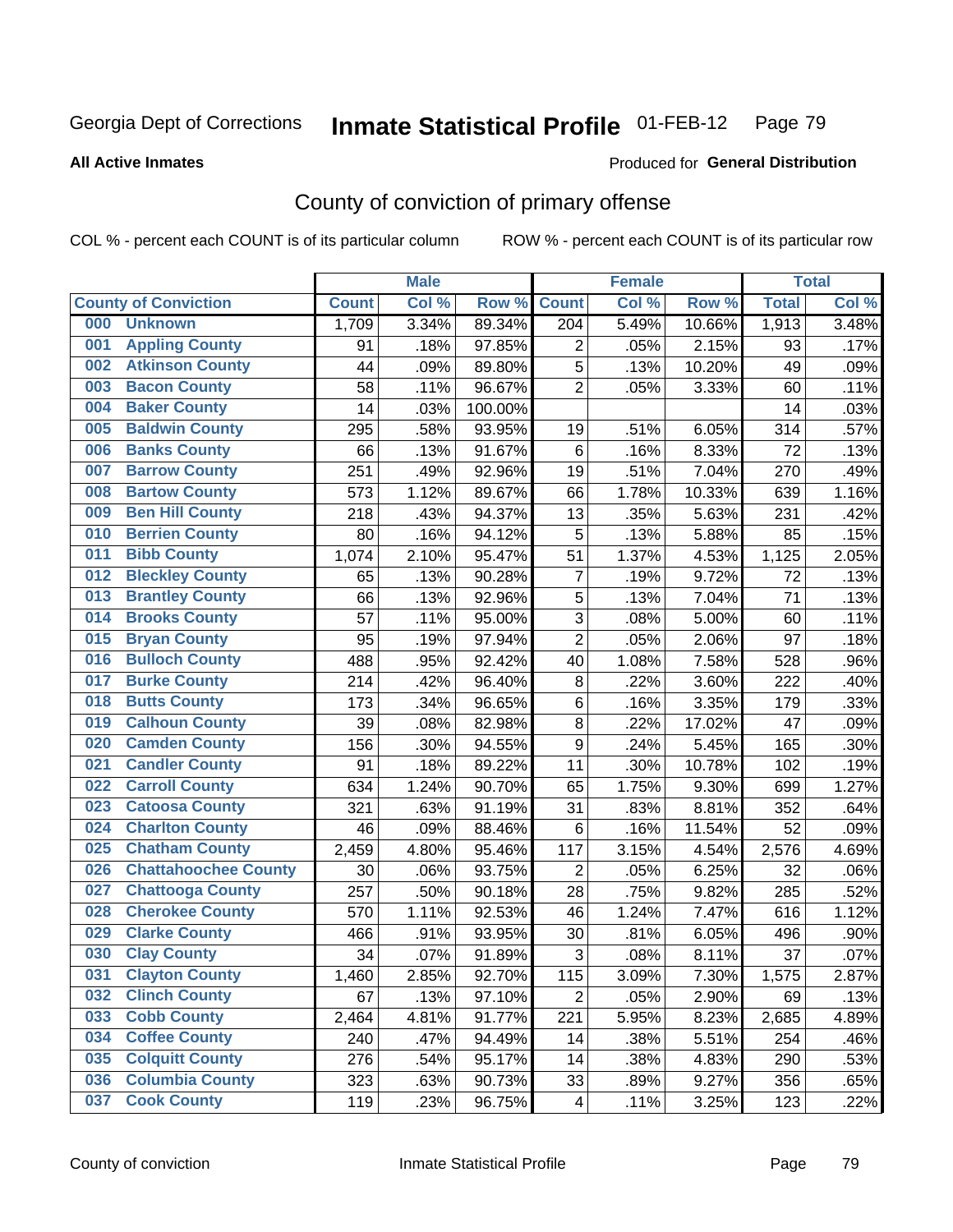Produced for **General Distribution**

#### **All Active Inmates**

# County of conviction of primary offense

|                                |                         |                | <b>Male</b> |         |                | <b>Female</b> |        |                  | <b>Total</b> |
|--------------------------------|-------------------------|----------------|-------------|---------|----------------|---------------|--------|------------------|--------------|
| <b>County of Conviction</b>    |                         | <b>Count</b>   | Col %       | Row %   | <b>Count</b>   | Col %         | Row %  | <b>Total</b>     | Col %        |
| <b>Coweta County</b><br>038    |                         | 531            | 1.04%       | 91.87%  | 47             | 1.26%         | 8.13%  | $\overline{578}$ | 1.05%        |
| <b>Crawford County</b><br>039  |                         | 18             | .04%        | 94.74%  | 1              | .03%          | 5.26%  | 19               | .03%         |
| <b>Crisp County</b><br>040     |                         | 252            | .49%        | 93.33%  | 18             | .48%          | 6.67%  | 270              | .49%         |
| <b>Dade County</b><br>041      |                         | 133            | .26%        | 92.36%  | 11             | .30%          | 7.64%  | 144              | .26%         |
| <b>Dawson County</b><br>042    |                         | 120            | .23%        | 90.23%  | 13             | .35%          | 9.77%  | 133              | .24%         |
| 043<br><b>Decatur County</b>   |                         | 296            | .58%        | 91.36%  | 28             | .75%          | 8.64%  | 324              | .59%         |
| <b>Dekalb County</b><br>044    |                         | 2,841          | 5.55%       | 94.64%  | 161            | 4.33%         | 5.36%  | 3,002            | 5.47%        |
| <b>Dodge County</b><br>045     |                         | 156            | .30%        | 94.55%  | 9              | .24%          | 5.45%  | 165              | .30%         |
| <b>Dooly County</b><br>046     |                         | 93             | .18%        | 94.90%  | 5              | .13%          | 5.10%  | 98               | .18%         |
| 047<br><b>Dougherty County</b> |                         | 936            | 1.83%       | 94.93%  | 50             | 1.35%         | 5.07%  | 986              | 1.80%        |
| <b>Douglas County</b><br>048   |                         | 1,197          | 2.34%       | 88.93%  | 149            | 4.01%         | 11.07% | 1,346            | 2.45%        |
| <b>Early County</b><br>049     |                         | 95             | .19%        | 96.94%  | 3              | .08%          | 3.06%  | 98               | .18%         |
| <b>Echols County</b><br>050    |                         | 10             | .02%        | 100.00% |                |               |        | 10               | .02%         |
| 051<br><b>Effingham County</b> |                         | 154            | .30%        | 93.33%  | 11             | .30%          | 6.67%  | 165              | .30%         |
| <b>Elbert County</b><br>052    |                         | 128            | .25%        | 92.75%  | 10             | .27%          | 7.25%  | 138              | .25%         |
| <b>Emanuel County</b><br>053   |                         | 181            | .35%        | 94.27%  | 11             | .30%          | 5.73%  | 192              | .35%         |
| <b>Evans County</b><br>054     |                         | 99             | .19%        | 97.06%  | 3              | .08%          | 2.94%  | 102              | .19%         |
| <b>Fannin County</b><br>055    |                         | 107            | .21%        | 91.45%  | 10             | .27%          | 8.55%  | 117              | .21%         |
| <b>Fayette County</b><br>056   |                         | 379            | .74%        | 92.89%  | 29             | .78%          | 7.11%  | 408              | .74%         |
| <b>Floyd County</b><br>057     |                         | 722            | 1.41%       | 90.59%  | 75             | 2.02%         | 9.41%  | 797              | 1.45%        |
| <b>Forsyth County</b><br>058   |                         | 285            | .56%        | 85.84%  | 47             | 1.26%         | 14.16% | 332              | .60%         |
| <b>Franklin County</b><br>059  |                         | 130            | .25%        | 89.66%  | 15             | $.40\%$       | 10.34% | 145              | .26%         |
| <b>Fulton County</b><br>060    |                         | 5,021          | 9.81%       | 96.32%  | 192            | 5.17%         | 3.68%  | 5,213            | 9.49%        |
| <b>Gilmer County</b><br>061    |                         | 124            | .24%        | 89.21%  | 15             | .40%          | 10.79% | 139              | .25%         |
| <b>Glascock County</b><br>062  |                         | $\overline{7}$ | .01%        | 87.50%  | 1              | .03%          | 12.50% | 8                | .01%         |
| 063<br><b>Glynn County</b>     |                         | 399            | .78%        | 93.66%  | 27             | .73%          | 6.34%  | 426              | .78%         |
| <b>Gordon County</b><br>064    |                         | 294            | .57%        | 89.09%  | 36             | .97%          | 10.91% | 330              | .60%         |
| <b>Grady County</b><br>065     |                         | 203            | .40%        | 92.69%  | 16             | .43%          | 7.31%  | 219              | .40%         |
| <b>Greene County</b><br>066    |                         | 155            | .30%        | 95.68%  | $\overline{7}$ | .19%          | 4.32%  | 162              | .30%         |
| <b>Gwinnett County</b><br>067  |                         | 2,257          | 4.41%       | 92.96%  | 171            | 4.60%         | 7.04%  | 2,428            | 4.42%        |
| 068                            | <b>Habersham County</b> | 109            | .21%        | 96.46%  | 4              | .11%          | 3.54%  | 113              | .21%         |
| 069<br><b>Hall County</b>      |                         | 702            | 1.37%       | 92.01%  | 61             | 1.64%         | 7.99%  | 763              | 1.39%        |
| <b>Hancock County</b><br>070   |                         | 33             | .06%        | 100.00% |                |               |        | 33               | .06%         |
| <b>Haralson County</b><br>071  |                         | 86             | .17%        | 97.73%  | $\overline{2}$ | .05%          | 2.27%  | 88               | .16%         |
| <b>Harris County</b><br>072    |                         | 122            | .24%        | 96.06%  | 5              | .13%          | 3.94%  | 127              | .23%         |
| <b>Hart County</b><br>073      |                         | 117            | .23%        | 95.90%  | 5              | .13%          | 4.10%  | 122              | .22%         |
| <b>Heard County</b><br>074     |                         | 63             | .12%        | 96.92%  | $\overline{2}$ | .05%          | 3.08%  | 65               | .12%         |
| <b>Henry County</b><br>075     |                         | 570            | 1.11%       | 90.48%  | 60             | 1.61%         | 9.52%  | 630              | 1.15%        |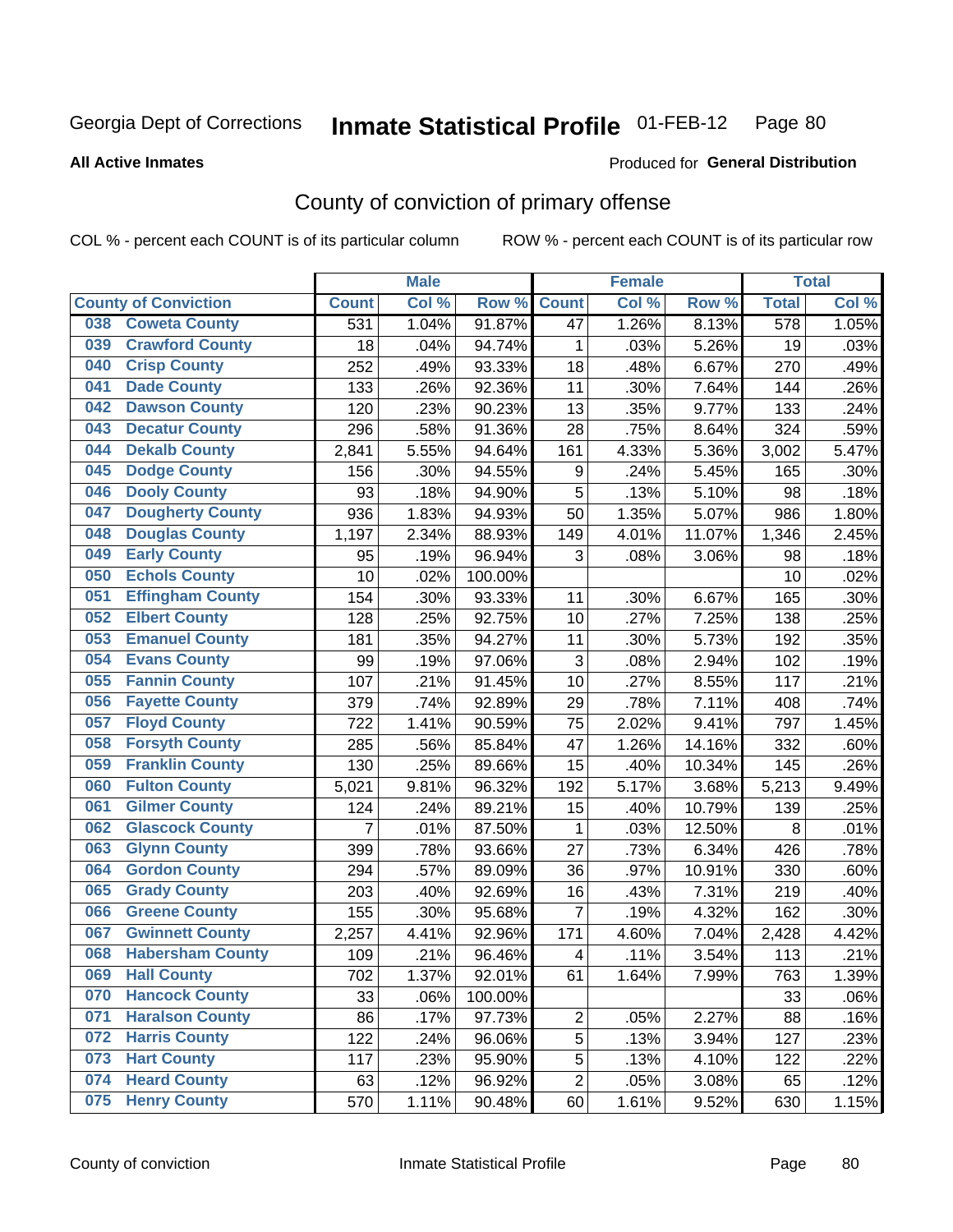**All Active Inmates**

#### Produced for **General Distribution**

### County of conviction of primary offense

|                                 |              | <b>Male</b> |         |                | <b>Female</b> |        |              | <b>Total</b> |
|---------------------------------|--------------|-------------|---------|----------------|---------------|--------|--------------|--------------|
| <b>County of Conviction</b>     | <b>Count</b> | Col %       | Row %   | <b>Count</b>   | Col %         | Row %  | <b>Total</b> | Col %        |
| <b>Houston County</b><br>076    | 631          | 1.23%       | 94.46%  | 37             | 1.00%         | 5.54%  | 668          | 1.22%        |
| <b>Irwin County</b><br>077      | 78           | .15%        | 97.50%  | $\overline{2}$ | .05%          | 2.50%  | 80           | .15%         |
| <b>Jackson County</b><br>078    | 213          | .42%        | 92.61%  | 17             | .46%          | 7.39%  | 230          | .42%         |
| <b>Jasper County</b><br>079     | 64           | .13%        | 91.43%  | 6              | .16%          | 8.57%  | 70           | .13%         |
| <b>Jeff Davis County</b><br>080 | 61           | .12%        | 85.92%  | 10             | .27%          | 14.08% | 71           | .13%         |
| 081<br><b>Jefferson County</b>  | 151          | .29%        | 95.57%  | $\overline{7}$ | .19%          | 4.43%  | 158          | .29%         |
| <b>Jenkins County</b><br>082    | 62           | .12%        | 93.94%  | 4              | .11%          | 6.06%  | 66           | .12%         |
| <b>Johnson County</b><br>083    | 51           | .10%        | 91.07%  | 5              | .13%          | 8.93%  | 56           | .10%         |
| <b>Jones County</b><br>084      | 185          | .36%        | 90.24%  | 20             | .54%          | 9.76%  | 205          | .37%         |
| <b>Lamar County</b><br>085      | 81           | .16%        | 94.19%  | 5              | .13%          | 5.81%  | 86           | .16%         |
| <b>Lanier County</b><br>086     | 45           | .09%        | 95.74%  | $\overline{2}$ | .05%          | 4.26%  | 47           | .09%         |
| <b>Laurens County</b><br>087    | 295          | .58%        | 94.86%  | 16             | .43%          | 5.14%  | 311          | .57%         |
| <b>Lee County</b><br>088        | 65           | .13%        | 94.20%  | 4              | .11%          | 5.80%  | 69           | .13%         |
| <b>Liberty County</b><br>089    | 291          | .57%        | 93.27%  | 21             | .56%          | 6.73%  | 312          | .57%         |
| <b>Lincoln County</b><br>090    | 23           | .04%        | 100.00% |                |               |        | 23           | .04%         |
| <b>Long County</b><br>091       | 84           | .16%        | 96.55%  | 3              | .08%          | 3.45%  | 87           | .16%         |
| <b>Lowndes County</b><br>092    | 550          | 1.07%       | 93.54%  | 38             | 1.02%         | 6.46%  | 588          | 1.07%        |
| <b>Lumpkin County</b><br>093    | 100          | .20%        | 90.09%  | 11             | .30%          | 9.91%  | 111          | .20%         |
| <b>Macon County</b><br>094      | 66           | .13%        | 97.06%  | $\mathbf 2$    | .05%          | 2.94%  | 68           | .12%         |
| <b>Madison County</b><br>095    | 109          | .21%        | 94.78%  | $\,6$          | .16%          | 5.22%  | 115          | .21%         |
| <b>Marion County</b><br>096     | 36           | .07%        | 92.31%  | 3              | .08%          | 7.69%  | 39           | .07%         |
| <b>Mcduffie County</b><br>097   | 183          | .36%        | 93.37%  | 13             | .35%          | 6.63%  | 196          | .36%         |
| <b>Mcintosh County</b><br>098   | 71           | .14%        | 100.00% |                |               |        | 71           | .13%         |
| <b>Meriwether County</b><br>099 | 218          | .43%        | 96.04%  | 9              | .24%          | 3.96%  | 227          | .41%         |
| <b>Miller County</b><br>100     | 32           | .06%        | 100.00% |                |               |        | 32           | .06%         |
| <b>Mitchell County</b><br>101   | 209          | .41%        | 94.14%  | 13             | .35%          | 5.86%  | 222          | .40%         |
| <b>Monroe County</b><br>102     | 167          | .33%        | 92.27%  | 14             | .38%          | 7.73%  | 181          | .33%         |
| <b>Montgomery County</b><br>103 | 46           | .09%        | 93.88%  | 3              | .08%          | 6.12%  | 49           | .09%         |
| <b>Morgan County</b><br>104     | 142          | .28%        | 91.03%  | 14             | .38%          | 8.97%  | 156          | .28%         |
| <b>Murray County</b><br>105     | 185          | .36%        | 94.39%  | 11             | .30%          | 5.61%  | 196          | .36%         |
| <b>Muscogee County</b><br>106   | 1,527        | 2.98%       | 94.96%  | 81             | 2.18%         | 5.04%  | 1,608        | 2.93%        |
| 107<br><b>Newton County</b>     | 621          | 1.21%       | 91.19%  | 60             | 1.61%         | 8.81%  | 681          | 1.24%        |
| <b>Oconee County</b><br>108     | 52           | .10%        | 94.55%  | 3              | .08%          | 5.45%  | 55           | .10%         |
| <b>Oglethorpe County</b><br>109 | 63           | .12%        | 98.44%  | 1              | .03%          | 1.56%  | 64           | .12%         |
| <b>Paulding County</b><br>110   | 276          | .54%        | 93.56%  | 19             | .51%          | 6.44%  | 295          | .54%         |
| <b>Peach County</b><br>111      | 76           | .15%        | 97.44%  | $\overline{2}$ | .05%          | 2.56%  | 78           | .14%         |
| <b>Pickens County</b><br>$112$  | 112          | .22%        | 89.60%  | 13             | .35%          | 10.40% | 125          | .23%         |
| <b>Pierce County</b><br>$113$   | 70           | .14%        | 95.89%  | 3              | .08%          | 4.11%  | 73           | .13%         |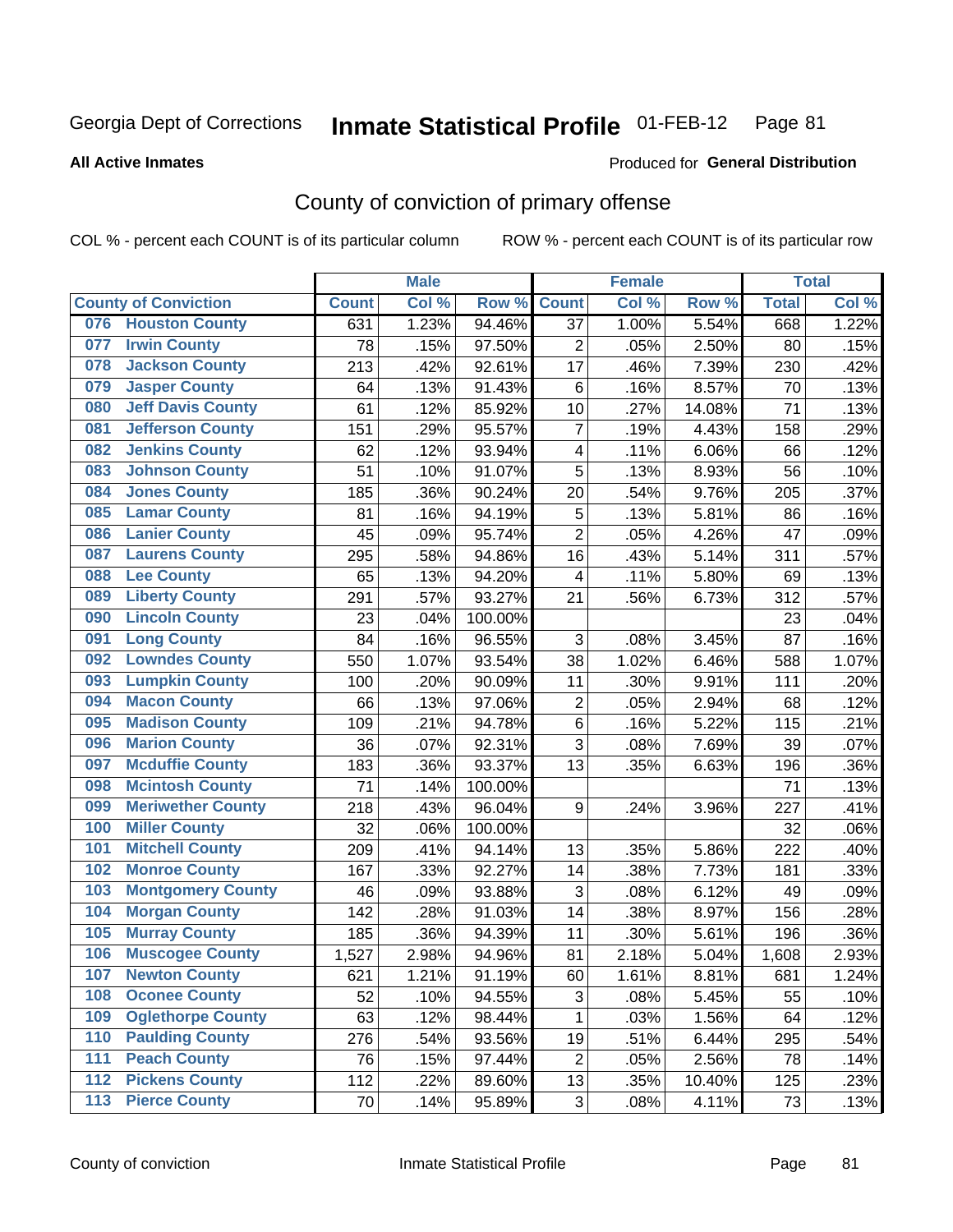#### **All Active Inmates**

#### Produced for **General Distribution**

### County of conviction of primary offense

|                                          |              | <b>Male</b> |         |                         | <b>Female</b> |        |              | <b>Total</b> |
|------------------------------------------|--------------|-------------|---------|-------------------------|---------------|--------|--------------|--------------|
| <b>County of Conviction</b>              | <b>Count</b> | Col %       | Row %   | <b>Count</b>            | Col %         | Row %  | <b>Total</b> | Col %        |
| 114 Pike County                          | 49           | .10%        | 87.50%  | $\overline{7}$          | .19%          | 12.50% | 56           | .10%         |
| <b>Polk County</b><br>$\overline{115}$   | 156          | .30%        | 94.55%  | 9                       | .24%          | 5.45%  | 165          | .30%         |
| <b>Pulaski County</b><br>116             | 69           | .13%        | 94.52%  | $\overline{\mathbf{4}}$ | .11%          | 5.48%  | 73           | .13%         |
| 117<br><b>Putnam County</b>              | 159          | .31%        | 94.64%  | 9                       | .24%          | 5.36%  | 168          | .31%         |
| <b>Quitman County</b><br>118             | 20           | .04%        | 100.00% |                         |               |        | 20           | .04%         |
| <b>Rabun County</b><br>119               | 47           | .09%        | 87.04%  | $\overline{7}$          | .19%          | 12.96% | 54           | .10%         |
| <b>Randolph County</b><br>120            | 64           | .13%        | 96.97%  | $\overline{2}$          | .05%          | 3.03%  | 66           | .12%         |
| <b>Richmond County</b><br>121            | 1,838        | 3.59%       | 94.94%  | 98                      | 2.64%         | 5.06%  | 1,936        | 3.53%        |
| <b>Rockdale County</b><br>122            | 462          | .90%        | 92.77%  | 36                      | .97%          | 7.23%  | 498          | .91%         |
| <b>Schley County</b><br>123              | 18           | .04%        | 100.00% |                         |               |        | 18           | .03%         |
| <b>Screven County</b><br>124             | 132          | .26%        | 97.06%  | 4                       | .11%          | 2.94%  | 136          | .25%         |
| <b>Seminole County</b><br>125            | 56           | .11%        | 88.89%  | 7                       | .19%          | 11.11% | 63           | .11%         |
| <b>Spalding County</b><br>126            | 530          | 1.04%       | 91.22%  | 51                      | 1.37%         | 8.78%  | 581          | 1.06%        |
| <b>Stephens County</b><br>127            | 169          | .33%        | 93.37%  | 12                      | .32%          | 6.63%  | 181          | .33%         |
| <b>Stewart County</b><br>128             | 28           | .05%        | 96.55%  | $\mathbf{1}$            | .03%          | 3.45%  | 29           | .05%         |
| <b>Sumter County</b><br>129              | 227          | .44%        | 96.60%  | $\bf 8$                 | .22%          | 3.40%  | 235          | .43%         |
| <b>Talbot County</b><br>130              | 56           | .11%        | 98.25%  | $\mathbf{1}$            | .03%          | 1.75%  | 57           | .10%         |
| <b>Taliaferro County</b><br>131          | 26           | .05%        | 89.66%  | 3                       | .08%          | 10.34% | 29           | .05%         |
| <b>Tattnall County</b><br>132            | 193          | .38%        | 94.15%  | 12                      | .32%          | 5.85%  | 205          | .37%         |
| <b>Taylor County</b><br>133              | 82           | .16%        | 92.13%  | $\overline{7}$          | .19%          | 7.87%  | 89           | .16%         |
| <b>Telfair County</b><br>134             | 102          | .20%        | 87.93%  | 14                      | .38%          | 12.07% | 116          | .21%         |
| <b>Terrell County</b><br>135             | 82           | .16%        | 97.62%  | $\overline{2}$          | .05%          | 2.38%  | 84           | .15%         |
| <b>Thomas County</b><br>136              | 229          | .45%        | 95.82%  | 10                      | .27%          | 4.18%  | 239          | .44%         |
| <b>Tift County</b><br>137                | 281          | .55%        | 96.23%  | 11                      | .30%          | 3.77%  | 292          | .53%         |
| <b>Toombs County</b><br>138              | 364          | .71%        | 90.32%  | 39                      | 1.05%         | 9.68%  | 403          | .73%         |
| <b>Towns County</b><br>139               | 47           | .09%        | 83.93%  | 9                       | .24%          | 16.07% | 56           | .10%         |
| <b>Treutlen County</b><br>140            | 78           | .15%        | 97.50%  | $\overline{2}$          | .05%          | 2.50%  | 80           | .15%         |
| <b>Troup County</b><br>141               | 626          | 1.22%       | 91.92%  | 55                      | 1.48%         | 8.08%  | 681          | 1.24%        |
| <b>Turner County</b><br>142              | 67           | .13%        | 93.06%  | 5                       | .13%          | 6.94%  | 72           | .13%         |
| <b>Twiggs County</b><br>$\overline{143}$ | 61           | .12%        | 95.31%  | $\sqrt{3}$              | .08%          | 4.69%  | 64           | .12%         |
| <b>Union County</b><br>144               | 85           | .17%        | 90.43%  | $\mathsf g$             | .24%          | 9.57%  | 94           | .17%         |
| 145<br><b>Upson County</b>               | 171          | .33%        | 93.96%  | 11                      | .30%          | 6.04%  | 182          | .33%         |
| <b>Walker County</b><br>146              | 406          | .79%        | 91.65%  | 37                      | 1.00%         | 8.35%  | 443          | .81%         |
| <b>Walton County</b><br>147              | 462          | .90%        | 90.94%  | 46                      | 1.24%         | 9.06%  | 508          | .93%         |
| <b>Ware County</b><br>148                | 297          | .58%        | 92.24%  | 25                      | .67%          | 7.76%  | 322          | .59%         |
| <b>Warren County</b><br>149              | 42           | .08%        | 93.33%  | 3                       | .08%          | 6.67%  | 45           | .08%         |
| <b>Washington County</b><br>150          | 152          | .30%        | 89.41%  | 18                      | .48%          | 10.59% | 170          | .31%         |
| <b>Wayne County</b><br>151               | 132          | .26%        | 91.03%  | 13                      | .35%          | 8.97%  | 145          | .26%         |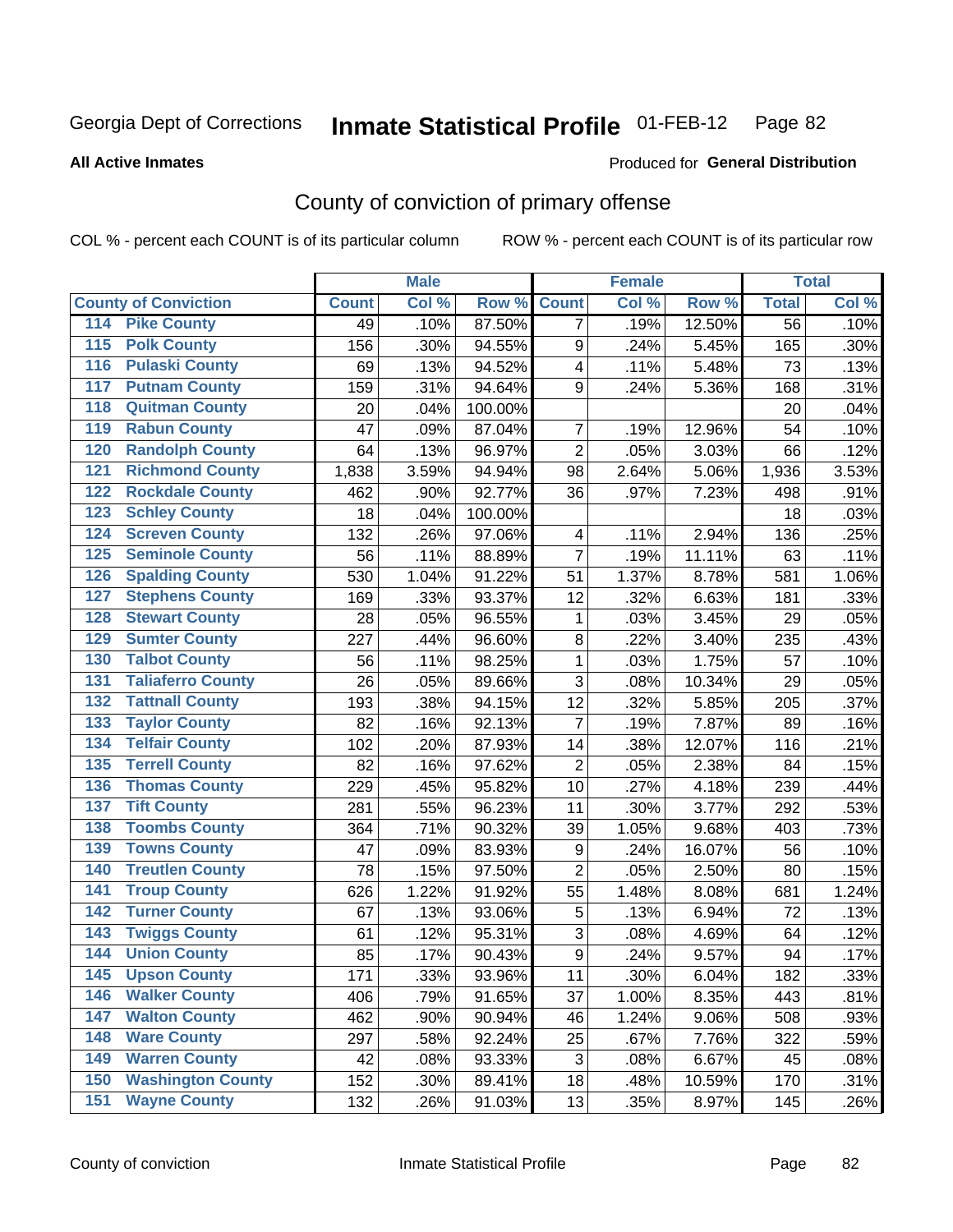**All Active Inmates**

#### Produced for **General Distribution**

### County of conviction of primary offense

|                                |              | <b>Male</b> |                    |       | <b>Female</b> |        |              | <b>Total</b> |
|--------------------------------|--------------|-------------|--------------------|-------|---------------|--------|--------------|--------------|
| <b>County of Conviction</b>    | <b>Count</b> | Col %       | <b>Row % Count</b> |       | Col %         | Row %  | <b>Total</b> | Col %        |
| <b>Webster County</b><br>152   | 5            | .01%        | 100.00%            |       |               |        | 5            | .01%         |
| <b>Wheeler County</b><br>153   | 33           | $.06\%$     | 86.84%             | 5     | .13%          | 13.16% | 38           | .07%         |
| <b>White County</b><br>154     | 101          | .20%        | 90.99%             | 10    | .27%          | 9.01%  | 111          | .20%         |
| <b>Whitfield County</b><br>155 | 616          | 1.20%       | 88.76%             | 78    | 2.10%         | 11.24% | 694          | 1.26%        |
| <b>Wilcox County</b><br>156    | 47           | .09%        | 83.93%             | 9     | .24%          | 16.07% | 56           | .10%         |
| <b>Wilkes County</b><br>157    | 65           | .13%        | 91.55%             | 6     | .16%          | 8.45%  | 71           | .13%         |
| <b>Wilkinson County</b><br>158 | 48           | .09%        | 94.12%             | 3     | .08%          | 5.88%  | 51           | .09%         |
| <b>Worth County</b><br>159     | 108          | .21%        | 94.74%             | 6     | .16%          | 5.26%  | 114          | .21%         |
| <b>Total Rported</b>           | 51,187       | 100%        | 93.23%             | 3,717 | 100%          | 6.77%  | 54,904       | 100%         |

| <b>Not Reported</b> |        |                  |        |
|---------------------|--------|------------------|--------|
| <b>Grand Total</b>  | 51,187 | っ フィフ<br><b></b> | 54,904 |

| Mode (most frequent) | <b>Fulton County</b> | <b>ICobb County</b> | <b>Fulton County</b> |
|----------------------|----------------------|---------------------|----------------------|
|                      |                      |                     |                      |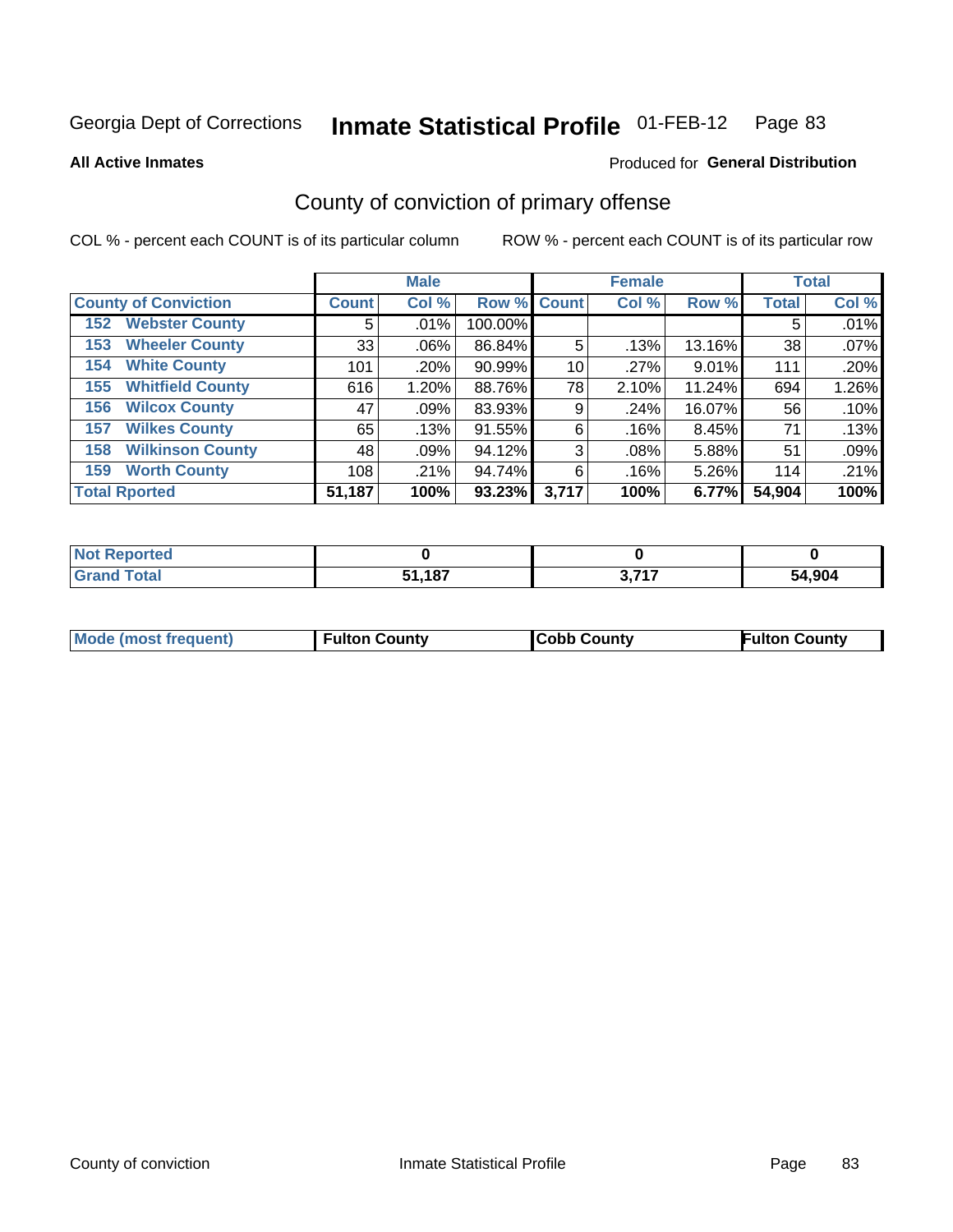#### **All Active Inmates**

## Produced for **General Distribution**

### Circuit of conviction of primary offense

|                         |                                 |              | <b>Male</b> |        |              | <b>Female</b> |        |                  | <b>Total</b> |
|-------------------------|---------------------------------|--------------|-------------|--------|--------------|---------------|--------|------------------|--------------|
|                         | <b>Circuit of Conviction</b>    | <b>Count</b> | Col %       | Row %  | <b>Count</b> | Col %         | Row %  | <b>Total</b>     | Col %        |
| $\overline{1}$          | <b>Alapaha Circuit</b>          | 355          | .72%        | 95.17% | 18           | .51%          | 4.83%  | $\overline{373}$ | .70%         |
| $\overline{2}$          | <b>Alcovy Circuit</b>           | 1,083        | 2.19%       | 91.08% | 106          | 3.02%         | 8.92%  | 1,189            | 2.24%        |
| 3                       | <b>Atlanta Circuit</b>          | 5,021        | 10.15%      | 96.32% | 192          | 5.47%         | 3.68%  | 5,213            | 9.84%        |
| 4                       | <b>Atlantic Circuit</b>         | 833          | 1.68%       | 95.31% | 41           | 1.17%         | 4.69%  | 874              | 1.65%        |
| 5                       | <b>Augusta Circuit</b>          | 2,375        | 4.80%       | 94.47% | 139          | 3.96%         | 5.53%  | 2,514            | 4.74%        |
| $6\overline{6}$         | <b>Blue Ridge Circuit</b>       | 570          | 1.15%       | 92.53% | 46           | 1.31%         | 7.47%  | 616              | 1.16%        |
| $\overline{\mathbf{7}}$ | <b>Brunswick Circuit</b>        | 839          | 1.70%       | 93.22% | 61           | 1.74%         | 6.78%  | 900              | 1.70%        |
| 8                       | <b>Chattahoochee Circuit</b>    | 1,853        | 3.75%       | 94.93% | 99           | 2.82%         | 5.07%  | 1,952            | 3.68%        |
| $\overline{9}$          | <b>Cherokee Circuit</b>         | 867          | 1.75%       | 89.47% | 102          | 2.90%         | 10.53% | 969              | 1.83%        |
| 10                      | <b>Clayton Circuit</b>          | 1,460        | 2.95%       | 92.70% | 115          | 3.27%         | 7.30%  | 1,575            | 2.97%        |
| 11                      | <b>Cobb Circuit</b>             | 2,464        | 4.98%       | 91.77% | 221          | 6.29%         | 8.23%  | 2,685            | 5.07%        |
| 12                      | <b>Conasauga Circuit</b>        | 801          | 1.62%       | 90.00% | 89           | 2.53%         | 10.00% | 890              | 1.68%        |
| 13                      | <b>Cordele Circuit</b>          | 610          | 1.23%       | 93.13% | 45           | 1.28%         | 6.87%  | 655              | 1.24%        |
| 14                      | <b>Coweta Circuit</b>           | 2,072        | 4.19%       | 92.09% | 178          | 5.07%         | 7.91%  | 2,250            | 4.25%        |
| 15                      | <b>Dougherty Circuit</b>        | 936          | 1.89%       | 94.93% | 50           | 1.42%         | 5.07%  | 986              | 1.86%        |
| 16                      | <b>Dublin Circuit</b>           | 485          | .98%        | 94.91% | 26           | .74%          | 5.09%  | 511              | .96%         |
| 17                      | <b>Eastern Circuit</b>          | 2,459        | 4.97%       | 95.46% | 117          | 3.33%         | 4.54%  | 2,576            | 4.86%        |
| 18                      | <b>Flint Circuit</b>            | 570          | 1.15%       | 90.48% | 60           | 1.71%         | 9.52%  | 630              | 1.19%        |
| 19                      | <b>Griffin Circuit</b>          | 1,129        | 2.28%       | 92.01% | 98           | 2.79%         | 7.99%  | 1,227            | 2.32%        |
| 20                      | <b>Gwinnett Circuit</b>         | 2,257        | 4.56%       | 92.96% | 171          | 4.87%         | 7.04%  | 2,428            | 4.58%        |
| $\overline{21}$         | <b>Houston Circuit</b>          | 631          | 1.28%       | 94.46% | 37           | 1.05%         | 5.54%  | 668              | 1.26%        |
| $\overline{22}$         | <b>Lookout Mountain Circuit</b> | 1,117        | 2.26%       | 91.26% | 107          | 3.05%         | 8.74%  | 1,224            | 2.31%        |
| 23                      | <b>Macon Circuit</b>            | 1,168        | 2.36%       | 95.58% | 54           | 1.54%         | 4.42%  | 1,222            | 2.31%        |
| 24                      | <b>Middle Circuit</b>           | 939          | 1.90%       | 91.61% | 86           | 2.45%         | 8.39%  | 1,025            | 1.93%        |
| 25                      | <b>Mountain Circuit</b>         | 325          | .66%        | 93.39% | 23           | .65%          | 6.61%  | 348              | .66%         |
| 26                      | <b>Northeastern Circuit</b>     | 822          | 1.66%       | 91.74% | 74           | 2.11%         | 8.26%  | 896              | 1.69%        |
| $\overline{27}$         | <b>Northern Circuit</b>         | 547          | 1.11%       | 93.66% | 37           | 1.05%         | 6.34%  | 584              | 1.10%        |
| 28                      | <b>Ocmulgee Circuit</b>         | 1,081        | 2.18%       | 93.27% | 78           | 2.22%         | 6.73%  | 1,159            | 2.19%        |
| 29                      | <b>Oconee Circuit</b>           | 471          | .95%        | 91.81% | 42           | 1.20%         | 8.19%  | 513              | .97%         |
| 30                      | <b>Ogeechee Circuit</b>         | 836          | 1.69%       | 93.41% | 59           | 1.68%         | 6.59%  | 895              | 1.69%        |
| $\overline{31}$         | <b>Pataula Circuit</b>          | 383          | .77%        | 95.75% | 17           | .48%          | 4.25%  | 400              | .75%         |
| 32                      | <b>Piedmont Circuit</b>         | 530          | 1.07%       | 92.66% | 42           | 1.20%         | 7.34%  | 572              | 1.08%        |
| 33                      | <b>Rome Circuit</b>             | 722          | 1.46%       | 90.59% | 75           | 2.13%         | 9.41%  | 797              | 1.50%        |
| 34                      | <b>South Georgia Circuit</b>    | 761          | 1.54%       | 92.13% | 65           | 1.85%         | 7.87%  | 826              | 1.56%        |
| 35                      | <b>Southern Circuit</b>         | 1,122        | 2.27%       | 94.52% | 65           | 1.85%         | 5.48%  | 1,187            | 2.24%        |
| 36                      | <b>Southwestern Circuit</b>     | 409          | .83%        | 96.46% | 15           | .43%          | 3.54%  | 424              | .80%         |
| 37                      | <b>Stone Mountain Circuit</b>   | 2,841        | 5.74%       | 94.64% | 161          | 4.58%         | 5.36%  | 3,002            | 5.67%        |
| 38                      | <b>Tallapoosa Circuit</b>       | 242          | .49%        | 95.65% | 11           | .31%          | 4.35%  | 253              | .48%         |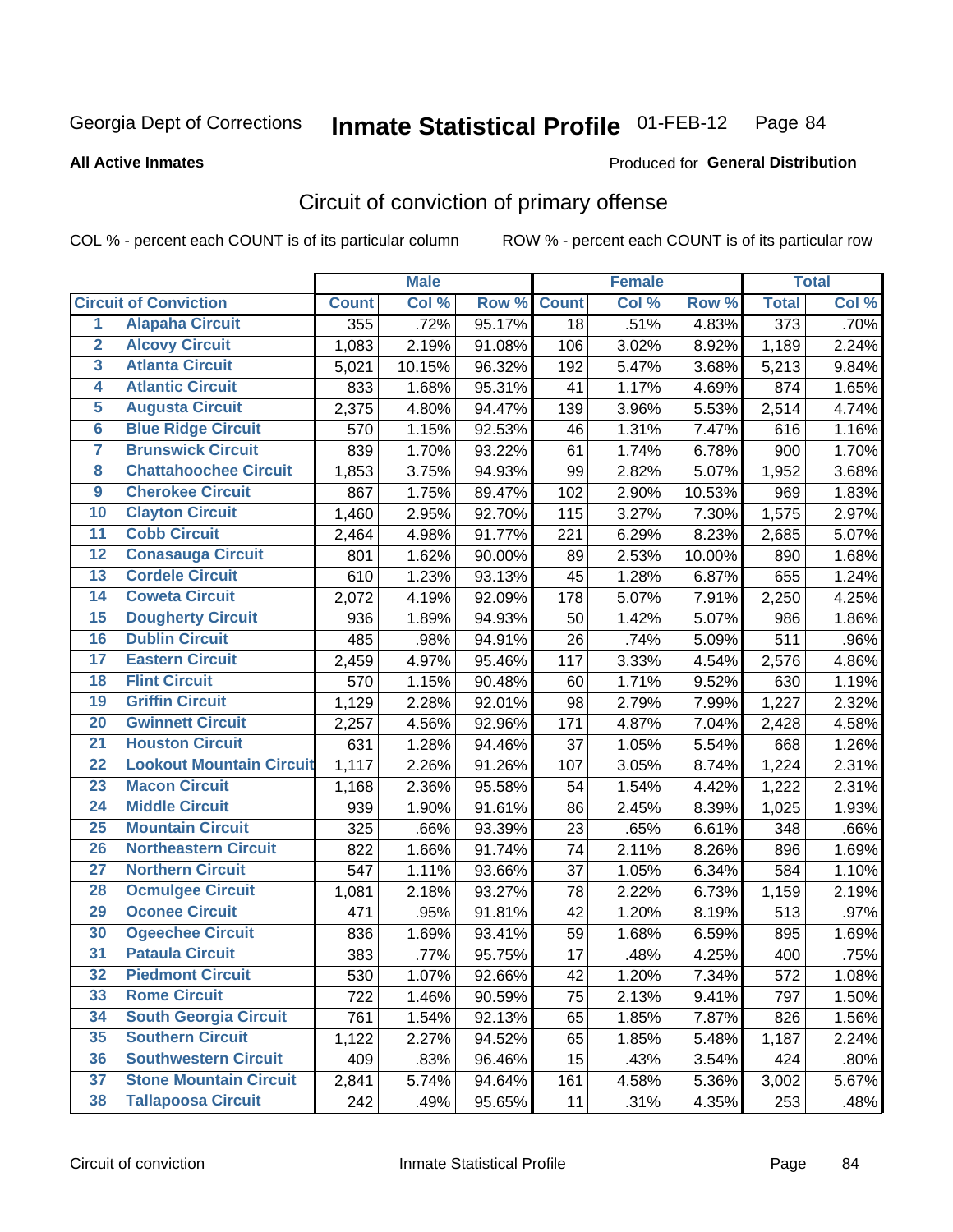Produced for **General Distribution**

#### **All Active Inmates**

# Circuit of conviction of primary offense

|                                   |              | <b>Male</b> |        |              | <b>Female</b> |        |              | <b>Total</b> |
|-----------------------------------|--------------|-------------|--------|--------------|---------------|--------|--------------|--------------|
| <b>Circuit of Conviction</b>      | <b>Count</b> | Col %       | Row %  | <b>Count</b> | Col %         | Row %  | <b>Total</b> | Col %        |
| <b>Tifton Circuit</b><br>39       | 534          | 1.08%       | 95.70% | 24           | .68%          | 4.30%  | 558          | 1.05%        |
| <b>Toombs Circuit</b><br>40       | 346          | .70%        | 93.01% | 26           | .74%          | 6.99%  | 372          | .70%         |
| <b>Waycross Circuit</b><br>41     | 777          | 1.57%       | 93.39% | 55           | 1.57%         | 6.61%  | 832          | 1.57%        |
| <b>Western Circuit</b><br>42      | 518          | 1.05%       | 94.01% | 33           | .94%          | 5.99%  | 551          | 1.04%        |
| <b>Rockdale Circuit</b><br>43     | 462          | .93%        | 92.77% | 36           | 1.02%         | 7.23%  | 498          | .94%         |
| <b>Douglas Circuit</b><br>44      | 1,197        | 2.42%       | 88.93% | 149          | 4.24%         | 11.07% | 1,346        | 2.54%        |
| <b>Appalachian Circuit</b><br>45  | 343          | .69%        | 90.03% | 38           | 1.08%         | 9.97%  | 381          | .72%         |
| <b>Enotah Circuit</b><br>46       | 333          | .67%        | 89.52% | 39           | 1.11%         | 10.48% | 372          | .70%         |
| <b>Bell-Forsyth Circuit</b><br>47 | 285          | .58%        | 85.84% | 47           | 1.34%         | 14.16% | 332          | .63%         |
| <b>Towaliga Circuit</b><br>48     | 421          | .85%        | 94.39% | 25           | .71%          | 5.61%  | 446          | .84%         |
| <b>Paulding Circuit</b><br>49     | 276          | .56%        | 93.56% | 19           | .54%          | 6.44%  | 295          | .56%         |
| <b>Total Rported</b>              | 49,478       | 100%        | 93.37% | 3,513        | 100%          | 6.63%  | 52,991       | 100%         |

| tet | ,709 | ∧∩פ<br>ZU'<br>____ | 012<br>טו פו |
|-----|------|--------------------|--------------|
|     | 187  | 2747               | .904         |
|     | E 4  | .                  | 54           |

| M<br>- - -<br>.<br>.<br>∪opp<br>нс |
|------------------------------------|
|------------------------------------|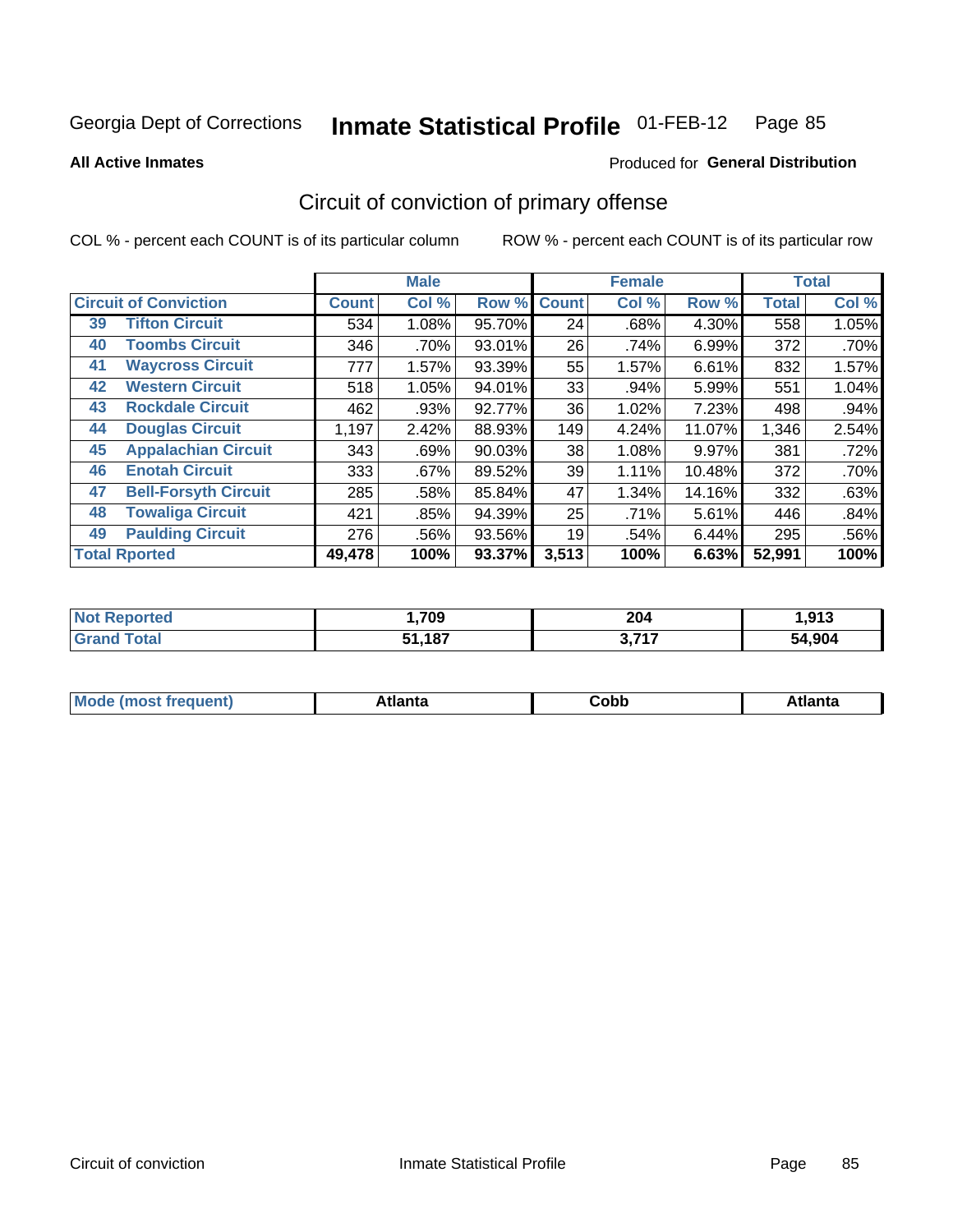#### **All Active Inmates**

### Produced for **General Distribution**

### Years served (jail + prison) in this incarceration

|                              |              | <b>Male</b> |         |              | <b>Female</b> |       |              | <b>Total</b> |
|------------------------------|--------------|-------------|---------|--------------|---------------|-------|--------------|--------------|
| <b>Years Served</b>          | <b>Count</b> | Col %       | Row %   | <b>Count</b> | Col %         | Row % | <b>Total</b> | Col %        |
| Less than one year           | 10,593       | 20.78%      | 90.35%  | 1,131        | 30.50%        | 9.65% | 11,724       | 21.43%       |
| 1 to 1.99 years              | 9,343        | 18.32%      | 90.18%  | 1,017        | 27.43%        | 9.82% | 10,360       | 18.94%       |
| 2 to 2.99 years              | 6,844        | 13.42%      | 92.26%  | 574          | 15.48%        | 7.74% | 7,418        | 13.56%       |
| $3$ to $3.99$ years          | 3,776        | 7.41%       | 94.76%  | 209          | 5.64%         | 5.24% | 3,985        | 7.29%        |
| 4 to 4.99 years              | 3,179        | 6.23%       | 95.78%  | 140          | 3.78%         | 4.22% | 3,319        | 6.07%        |
| $\overline{5}$ to 5.99 years | 2,311        | 4.53%       | 95.73%  | 103          | 2.78%         | 4.27% | 2,414        | 4.41%        |
| 6 to 6.99 years              | 1,734        | 3.40%       | 95.38%  | 84           | 2.27%         | 4.62% | 1,818        | 3.32%        |
| 7 to 7.99 years              | 1,397        | 2.74%       | 96.08%  | 57           | 1.54%         | 3.92% | 1,454        | 2.66%        |
| 8 to 8.99 years              | 1,382        | 2.71%       | 95.84%  | 60           | 1.62%         | 4.16% | 1,442        | 2.64%        |
| 9 to 9.99 years              | 1,316        | 2.58%       | 96.06%  | 54           | 1.46%         | 3.94% | 1,370        | 2.50%        |
| 10 to 10.99 years            | 962          | 1.89%       | 96.20%  | 38           | 1.02%         | 3.80% | 1,000        | 1.83%        |
| 11 to 11.99 years            | 853          | 1.67%       | 96.38%  | 32           | 0.86%         | 3.62% | 885          | 1.62%        |
| 12 to 12.99 years            | 795          | 1.56%       | 95.78%  | 35           | 0.94%         | 4.22% | 830          | 1.52%        |
| 13 to 13.99 years            | 767          | 1.50%       | 95.76%  | 34           | 0.92%         | 4.24% | 801          | 1.46%        |
| 14 to 14.99 years            | 802          | 1.57%       | 97.45%  | 21           | 0.57%         | 2.55% | 823          | 1.50%        |
| 15 to 15.99 years            | 594          | 1.16%       | 97.54%  | 15           | 0.40%         | 2.46% | 609          | 1.11%        |
| 16 to 16.99 years            | 578          | 1.13%       | 96.66%  | 20           | 0.54%         | 3.34% | 598          | 1.09%        |
| 17 to 17.99 years            | 475          | 0.93%       | 96.74%  | 16           | 0.43%         | 3.26% | 491          | 0.90%        |
| 18 to 18.99 years            | 472          | 0.93%       | 97.12%  | 14           | 0.38%         | 2.88% | 486          | 0.89%        |
| 19 to 19.99 years            | 357          | 0.70%       | 97.28%  | 10           | 0.27%         | 2.72% | 367          | 0.67%        |
| 20 to 20.99 years            | 324          | 0.64%       | 97.01%  | 10           | 0.27%         | 2.99% | 334          | 0.61%        |
| 21 to 21.99 years            | 237          | 0.46%       | 96.73%  | 8            | 0.22%         | 3.27% | 245          | 0.45%        |
| 22 to 22.99 years            | 190          | 0.37%       | 97.94%  | 4            | 0.11%         | 2.06% | 194          | 0.35%        |
| 23 to 23.99 years            | 186          | 0.36%       | 98.41%  | 3            | 0.08%         | 1.59% | 189          | 0.35%        |
| 24 to 24.99 years            | 175          | 0.34%       | 98.31%  | 3            | 0.08%         | 1.69% | 178          | 0.33%        |
| 25 to 25.99 years            | 121          | 0.24%       | 100.00% |              |               |       | 121          | 0.22%        |
| 26 to 26.99 years            | 118          | 0.23%       | 97.52%  | 3            | 0.08%         | 2.48% | 121          | 0.22%        |
| 27 to 27.99 years            | 91           | 0.18%       | 97.85%  | 2            | 0.05%         | 2.15% | 93           | 0.17%        |
| 28 to 28.99 years            | 70           | 0.14%       | 98.59%  | 1            | 0.03%         | 1.41% | 71           | 0.13%        |
| 29 to 29.99 years            | 48           | 0.09%       | 97.96%  | $\mathbf{1}$ | 0.03%         | 2.04% | 49           | 0.09%        |
| Thirty + years               | 899          | 1.76%       | 99.01%  | 9            | 0.24%         | 0.99% | 908          | 1.66%        |
| <b>Total Reported</b>        | 50,989       | 100%        | 93.22%  | 3,708        | 100%          | 6.78% | 54,697       | 100%         |

| neo<br>NO. | 198                   |                 | 207<br>ZV I |
|------------|-----------------------|-----------------|-------------|
|            | -4.07<br>C 4<br>. . 0 | 2717<br>v.<br>. | .904<br>54  |

| ∣Mean<br>(average)   | 5.97               | 3.21               | 5.78          |
|----------------------|--------------------|--------------------|---------------|
| Median (middle)      | 2.74               | 1.685              | 2.64          |
| Mode (most frequent) | Less than one year | Less than one year | Less than one |
|                      |                    |                    | vear          |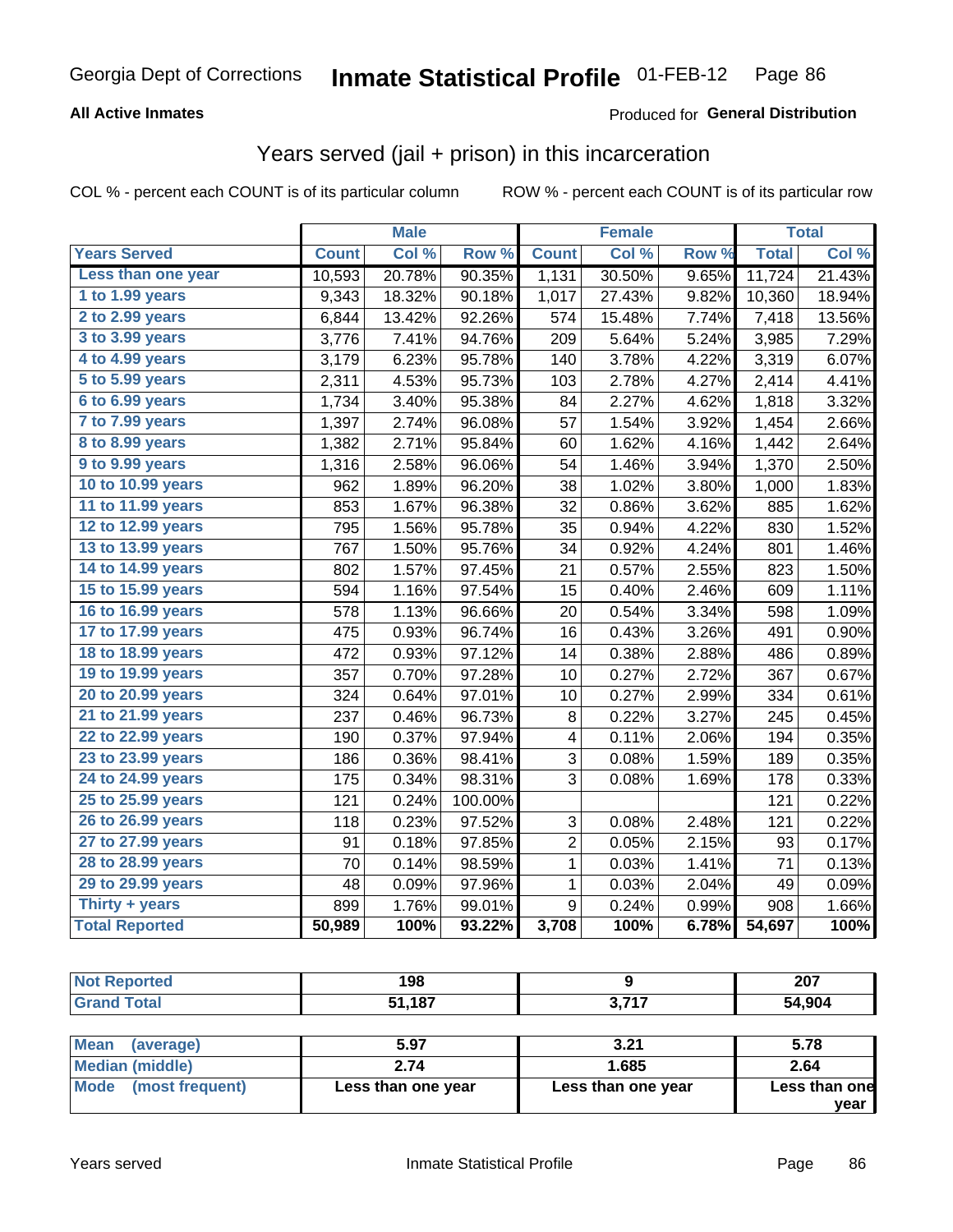#### **All Active Inmates**

Produced for **General Distribution**

### Results of most recent HIV tests

|                         |              | <b>Male</b> |           |              | <b>Female</b> |          |        | Total  |
|-------------------------|--------------|-------------|-----------|--------------|---------------|----------|--------|--------|
| <b>HIV Test Results</b> | <b>Count</b> | Col %       | Row %I    | <b>Count</b> | Col %         | Row %    | Total  | Col %  |
| <b>Positive</b>         | 798          | 1.65%       | $91.41\%$ | 75           | $2.11\%$      | $8.59\%$ | 873    | 1.68%  |
| <b>Negative</b>         | 47.476       | $98.34\%$   | 93.17%    | 3,481        | $97.89\%$     | 6.83%    | 50,957 | 98.31% |
| Indeterminate           |              | 0.01%       | 100.00%   |              |               |          |        | 0.01%  |
| <b>Total Reported</b>   | 48,278       | 100%        | 93.14%    | 3,556        | 100%          | $6.86\%$ | 51,834 | 100%   |

| <b>Not Reported</b>          | 2,909  | 161             | 3,070  |
|------------------------------|--------|-----------------|--------|
| <b>Total</b><br><b>Grand</b> | 51,187 | דול כ<br>ווי, ט | 54,904 |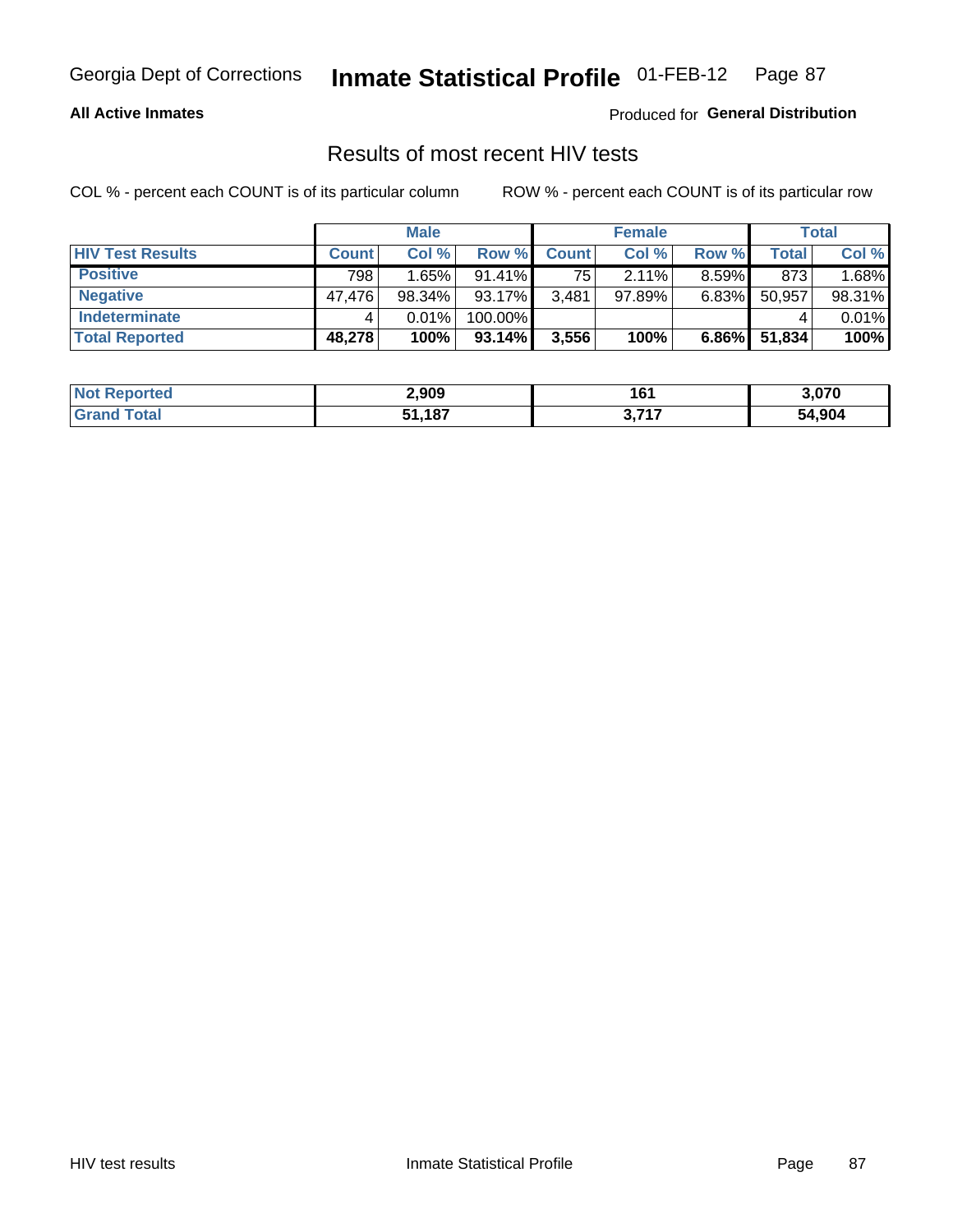#### **All Active Inmates**

#### Produced for **General Distribution**

### Results of most recent tuberculosis test

|                                  | <b>Male</b>  |           |           | <b>Female</b> |           |          | Total  |        |
|----------------------------------|--------------|-----------|-----------|---------------|-----------|----------|--------|--------|
| <b>Tuberculosis Test Results</b> | <b>Count</b> | Col%      | Row %     | <b>Count</b>  | Col %     | Row %    | Total  | Col %  |
| <b>Positive on current test</b>  | 9.179        | 18.97%    | $97.68\%$ | 218           | $6.06\%$  | 2.32%    | 9,397  | 18.08% |
| <b>Positive on previous test</b> | 73           | 0.15%     | 100.00%   |               |           |          | 73     | 0.14%  |
| <b>Negative</b>                  | 39.136       | $80.88\%$ | 92.05%    | 3,378         | $93.94\%$ | $7.95\%$ | 42.514 | 81.78% |
| <b>Total Reported</b>            | 48,388       | 100%      | 93.08%    | 3,596         | 100%      | $6.92\%$ | 51.984 | 100%   |

| <b>Not Reported</b>          | 2,799  | י פי<br>14 I | 2,920  |
|------------------------------|--------|--------------|--------|
| <b>Total</b><br><b>Grand</b> | 51.187 | っ フィフ<br>◡.≀ | 54,904 |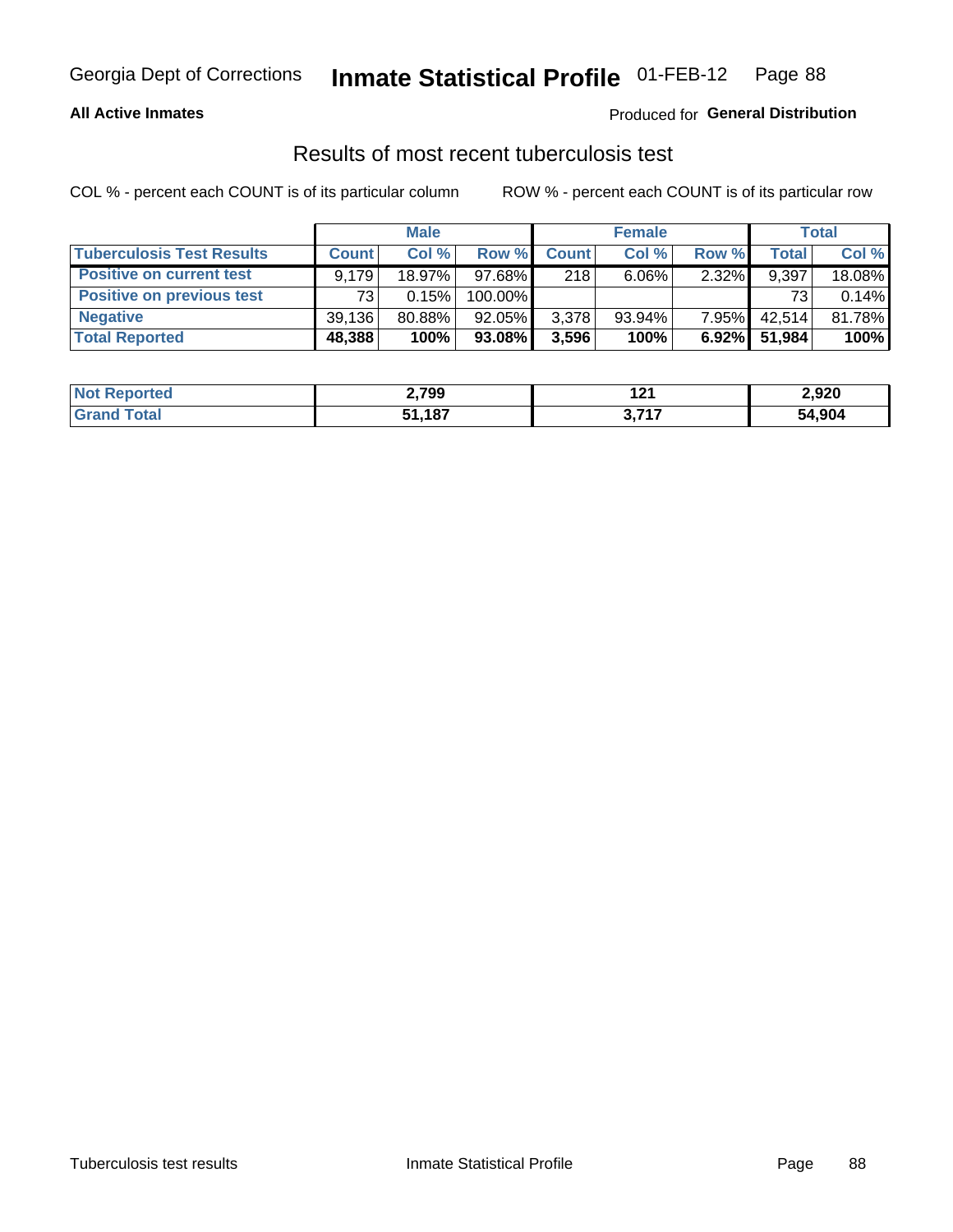#### **All Active Inmates**

Produced for **General Distribution**

### Results of most recent syphilis test

|                                 | <b>Male</b>  |           |           | <b>Female</b>   |        |          | Total        |        |
|---------------------------------|--------------|-----------|-----------|-----------------|--------|----------|--------------|--------|
| <b>Syphilis Test Results</b>    | <b>Count</b> | Col%      | Row %     | <b>Count</b>    | Col %  | Row %    | Total        | Col %  |
| <b>Positive on current test</b> | 480          | 1.43%     | $92.49\%$ | 39 <sup>1</sup> | 1.94%  | $7.51\%$ | 519          | 1.46%  |
| <b>Negative</b>                 | 33,107       | $98.57\%$ | 94.39%    | .969            | 98.06% |          | 5.61% 35,076 | 98.54% |
| <b>Total Reported</b>           | 33,587       | 100%      | 94.36%    | 2,008           | 100%   | 5.64%    | 35,595       | 100%   |

| <b>Not Reported</b> | 17,600 | ,709 | 19,309 |
|---------------------|--------|------|--------|
| <b>Grand Total</b>  | 51,187 | 2747 | 54,904 |